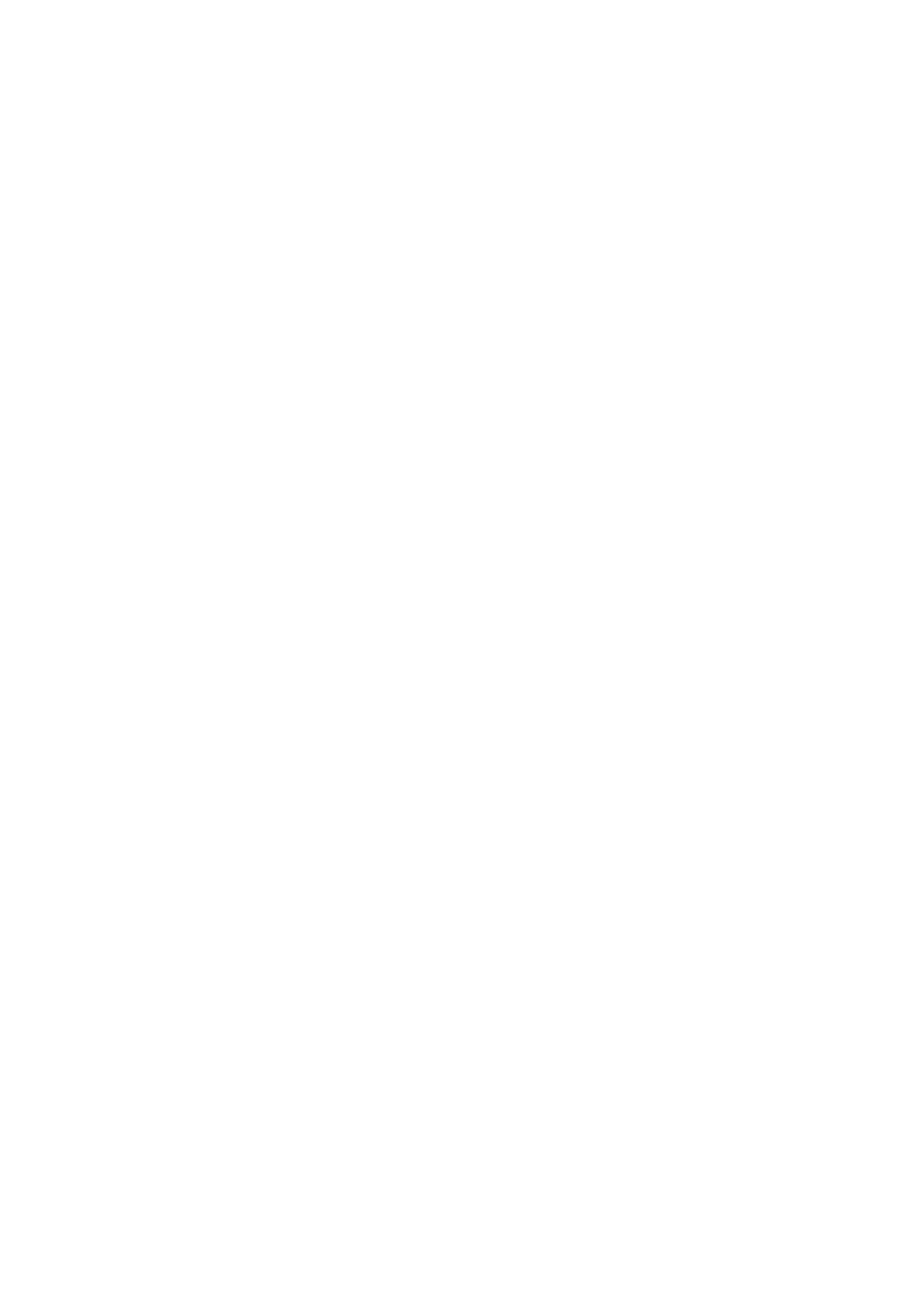| I.  |           |                                                                                                                                   |  |  |
|-----|-----------|-----------------------------------------------------------------------------------------------------------------------------------|--|--|
| II. |           |                                                                                                                                   |  |  |
|     | A.        |                                                                                                                                   |  |  |
|     |           | Necessity of a Discrete Determination Either of Serious Injury or of<br>1.                                                        |  |  |
|     |           | Non-Attribution of the Injurious Effects of Other Factors to Increased<br>2.                                                      |  |  |
|     |           | Adequate Opportunity for Prior Consultations and Obligation to<br>3.<br>Endeavour to Maintain a Substantially Equivalent Level of |  |  |
|     |           | Exclusion of "de minimis" Developing Country Exporters from the<br>4.                                                             |  |  |
|     | <b>B.</b> |                                                                                                                                   |  |  |
|     |           | Necessity of a Discrete Determination Either of Serious Injury or of<br>1.                                                        |  |  |
|     |           | Non-Attribution of the Injurious Effects of Other Factors to Increased<br>2.                                                      |  |  |
|     |           | Adequate Opportunity for Prior Consultations and Obligation to<br>3.<br>Endeavour to Maintain a Substantially Equivalent Level of |  |  |
|     |           | Exclusion of "de minimis" Developing Country Exporters from the<br>4.                                                             |  |  |
|     | C.        |                                                                                                                                   |  |  |
|     |           | 1.<br>"Parallelism" Between the Investigation and the Application of the<br>2.                                                    |  |  |
|     |           | The Requirement to Demonstrate <i>a priori</i> the Necessity of the Line<br>3.<br>4.                                              |  |  |
|     | D.        |                                                                                                                                   |  |  |
|     |           | 1.                                                                                                                                |  |  |
|     |           | 2.<br>"Parallelism" Between the Investigation and the Application of the                                                          |  |  |
|     |           | The Requirement to Demonstrate $a priori$ the Necessity of the Line<br>3.                                                         |  |  |
|     |           | 4.                                                                                                                                |  |  |
|     | Ε.        |                                                                                                                                   |  |  |
|     |           | 1.<br>$\overline{2}$ .                                                                                                            |  |  |
|     |           | 3.                                                                                                                                |  |  |
|     |           | 4.                                                                                                                                |  |  |
|     |           | 5.                                                                                                                                |  |  |
| Ш.  |           |                                                                                                                                   |  |  |
| IV. |           |                                                                                                                                   |  |  |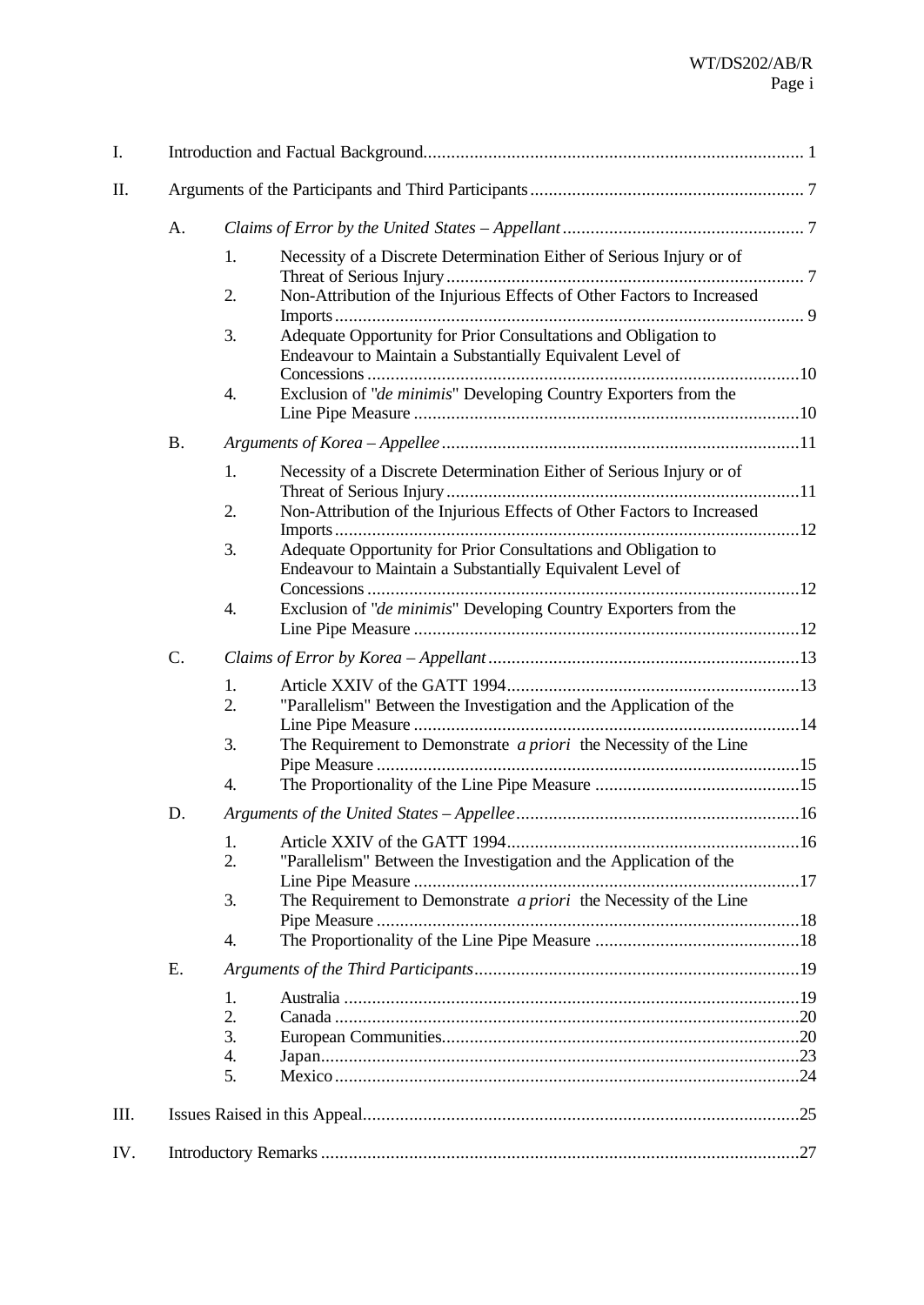| V.    |                                                                                               |                                                                                  |  |
|-------|-----------------------------------------------------------------------------------------------|----------------------------------------------------------------------------------|--|
| VI.   | Obligation to Endeavour to Maintain a Substantially Equivalent Level of Concessions           |                                                                                  |  |
| VII.  | Exclusion of " <i>de minimis</i> " Developing Country Exporters from the Line Pipe Measure 40 |                                                                                  |  |
| VIII. | Necessity of a Discrete Determination Either of Serious Injury or of Threat of Serious        |                                                                                  |  |
| IX.   | "Parallelism" Between the Investigation and the Application of the Line Pipe Measure58        |                                                                                  |  |
| X.    | Non-Attribution of the Injurious Effects of Other Factors to Increased Imports                |                                                                                  |  |
| XI.   |                                                                                               | The Application of the Line Pipe Measure: Express Justification and Permissible  |  |
|       | А.                                                                                            | The Express Justification of the Line Pipe Measure at the Time of Application 73 |  |
|       | Β.                                                                                            |                                                                                  |  |
| XII.  |                                                                                               |                                                                                  |  |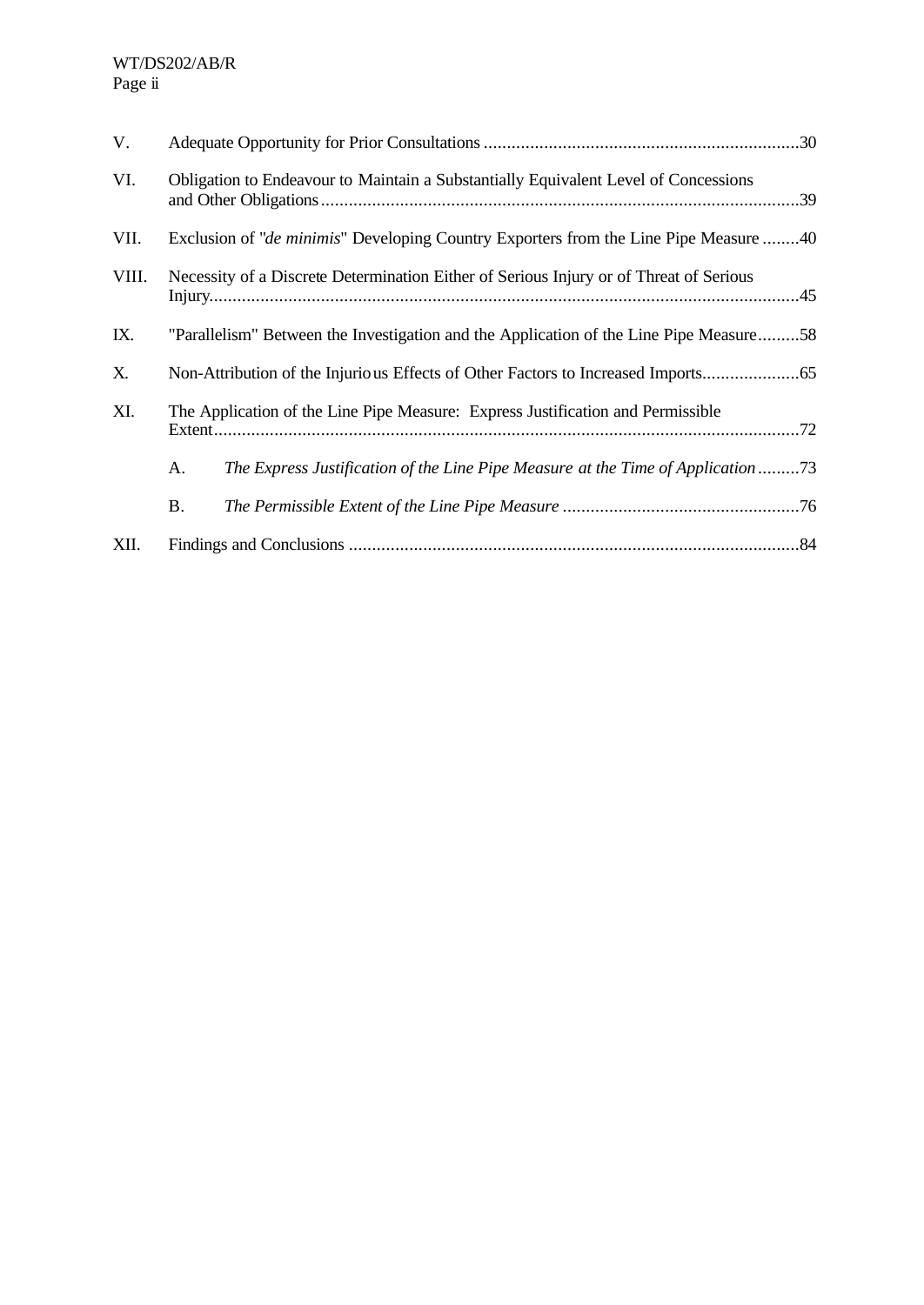#### WORLD TRADE ORGANIZATION APPELLATE BODY

#### **United States – Definitive Safeguard Measures on Imports of Circular Welded Carbon Quality Line Pipe from Korea**

United States, *Appellant/Appellee* Korea, *Appellant/Appellee*

Australia, *Third Participant* Canada, *Third Participant* European Communities, *Third Participant* Japan, *Third Participant* Mexico, *Third Participant*

AB-2001-9

Present:

Lacarte-Muró, Presiding Member Bacchus, Member Abi-Saab, Member

# **I. Introduction and Factual Background**

1. The United States and Korea appeal from certain issues of law and legal interpretations in the Panel Report, *United States – Definitive Safeguard Measures on Imports of Circular Welded Carbon Quality Line Pipe from Korea* (the "Panel Report").<sup>1</sup>

2. The dispute concerns the imposition of a definitive safeguard measure by the United States on imports of circular welded carbon quality line pipe ("line pipe"). This measure was imposed following an investigation conducted by the United States International Trade Commission (the "USITC"), a body comprised of six Commissioners that is charged with conducting such investigations under United States law. On 29 July 1999, the USITC initiated the safeguard investigation into imports of line pipe.<sup>2</sup> The USITC finally determined that "circular welded carbon quality line pipe … is being imported into the United States in such increased quantities as to be a substantial cause of serious injury or the threat of serious injury".<sup>3</sup> Three Commissioners made a finding of serious injury. Two Commissioners made a finding of threat of serious injury.<sup>4</sup> The affirmative vote of these five Commissioners constituted the majority supporting the "affirmative determination"<sup>5</sup> of the USITC. A single Commissioner made a negative determination that there was

<sup>1</sup>WT/DS202/R, 29 October 2001.

 $^{2}$ G/SG/N/6/USA/7, 6 August 1999.

<sup>3</sup> Exhibit USA-17 submitted by the United States to the Panel, *Circular Welded Carbon Quality Line Pipe*, Investigation No. TA-201-70, USITC Publication 3261 (December 1999) (the "USITC Report"), p. I-3.

<sup>4</sup>USITC Report, p. I-3, footnote 2.

<sup>5</sup>Under Section 202 of the United States Trade Act of 1974, as amended, the USITC can make an affirmative or a negative determination of serious injury or the threat thereof.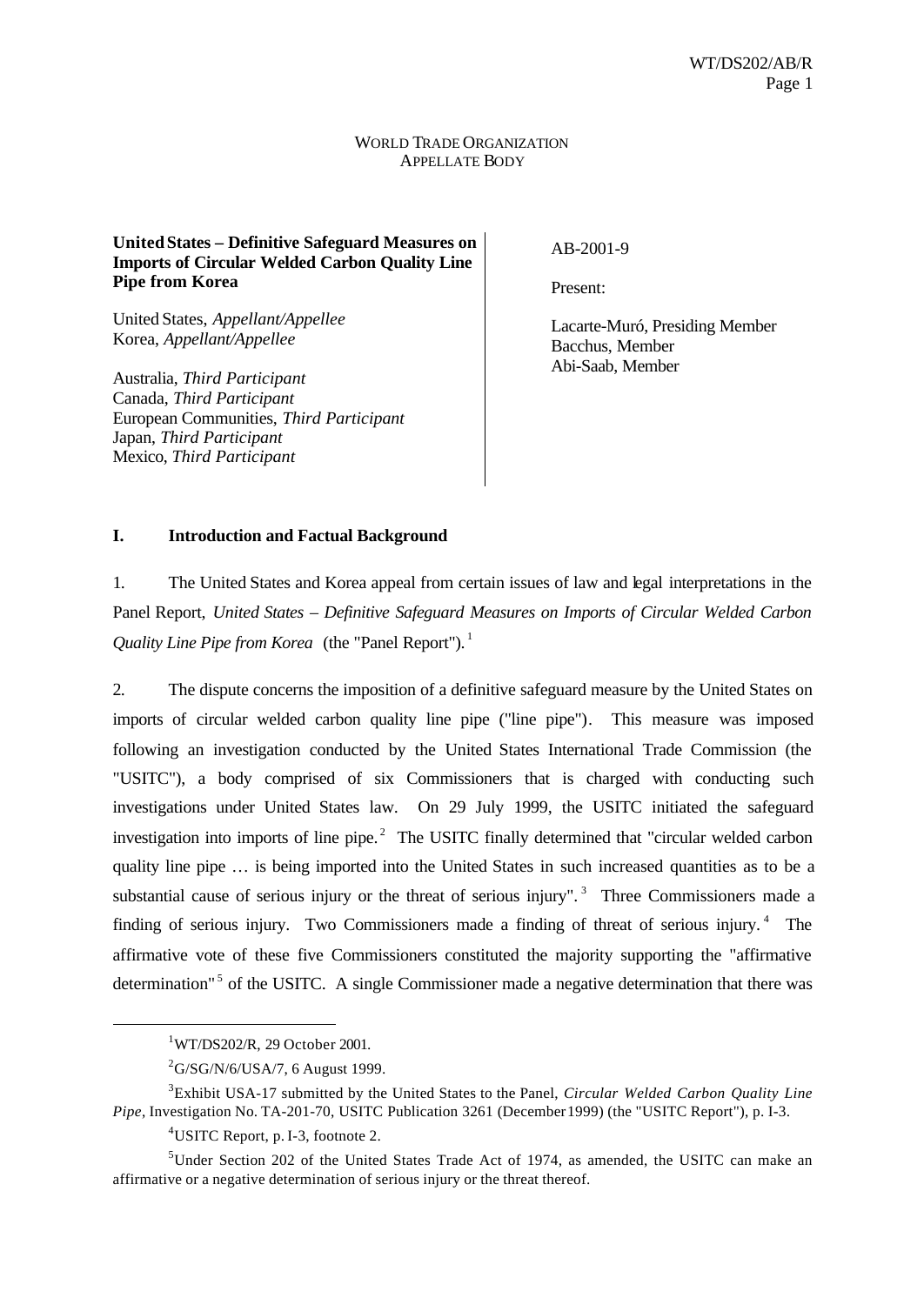neither serious injury nor threat of serious injury. The views of that Commissioner are not part of the USITC determination. In the light of these findings, the USITC determined that "line pipe … is … a substantial cause of serious injury or the threat of serious injury".  $6$ 

3. In its investigation, the USITC identified a number of factors, apart from increased imports, which had caused serious injury or threat of serious injury to the domestic line pipe industry.<sup>7</sup> However, the USITC concluded that increased imports were "a cause which is important and not less than any other cause" and that, therefore, the statutory requirement of "substantial cause"  $8$  was met.  $9$ On 8 November 1999, the United States notified the Committee on Safeguards, pursuant to Article 12.1(b) of the *Agreement on Safeguards*, that the USITC had reached an affirmative finding of serious injury or threat thereof caused by increased imports. <sup>10</sup>

4. On 8 December 1999, the USITC announced its remedy recommendation. The two Commissioners who concluded that the industry was suffering threat of serious injury recommended a different measure from that recommended by the three Commissioners who concluded that the industry was suffering serious injury.<sup>11</sup> On 24 January 2000, the United States made a supplemental notification under Article 12.1(b), which essentially summarized the Report of the USITC investigation dated 22 December 1999, *Circular Welded Carbon Quality Line Pipe* <sup>12</sup> (the "USITC Report"). This supplemental notification contained detailed information on the measures recommended by the USITC to the President of the United States.<sup>13</sup> Also on 24 January 2000, the United States and Korea held consultations in Washington, D.C., on the USITC Report. <sup>14</sup>

5. On 11 February 2000, the President of the United States issued a press release announcing the application of a safeguard measure on imports of line pipe. The press release contained details of the measure announced by the President, which was different from the measures proposed by the USITC. Korea learned of the measure announced by the President through this press release.<sup>15</sup>

<sup>9</sup>USITC Report, pp. I-20, I-22 and I-44.

 ${}^{10}$ G/SG/N/8/USA/7, 11 November 1999.

 $11$ USITC Report, pp. I-4 and I-5.

<sup>12</sup>*Supra*, footnote 3.

l

 $^{13}$ G/SG/N/8/USA/7/Suppl.1, 25 January 2000.

 $6$ USITC Report, p. I-3. The United States has confirmed that this is the determination made by the USITC. (United States' appellant's submission, para. 20)

<sup>&</sup>lt;sup>7</sup>USITC Report, pp. I-27–I-32, and pp. I-49 and I-50, respectively.

 ${}^{8}$ Section 202(b)(1)(B) of the United States Trade Act of 1974, as amended, provides: "For purposes of this section, the term 'substantial cause' means a cause which is important and not less than any other cause."

<sup>&</sup>lt;sup>14</sup>Panel Report, para. 7.310.

<sup>15</sup>*Ibid*., para. 7.307.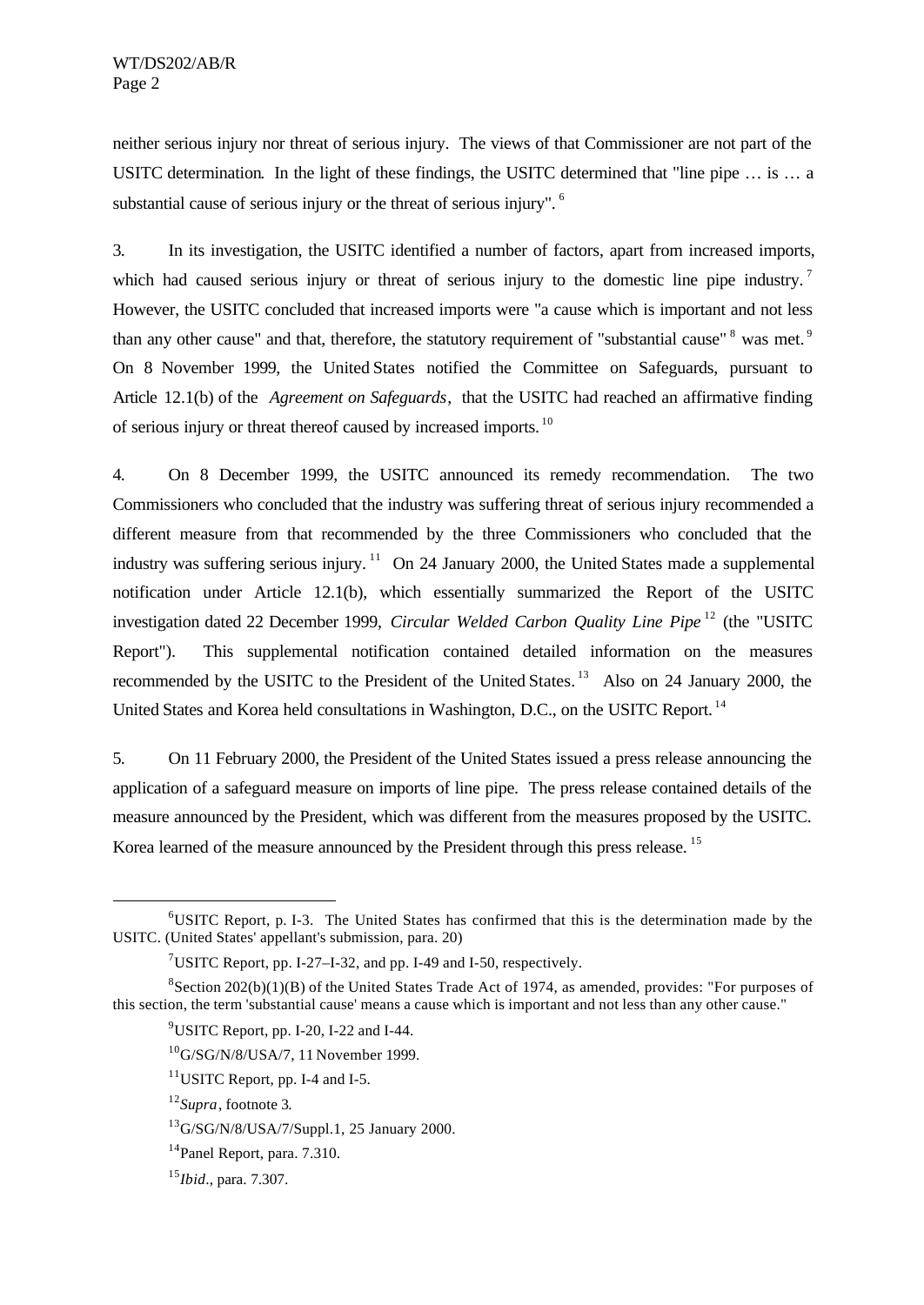6. By Proclamation of the President of the United States, dated 18 February 2000, the United States imposed a definitive safeguard measure on imports of line pipe in the form of a duty increase for three years applicable on imports above 9,000 short tons from each country, effective as of 1 March 2000 (the "line pipe measure").<sup>16</sup> The duty increase was 19 percent *ad valorem* in the first year, and 15 percent in the second year. In the third year, the duty increase will be 11 percent. The line pipe measure applies to imports from all countries, including Members of the World Trade Organization (the "WTO"), but excludes imports from Canada and Mexico.

7. On 22 February 2000, pursuant to Article 12.1(c) of the *Agreement on Safeguards*, the United States notified the Committee on Safeguards of its decision to apply a safeguard measure on imports of line pipe.<sup>17</sup> The line pipe measure applied by the United States as of 1 March 2000 was the same as that set out in the press release of 11 February 2000 and was found by the Panel to "differ<sup>[]</sup> substantially"<sup>18</sup> from the measures recommended by the USITC.

8. On 13 June 2000, Korea requested consultations with the United States pursuant to Article 4 of the *Understanding on Rules and Procedures Governing the Settlement of Disputes* (the "DSU"), Article XXII:1 of the *General Agreement on Tariffs and Trade 1994* (the "GATT 1994") and Article 14 of the *Agreement on Safeguards*, with regard to the line pipe measure. <sup>19</sup> On 28 July 2000, Korea and the United States held the requested consultations, but failed to resolve the dispute. Consequently, on 14 September 2000, Korea requested the establishment of a panel to examine the matter.<sup>20</sup>

9. The Panel was established on 23 October 2000 to consider a complaint by Korea with respect to the line pipe measure.<sup>21</sup> The Panel considered claims by Korea that, in imposing the line pipe measure, the United States acted inconsistently with Articles I, XIII and XIX of the GATT 1994, and with Articles 2, 3.1, 4, 5, 7.1, 8.1, 9.1, 11 and 12.3 of the *Agreement on Safeguards*. 22

 $16$ "Proclamation 7274 of 18 February 2000 – To Facilitate Positive Adjustment to Competition From Imports of Certain Circular Welded Carbon Quality Line Pipe", United States Federal Register, 23 February 2000 (Volume 65, Number 36), pp. 9193–9196; Panel Report, para. 7.176.

 $^{17}$ G/SG/N/10/USA/5, 23 February 2000; G/SG/N/10/USA/5/Rev.1, G/SG/N/11/USA/4, 28 March 2000.

<sup>&</sup>lt;sup>18</sup>Panel Report, footnote 243 to para. 7.313.

<sup>19</sup>WT/DS202/1, G/L/388, G/SG/D10/1, 15 June 2000.

<sup>20</sup>WT/DS202/4, 15 September 2000.

<sup>21</sup>WT/DS202/5, 22 January 2001.

 $^{22}$ Panel Report, para. 3.1.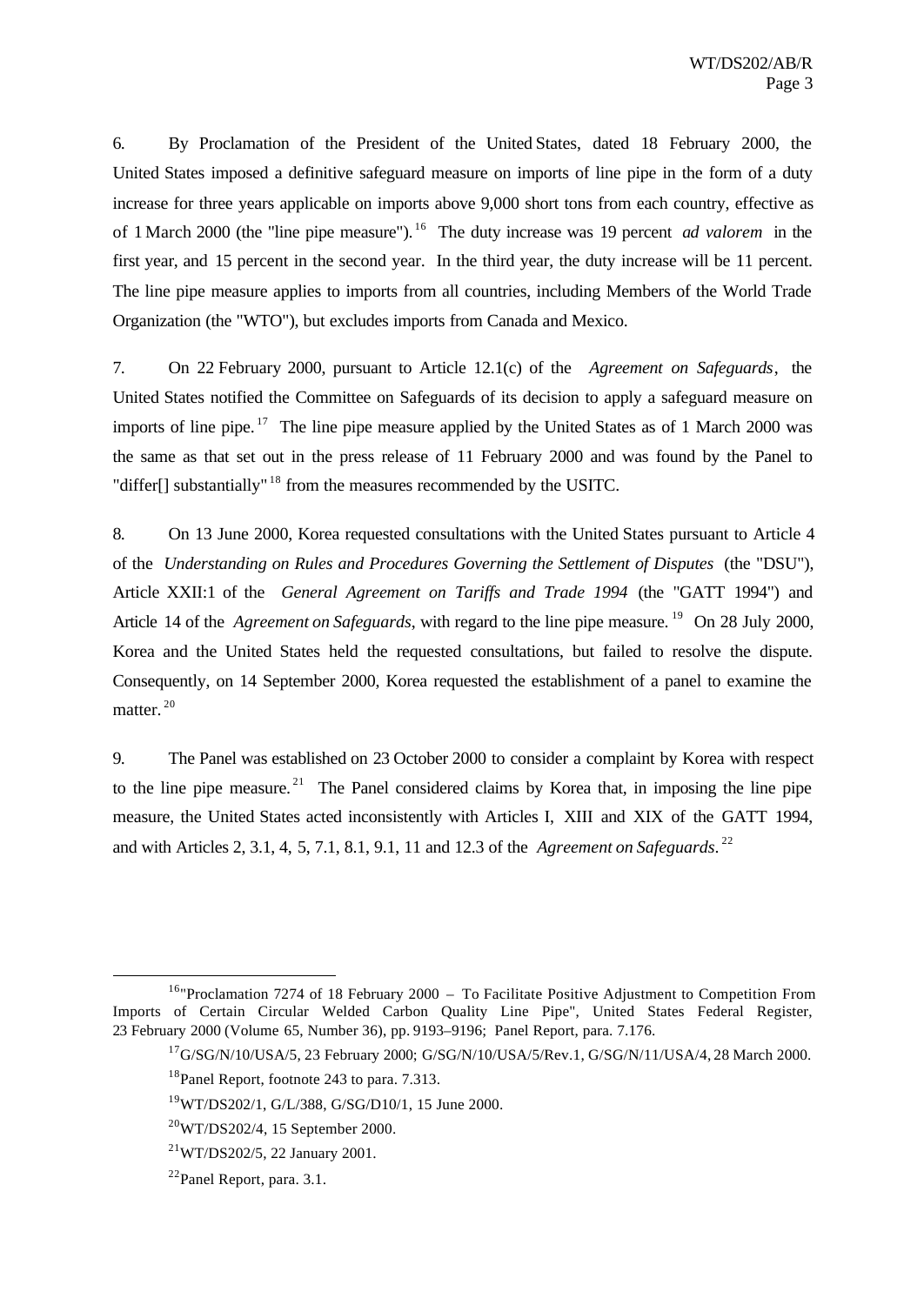10. The Panel Report was circulated to Members of the WTO on 29 October 2001. The Panel concluded that the line pipe measure is inconsistent with certain of the provisions of the GATT 1994 and the *Agreement on Safeguards*. Specifically, the Panel found that:

- − the line pipe measure is not consistent with the general rule contained in the *chapeau* of Article XIII:2 of the GATT 1994 because it has been applied without respecting traditional trade patterns;
- − the line pipe measure is not consistent with Article XIII:2(a) of the GATT 1994 because it has been applied without fixing the total amount of imports permitted at the lower tariff rate;
- − the United States acted inconsistently with Articles 3.1 and 4.2(c) of the *Agreement on Safeguards* by failing to include in its published report a finding or reasoned conclusion either (i) that increased imports have caused serious injury, or (ii) that increased imports are threatening to cause serious injury;
- − the United States acted inconsistently with Article 4.2(b) of the *Agreement on Safeguards* by failing to establish a causal link between the increased imports and the serious injury, or threat thereof;
- − the United States did not comply with its obligations under Article 9.1 of the *Agreement on Safeguards* by applying the measure to developing countries whose imports do not exceed the individual and collective thresholds contained in that provision;
- the United States acted inconsistently with its obligations under Article XIX of the GATT 1994 by failing to demonstrate the existence of unforeseen developments prior to the application of the line pipe measure;
- the United States acted inconsistently with its obligations under Article 12.3 of the *Agreement on Safeguards* by failing to provide an adequate opportunity for prior consultations with Members having a substantial interest as exporters of line pipe; and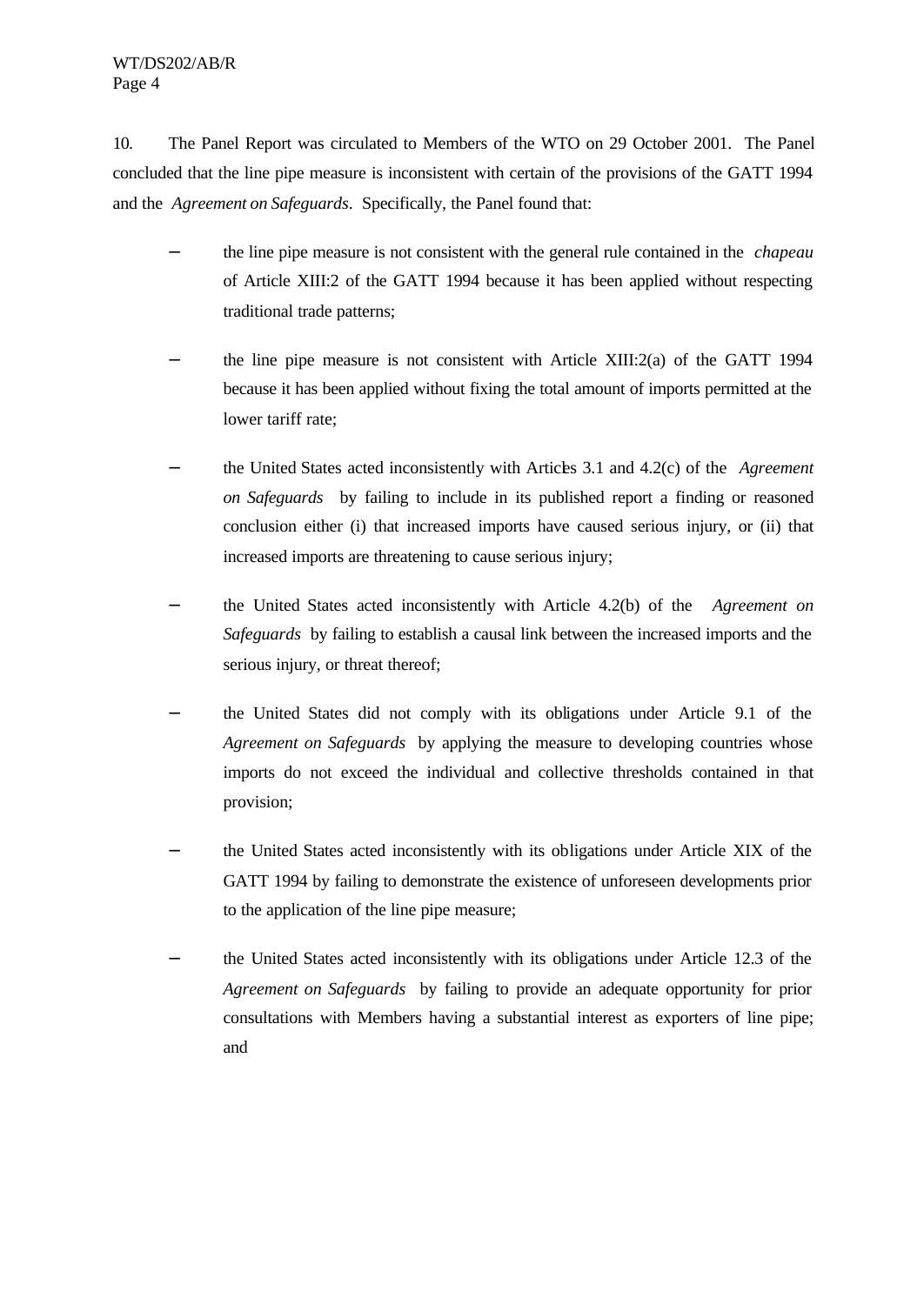- the United States acted inconsistently with its obligations under Article 8.1 of the *Agreement on Safeguards* to endeavour to maintain a substantially equivalent level of concessions and other obligations.<sup>23</sup>
- 11. The Panel rejected Korea's claims that:
	- the line pipe measure is inconsistent with the provisions of Article 5 of the *Agreement on Safeguards*;
	- the line pipe measure violates Article XIX:1 of the GATT 1994 and Articles 5.1 and 7.1 of the *Agreement on Safeguards* because the measure was not limited to the extent and the time necessary to remedy the injury and allow adjustment;
	- − the United States' finding of increased imports was inconsistent with Article 2.1 of the *Agreement on Safeguards* and Article XIX of the GATT 1994;
	- − the United States violated Articles 4.1(c) and 4.2 (a), (b) and (c) of the *Agreement on Safeguards* because the data relied on by the USITC was flawed in that it contained data from other industries;
	- the USITC erred in finding serious injury because the downturn in the state of the domestic industry was merely temporary, and the condition of the industry was improving at the end of the period of investigation;
	- the United States acted inconsistently with its obligations under Articles 2 and 4.1(b) of the *Agreement on Safeguards* by basing a finding of threat of serious injury on an allegation, conjecture or remote possibility;
	- the failure of the United States to include relevant confidential information in a published determination constitutes a violation of Articles 3.1 and 4.2(c) of the *Agreement on Safeguards*;
	- the line pipe measure does not satisfy the requirements of emergency action of Article 11 (and the preamble) of the *Agreement on Safeguards* or Article XIX of the GATT 1994;
	- − the United States violated Articles 2 and 4 of the *Agreement on Safeguards* by exempting Canada and Mexico from the measure; and

<sup>23</sup>Panel Report, para. 8.1.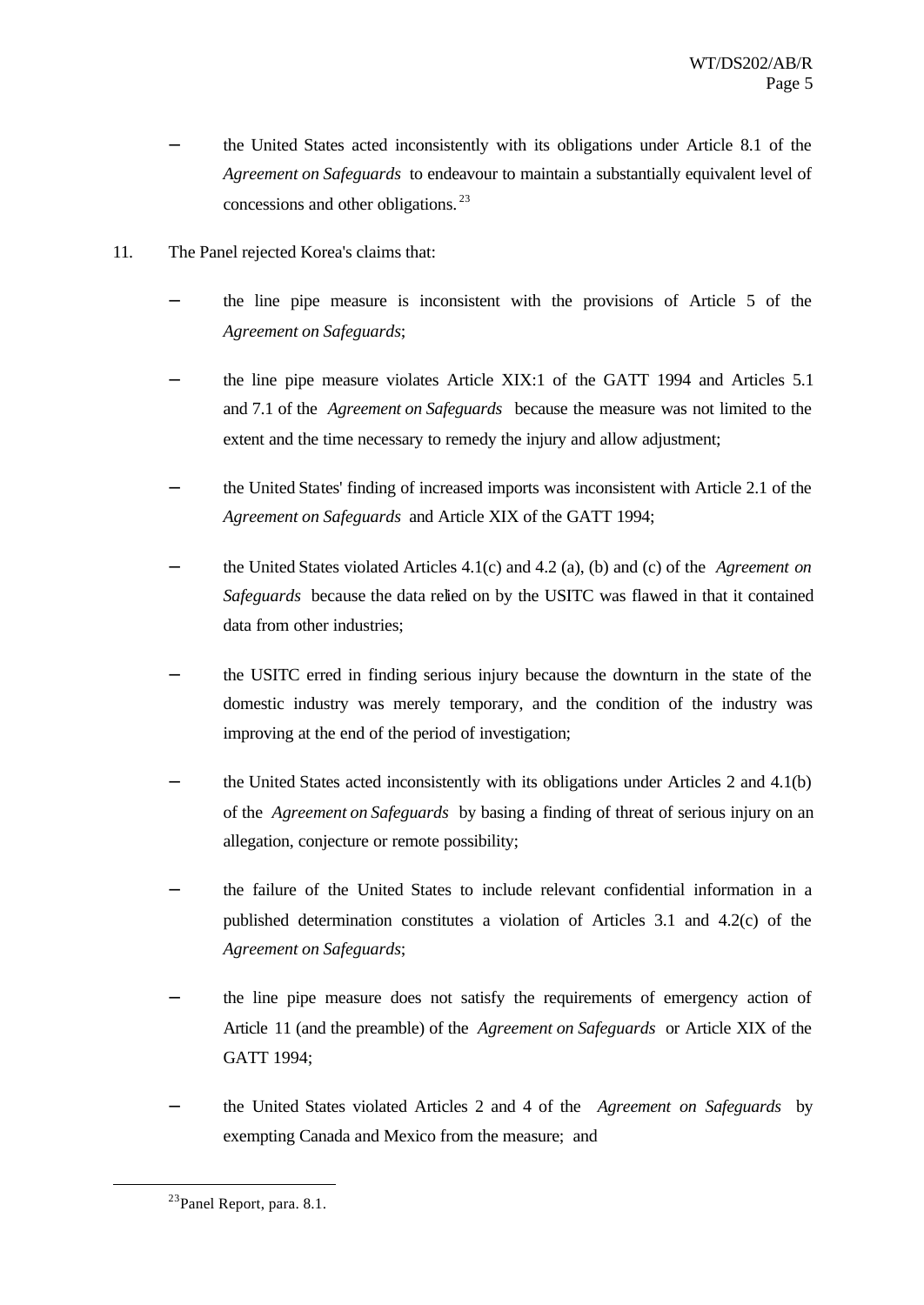− the United States violated Articles I, XIII:1 and XIX of the GATT 1994 by exempting Canada and Mexico from the measure. <sup>24</sup>

12. The Panel concluded that, to the extent that the United States has acted inconsistently with the provisions of the *Agreement on Safeguards* and the GATT 1994, the United States has nullified or impaired the benefits accruing to Korea under those two Agreements.<sup>25</sup> The Panel recommended that the Dispute Settlement Body (the "DSB") request the United States to bring the line pipe measure into conformity with the *Agreement on Safeguards* and the GATT 1994.<sup>26</sup> The Panel declined Korea's request, under Article 19.1 of the DSU, that the Panel provide a specific suggestion on ways in which the United States could implement the recommendations made in the Panel Report.<sup>27</sup>

13. On 6 November 2001, the United States notified the DSB of its intention to appeal certain issues of law covered in the Panel Report and certain legal interpretations developed by the Panel, pursuant to paragraph 4 of Article 16 of the DSU, and filed a notice of appeal pursuant to Rule 20 of the *Working Procedures for Appellate Review* (the "*Working Procedures*"). <sup>28</sup> For scheduling reasons, on 13 November 2001, the United States notified the Chairman of the Appellate Body and the Chairman of the DSB of its decision to withdraw the notice of appeal filed on 6 November 2001. <sup>29</sup> The withdrawal was made pursuant to Rule 30(1) of the *Working Procedures*, and was conditional on the right to file a new notice of appeal. On 19 November 2001, the United States again notified the DSB of its intention to appeal certain issues of law covered in the Panel Report and certain legal interpretations developed by the Panel, pursuant to paragraph 4 of Article 16 of the DSU, and filed a new notice of appeal pursuant to Rule 20 of the *Working Procedures.*<sup>30</sup> On 20 November 2001, the United States filed an appellant's submission.<sup>31</sup> On 26 November 2001, Korea filed an other appellant's submission.<sup>32</sup> On 7 December 2001, the United States and Korea each filed an appellee's submission.<sup>33</sup> On 14 December 2001, Australia, Canada, the European Communities, Japan and Mexico each filed a third participant's submission. <sup>34</sup>

 $^{24}$ Panel Report, para. 8.2.

<sup>25</sup>*Ibid*., para. 8.3.

<sup>26</sup>*Ibid*., para. 8.4.

<sup>27</sup>*Ibid*., paras. 8.5 and 8.6.

<sup>28</sup>WT/DS202/7, 6 November 2001.

<sup>29</sup>WT/DS202/8, 13 November 2001.

<sup>30</sup>WT/DS202/9, 19 November 2001.

<sup>31</sup>Pursuant to Rule 21(1) of the *Working Procedures*.

<sup>32</sup>Pursuant to Rule 23(1) of the *Working Procedures*.

<sup>33</sup>Pursuant to Rules 22 and 23(3) of the *Working Procedures*.

<sup>34</sup>Pursuant to Rule 24 of the *Working Procedures*.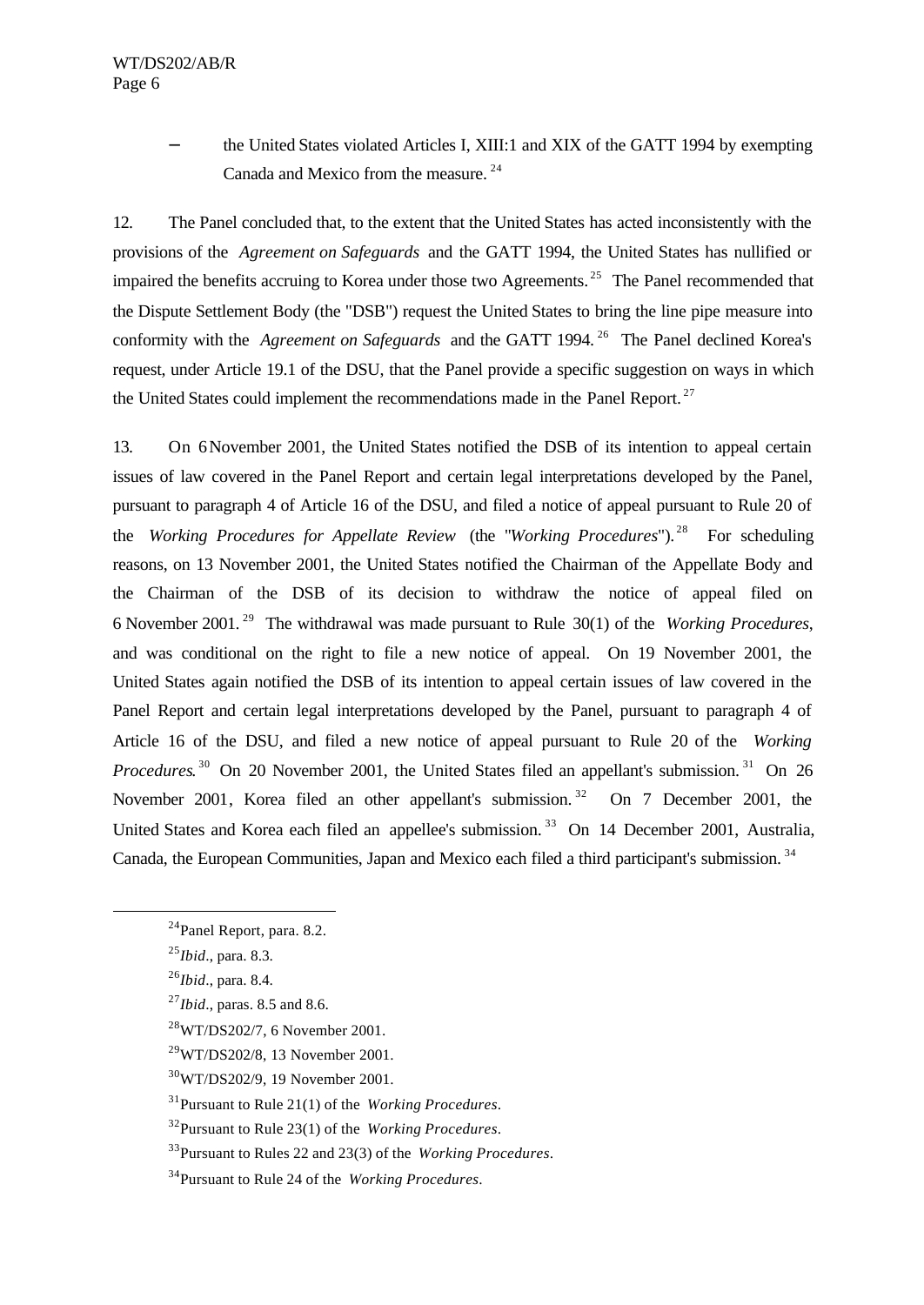14. The oral hearing in the appeal was held on 15 January 2002. The participants and third participants presented oral arguments and responded to questions put to them by the Members of the Division hearing the appeal.

#### **II. Arguments of the Participants and Third Participants**

#### A. *Claims of Error by the United States – Appellant*

# 1. Necessity of a Discrete Determination Either of Serious Injury or of Threat of Serious Injury

15. The United States recalls that the USITC determined that line pipe is being imported in such increased quantities as to be a substantial cause of serious injury or the threat of serious injury.<sup>35</sup> The Panel found that the United States violated Articles 3.1 and 4.2(c) of the *Agreement on Safeguards* by failing to include in the USITC Report a finding either (i) that increased imports have caused serious injury, or (ii) that increased imports are threatening to cause serious injury.  $36$  According to the United States, the Panel erred in finding that Articles 3.1 and 4.2(c) require a discrete finding of serious injury or of threat of serious injury.

16. The United States explains that the competent authority conducting safeguards investigations in the United States is the USITC, a body comprised of six Commissioners. By law, the affirmative or negative vote of a majority of the Commissioners constitutes the determination of the USITC. No provision of United States law requires the Commissioners to reach a consensus as the basis for either an affirmative or a negative determination. In the safeguards investigation underlying this appeal, three of the six USITC Commissioners found that the domestic industry was *seriously injured* and two found that the domestic industry was *threatened with serious injury*. On the basis of this vote, the USITC determined that the subject line pipe was "being imported into the United States in such increased quantities as to be a substantial cause of *serious injury or the threat of serious injury*". <sup>37</sup> The United States stresses that this determination, together with in-depth explanations of all of the Commissioners' findings and reasoned conclusions, was published by the USITC in the USITC Report.

17. The United States submits that the USITC Report complies fully with the express requirements of Article 3.1 of the *Agreement on Safeguards*. The Commissioners who made a determination of serious injury and the Commissioners who made a determination of threat of serious

<sup>35</sup>USITC Report, p. I-3.

<sup>36</sup>Panel Report, para. 7.271.

 $37$ USITC Report, p. I-3. (emphasis added)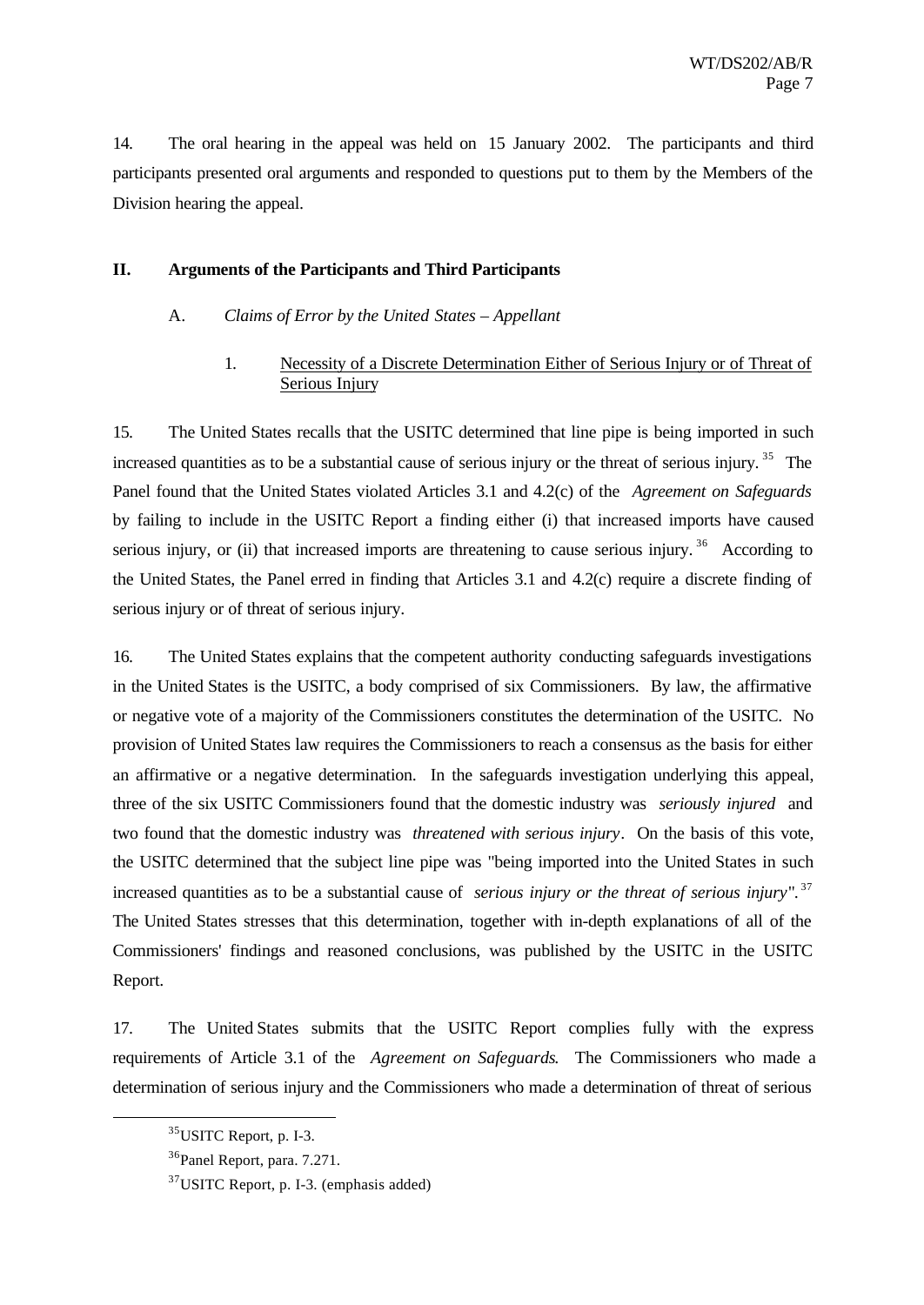injury fully explained their findings and conclusions. Although the Panel framed its analysis in terms of the requirements of Article 3.1, essentially it interpreted one of the basic conditions for the application of a safeguard measure contained in Article 2.1. By requiring a discrete determination either of serious injury or of threat thereof, the Panel essentially read into Article 2.1 a substantive requirement that does not exist in the *Agreement on Safeguards*. The United States argues that the Panel's decision is not supported by an analysis of the ordinary meaning of the *Agreement on Safeguards*, according to which a determination either of serious injury, or of threat of serious injury, *or of both*, satisfies Article 2.1.

18. The United States further submits that the conditions of serious injury and threat of serious injury are closely interrelated, and that neither Article XIX of the GATT 1994 nor the *Agreement on Safeguards*, except for the particular situation contemplated in Article 5.2(b) relating to quota modulations, distinguishes procedural or substantive effects between the two conditions. The *Agreement on Safeguards* certainly does not support the rigid division between the concepts of serious injury and threat of serious injury found by the Panel. The definitions of "*serious injury*" and "*threat of serious injury*" describe two variations of the same basic condition. The *injury* component of the two definitions is the same, and competent authorities are required to evaluate the same enumerated factors set out in Article 4.2(a) in all injury investigations. The definitions of "serious injury" and "threat of serious injury", therefore, do not require that a competent authority composed of multiple decision-makers (such as the USITC) make a discrete finding either of serious injury or of threat thereof. In the view of the United States, the word "or" connecting the two concepts in Article 2.1 is used in the inclusive sense, so that a finding either of serious injury, or of threat of serious injury, or both, would satisfy this basic condition of Article 2.1.

19. The United States also contends that Article 5 of the *Agreement on Safeguards* does not require that Members make a discrete finding of serious injury or of threat of serious injury. The first sentence of Article 5.1 makes clear that the condition of the industry and its need for adjustment, and not the characterization of that condition as serious injury or threat of serious injury, establish the benchmark by which a Member determines the nature of the safeguard measure required. The United States adds that the necessity of a discrete finding also cannot be drawn from Article 5.2(b), the only provision concerning the remedy that does not apply in the case of threat of serious injury.

20. The United States further stresses that the *Agreement on Safeguards* leaves entirely to Members' discretion how they structure their competent authorities and the decision-making process in safeguards investigations. According to the United States, by construing the *Agreement on Safeguards* to require a discrete finding by a competent authority either of serious injury or of threat of serious injury, the Panel disregarded the principle "*in dubio mitius*", an accepted principle of treaty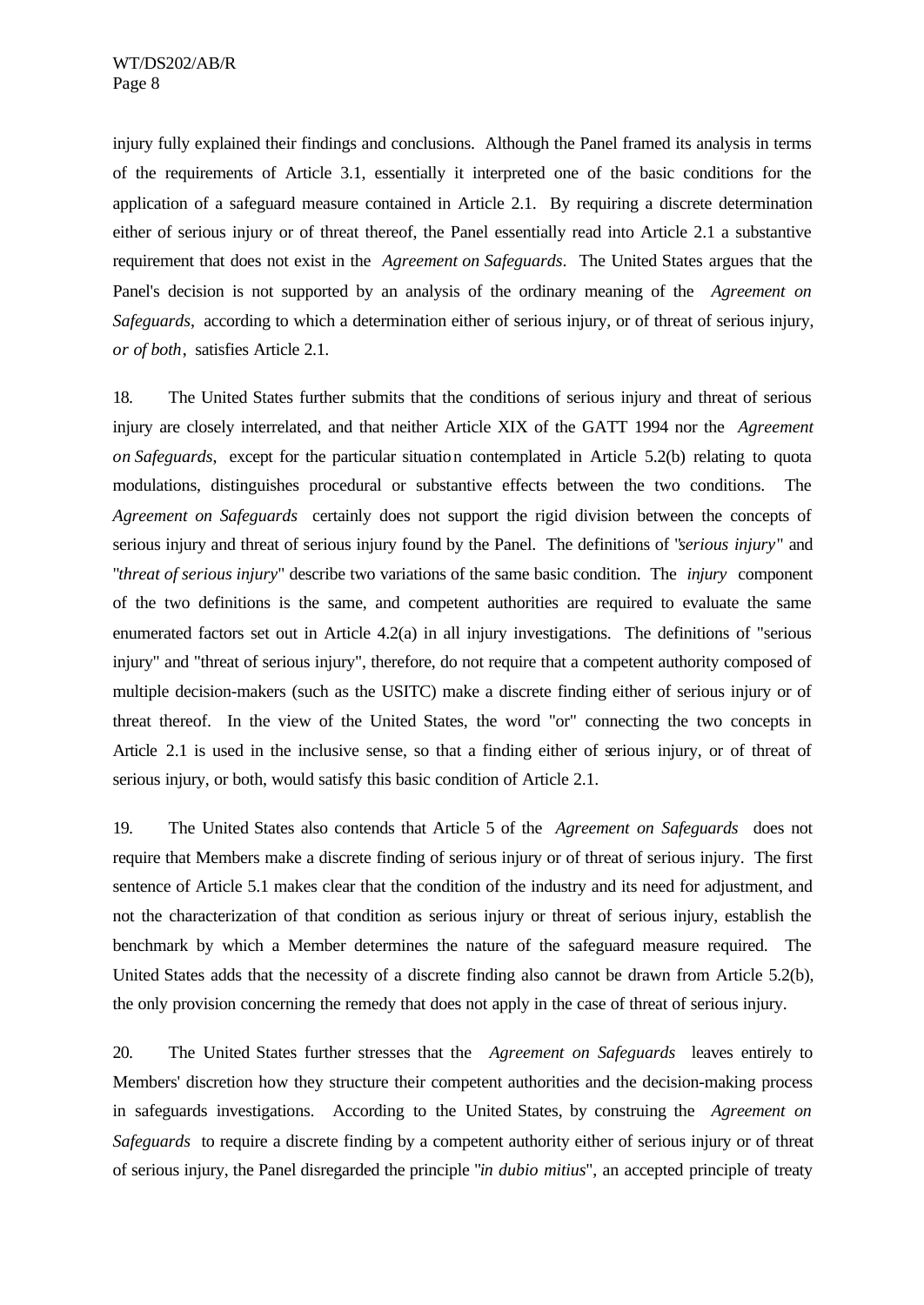interpretation, and infringed unnecessarily on the manner in which the United States has internally structured the decision-making process of its competent authority.

# 2. Non-Attribution of the Injurious Effects of Other Factors to Increased Imports

21. According to the United States, the Panel based its finding of inconsistency with Article 4.2(b) of the *Agreement on Safeguards* upon an incorrect legal interpretation. The United States argues that the Panel simply presumed, without a factual analysis, that the USITC did not comply with Article 4.2(b) in this case. This presumption was based on the Appellate Body's findings in *United States – Safeguard Measures on Imports of Fresh, Chilled or Frozen Lamb Meat from New Zealand and Australia* ("*US – Lamb* ") <sup>38</sup> , and in *United States – Definitive Safeguard Measures on Imports of Wheat Gluten from the European Communities* ("*US – Wheat Gluten* ") <sup>39</sup>, to the effect that the USITC had failed in those cases to ensure that it did not attribute injury caused by other factors to imports. Moreover, the United States contends that the Panel misread these previous Appellate Body Reports. In those Reports, the Appellate Body emphasized that Article 4.2(b) does not prescribe a particular methodology that Members must apply. Rather, the relevant question for determining compliance with the causation requirements of the *Agreement on Safeguards* is whether the Member, under whatever methodology it applies, identifies, distinguishes, and assesses the injurious effects of factors other than the imports.

22. The United States contends that, despite thorough analysis in the USITC Report showing that the United States identified and distinguished the effects of other factors, and that it did not attribute injury caused by other factors to imports, the Panel failed even to acknowledge or review these findings and analyses. Instead, the Panel "rejected offhand" <sup>40</sup> the references the United States made to the USITC findings, based on the Panel's view that the USITC's relative injury causation analysis could not possibly have entailed separation and assessment of the injurious effects of the factors other than imports. Hence, in the view of the United States, the Panel's conclusions are "faulty".<sup>41</sup>

23. For these reasons, the United States requests that the Appellate Body reverse the Panel's finding of a violation of Article 4.2(b). The United States argues, furthermore, that given the Panel's failure to make a sufficient analysis of the USITC's determination, there is an insufficient basis for the Appellate Body to complete the legal analysis. If the Appellate Body nevertheless decides to complete the analysis that the Panel failed to undertake, it should find, as the Panel would have done

<sup>38</sup>Appellate Body Report, WT/DS177/AB/R, WT/DS178/AB/R, adopted 16 May 2001.

<sup>39</sup>Appellate Body Report, WT/DS166/AB/R, adopted 19 January 2001.

 $^{40}$ United States' appellant's submission, para. 12.

<sup>41</sup>*Ibid*.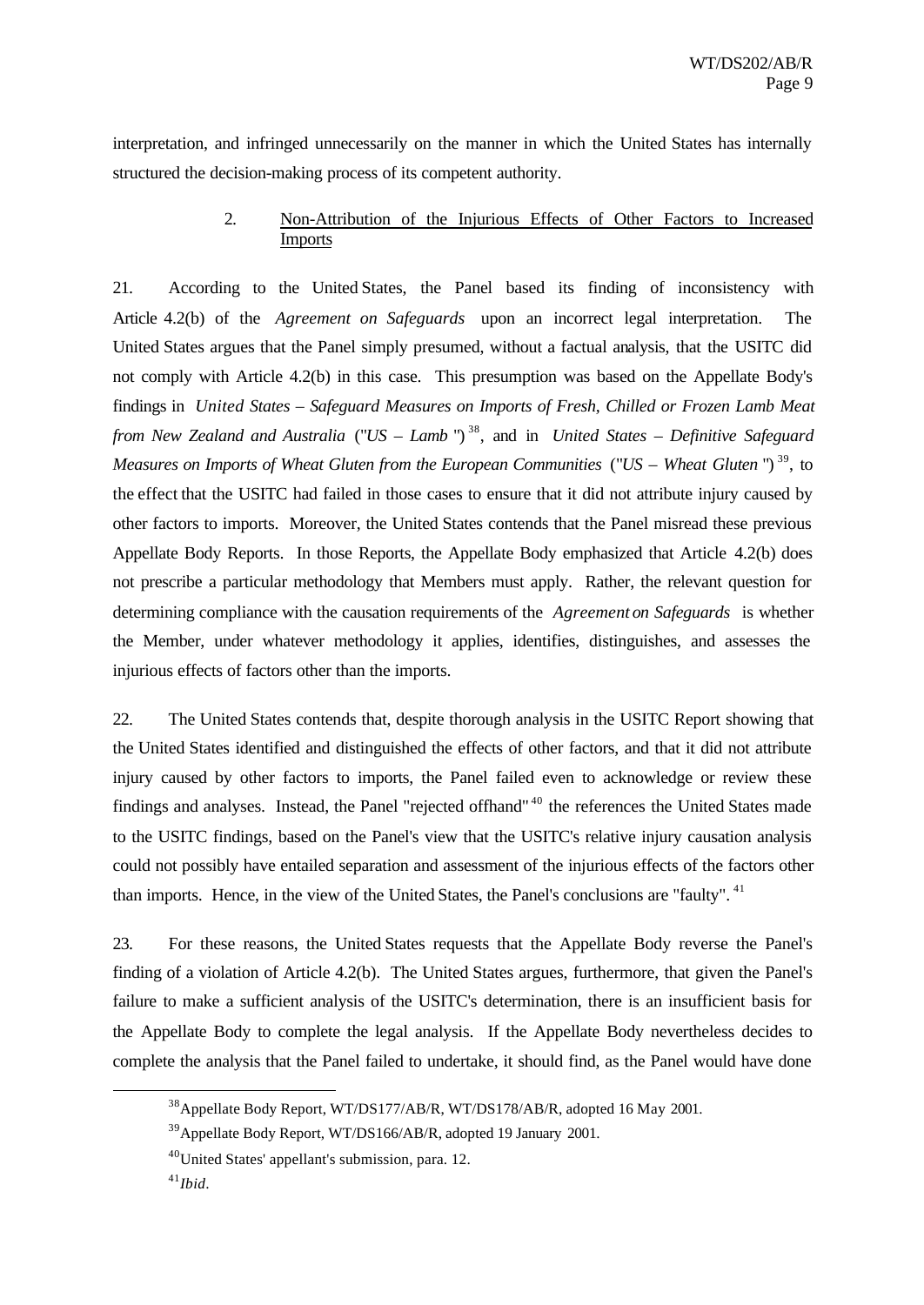l

had it conducted a proper analysis, that the findings and reasoned conclusions in the USITC Report demonstrate that the United States did not misattribute injurious effects of other factors to imports.

#### 3. Adequate Opportunity for Prior Consultations and Obligation to Endeavour to Maintain a Substantially Equivalent Level of Concessions

24. The United States maintains that the Panel relied on an incorrect legal interpretation in finding that the United States failed to comply with both Articles 12.3 and 8.1 of the *Agreement on Safeguards*. The Panel concluded that Article 12.3 requires a Member proposing to apply a safeguard measure to "ensure" that exporting Members "obtained" the information that Members must review in consultations pursuant to that Article. The text imposes no such obligation. Article 12.3 requires a Member to provide "adequate opportunity" prior to the application of a safeguard measure for consultations with Members having a substantial export interest in the product in question, with a view to reviewing certain information. In the view of the United States, this standard is met, as the Appellate Body has recognized  $42$ , when the Member with a substantial export interest obtains the relevant information.

25. According to the United States, the Panel did not perform the factual analysis necessary to evaluate whether the United States has complied with this obligation. Instead, the Panel assumed without citing any evidence—that the press release by which Korea obtained the relevant information did not ensure receipt of that information by exporting Members. Not only is this assumption without support, it does not address the relevant question—whether Korea obtained the information. Korea itself admitted that it did. Therefore, the United States requests that the Appellate Body reverse the Panel's finding on Article 12.3 as resting on a misinterpretation of the *Agreement on Safeguards* and unsupported by the factual findings necessary to evaluate compliance with the obligation.

26. In the view of the United States, the Panel derived its finding of a breach of Article 8.1 exclusively from its invalid conclusion on Article 12.3. Accordingly, the United States argues that the Appellate Body should also reverse the Panel's finding on Article 8.1.

# 4. Exclusion of "*de minimis*" Developing Country Exporters from the Line Pipe Measure

27. According to the United States, the Panel erred by interpreting Article 9.1 of the *Agreement on Safeguards* as requiring that any safeguard measure specifically list the developing country Members to which the measure is not applied. The text of the article conditionally prohibits application of a measure "as long as" a developing country Member accounts for less than three

<sup>42</sup>Appellate Body Report, *US – Wheat Gluten*, *supra*, footnote 39, para. 137.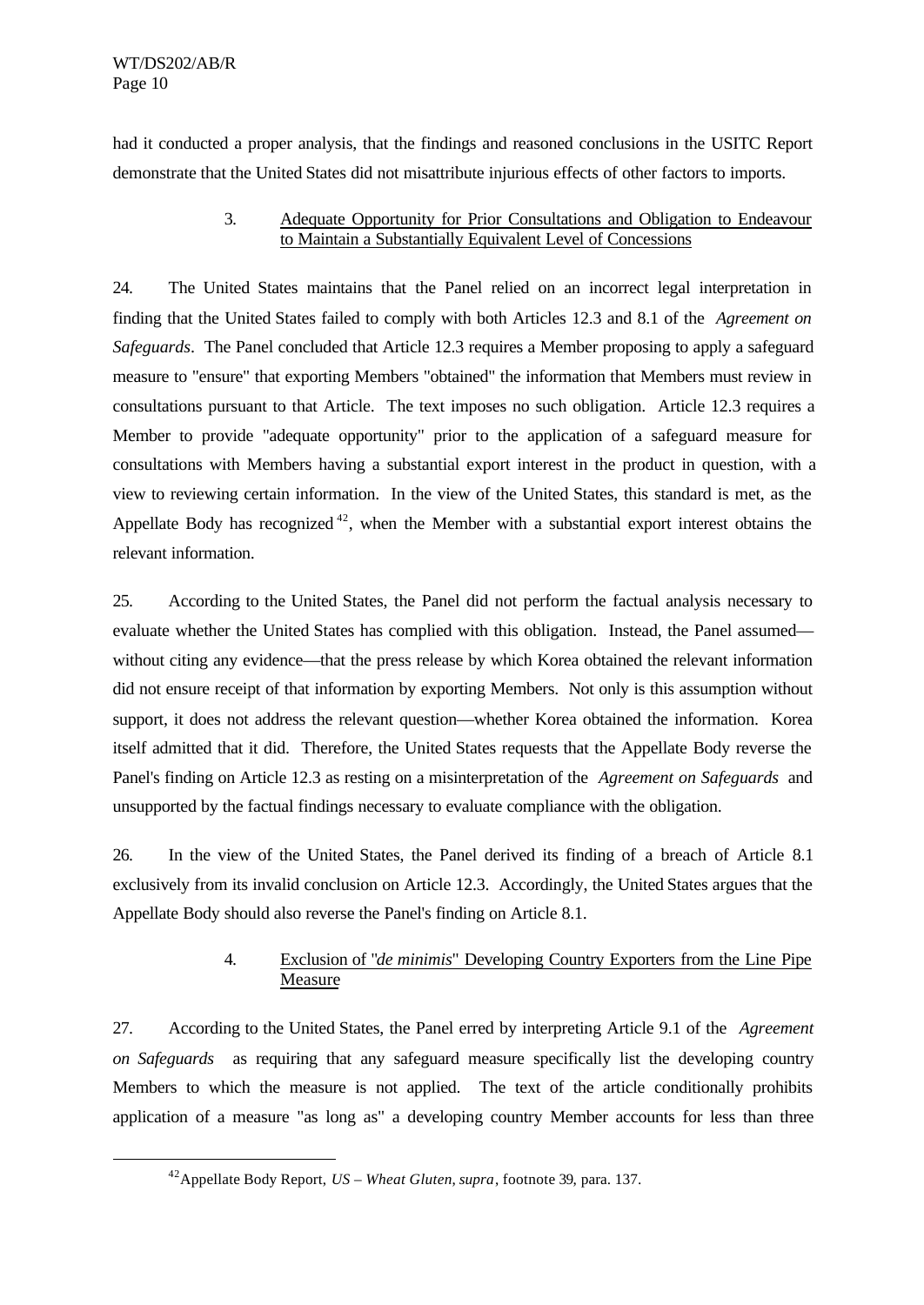percent of total imports. However, it is silent as to *how* a Member may comply with that obligation, and certainly does not require a list of the developing country Members covered by Article 9.1. The United States stresses that the only support cited by the Panel for this proposition was the suggested formats of the Committee on Safeguards, which by their terms carry no interpretative authority.<sup>43</sup>

28. The United States believes that it met the Article 9.1 requirement by establishing a mechanism—a 9,000 ton exemption for each country—under which the 19-percent safeguard duty on imports did not apply to any developing country Member accounting for less than three percent of total imports. The Panel concluded that the fact that developing country Members were subject to the exemption meant that the line pipe measure did, in fact, "apply" to them. This conclusion does not represent a valid interpretation of the requirement that a safeguard measure "not be applied" to a developing country Member accounting for more than three percent of imports. "Application" of the exemption provided for in the line pipe measure certainly cannot breach Article 9.1, as the exemption was the administrative device designed to prevent additional duties from being applied to exports of developing country Members. Nor could it be a breach of Article 9.1 to apply the supplemental duty to developing country Members with more than 9,000 tons in imports, because these Members would exceed the three-percent threshold. Accordingly, the United States believes that the Appellate Body should reverse the Panel's conclusion that the line pipe measure was inconsistent with Article 9.1.

#### B. *Arguments of Korea – Appellee*

# 1. Necessity of a Discrete Determination Either of Serious Injury or of Threat of Serious Injury

29. In Korea's view, the United States' appeal on Articles 3.1 and 4.2(c) of the *Agreement on Safeguards* is premised on the argument that there is no distinction in either *procedural* or *substantive* effect between a determination of serious injury and one premised on a threat of serious injury. Korea believes that, contrary to the argument put forward by the United States, the interpretation of Articles 2.1 and 4.2(a) in accordance with the ordinary meaning of the terms of those provisions in their context and in the light of their object and purpose, supports the finding of the Panel. According to Korea, the additional argument of the United States to the effect that the Panel's finding infringes on the United States' sovereignty "is irrelevant" <sup>44</sup> and should be rejected.

<sup>43</sup>G/SG/1, *Formats for Certain Notifications under the Agreement on Safeguards*, 1 July 1996.

<sup>44</sup>Korea's appellee's submission, paras. 15 and 39.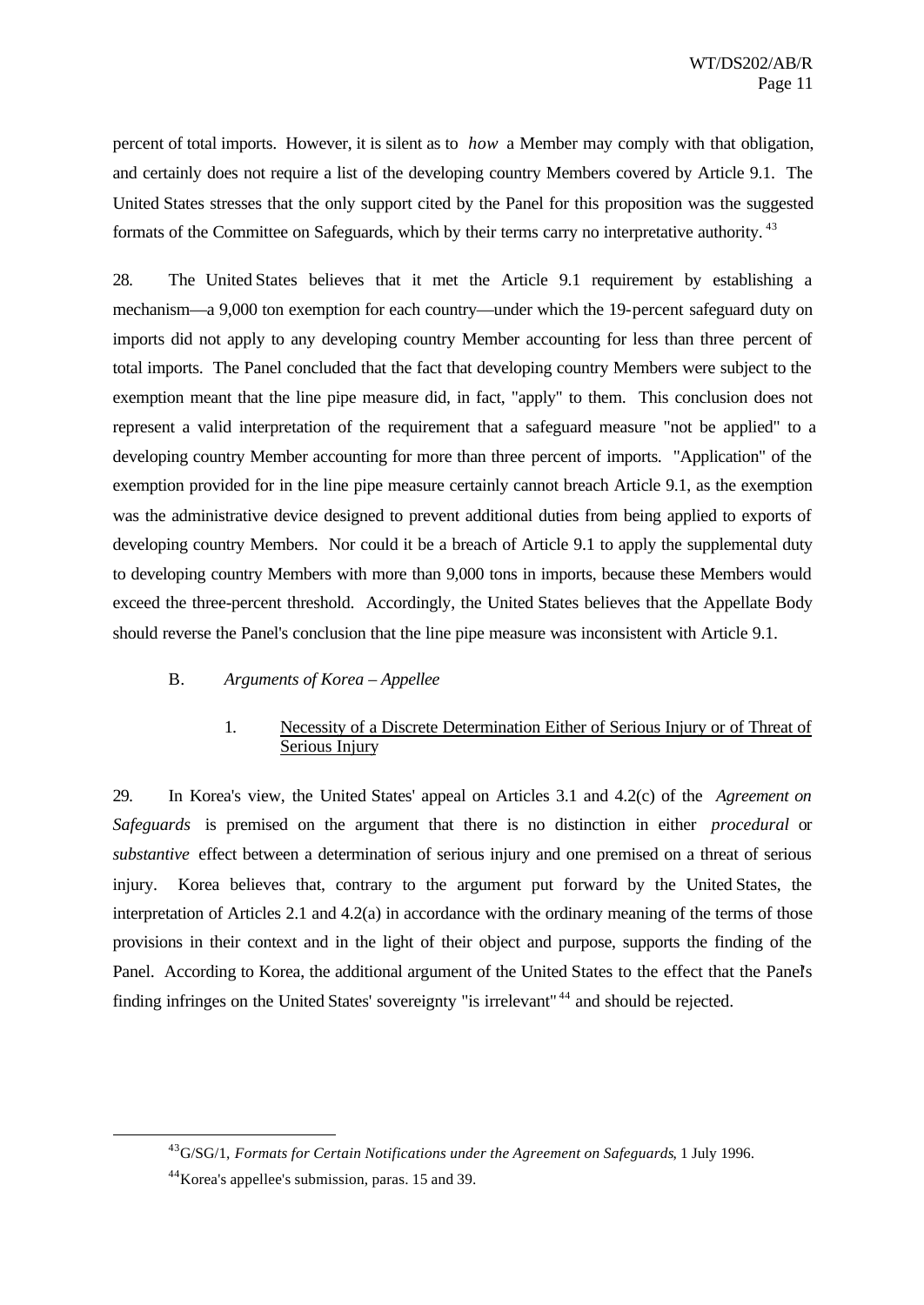# 2. Non-Attribution of the Injurious Effects of Other Factors to Increased Imports

30. Korea states that the United States' appeal with respect to the USITC causation determination is based on two arguments. First, the United States argues that the Panel's finding is based on an erroneous interpretation of Article 4.2(b) and an incorrect reading of Appellate Body Reports. Second, the United States argues that the Panel did not provide sufficient basis for a conclusion that the United States failed to comply with Article 4.2(b).

31. According to Korea, the first argument of the United States is based on a selective and distorted reading of the Appellate Body Reports. The second argument of the United States ignores the fact that the Panel fully assessed the causation analysis of the USITC and concluded that it failed to meet the requirements of Article 4.2(b). The assertion of the United States that the USITC distinguished the serious injury attributable to increased imports and that attributable to other factors is, according to Korea, an unsubstantiated *ex post* effort at "curing the flaws" <sup>45</sup> of the USITC investigation.

32. Korea also does not agree with the United States that the Appellate Body should refrain from completing the analysis if it were to find that the Panel erred in its finding on the USITC causation determination.

## 3. Adequate Opportunity for Prior Consultations and Obligation to Endeavour to Maintain a Substantially Equivalent Level of Concessions

33. With respect to the alleged violation of Articles 12.3 and 8.1, Korea notes that the United States announced the safeguard measure through a press release of the White House on 11 February 2000. The contents of the measure had never been communicated to Korea before that date. A purpose of consultations under Article 12.3 is to reach an understanding on ways to achieve the objective set out in Article 8.1. After the press release, which was the "announcement of a *fait accompli* "<sup>46</sup>, there was thus no practical possibility to have consultations to achieve that objective. Hence, Korea submits that it was deprived of an "adequate opportunity" under Article 12.3.

# 4. Exclusion of "*de minimis*" Developing Country Exporters from the Line Pipe Measure

34. With respect to the issue of the exclusion of "*de minimis*" developing country exporters under Article 9.1 of the *Agreement on Safeguards*, Korea contends that the United States makes an

<sup>45</sup>Korea's appellee's submission, para. 48.

<sup>46</sup>*Ibid*., para. 80.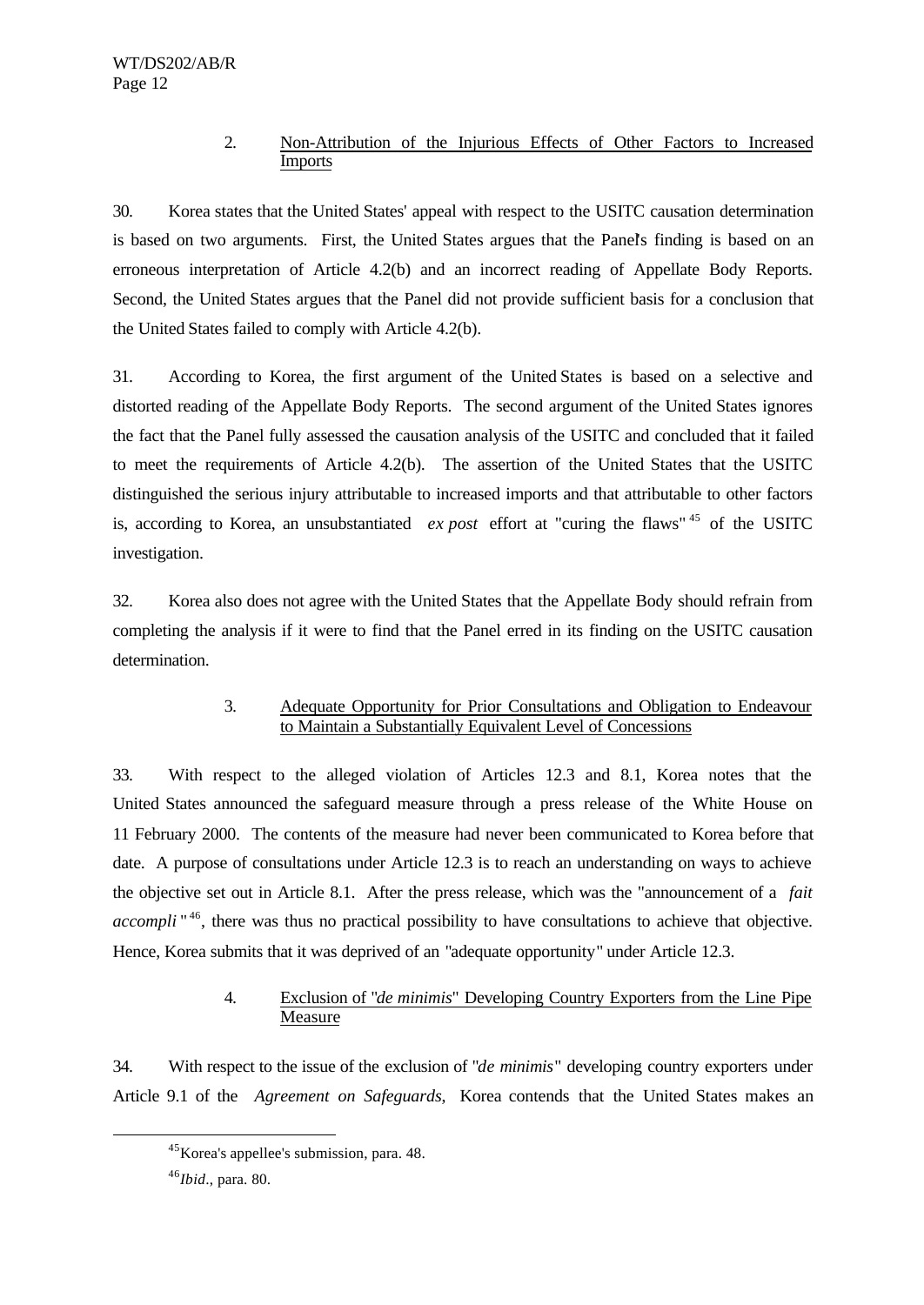artificial distinction between "non-application" and "not be applied". The United States' argument that the line pipe measure failed to meet the first test but somehow met the second is misconceived.

35. Korea states that, irrespective of such an artificial distinction, the United States' safeguard measure applies to imports from developing country Members. The United States' measure violates the legal right of developing country Members arising from Article 9.1 because it fails to ensure that the measure does not apply to imports from developing countries whose share of imports of line pipe does not exceed three percent.

36. Korea argues that the Appellate Body should uphold the Panel's findings on Article 9.1. If the Appellate Body reverses any finding of the Panel, Korea requests the Appellate Body to complete the analysis on any such issues.

## C. *Claims of Error by Korea – Appellant*

## 1. Article XXIV of the GATT 1994

37. Korea requests the Appellate Body to reverse the Panel's finding that the United States is entitled to rely on Article XXIV of the GATT 1994 to justify the violation of the obligation contained in Article 2.2 of the *Agreement on Safeguards*.

38. Korea submits that the Panel erred in finding that the United States met the conditions governing the application of Article XXIV of the GATT 1994. As stipulated in Article XXIV:4, the purpose of a free-trade area is, on the one hand, to "facilitate trade" between constituent members. On the other hand, this should be done in a manner "not to raise barriers to the trade" with third countries. The Panel totally ignored this balance in its application of Article XXIV as it did not take into consideration the second part of the purpose of a free-trade area. In its Report in *Turkey – Restrictions on Imports of Textile and Clothing Products* ("*Turkey – Textiles* "), the Appellate Body found that "the purpose set forth in paragraph 4 [not to raise barriers to the trade of other Members] informs the other relevant paragraphs of Article XXIV". <sup>47</sup>

39. Korea argues that, on the basis of its analysis of the balance between different purposes of a free-trade area, the Appellate Body also provided in *Turkey – Textiles* a clear guideline for the application of Article XXIV as an exception to other obligations under the GATT 1994: "First, the party claiming the benefit of this defence must demonstrate that the measure at issue is introduced upon the formation of a customs union" (a free-trade area in the present case) "that *fully* meets the requirements of sub-paragraphs 8(a) and 5(a) of Article XXIV" (sub-paragraphs 8(b) and 5(b) in the

<sup>47</sup>Appellate Body Report, WT/DS34/AB/R, adopted 19 November 1999, para. 57.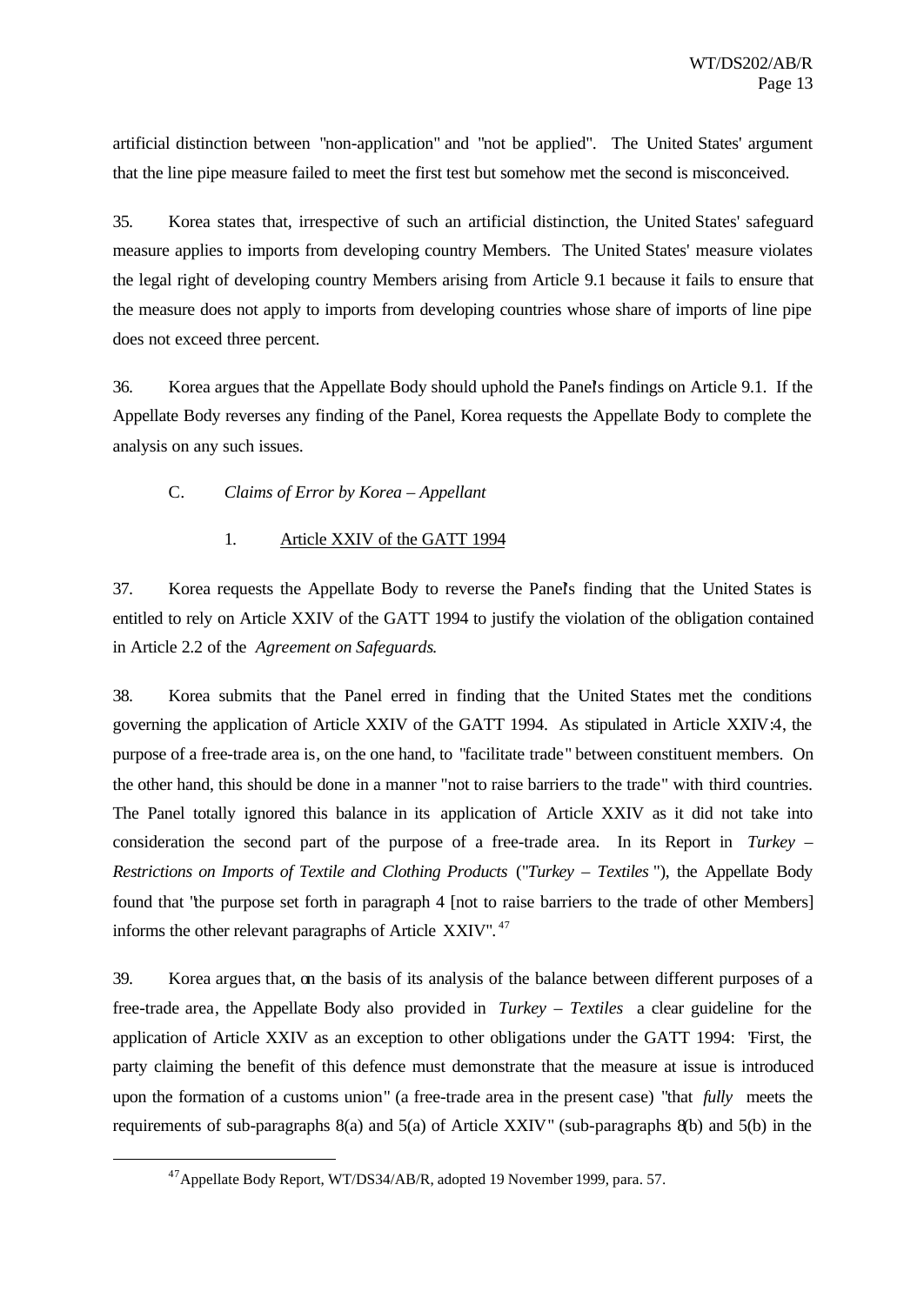present case). And, "second, that party must demonstrate that the formation of that customs union would be prevented if it were not allowed to introduce the measure at issue."<sup>48</sup> Korea argues that the Panel ignored this clear guideline and proceeded to a 'perfunctory or totally flawed" <sup>49</sup> analysis exempting the line pipe measure from the "necessity test" instead of assessing whether the requirements of sub-paragraphs 8(b) and 5(b) were *fully* met.

40. Korea further submits that the Panel erred in finding that a defence based on Article XXIV of the GATT 1994 "cures" a violation of Article 2.2 of the *Agreement on Safeguards*. The Panel ignored the fact that the *Agreement on Safeguards* constitutes a *lex specialis vis-à-vis* the general obligations arising from the GATT 1994. The obligations arising under the *Agreement on Safeguards* may go beyond the obligations arising from the GATT 1994. In the event of conflict, Korea argues, the provisions of the *Agreement on Safeguards* prevail pursuant to the General interpretative note to Annex 1A of the *Marrakesh Agreement Establishing the World Trade Organization* (the "*WTO Agreement* ").

41. Korea further contends that footnote 1 to the *Agreement on Safeguards* does not apply to Article 2.2 and that, therefore, the basic prerequisites for an Article XXIV defence are not satisfied. The Panel ignored the fact that both the location of footnote 1 and the Appellate Body jurisprudence support Korea's argument that footnote 1 does not extend to Article 2.2 of the *Agreement on Safeguards*. It is clear that, in its Report in *Argentina – Safeguard Measures on Imports of Footwear* ("*Argentina – Footwear (EC)* "), the Appellate Body found that the first sentence of footnote 1 establishes the scope of the *entire* footnote.<sup>50</sup> Korea argues that if footnote 1 does not apply to measures taken by individual members of customs unions, *a fortiori* it cannot be relevant to actions taken by individual members of free-trade areas, which are not even mentioned in the footnote.

# 2. "Parallelism" Between the Investigation and the Application of the Line Pipe Measure

42. Korea submits that its parallelism claim before the Panel was relatively simple. Essentially, in Korea's view, there was a gap between the scope of the injury investigation by the United States and the scope of its safeguard measure. Korea's claim that the measure was in violation of parallelism was *never* challenged by the United States before the Panel. Nevertheless, the Panel (i) imposed a "flawed standard" for the establishment of a *prima facie* case  $51$ ; (ii) committed a serious error in

<sup>48</sup>Appellate Body Report, *Turkey –Textiles*, *supra*, footnote 47, para. 58. (emphasis added)

<sup>49</sup>Korea's other appellant's submission, para. 18.

<sup>50</sup>WT/DS121/AB/R, adopted 12 January 2000, para. 106 and footnote 95 thereto.

 $51$ Korea's other appellant's submission, paras. 65, 69, 100 and 106.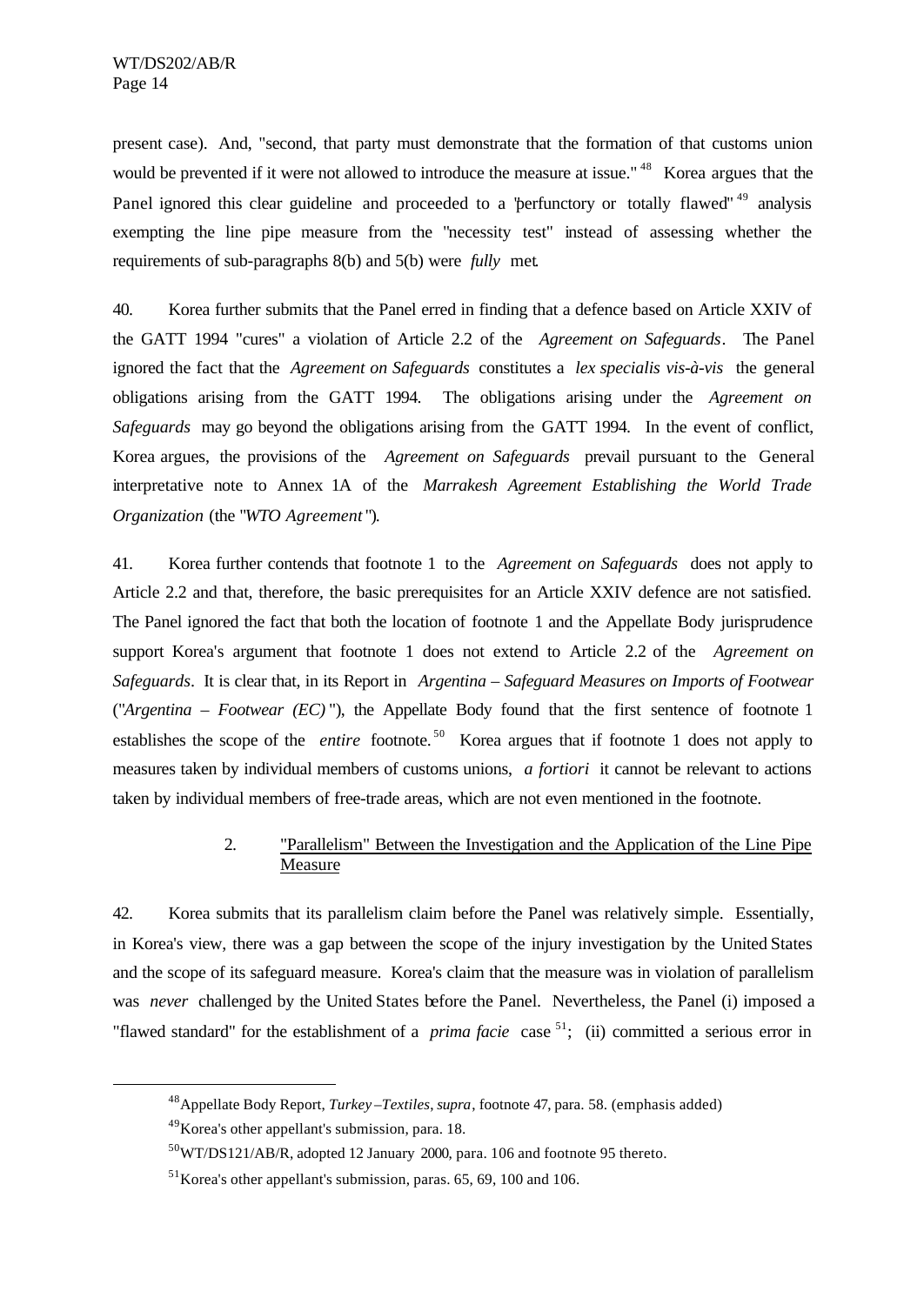treating arguments and evidence submitted by the parties; and (iii) introduced an arbitrary and flawed *minimum condition* for Korea to establish a *prima facie* case.

## 3. The Requirement to Demonstrate *a priori* the Necessity of the Line Pipe Measure

43. Korea submits that the Panel's finding regarding the requirement to demonstrate *a priori* the necessity of the line pipe measure, if sustained, would seriously undermine the fundamental discipline on the extent of safeguard measures contained in Article 5.1, first sentence, of the *Agreement on Safeguards*. This is particularly worrisome, since the obligation contained in the first sentence of Article 5.1 is the *only* discipline on the extent of safeguard measures other than quantitative restrictions. Such undermining of the discipline would lead to abuse and would prejudice the rights of WTO Members. Furthermore, the Panel itself was conscious of the flaws inherent in its own finding. The Panel, therefore, released the United States from the obligation to make an *ex ante* demonstration that the United States *ensured* compliance with Article 5.1.

#### 4. The Proportionality of the Line Pipe Measure

44. As with the previous issue, Korea submits that the United States should have demonstrated that its measure was consistent with Article 5.1, first sentence, of the *Agreement on Safeguards* at the time it imposed the measure. However, even assuming that the United States could make such a demonstration *ex post facto*, the United States nevertheless failed to demonstrate that it complied with the discipline contained in the first sentence of Article 5.1.

45. Korea submits that, first of all, the United States failed to identify correctly the goal to be met through the imposition of the safeguard measure. The United States did not specify whether the goal was to *prevent* or to *remedy* serious injury. Furthermore, in Korea's view, the United States failed to ensure that the measure addressed only the serious injury attributed to increased imports.

46. *Assuming* that an *ex post facto* demonstration is permitted and that the United States correctly identified the goal of the measure, Korea submits that the United States nevertheless failed to provide sufficient *ex post* arguments. The *ex post* explanation failed to address certain key factors, such as the improving market situation and the effect of "operating leverage". In short, according to Korea, the United States' *ex post* demonstration was far from meeting the standard established in *Korea – Definitive Safeguard Measure on Imports of Certain Dairy Products* ("*Korea*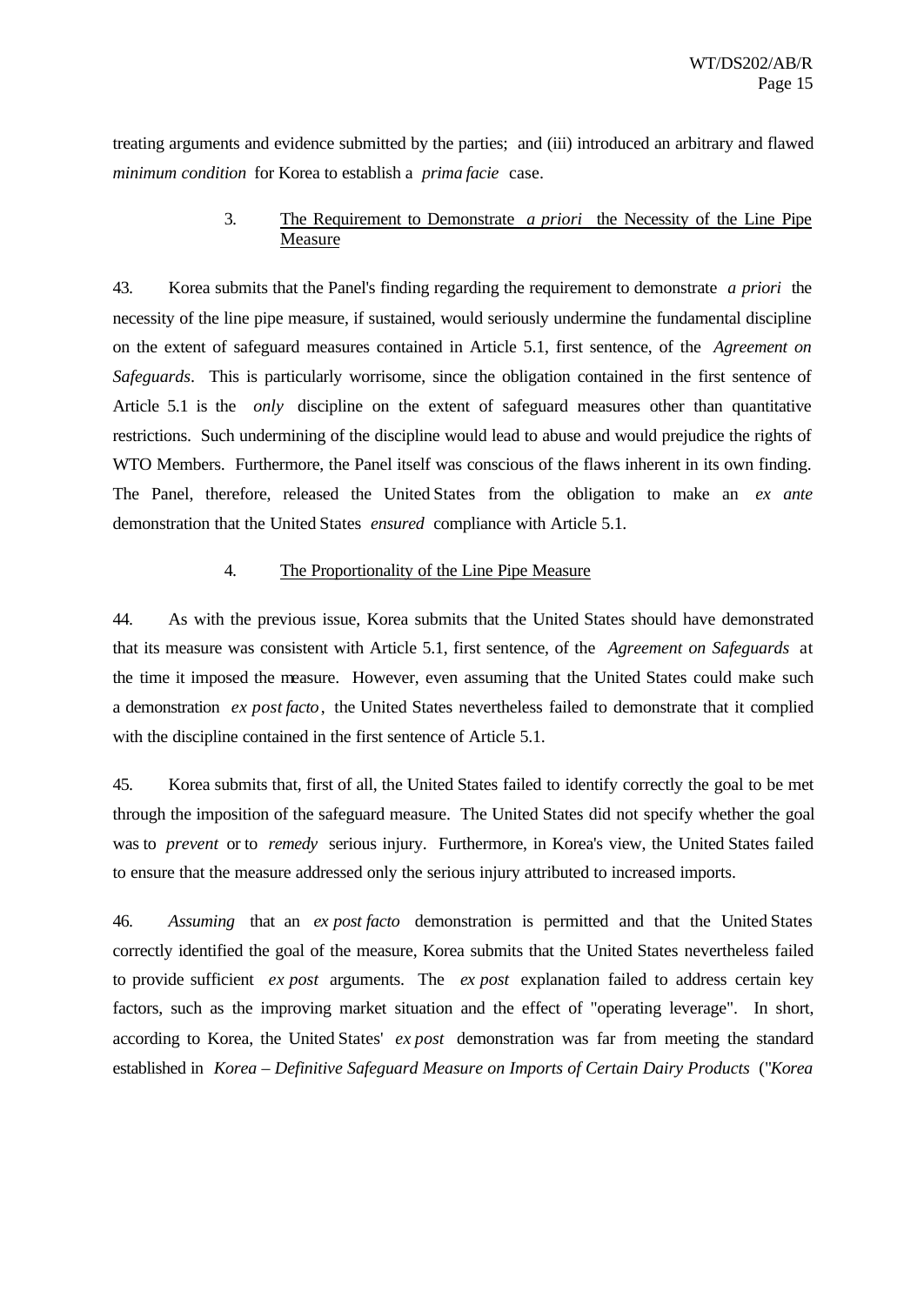*– Dairy*") of "*ensur[ing]* that the measure applied is commensurate with the goals of preventing or remedying serious injury and of facilitating adjustment." <sup>52</sup>

47. Korea contends that the Panel made a serious error in ignoring important flaws in the *ex post* demonstration. As a consequence, under the Panel's assessment, the obligation under Article 5.1, first sentence, was reduced to a "theoretical, hollow discipline". <sup>53</sup>

D. *Arguments of the United States – Appellee*

## 1. Article XXIV of the GATT 1994

48. The United States requests the Appellate Body to uphold the Panel's finding that the United States met the requirements to invoke Article XXIV of the GATT 1994 as a defence against alleged inconsistencies with Articles I, XIII, and XIX of the GATT 1994 and Article 2.2 of the *Agreement on Safeguards*.

49. The United States emphasizes that it established that the North American Free-Trade Agreement ("NAFTA") meets all the requirements for the formation of a free-trade area under Article XXIV. Korea provides no basis to reverse the Panel's conclusions in this regard. Korea's only argument with regard to the requirements of Article XXIV:8(b) is that the Panel was required to consider the preliminary analysis and conclusions in a draft report of the Committee on Regional Trade Agreements. However, the Panel correctly placed no weight on this draft document, which is still subject to change. Korea also argues that the NAFTA safeguard exclusion is inconsistent with the Article XXIV:5(b) requirement not to increase restrictive regulations on trade with Members not party to a free-trade agreement. The United States stresses, however, that the NAFTA did not change the applicability of its parties' safeguards laws as they apply to imports from non-parties.

50. The United States recalls that the NAFTA provides for the exclusion of imports from NAFTA partners from safeguard measures, under certain circumstances. This requirement was one of the measures to eliminate duties and other restrictive regulations of commerce on substantially all trade necessary to form the free-trade area. Korea incorrectly asserts that the Panel misapplied the Appellate Body's reasoning in *Turkey – Textiles* by not evaluating whether the NAFTA safeguards exclusion by itself was "necessary" to the formation of the free-trade area. Article XXIV dictates that trade liberalizing measures be considered in *aggregate* in evaluating whether failure to adopt them would prevent formation of a free-trade area. According to the United States, applying the "necessity

<sup>52</sup>Appellate Body Report, WT/DS98/AB/R, adopted 12 January 2000, para. 96. (emphasis added)

<sup>53</sup>Korea's other appellant's submission, paras. 144 and 175.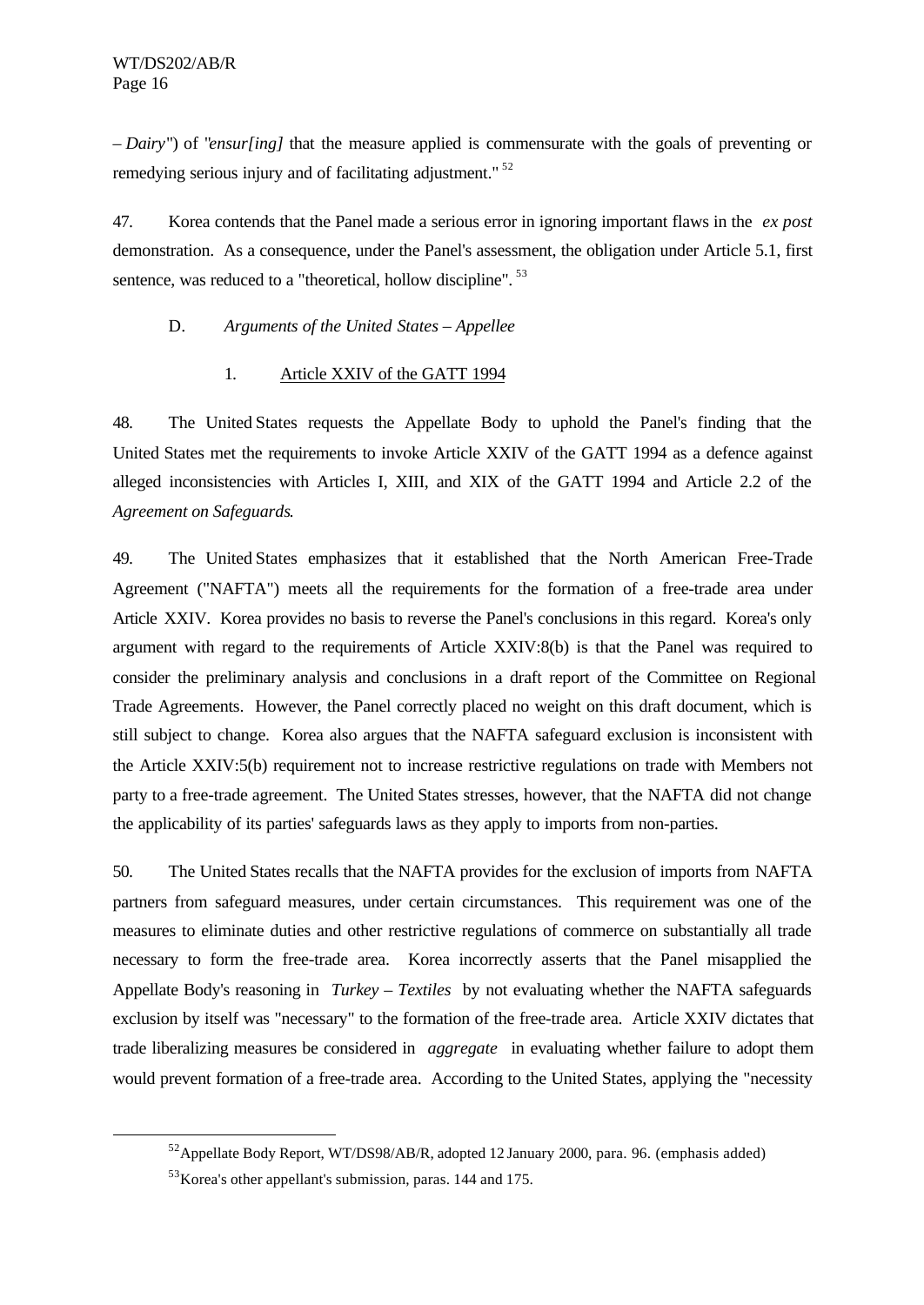test" *separately* to each measure implementing a free-trade area would lead to the absurd result of preventing the liberalization steps envisaged by Article XXIV.

51. The United States further supports the Panel's finding that, in the light of the relationship between Article XIX of the GATT 1994 and the *Agreement on Safeguards*, the Article XXIV defence applies also to Article 2.2 of the *Agreement on Safeguards*. The Panel correctly found confirmation for this conclusion in the text of the last sentence of footnote 1 to the *Agreement on Safeguards*. The text of that last sentence explicitly applies both to the *Agreement on Safeguards* as a whole and to free-trade areas. The United States asserts that this reading is not inconsistent with the Appellate Body Report in *Argentina – Footwear (EC)*, which did not address the last sentence of footnote 1.

# 2. "Parallelism" Between the Investigation and the Application of the Line Pipe Measure

52. According to the United States, the Panel correctly found that Korea failed to establish a *prima facie* case of inconsistency with the so-called "parallelism" between Articles 2.1 and 2.2 of the *Agreement on Safeguards*. Korea did not demonstrate that the USITC failed to perform an injury analysis specific to imports from non-NAFTA sources. Despite the undisputed existence of an exhaustive discussion of the relevant data on imports from sources other than Canada and Mexico in footnote 168 of the USITC Report, Korea's claim rests on the bare assertion that the USITC non-NAFTA analysis has "no legal significance". The United States contends that the Panel was correct in rejecting this assertion, and in finding that footnote 168 clearly formed part of the USITC's published determination and contained findings by the USITC.

53. The United States submits that Korea attempts to "elaborate" its presentation to the Panel with entirely new arguments.<sup>54</sup> Even if the Appellate Body were to consider these arguments, they are unconvincing. Korea incorrectly characterizes the USITC's analysis of imports from sources other than Canada and Mexico as merely a "conditional statement". The Panel's finding that the content of footnote 168 formed the basis for a finding that non-NAFTA imports caused serious injury to the domestic industry contradicts this view. The introductory statement to footnote 168 merely explained that, in conjunction with the analysis of all imports, the USITC conducted an analysis of imports from non-NAFTA sources, and that both analyses led to an affirmative injury determination. Thus, according to the United States, the Panel correctly found that the USITC conducted a separate analysis of imports from non-NAFTA sources, and that Korea failed to demonstrate otherwise.

<sup>54</sup>United States' appellee's submission, paras. 6 and 77.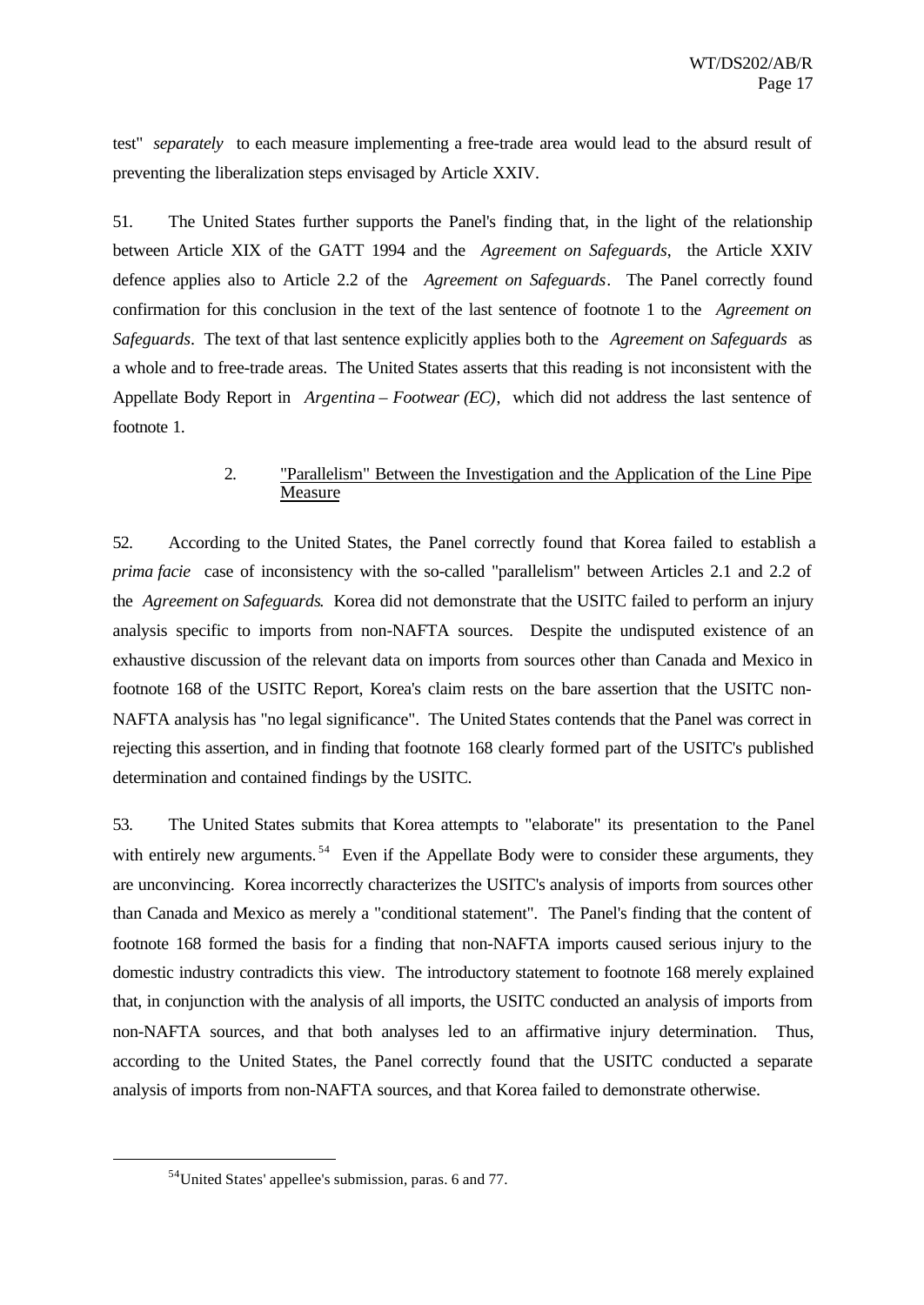## 3. The Requirement to Demonstrate *a priori* the Necessity of the Line Pipe Measure

54. Korea challenges the Panel's finding that Article 5.1, first sentence, does not require a Member to issue an explanation of its compliance with that provision at the time that it takes a safeguard measure. In reply, the United States argues that the text of Article 5.1 confirms the Panel's finding that "justification" of certain types of quantitative restrictions is explicitly required in the second sentence, but that there is no such requirement in the first sentence, which is generally applicable to all safeguard measures.

55. The United States submits that the Appellate Body endorsed this interpretation in *Korea – Dairy*. <sup>55</sup> The United States contends that Korea criticizes the Panel's interpretation of Article 5.1 as "loose" and suggests that a more "rigorous" approach is necessary. However, Korea cites no authority for the view that the *Agreement on Safeguards* may be interpreted by anything other than customary rules of treaty interpretation, which the Panel applied. Korea also argues that Members bear an obligation to "ensure" compliance with Article 5.1, which in Korea's view, creates an obligation to issue an explanation of that compliance at the time of taking a safeguard action. However, ensuring conformity with obligations is part of the basic good faith with which Members undertake all WTO commitments. The obligation to ensure conformity has never been found to create a separate obligation to issue a public explanation, at the time of taking a measure, of how that measure conforms to WTO obligations. This interpretation does not prejudice Members whose exports are subject to a safeguard measure. Their position is no different from that of any Member concerned about another Member's conformity with its WTO obligation. Indeed, the United States argues, Members whose exports are subject to a safeguard measure are in a *better* position, because compliance with Article 5.1 is determined with reference to the public findings of the competent authorities.

#### 4. The Proportionality of the Line Pipe Measure

56. In the view of the United States, Korea's challenge of the Panel's finding that Korea failed to demonstrate that the United States applied the line pipe safeguard beyond the extent necessary to prevent or remedy serious injury and to facilitate adjustment is not convincing. Korea first contends that the United States was required to indicate whether it based the measure either on serious injury or on threat of serious injury because the Panel found that a discrete determination was necessary. As the United States showed in its appellant's submission, the Panel erred in this finding. In any event, no such distinction is necessary to comply with Article 5.1, which puts a limit on the extent of

<sup>55</sup>Appellate Body Report, *supra*, footnote 52, paras. 98 and 99.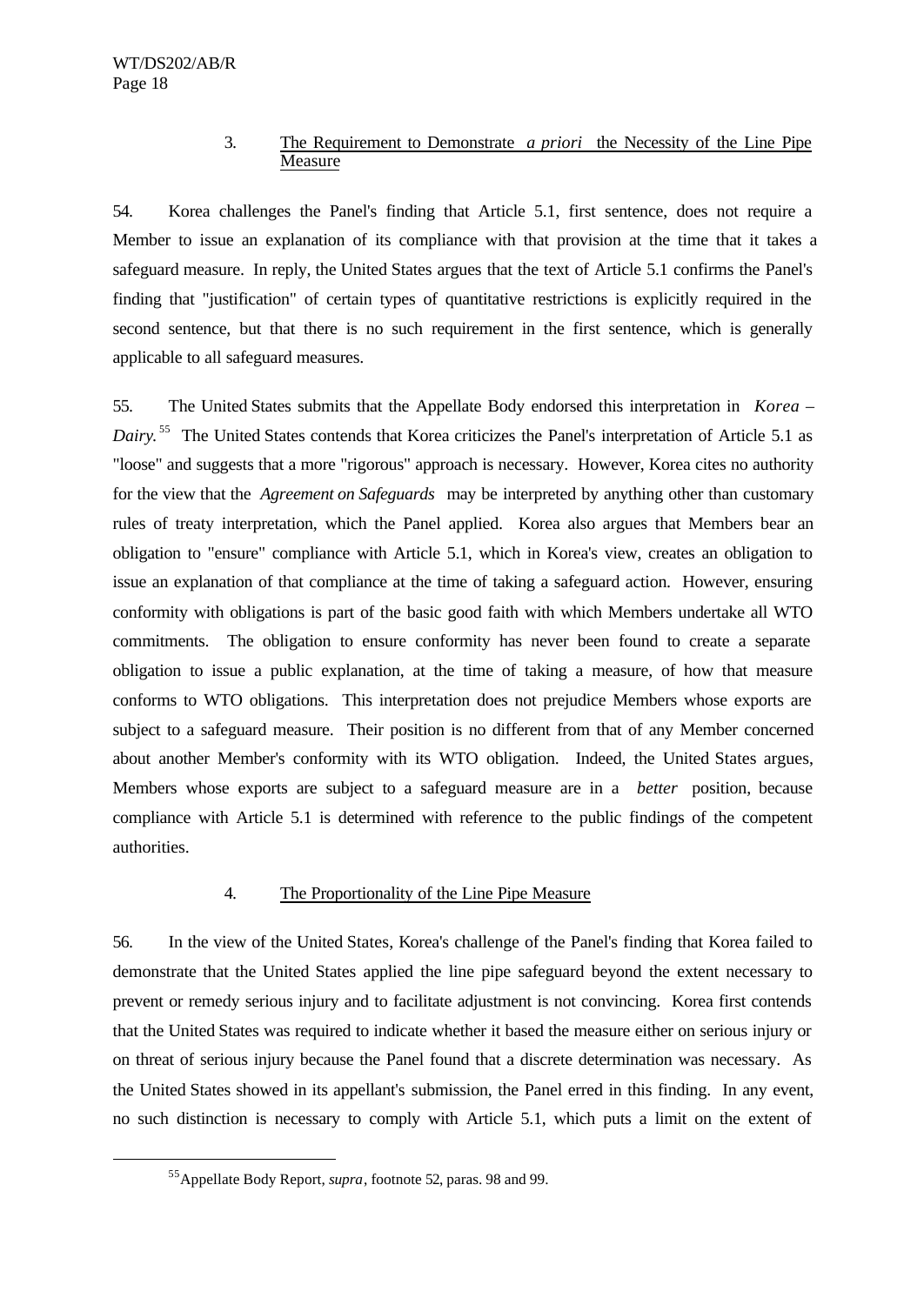application of a safeguard measure. According to the United States, "[i]f the limit implicated by a finding of serious injury is different from the limit implicated by a finding of threat, one measure that was less [extensive] than [either limit] could comply with both, thus removing any need to specify the basis for the measure."<sup>56</sup>

57. With respect to Korea's argument that the United States failed to apply its measure only to that portion of the serious injury caused by imports, the United States contends that the Appellate Body has established, in past disputes, that the term "serious injury" in Article 4.2(b) refers to injury caused by both increased imports and other factors.<sup>57</sup> Thus, "serious injury" in Article 5.1, first sentence, is the entirety of the serious injury experienced by the domestic industry, and not just the injury attributable to increased imports. In any event, the United States asserts that it has shown that the line pipe measure did not address injury caused by factors other than increased imports. However, the Panel bore no obligation to analyze whether the explanation given by the United States as to compliance with Article 5.1 was sufficient, since Korea failed to present a *prima facie* case on its Article 5 claim. Korea has also failed to identify any deficiency in the explanation given by the United States. Finally, Korea contends that the Panel erred in rejecting import statistics for the period after application of the safeguard measure as evidence of the effect of the measure. In this regard, the United States submits that, as the Panel pointed out, in the absence of information on other factors that could have been affecting imports, it could not assume that the safeguard measure was responsible in part or in full for observed import patterns.

#### E. *Arguments of the Third Participants*

#### 1. Australia

58. Australia supports Korea's appeal against the Panel's finding that there was no requirement for the United States to demonstrate, at the time of imposition, that the line pipe measure was "necessary to prevent or remedy serious injury and to facilitate adjustment", as required by Article 5.1, first sentence, of the *Agreement on Safeguards*. Because of the exceptional nature of safeguard measures, and because of the requirement that they also facilitate adjustment, there is an *ex ante* obligation on a Member to ensure that the affected Members are in a position to verify and monitor compliance with the obligations of Article 5.1, first sentence, of the *Agreement on Safeguards*. Without a sufficient demonstration of why the applied measure is necessary in terms of the level of the remedy and how it will contribute to the process of adjustment, the obligations stipulated in Article 5.1 may be

<sup>56</sup>United States' appellee's submission, para. 9.

<sup>57</sup>Appellate Body Report, *US – Wheat Gluten*, *supra*, footnote 39, para. 70; Appellate Body Report, *US – Lamb*, *supra*, footnote 38, para. 166.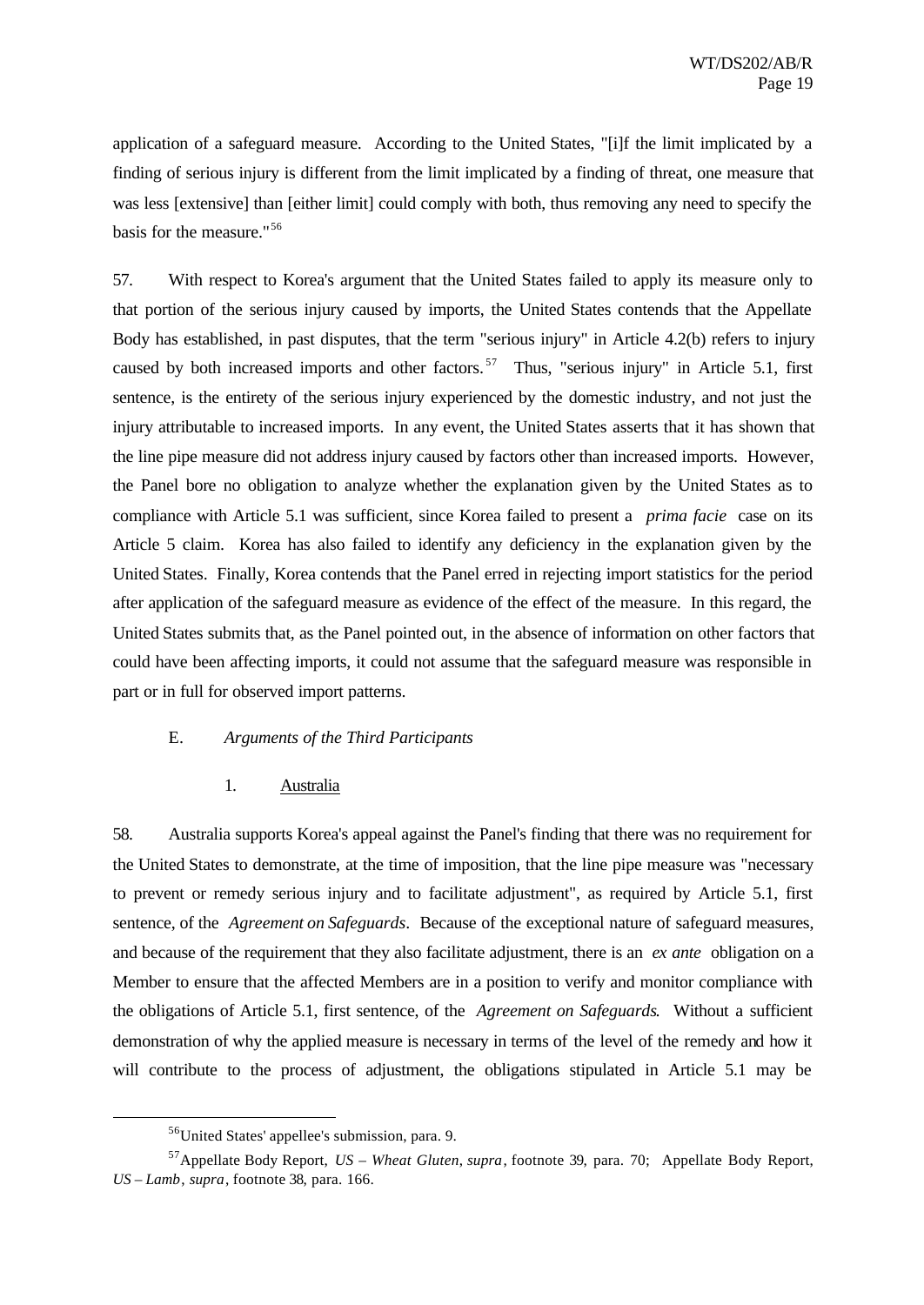undermined. Australia submits that, in order to ensure the protection of the rights of affected Members, the onus of this demonstration must be on the Member applying the safeguard measure.

59. Australia also supports the arguments presented by Korea, Japan and the European Communities with respect to causation, parallelism and Article XXIV of the GATT 1994.

# 2. Canada

60. Canada requests the Appellate Body to reject Korea's appeal and to find that the exclusion of a free-trade area partner from a safeguard measure is not inconsistent with Article 2.2 of the *Agreement on Safeguards* or with Articles I, XIII or XIX of the GATT 1994. The Panel correctly found that the United States is entitled to rely on Article XXIV of the GATT 1994 as a defence against Korea's claims under Articles XI, XIII and XIX. The United States demonstrated that the NAFTA established a free-trade area within the meaning of Article XXIV and Korea has not presented any pertinent evidence to the contrary. The NAFTA safeguard exclusion was part of the package of trade liberalizing measures introduced in accordance with Article XXIV:8(b) and, therefore, was necessary for the formation of a free-trade area consistent with Article XXIV. Canada agrees with the United States that nothing in the Appellate Body Report in *Turkey – Textiles* requires an analysis of whether each trade liberalizing measure introduced in forming a free-trade area or customs union is, by itself, necessary to reach the Article XXIV:8 threshold.

61. Canada further submits that the Panel correctly found that Article XXIV also applies as a defence against claims under Article 2.2 of the *Agreement on Safeguards*. The last sentence of footnote 1 to the *Agreement on Safeguards* confirms the applicability of Article XXIV against claims brought under the *Agreement on Safeguards*. The Appellate Body's findings regarding the exclusion of customs union members from a safeguard measure in *Argentina – Footwear (EC)* were not based on the last sentence of footnote 1. Finally, Canada contends that this sentence does not specifically mention customs unions and thus also applies to free-trade areas.

## 3. European Communities

(a) Necessity of a Discrete Determination Either of Serious Injury or of Threat of Serious Injury

62. The European Communities believes that the Panel's finding on the necessity of a discrete finding either of serious injury or of threat of serious injury is correct and requests the Appellate Body to uphold it. The United States has not demonstrated that "serious injury" and "threat thereof " may coexist and are not, therefore, different concepts. Coexistence is, in any event, not dispositive of the issue of whether a "discrete" finding by domestic authorities is required. In addition, the European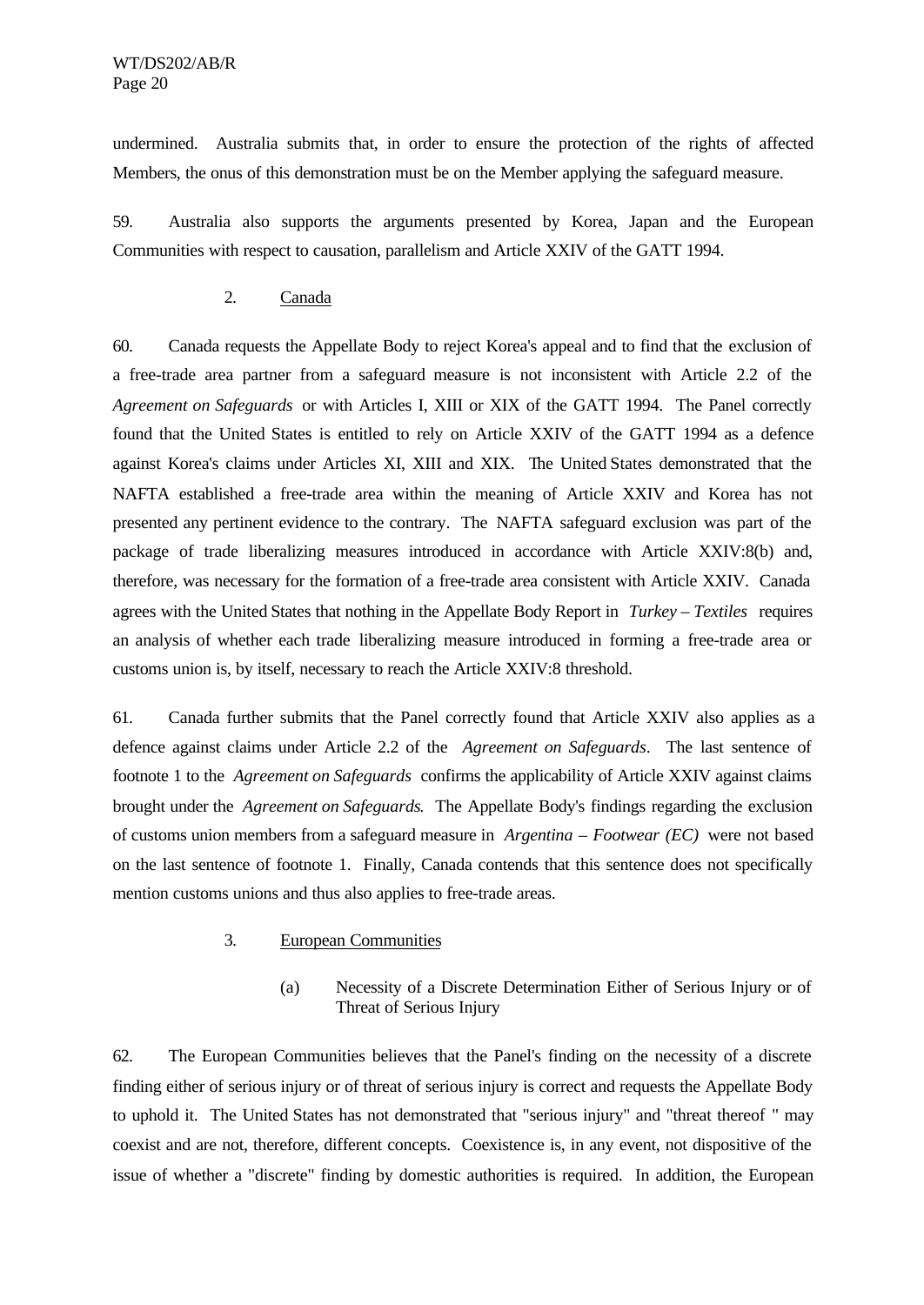Communities submits that, contrary to what the United States seems to suggest, the requirement of a discrete finding of "serious injury" or of "threat of serious injury" is not incompatible with entrusting "multiple decision makers" with safeguards enforcement at the national level.

63. The European Communities takes issue with the United States' proposition that the distinction between serious injury and threat of serious injury is without legal significance. First, this proposition would render redundant the two definitions in Article 4.1 of the *Agreement on Safeguards*. Second, Article 5.1 assumes a difference between the concepts, since a measure "necessary" to prevent serious injury may differ in type and extent from a measure "necessary" to remedy a serious injury that has already materialized. Third, a finding of "serious injury" and a finding of "threat of serious injury" are likely to have different implications for any extension of a safeguard measure under Article 7.2 of the *Agreement on Safeguards*: in the case of an initial finding of threat of serious injury, it would be difficult to maintain that materialization of injury is still imminent after three years. The European Communities submits, therefore, that an extension of a measure would be difficult to justify in such circumstances.

#### (b) Non-Attribution of the Injurious Effects of Other Factors to Increased Imports

64. The European Communities requests the Appellate Body to uphold the Panel's finding with respect to causation. The Panel's approach was justified and consistent with previous Appellate Body Reports. In particular, the Panel correctly concluded that the United States authorities' discussion of the "other factors" included no indication as to how those authorities complied with the obligation, in the second sentence of Article 4.2(b) of the *Agreement on Safeguards*, to ensure that the injurious effect of the other factors *were not included* in the assessment of the *injury ascribed to increased imports*. The European Communities adds that the United States, while insisting that the Panel did not examine the USITC Report, does not indicate where those questions are addressed and answered in the USITC Report.

65. The European Communities believes that the Panel was also correct in criticizing the United States authorities for immediately determining whether there was a link between the increased imports and the serious injury, without first attempting to separate out injury caused by other factors.

#### (c) Article XXIV of the GATT 1994

66. With respect to the exclusion of NAFTA imports from the line pipe measure, the European Communities submits that the Panel's flawed findings should be reversed on appeal. The defence of Article XXIV of the GATT 1994 is not available in this case because the test set out by the Appellate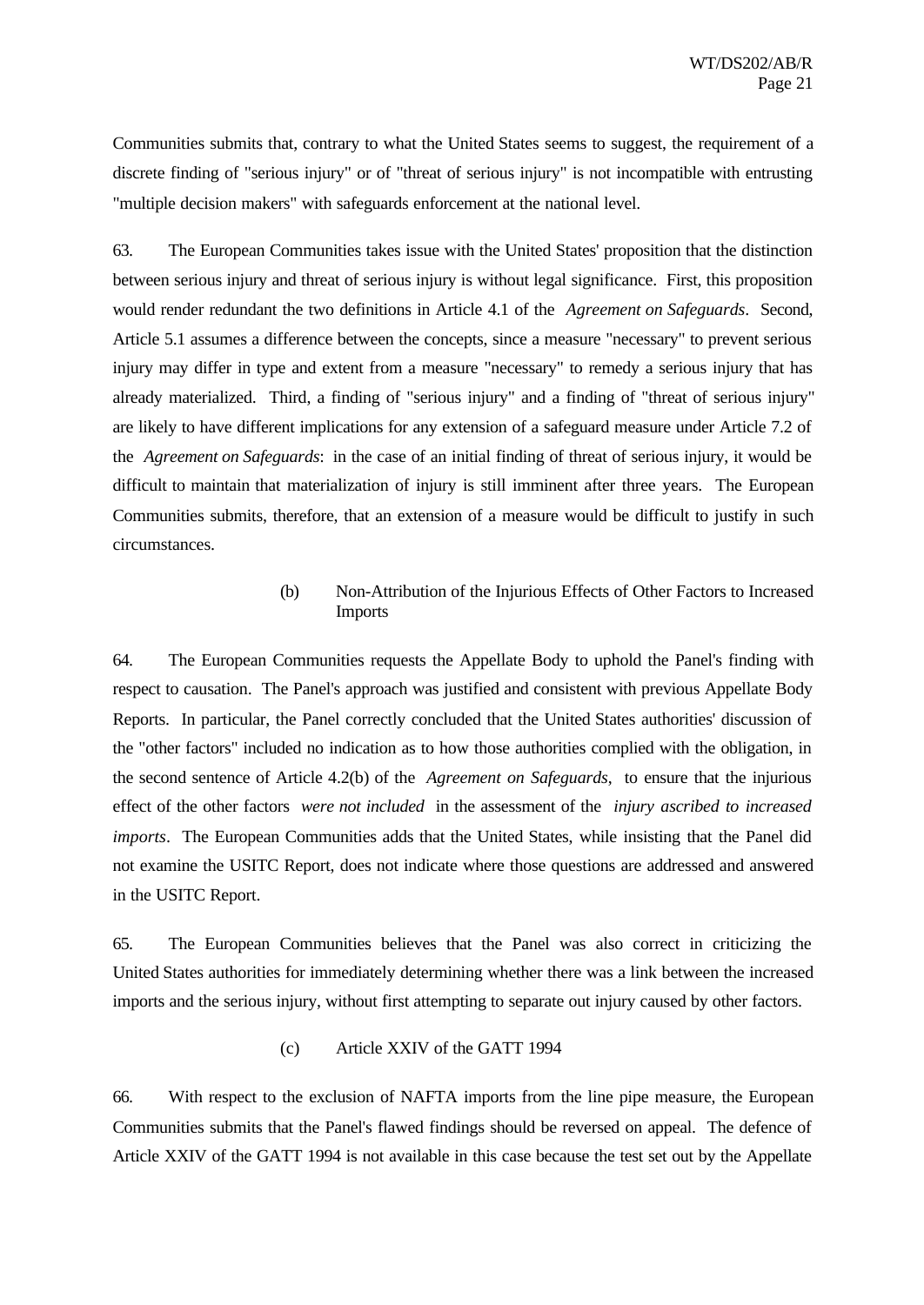Body in *Turkey – Textiles* <sup>58</sup> is applicable, and the United States has not met this test. In *Argentina – Footwear (EC)*, the Appellate Body confirmed the applicability of this test in this type of situation.<sup>59</sup> The Panel "hastily dismissed" <sup>60</sup> this test as irrelevant. The imposition of a new safeguard measure in the present case amounted precisely to the *introduction* of a trade restriction having an adverse effect on the trade of other Members. According to the European Communities, the argument that the exclusion of its NAFTA imports from the measure was authorized as part of the elimination of the restrictions necessary to establish a free-trade area is contradicted by the facts. The European Communities stresses that the United States retains discretion to apply safeguard measures on NAFTA imports.

67. As for the relationship between Article XXIV of the GATT 1994 and the *Agreement on Safeguards*, the European Communities submits that footnote 1 to the *Agreement on Safeguards* does not affect the applicability of Article 2.2 of the *Agreement on Safeguards* to this case. The Panel was wrong to dismiss the Appellate Body's characterization of the scope of footnote 1 to the *Agreement on Safeguards* in *Argentina – Footwear (EC)* as applying only in the case of a customs union taking a safeguard measure.  $61$  The Panel failed to recognize that the various sentences of footnote 1 constitute context for one another. By stating that the Appellate Body's finding does not provide any guidance for the interpretation of the last sentence of footnote 1, in the view of the European Communities, the Panel effectively reduced the status of that Appellate Body Report to less than an unadopted panel report under the GATT 1947.

## (d) "Parallelism" Between the Investigation and the Application of the Line Pipe Measure

68. The European Communities submits that, contrary to Article 2 of the *Agreement on Safeguards*, the United States did not respect the parallelism between the exporting Members included in the investigation and those included in the scope of the measure applied as a result of the investigation. Contrary to what was required by the Appellate Body in *US – Wheat Gluten*<sup>62</sup>, the United States authorities did not make a finding that all imports, excluding those from NAFTA parties, were responsible for serious injury. On the contrary, footnote 168 to the USITC Report at best includes a hypothetical finding and, therefore, has no significance. The European Communities argues that, consistent with previous findings of the Appellate Body, the United States, therefore,

<sup>58</sup>Appellate Body Report, *supra*, footnote 47, para. 58.

<sup>59</sup>Appellate Body Report, *supra*, footnote 50, paras. 109 and 110.

 $^{60}$ European Communities' third participant's submission, para. 86.

<sup>61</sup>Appellate Body Report, *supra*, footnote 50, paras. 106–108.

<sup>62</sup>Appellate Body Report, *supra*, footnote 39, para. 98.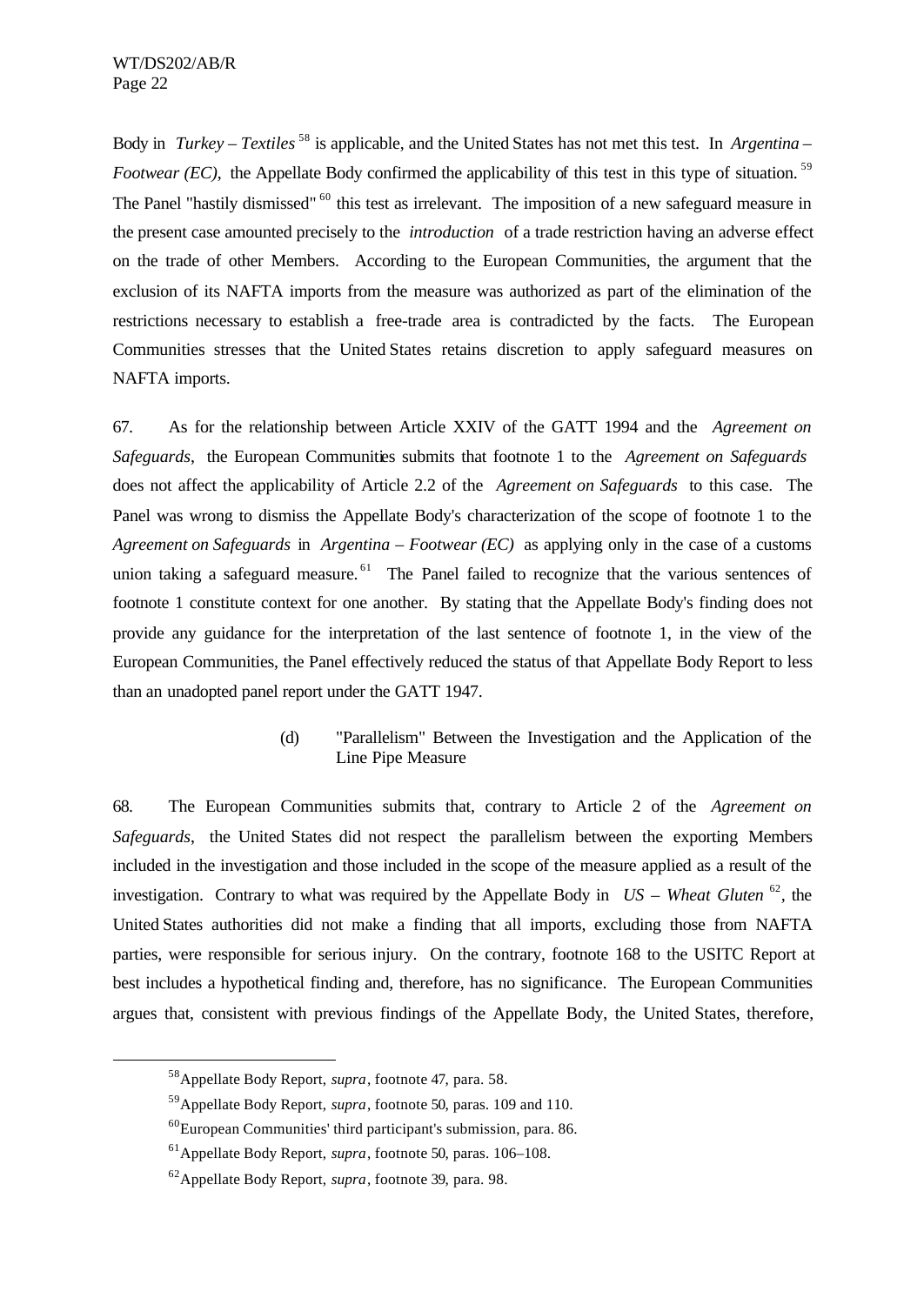violated Article 2.2 of the *Agreement on Safeguards* by excluding Canada and Mexico from the scope of the safeguard measure.

> (e) The Requirement to Demonstrate *a priori* the Necessity of the Line Pipe Measure

69. In the European Communities' view, the Panel's interpretation of Article 5.1 of the *Agreement on Safeguards* and the Panel's rejection of Korea's claim under that provision are flawed. Accordingly, the European Communities submits that they should be reversed on appeal.

70. According to the European Communities, Article 5.1 of the *Agreement on Safeguards* embodies an obligation to ensure that the measure applied is *commensurate* with the goals of preventing or remedying serious injury and of facilitating adjustment. Although this does not always require a "clear justification" (which is reserved by the second sentence of Article 5.1 to a very specific case), it still means that the respect for that obligation must be explained. The European Communities submits that providing such an explanation is incumbent upon the investigating authorities, since respect for this obligation is part of the conditions upon which safeguard action is authorized under the *Agreement on Safeguards*.

- 4. Japan
	- (a) Adequate Opportunity for Prior Consultations and Obligation to Endeavour to Maintain a Substantially Equivalent Level of **Concessions**

71. Japan submits that the Panel correctly found that the United States failed to provide an adequate opportunity for prior consultations. The United States did not disclose the proposed measure to Korea prior to or during the consultations held in Washington, D.C. on 24 January 2000. Korea learned of the details of the proposed measure through a White House press release issued on 11 February 2000. The Panel correctly found that a press release does not ensure that exporting Members obtain the necessary detailed information on the proposed measure, since a press release may not even be accessible to all Members having a substantial interest. Japan, therefore, supports the Panel's findings and requests the Appellate Body to uphold the Panel's conclusion.

(b) Article XXIV of the GATT 1994

72. Japan requests the Appellate Body to rule that the Panel erred in finding the exclusion of Canada and Mexico from the remedy to be consistent with Article XXIV of the GATT 1994. Japan argues that the Panel misinterpreted the relationship between Article XIX and Article XXIV of the GATT 1994, as it failed to assess objectively whether safeguard measures are restrictive regulations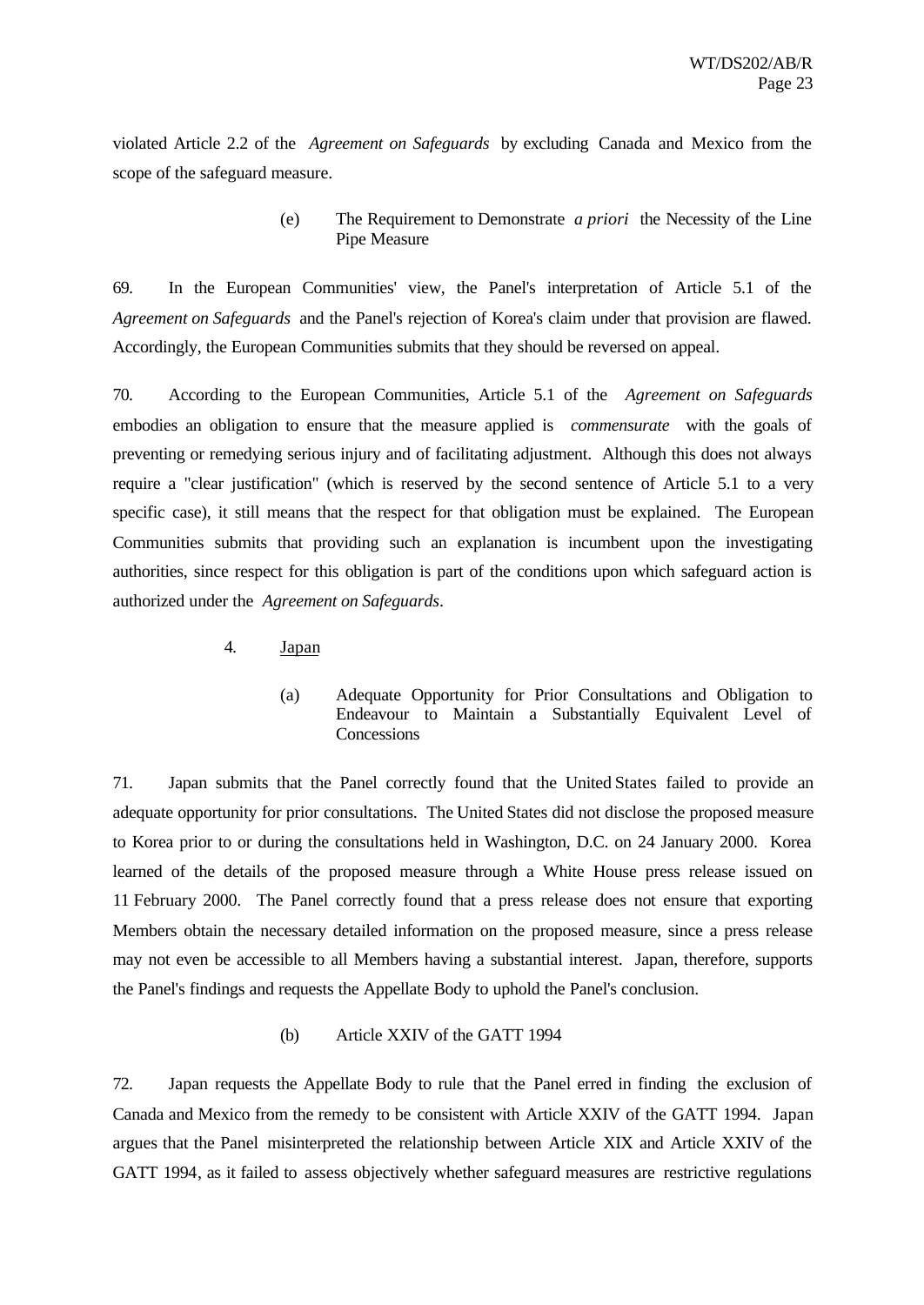of commerce in the sense of Article XXIV:8(b). The list of exceptions in Article XXIV:8(b) is not exhaustive, since otherwise even security exceptions pursuant to Article XXI would not be allowed in a free-trade area. Hence, safeguard measures, which are permitted only as exceptional emergency actions, should be included among those exceptions. As provided in Article 2.2 of the *Agreement on Safeguards*, safeguard measures must be applied to a product irrespective of its source. Japan adds that the Panel failed to make an objective assessment explaining why it considered the information provided by the United States and the information submitted to the Committee on Regional Trade Agreements in order to establish a *prima faci*e case that the NAFTA is in compliance with Article XXIV of the GATT 1994.

## 5. Mexico

73. Mexico requests the Appellate Body to reject Korea's claims with respect to the conditions for invoking Article XXIV of the GATT 1994 and the relationship between that Article and the *Agreement on Safeguards*. According to Mexico, NAFTA is clearly a free-trade area that fully meets the requirements of Articles XXIV:8(b) and XXIV:5(b) of the GATT 1994.

74. Mexico emphasizes that the right to be excluded from the application of a safeguard measure forms part of the elimination of the "other restrictive regulations of commerce" referred to in Article XXIV:8(b) of the GATT 1994. This right does not make the "duties" and the "other restrictive regulations of commerce" applied to Korea any more rigorous. Mexico contends that Korea improperly interpreted the "necessity test" elaborated by the Appellate Body in *Turkey – Textiles*. 63 If WTO Members had to demonstrate that the elimination of a non-tariff restriction was the determining factor in establishing a free-trade area, in Mexico's view, it would be highly improbable that they could ever invoke Article XXIV.

75. Mexico also submits that Korea's claims with respect to the inapplicability of footnote 1 of the *Agreement on Safeguards* are unfounded. The last sentence of that footnote does not distinguish between customs unions and free-trade areas. According to Mexico, the ordinary meaning of that sentence clearly establishes that the entire *Agreement on Safeguards* cannot affect the rights of parties to a free-trade area.

<sup>63</sup>Appellate Body Report, *supra*, footnote 47, para. 58.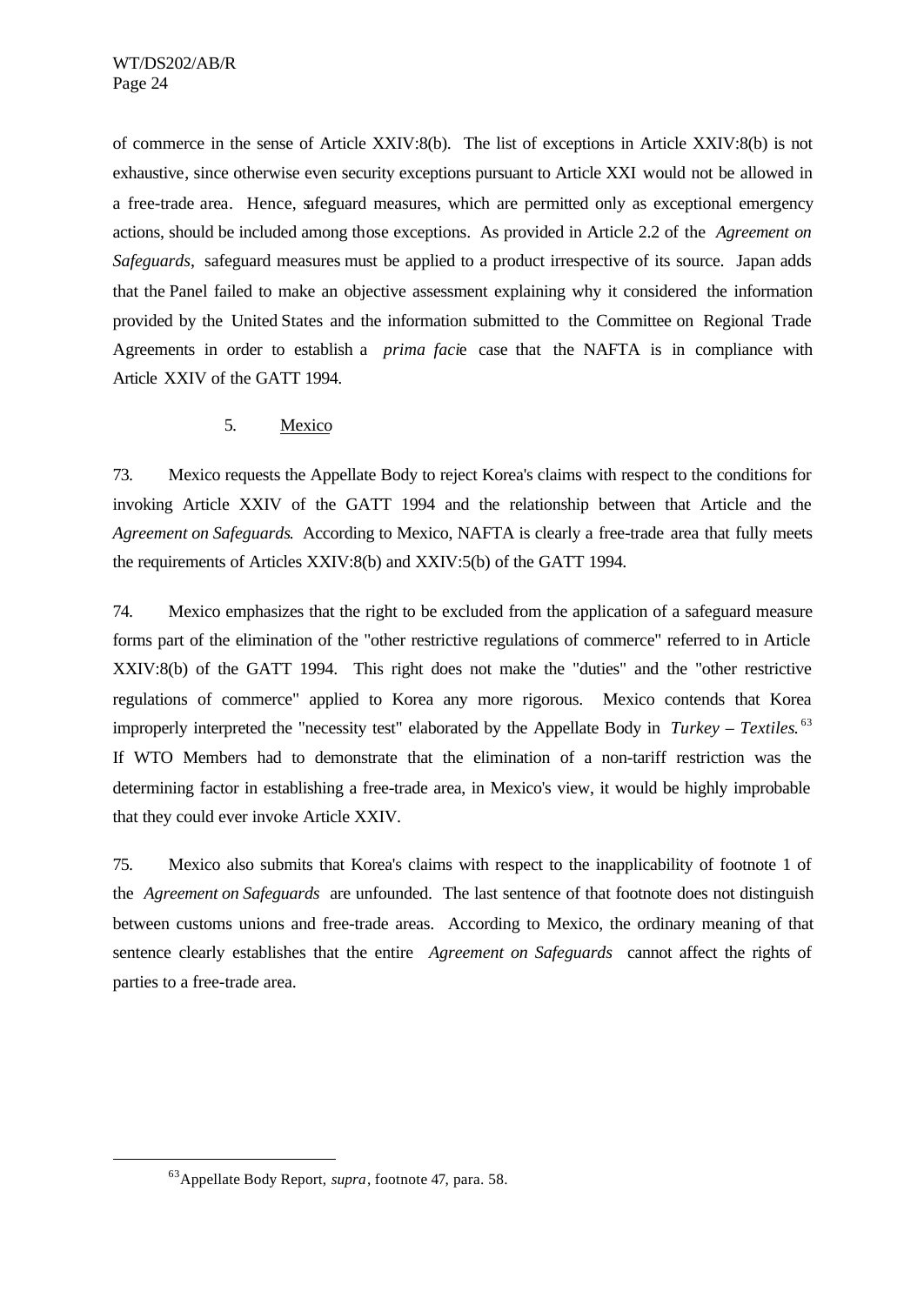#### **III. Issues Raised in this Appeal**

76. The measure at issue in this dispute is the safeguard measure applied by the United States on imports of circular welded carbon quality line pipe ("line pipe"). At the oral hearing in this appeal, Korea confirmed that this safeguard measure alone is the measure at issue in this dispute, and that Korea is not challenging any provision of United States law *as such*. <sup>64</sup> Rather, Korea is challenging only the application of United States law through the line pipe measure and the investigation leading to the imposition of the measure.

77. With this in mind, we confine our rulings in this appeal to the safeguard measure applied, effective as of 1 March 2000, on imports of line pipe, in the form of an increased duty applicable for three years, to imports of more than 9,000 short tons per year from each country (the "line pipe measure"). The main features of the line pipe measure have been described earlier in this Report. <sup>65</sup> The duty increase was 19 percent *ad valorem* in the first year, and 15 percent in the second year. In the third year, the duty increase will be 11 percent. The line pipe measure applies to imports from all countries, including WTO Members, but excludes imports from Canada and Mexico.

78. With respect to the line pipe measure, we will address the issues raised in this appeal in the following order:

- (a) whether the Panel erred in finding that the United States acted inconsistently with its obligation under Article 12.3 of the *Agreement on Safeguards* to provide an adequate opportunity for prior consultations;
- (b) whether the Panel erred in finding that the United States, by failing to comply with its obligations under Article 12.3 of the *Agreement on Safeguards*, had also failed to comply with its obligation to endeavour to maintain a substantially equivalent level of concessions and other obligations, as required by Article 8.1 of the *Agreement on Safeguards*;
- (c) whether the Panel erred in finding that the United States did not comply with its obligations under Article 9.1 of the *Agreement on Safeguards* by applying the line pipe measure to developing countries whose imports do not exceed the *de minimis* individual and collective thresholds contained in that provision;

 $64$ Korea's response to questioning at the oral hearing.

<sup>65</sup>See, *supra*, para. 6.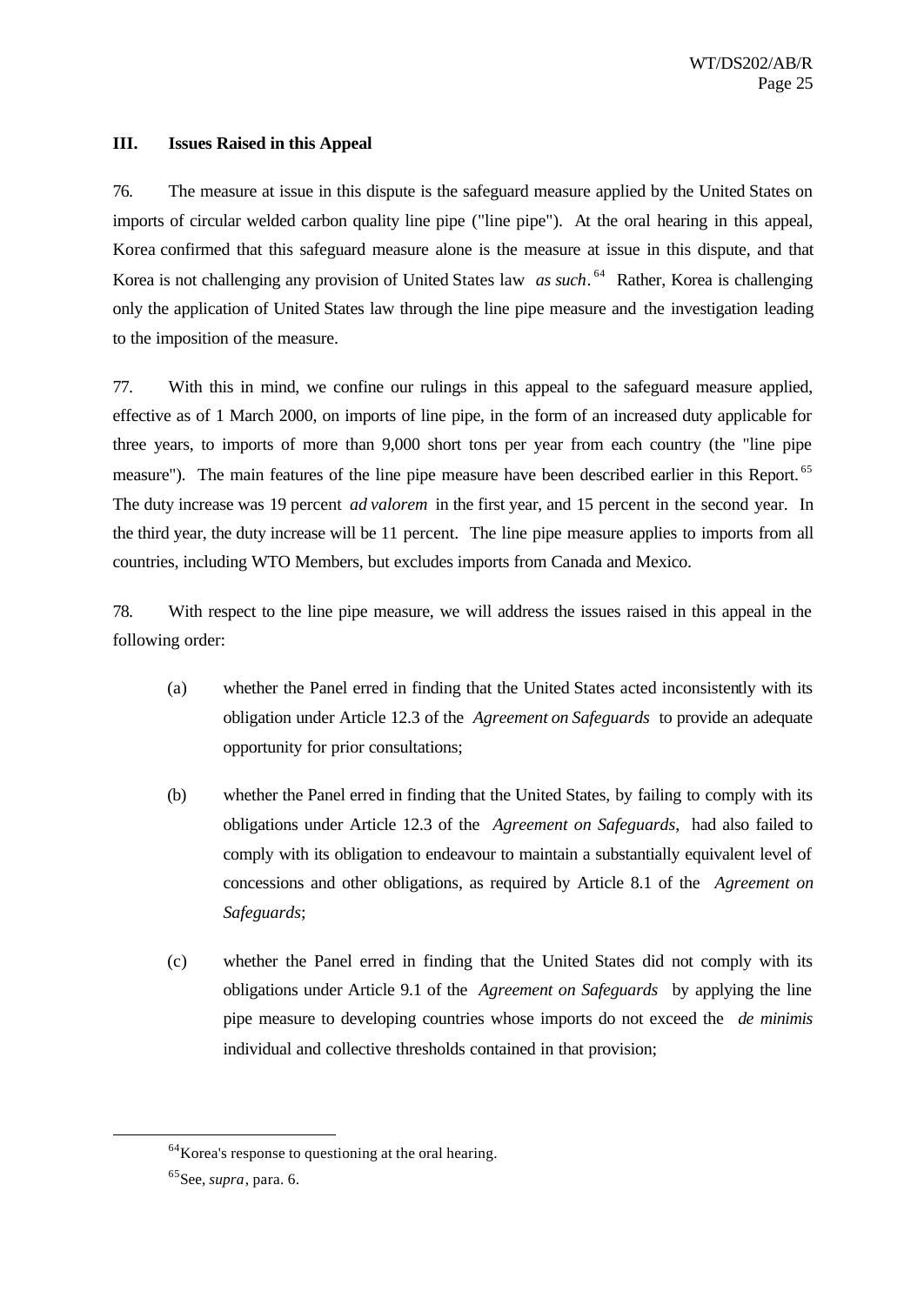- (d) whether the Panel erred in finding that the United States acted inconsistently with Articles 3.1 and 4.2(c) of the *Agreement on Safeguards* by failing to include in its published report a distinct finding or reasoned conclusion either (i) that increased imports have caused serious injury, or (ii) that increased imports are threatening to cause serious injury;
- (e) whether the Panel erred in finding that Korea had not established a *prima facie* case that the United States violated Articles 2 and 4 of the *Agreement on Safeguards* by including Canada and Mexico in the determination under Article 2.1 of the *Agreement on Safeguards* but excluding Canada and Mexico from the scope of the line pipe measure;
- (f) whether the Panel erred in finding that the United States was entitled to rely on Article XXIV of the GATT 1994 as a defence to Korea's claims under Articles I, XIII and XIX of the GATT 1994 and Article 2.2 of the *Agreement on Safeguards* regarding the exclusion of imports from Canada and Mexico from the scope of the line pipe measure;
- (g) whether the Panel erred in finding that the United States acted inconsistently with Article 4.2(b) of the *Agreement on Safeguards* by not adequately explaining in the USITC Report how it ensured that injury caused by factors other than increased imports was not attributed to increased imports;
- (h) whether the Panel erred in finding that the United States was not required under Article 5.1, first sentence, of the *Agreement on Safeguards* to demonstrate, at the time of the imposition of the measure, that the line pipe measure was necessary to prevent or remedy serious injury and to facilitate adjustment; and
- (i) whether the Panel erred in finding that Korea failed to meet its burden to assert and prove that the United States violated Article 5.1, first sentence, of the *Agreement on Safeguards* by imposing the line pipe measure beyond the extent necessary to prevent or remedy serious injury and to facilitate adjustment.

79. Before taking up the issues raised in this appeal, we note, with respect to the ambit of this appeal, that the Panel reached certain conclusions on the inconsistency of the line pipe measure with WTO obligations of the United States which have not been appealed. The Panel found that the line pipe measure is inconsistent with the general rule contained in the *chapeau* of Article XIII:2 of the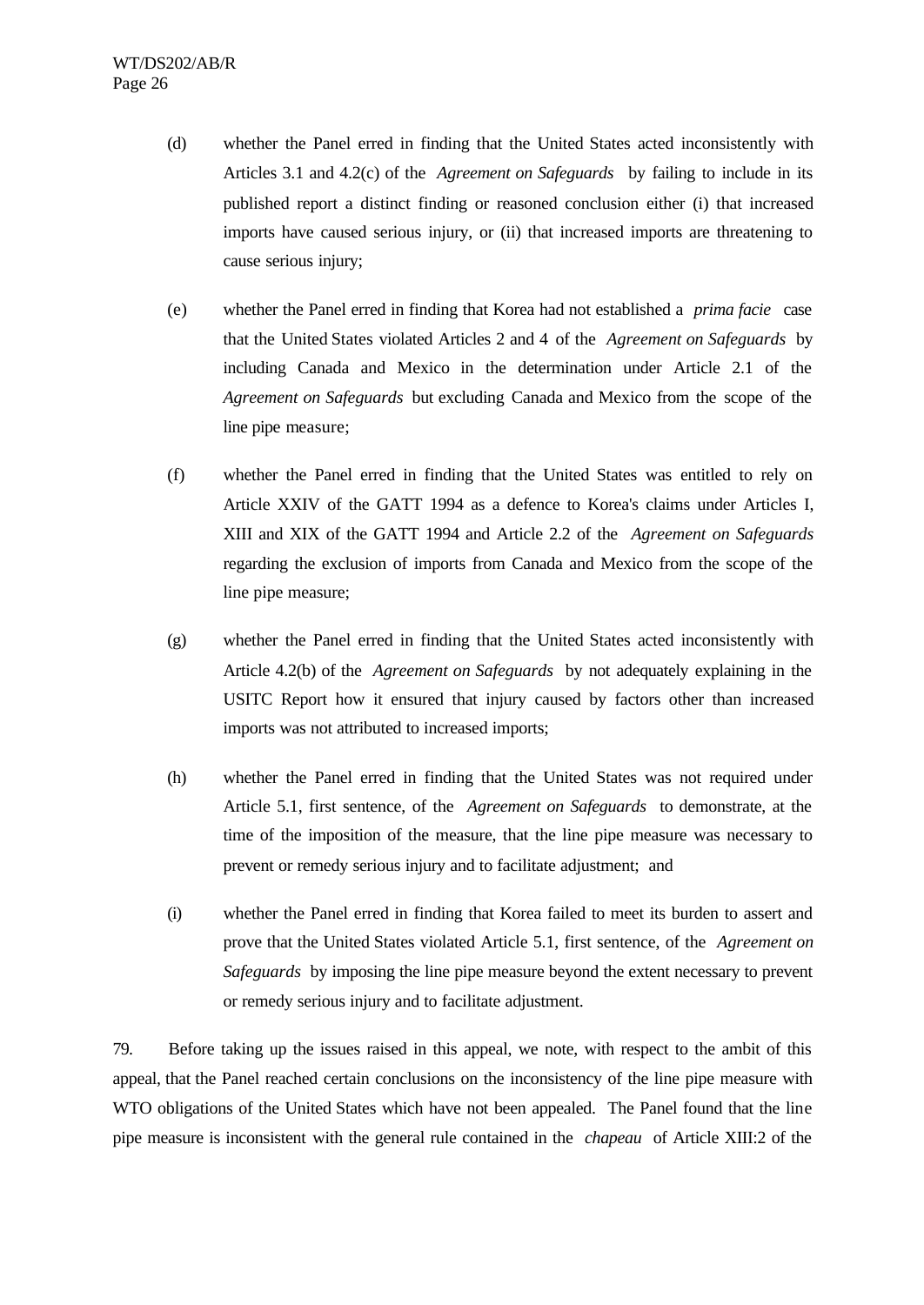GATT 1994 because it has been applied without respecting traditional trade patterns.<sup>66</sup> In addition, the Panel found that the line pipe measure is inconsistent with Article XIII:2(a) of the GATT 1994 because it has been applied without establishing the total amount of imports permitted at the lower tariff rate.<sup>67</sup> The Panel found as well that the United States had acted inconsistently with its obligations under Article XIX of the GATT 1994 by failing to demonstrate the existence of unforeseen developments before applying the line pipe measure.<sup>68</sup> Neither participant challenges these findings. Accordingly, in view of our mandate under Article 17.12 of the DSU, we do not address those issues in this appeal. Thus, whatever conclusions we reach with respect to the issues raised in this appeal, the line pipe measure has been found, in any event and to the extent of the Panel's findings, to be inconsistent with the obligations of the United States under the *WTO Agreement*.

#### **IV. Introductory Remarks**

80. Before turning to the first issue raised in this appeal, it is useful to recall that safeguard measures are extraordinary remedies to be taken only in emergency situations. Furthermore, they are remedies that are imposed in the form of import restrictions in the absence of any allegation of an unfair trade practice. In this, safeguard measures differ from, for example, anti-dumping duties and countervailing duties to counter subsidies, which are both measures taken in response to unfair trade practices. If the conditions for their imposition are fulfilled, safeguard measures may thus be imposed on the "fair trade" of other WTO Members and, by restricting their imports, will prevent those WTO Members from enjoying the full benefit of trade concessions under the *WTO Agreement*.

 $66$ Panel Report, para. 8.1(1).

<sup>67</sup>*Ibid*., para. 8.1(2).

<sup>68</sup>*Ibid*., para. 8.1(6).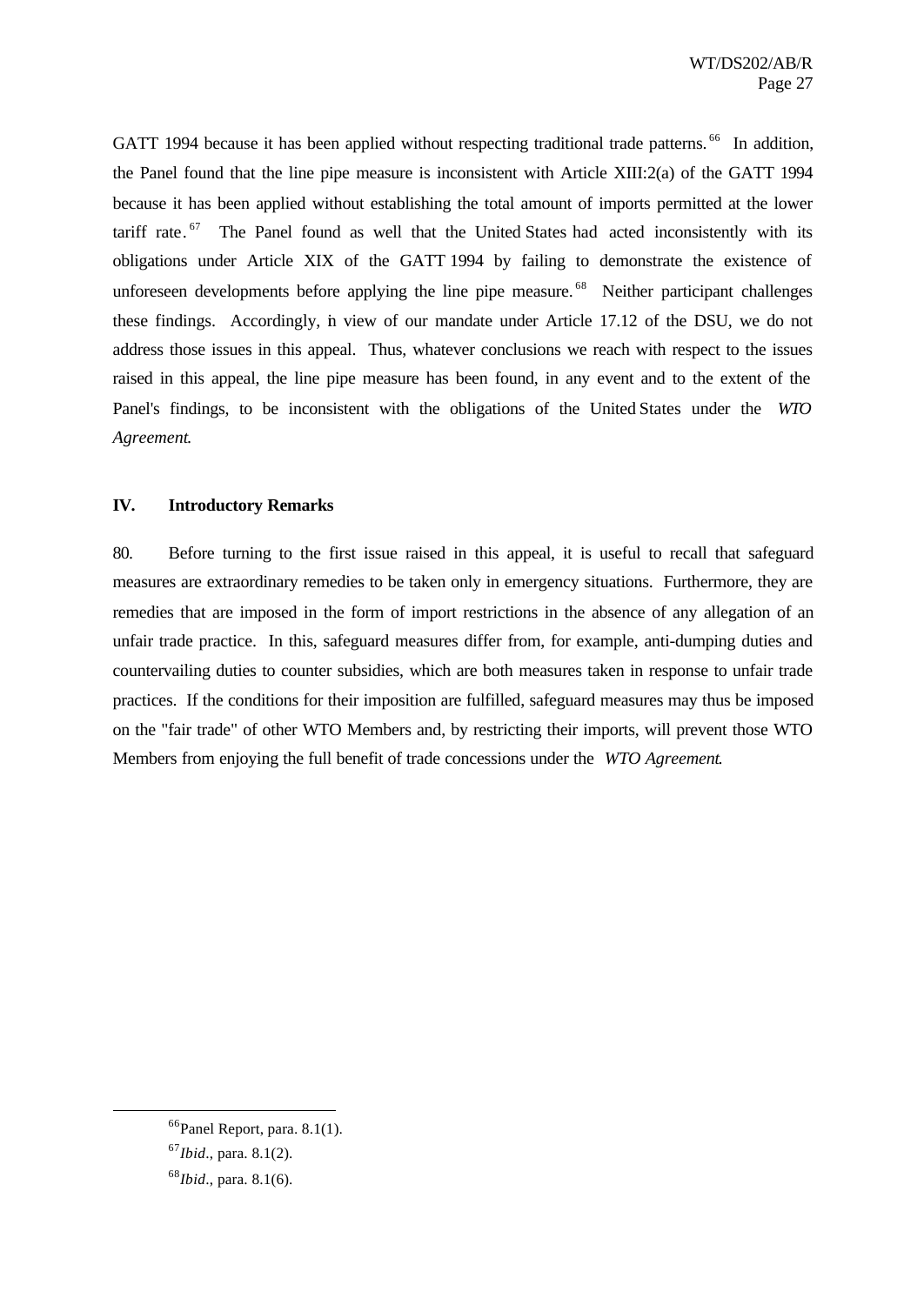l

81. As we held in our Report in *Argentina – Footwear (EC)*, both the context and the object and purpose of Article XIX of the GATT 1994 confirm the extraordinary nature of safeguard measures:

> … As part of the context of paragraph 1(a) of Article XIX, we note that the title of Article XIX is: "*Emergency Action on Imports of Particular Products*". The words "emergency action" also appear in Article 11.1(a) of the *Agreement on Safeguards*. We note once again, that Article XIX:1(a) requires that a product be imported "*in such increased quantities* and *under such conditions* as *to cause or threaten serious injury* to domestic producers". (emphasis added) Clearly, this is not the language of ordinary events in routine commerce. In our view, the text of Article XIX:1(a) of the GATT 1994, read in its ordinary meaning and in its context, demonstrates that safeguard measures were intended by the drafters of the GATT to be matters out of the ordinary, to be matters of urgency, to be, in short, "emergency actions." And, such "emergency actions" are to be invoked only in situations when, as a result of obligations incurred under the GATT 1994, a Member finds itself confronted with developments it had not "foreseen" or "expected" when it incurred that obligation. The remedy that Article XIX:1(a) allows in this situation is temporarily to "suspend the obligation in whole or in part or to withdraw or modify the concession". Thus, Article XIX is clearly, and in every way, an extraordinary remedy.

> This reading of these phrases is also confirmed by the object and purpose of Article XIX of the GATT 1994. The object and purpose of Article XIX is, quite simply, to allow a Member to re-adjust temporarily the balance in the level of concessions between that Member and other exporting Members when it is faced with "unexpected" and, thus, "unforeseen" circumstances which lead to the product "being imported" in "such increased quantities and under such conditions as to cause or threaten serious injury to domestic producers of like or directly competitive products". In perceiving and applying this object and purpose to the interpretation of this provision of the *WTO Agreement*, it is essential to keep in mind that a safeguard action is a "fair" trade remedy. The application of a safeguard measure does not depend upon "unfair" trade actions, as is the case with anti-dumping or countervailing measures. Thus, the import restrictions that are imposed on products of exporting Members when a safeguard action is taken must be seen, as we have said, as extraordinary. And, when construing the prerequisites for taking such actions, their extraordinary nature must be taken into account.

> … In furthering this statement of the object and purpose of the *Agreement on Safeguards*, it must always be remembered that safeguard measures result in the temporary suspension of concessions or withdrawal of obligations, such as those in Article II and Article XI of the GATT 1994, which are fundamental to the *WTO Agreement.* ...<sup>69</sup> (original emphasis, underlining added)

<sup>69</sup>Appellate Body Report, *supra*, footnote 50, paras. 93–95. See also, Appellate Body Report, *Korea – Dairy*, *supra*, footnote 52, paras. 86–88.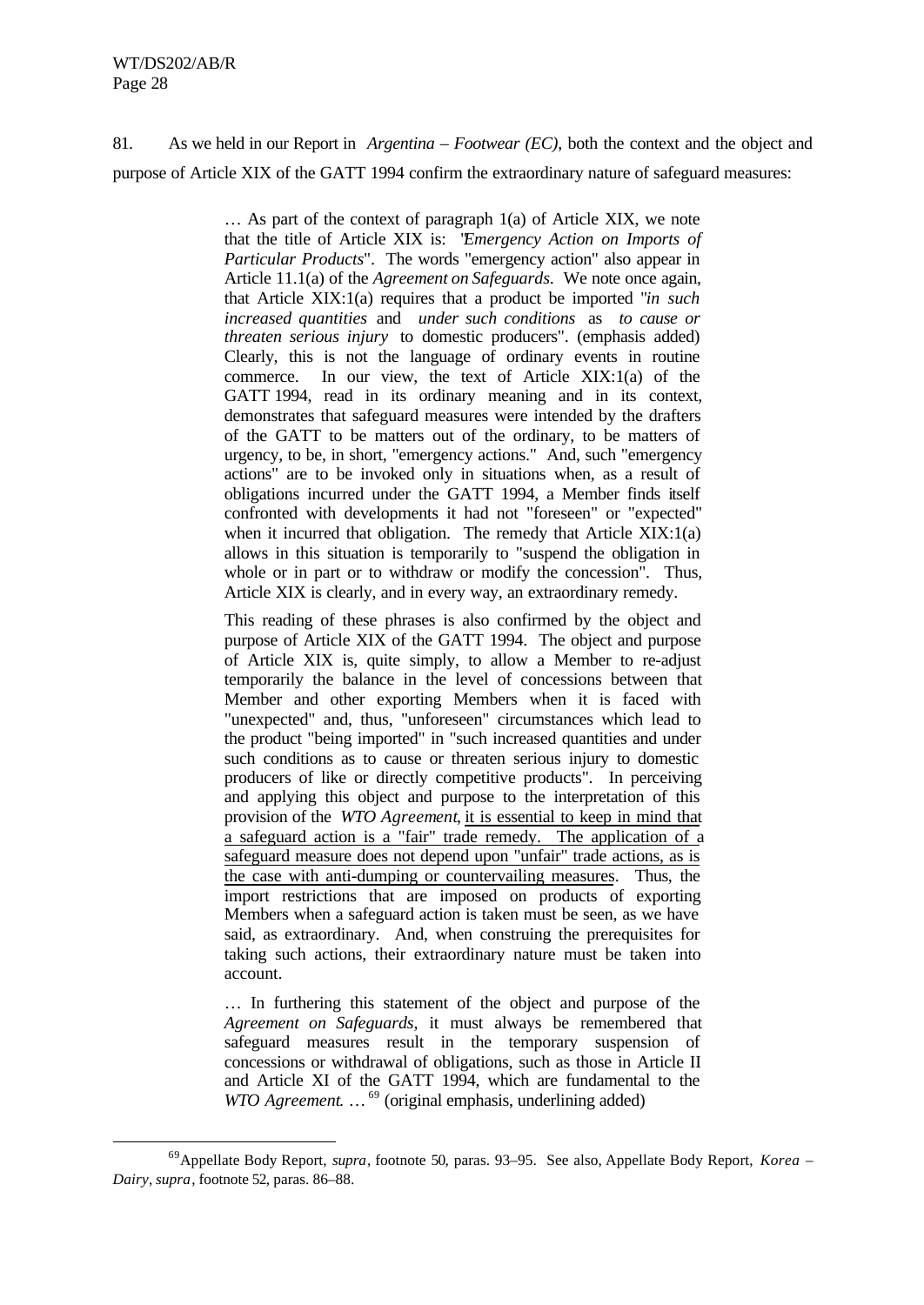82. These statements are valid for both Article XIX of the GATT 1994 and the *Agreement on Safeguards*, since both rest on the same premise, and since the *Agreement on Safeguards* both reiterates, and further elaborates on, much of what long prevailed under the GATT 1947. Nevertheless, part of the *raison d'être* of Article XIX of the GATT 1994 and the *Agreement on Safeguards* is, unquestionably, that of giving a WTO Member the possibility, as trade is liberalized, of resorting to an effective remedy in an extraordinary emergency situation that, in the judgement of that Member, makes it necessary to protect a domestic industry temporarily.

83. There is, therefore, a natural tension between, on the one hand, defining the appropriate and legitimate scope of the right to apply safeguard measures and, on the other hand, ensuring that safeguard measures are not applied against "fair trade" beyond what is necessary to provide extraordinary and temporary relief. A WTO Member seeking to apply a safeguard measure will argue, correctly, that the *right* to apply such measures must be respected in order to maintain the *domestic* momentum and motivation for ongoing trade liberalization. In turn, a WTO Member whose trade is affected by a safeguard measure will argue, correctly, that the *application* of such measures must be limited in order to maintain the *multilateral* integrity of ongoing trade concessions. The balance struck by the WTO Members in reconciling this natural tension relating to safeguard measures is found in the provisions of the *Agreement on Safeguards*.

84. This natural tension is likewise inherent in two basic inquiries that are conducted in interpreting the *Agreement on Safeguards*. These two basic inquiries are: *first*, is there a right to apply a safeguard measure? And, *second*, if so, has that right been exercized, through the application of such a measure, within the limits set out in the treaty? These two inquiries are separate and distinct. They must not be confused by the treaty interpreter. One necessarily precedes and leads to the other. *First*, the interpreter must inquire whether there is a right, under the circumstances of a particular case, to apply a safeguard measure. For this right to exist, the WTO Member in question must have determined, as required by Article 2.1 of the *Agreement on Safeguards* and pursuant to the provisions of Articles 3 and 4 of the *Agreement on Safeguards*, that a product is being imported into its territory in such increased quantities and under such conditions as to cause or threaten to cause serious injury to the domestic industry. *Second*, if this first inquiry leads to the conclusion that there *is* a right to apply a safeguard measure in that particular case, then the interpreter must next consider whether the Member has applied that safeguard measure "only to the extent necessary to prevent or remedy serious injury and to facilitate adjustment", as required by Article 5.1, first sentence, of the *Agreement on Safeguards*. Thus, the right to apply a safeguard measure—even where it has been found to exist in a particular case and thus can be exercized—is not unlimited. Even when a Member has fulfilled the treaty requirements that establish the right to apply a safeguard measure in a particular case, it must do so "only to the extent necessary … ."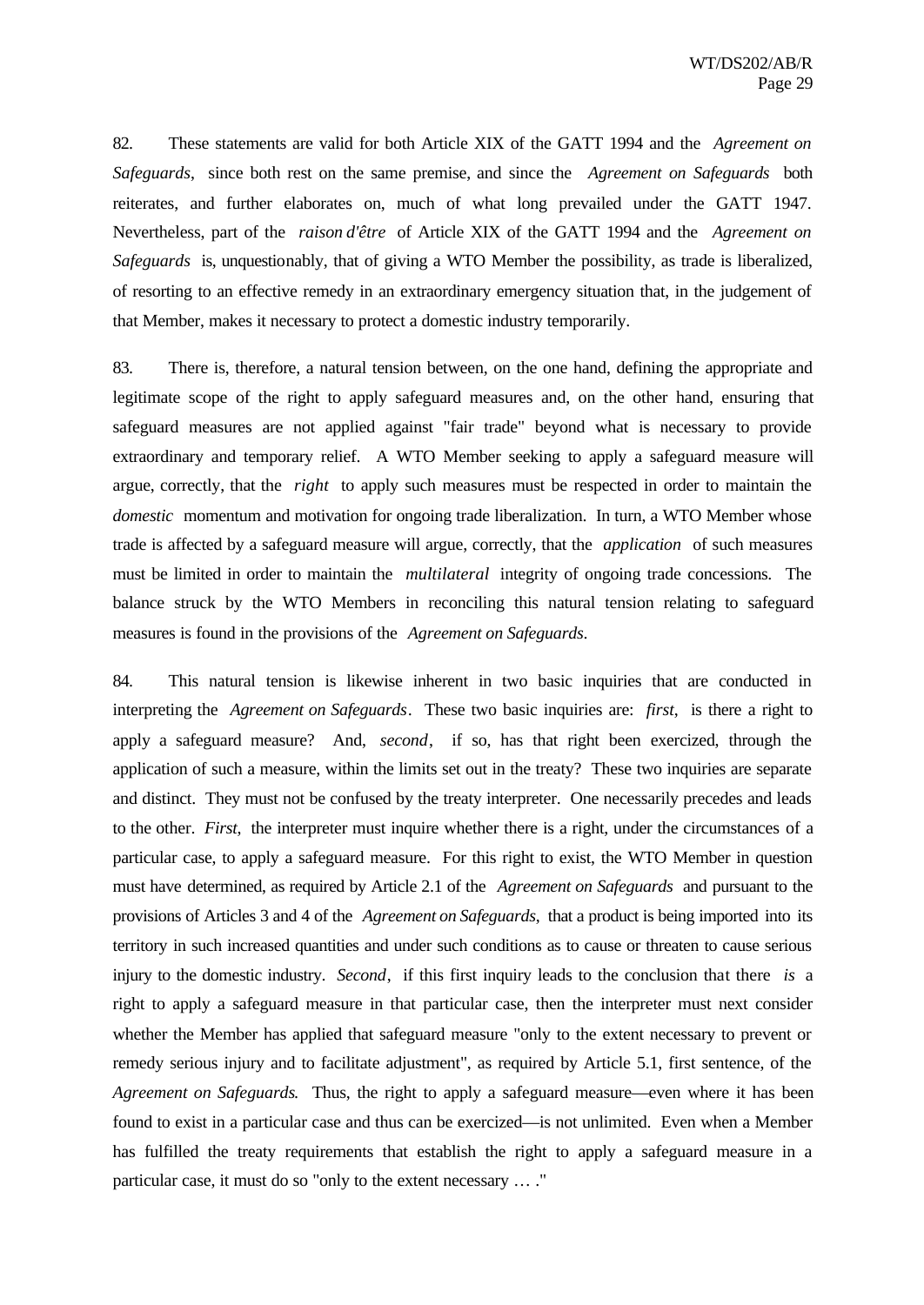85. With these general considerations in mind, we address the issues raised in this particular appeal.

# **V. Adequate Opportunity for Prior Consultations**

86. We begin with the issue of whether the Panel erred in finding that, when applying the line pipe measure, the United States violated its obligations under Article 12.3 of the *Agreement on Safeguards*. Article 12.3 provides:

## *Notification and Consultation*

A Member proposing to apply or extend a safeguard measure shall provide adequate opportunity for prior consultations with those Members having a substantial interest as exporters of the product concerned, with a view to, inter alia, reviewing the information provided under paragraph 2, exchanging views on the measure and reaching an understanding on ways to achieve the objective set out in paragraph 1 of Article 8.

- 87. First, we recall briefly the sequence of events relevant to this issue:  $70$ 
	- − on 4 August 1999: pursuant to Article 12.1(a) of the *Agreement on Safeguards*, the United States notified the Committee on Safeguards that its competent authorities had initiated a safeguard investigation on 29 July 1999 regarding imports of line pipe  $^{71}$ ;
	- − on 8 November 1999: pursuant to Article 12.1(b) of the *Agreement on Safeguards*, the United States notified the Committee on Safeguards that the USITC had reached an affirmative finding of serious injury or threat thereof caused by increased imports of line pipe  $^{72}$ ;
	- on 8 December 1999: the USITC announced to the President of the United States its recommendations for a remedy  $^{73}$ ;
	- − on 24 January 2000: the United States made a supplemental notification under Article 12.1(b), summarizing the USITC Report of 22 December 1999 and containing

<sup>70</sup>See, s*upra*, paras. 2–7.

 ${}^{71}$ G/SG/N/6/USA/7, 6 August 1999.

 $^{72}$ G/SG/N/8/USA/7, 11 November 1999; Panel Report, para. 7.310.

<sup>73</sup>Panel Report, para. 2.4.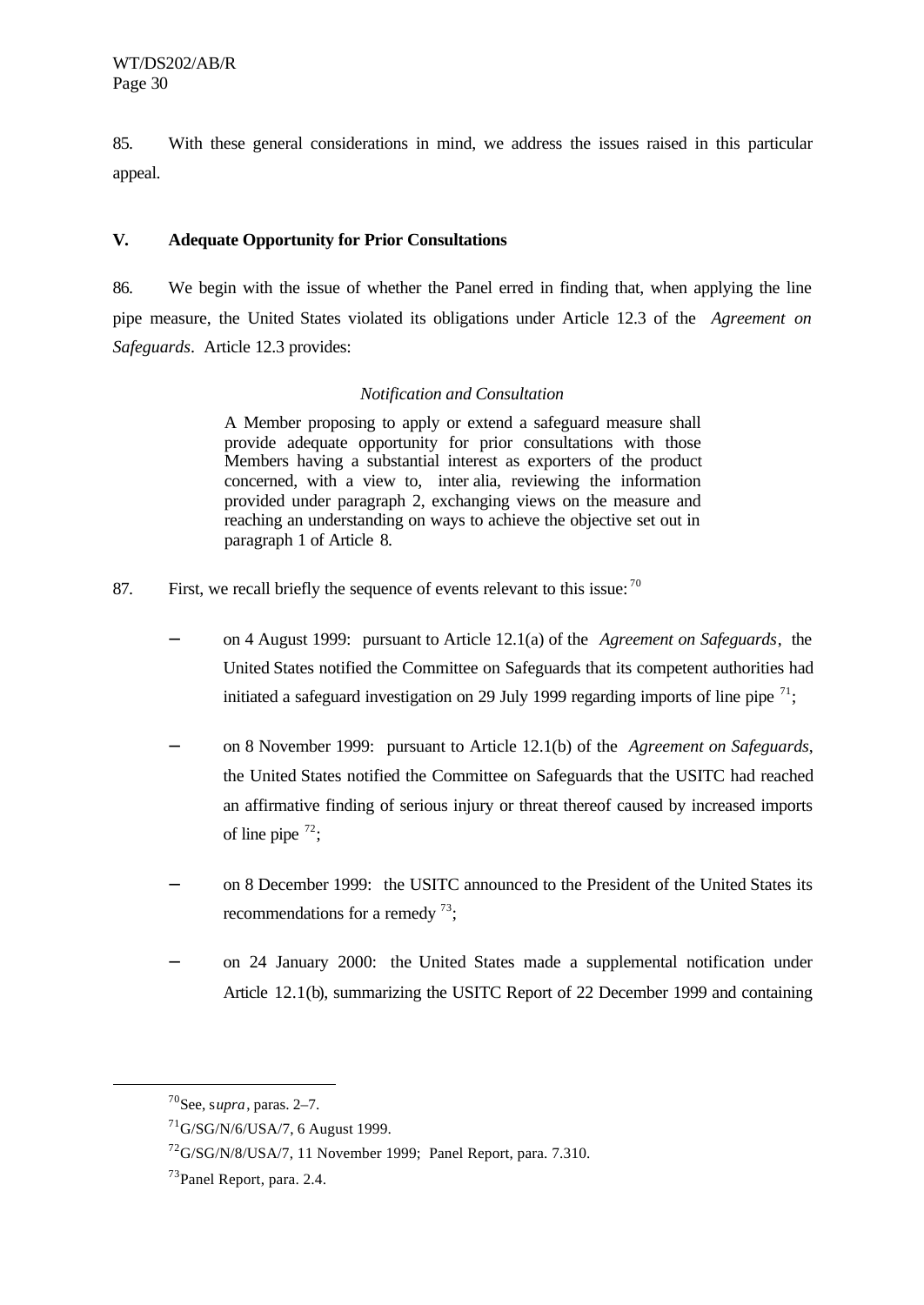detailed information on the measures recommended by the USITC to the President of the United States  $74$ ;

- − on 24 January 2000: the United States and Korea held consultations in Washington, D.C. on the USITC Report<sup>75</sup>;
- − on 11 February 2000: the United States issued a press release announcing the President's decision on a safeguard measure for line pipe that "differed substantially"<sup>76</sup> from the measure recommended to the President and notified to the Committee on Safeguards on 24 January 2000 $^{77}$ ;
- on 18 February 2000: the United States issued a Presidential Proclamation on the line pipe measure as described in the press release and indicating its effective date of 1 March 2000<sup>78</sup>;
- − on 22 February 2000: the United States notified the Committee on Safeguards pursuant to Article 12.1(c) of its decision to apply a safeguard measure on imports of line pipe as described in the press release  $\frac{79}{2}$ ; and
- − on 1 March 2000: the safeguard measure as described in the press release took effect. <sup>80</sup>

88. Before the Panel, Korea argued that "the United States did not advise Korea of the measure the President intended to take before the bilateral consultations<sup>"81</sup> held on 24 January 2000, and that "Korea was only informed of the actual measure imposed by a press release from the White House on 11 February 2000."<sup>82</sup> On this basis, Korea argued before the Panel that it "had no meaningful ability to discuss the actual remedy proposed before it was imposed" because it was "a *fait accompli* at that

 $^{74}$ G/SG/N//8/USA/7/Suppl.1, 25 January 2000; Panel Report, para. 7.310.

<sup>75</sup>Panel Report, para. 7.310.

<sup>76</sup>*Ibid.*, footnote 243 to para. 7.313.

<sup>77</sup>*Ibid.*, para. 7.310.

<sup>&</sup>lt;sup>78</sup>Proclamation 7274 of 18 February 2000 – To Facilitate Positive Adjustment to Competition From Imports of Certain Circular Welded Carbon Quality Line Pipe", United States Federal Register, 23 February 2000 (Volume 65, Number 36), pp. 9193–9196.

<sup>79</sup>G/SG/N/10/USA/5, 23 February 2000; G/SG/N/10/USA/5Rev.1, G/SG/N/11/USA/4, 28 March 2000.

<sup>80</sup>Panel Report, para. 7.310; Presidential Proclamation, *supra*, footnote 78, at p. 9194.

<sup>81</sup>Korea's first submission to the Panel, para. 324.

<sup>82</sup>*Ibid*.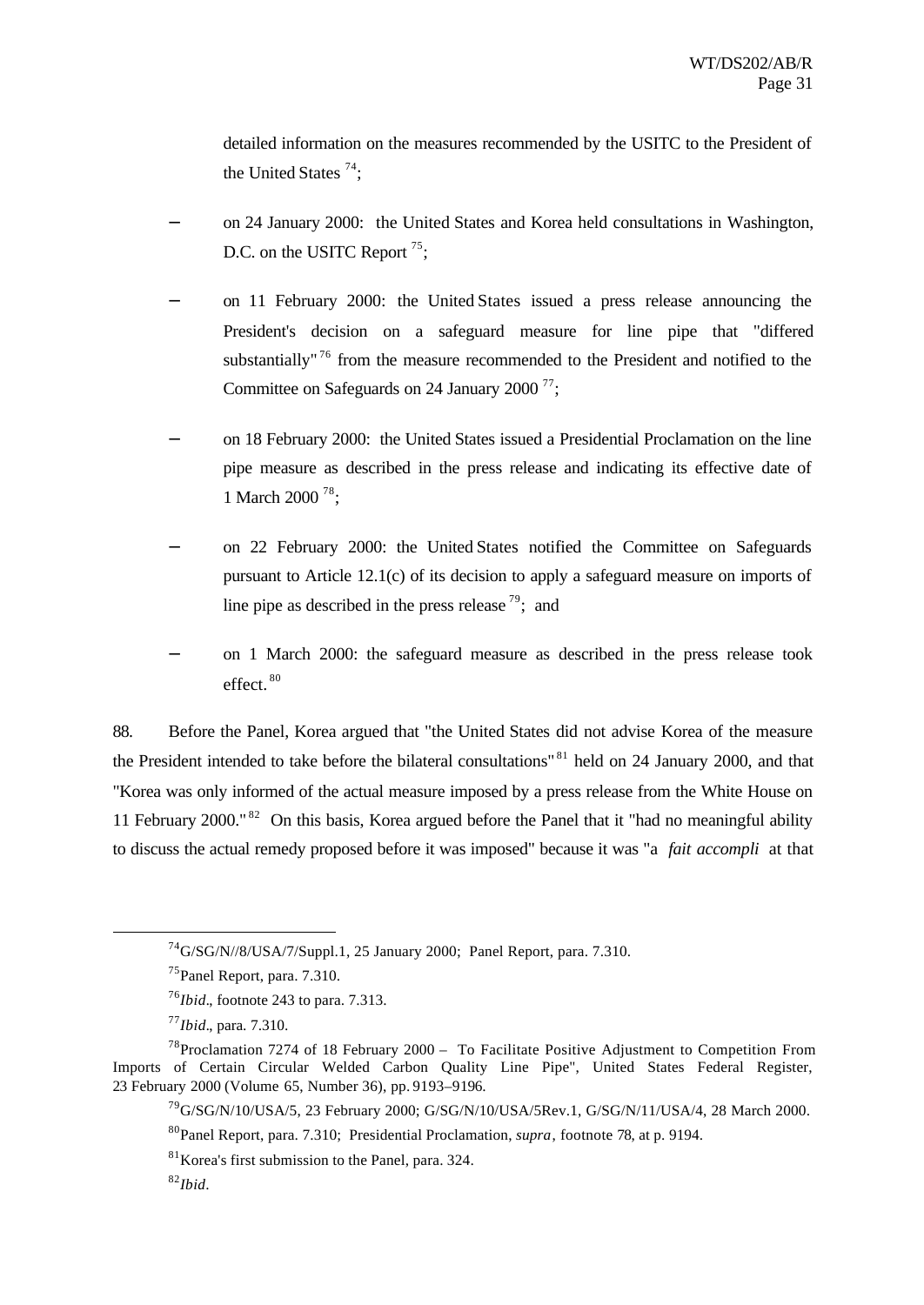point."<sup>83</sup> Therefore, the United States had not complied with its obligations under Article 12.3 of the *Agreement on Safeguards*. 84

89. In reply, the United States maintained before the Panel that it had fulfilled its obligations under Article 12.3 when it issued the press release on 11 February 2000. The United States argued that, as of that date, it stood ready to hold consultations and had provided the information an exporting Member, such as Korea, would need to conduct consultations. Therefore, in the view of the United States, Korea had been provided with an adequate opportunity to request consultations, an opportunity that Korea failed to seize. <sup>85</sup>

90. Agreeing with Korea, the Panel concluded that the United States had acted inconsistently with its obligations under Article 12.3 of the *Agreement on Safeguards* by failing to provide an adequate opportunity for prior consultations. The Panel reasoned that:

> … a press release does not ensure that exporting Members obtained the necessary detailed information on the proposed measure. A simple press release does not guarantee that exporting Members obtained the information contained therein … . Therefore, we find that the 11 February 2000 press release, regardless of its content, cannot itself be considered to have provided Korea with an adequate opportunity for prior consultations.<sup>86</sup>

91. The United States appeals this finding, arguing that the Panel relied on an incorrect legal interpretation of Article 12.3, and that the Panel failed to perform the factual analysis necessary to evaluate compliance with Article 12.3.

92. According to the United States, the Panel erred in concluding that Article 12.3 requires a Member proposing to apply a safeguard measure to "ensure" <sup>87</sup> that exporting Members "obtained" <sup>88</sup> the information that Members must review in consultations pursuant to that Article. The United States submits that the text imposes no such obligation. Rather, as the United States sees it, Article 12.3 requires a Member to provide an "adequate opportunity" prior to the application of a safeguard measure for consultations with Members having a substantial export interest in the product in question, with a view to reviewing certain information. The United States contends that this standard is met when the Member with a substantial export interest *obtains* the relevant information.

<sup>83</sup>Korea's first submission to the Panel, para. 324.

<sup>84</sup>Panel Report, para. 7.307. See also, Korea's first submission to the Panel, para. 323.

<sup>85</sup>Panel Report, para. 7.309.

<sup>86</sup>*Ibid.*, para. 7.314.

<sup>87</sup>*Ibid*.

<sup>88</sup>*Ibid*.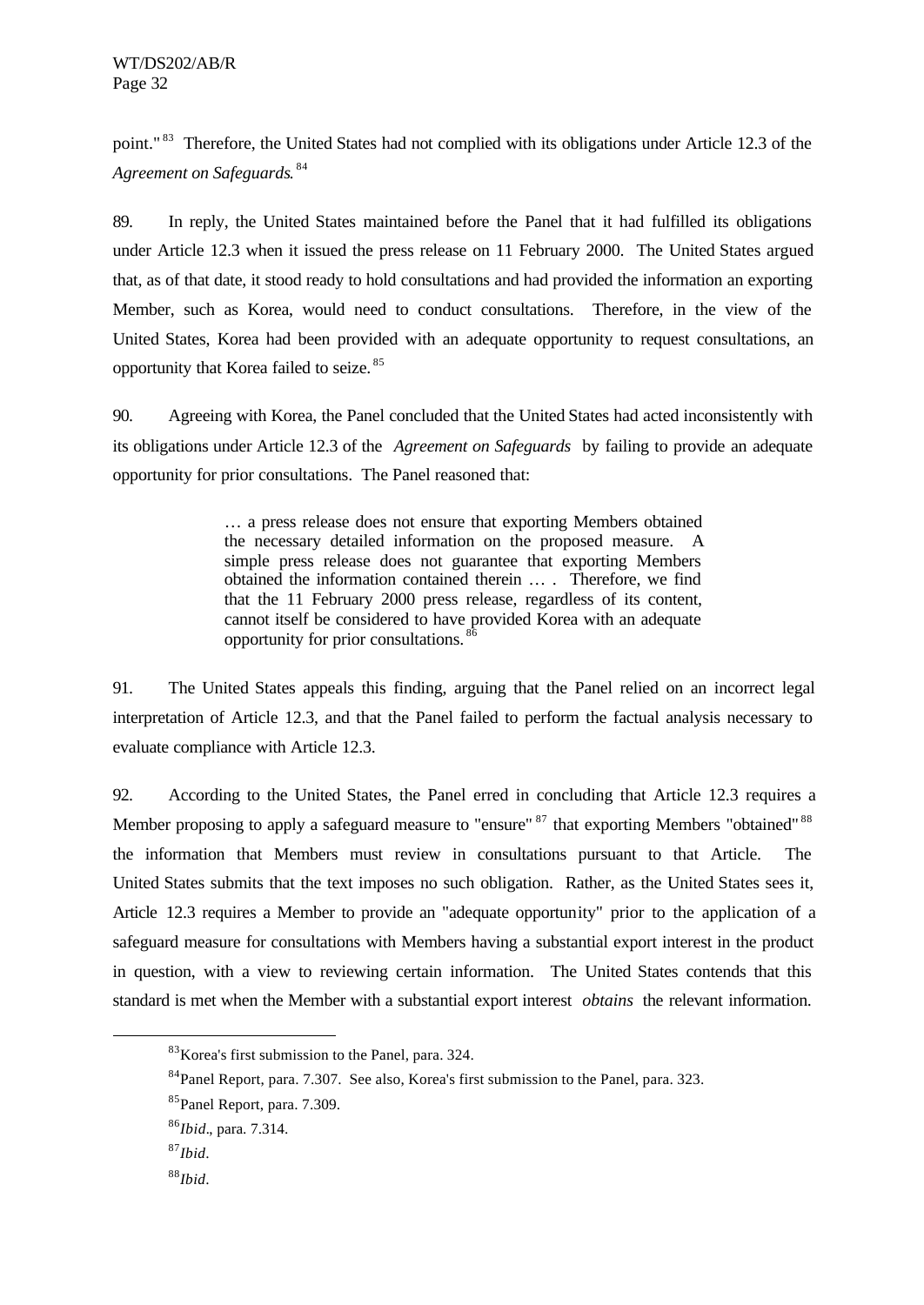The United States points out that Korea admitted it obtained the information about the measure on 11 February 2000, when it received the press release. The United States asserts, moreover, that Korea was provided with "much of the information"<sup>89</sup> about the measure before 11 February 2000. In the view of the United States, consultation is a "dynamic" <sup>90</sup> process which is "triggered" <sup>91</sup> by an Article 12.1(b) notification and which continues until the measure takes effect. The United States maintains, therefore, that the period from the initial Article 12.1(b) notification to the day the measure takes effect is relevant for assessing whether the United States provided an adequate opportunity for prior consultations.

93. In addition, according to the United States, the Panel did not conduct the factual analysis necessary to determine compliance with Article 12.3. Instead, the United States argues that the Panel assumed—without citing any evidence—that the press release did not ensure receipt of the necessary information by exporting Members. The relevant question, according to the United States, is not whether a Member applying the safeguard measure "ensure[s]"  $92$  or "guarantee[s]"  $93$  receipt of information by exporting Members, but whether the exporting Members "obtain"<sup>94</sup> the information. The United States emphasizes the fact that Korea admitted that it did.<sup>95</sup>

94. The United States asks us, for these reasons, to reverse the Panel's finding on Article 12.3. <sup>96</sup>

95. Korea maintains on appeal that the necessary information about the line pipe measure had never been communicated to Korea before the press release of 11 February 2000. Korea argues also that the press release was an inappropriate means for providing the necessary information, as it was an announcement of a "*fait accompli*" <sup>97</sup> followed by a Presidential Proclamation of the measure on 18 February 2000. Moreover, according to Korea, there was "no practical possibility"<sup>98</sup> to hold consultations after 11 February 2000.

l

 $93$ *Ibid.* 

<sup>89</sup>United States' statement at the oral hearing.

 $90$ United States' response to questioning at the oral hearing.

 $91$ *Ibid.* 

 $92$ United States' appellant's submission, para. 78.

<sup>94</sup>United States' appellant's submission, para. 81.

<sup>95</sup>*Ibid.*, paras. 74 and 81.

<sup>96</sup>*Ibid.*, para. 80.

 $97$ Korea's appellee's submission, paras. 80 and 99.

<sup>98</sup>*Ibid.*, para. 80.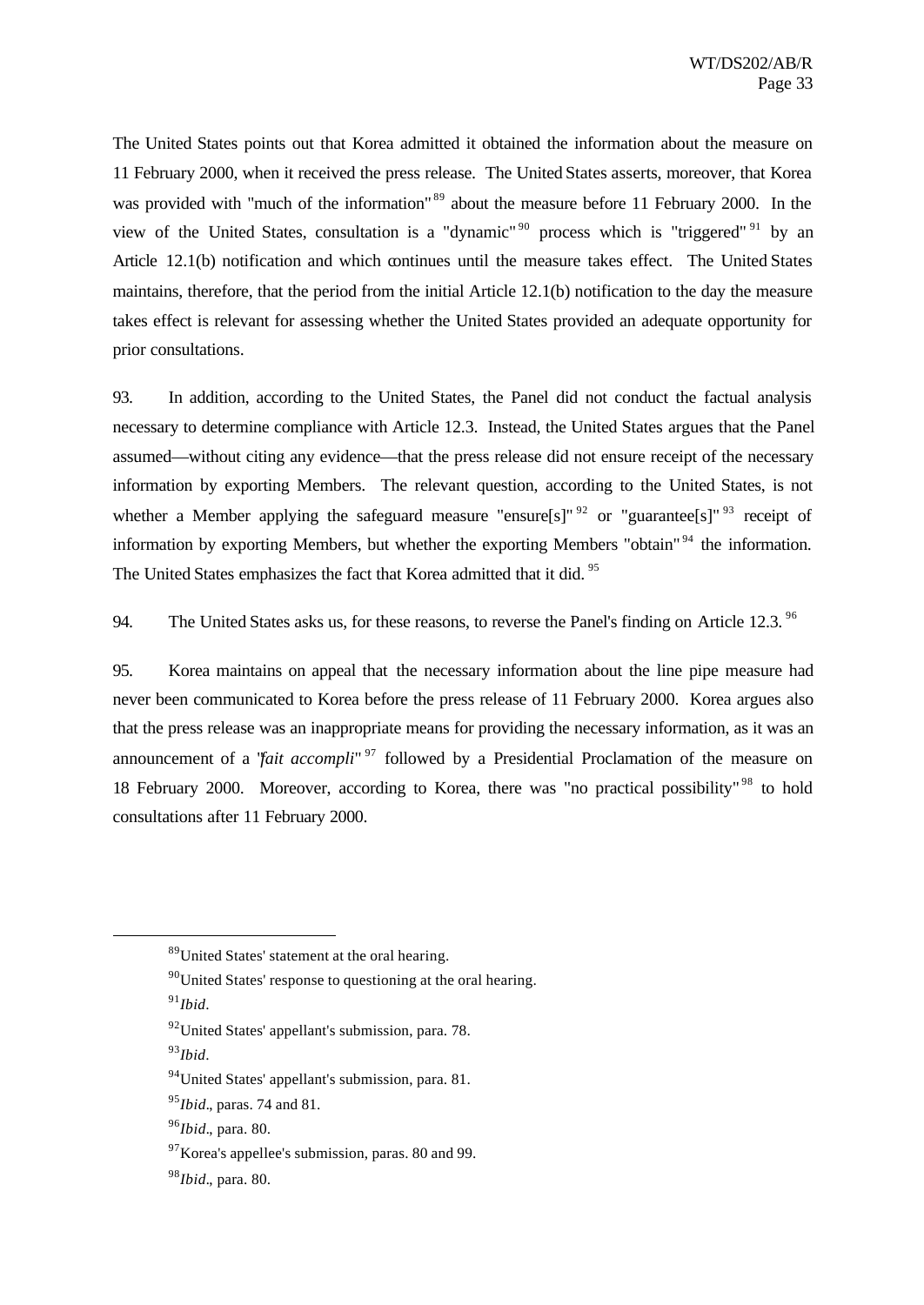96. Relying on our ruling in *US – Wheat Gluten*<sup>99</sup>, Korea emphasizes that a Member proposing to apply a safeguard measure "should provide exporting Members with sufficient *information* and *time* ... to allow a *meaningful exchange* on the issues identified."<sup>100</sup> In Korea's view, the United States "failed to provide either sufficient *information* or *time*" <sup>101</sup> and, hence, Korea was deprived of an "adequate opportunity" for prior consultations under Article 12.3.

97. In considering these arguments, we note, first, that the requirements of Article 12.3 of the *Agreement on Safeguards* have been examined previously in *US – Wheat Gluten*. <sup>102</sup> In that case, the panel found that consultations were held "on the basis of the information contained in the USITC Report [and] that no consultations were held on the final measure that was approved by the United States President ". <sup>103</sup> The panel in *US – Wheat Gluten* concluded that the notifications by the United States under Article 12.1(b) "did not provide a description of the measure under consideration sufficiently precise as to allow the European Communities to conduct meaningful consultations with the United States, as required by Article 12.3 of the *Agreement on Safeguards*." <sup>104</sup>

98. On appeal in that case, we agreed with the panel's assessment. We also noted that "the recommendations made by the USITC did *not* include specific numerical quota shares for the individual exporting Members concerned", and that, therefore, "these 'recommendations' did not allow the European Communities to assess accurately the likely impact of the measure being contemplated, nor to consult adequately on overall equivalent concessions with the United States." <sup>105</sup>

<sup>99</sup>Korea's appellee's submission, para. 85, referring to Appellate Body Report, *US – Wheat Gluten*, *supra*, footnote 39, para. 136.

<sup>100</sup>*Ibid.*, para. 85. (original emphasis)

<sup>101</sup>*Ibid.*

 $102$ Panel Report, WT/DS166/R, adopted 19 January 2001, as modified by the Appellate Body Report, WT/DS166/AB/R; Appellate Body Report, *supra,* footnote 39.

<sup>103</sup>Appellate Body Report, *supra*, footnote 39, para. 139, referring to Panel Report, *supra*, footnote 102, para. 8.217.

<sup>104</sup>Appellate Body Report, *supra*, footnote 39, para. 142; Panel Report, *supra*, footnote 102, paras. 8.218 and 8.219.

<sup>105</sup>Appellate Body Report, *US – Wheat Gluten, supra,* footnote 39, para. 141.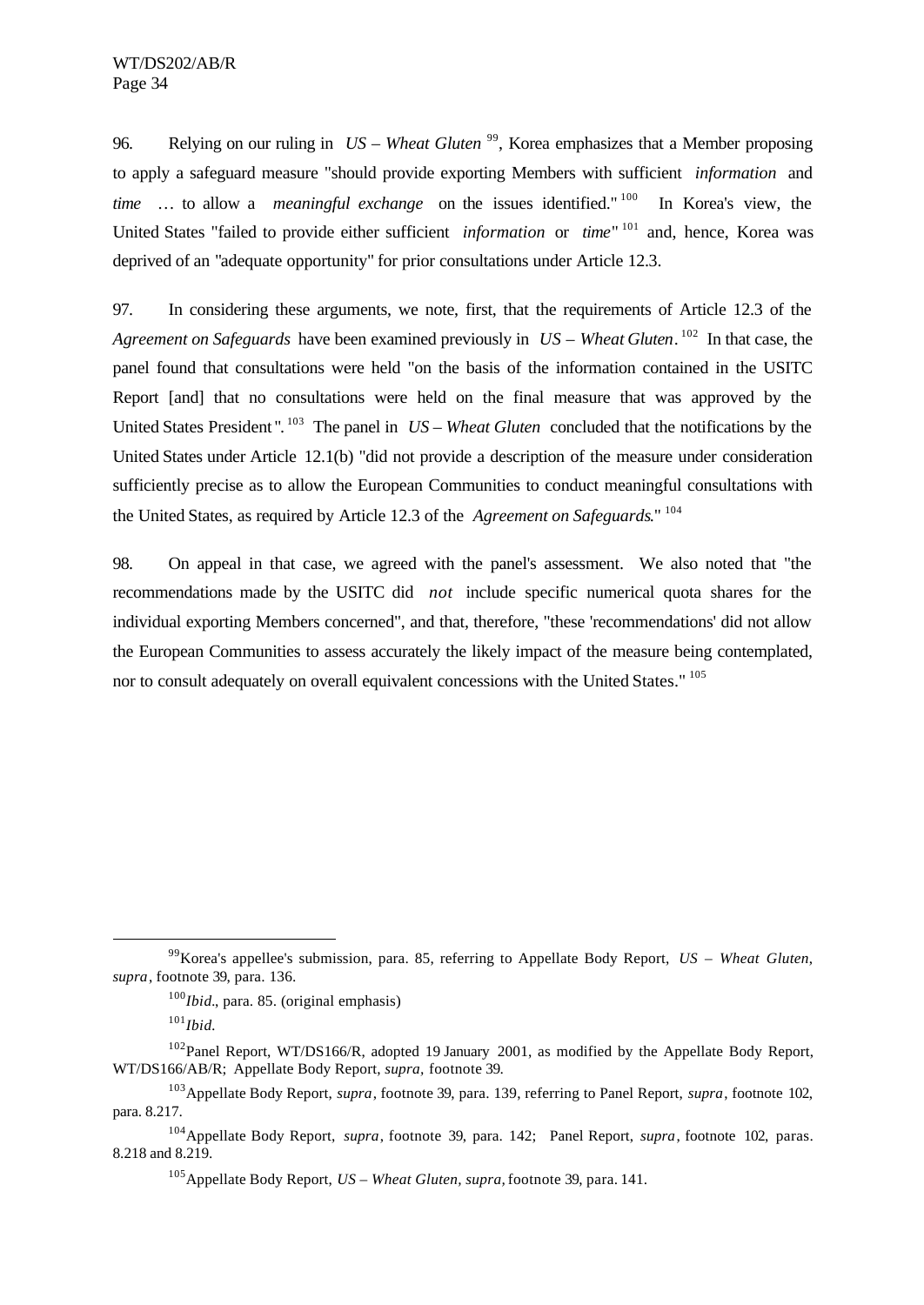### 99. With respect to the requirements of Article 12.3, we observed in that appeal that:

Article 12.3 states that an "adequate opportunity" for consultations is to be provided "with a view to": reviewing the information furnished pursuant to Article 12.2; exchanging views on the measure; and reaching an understanding with exporting Members on an equivalent level of concessions. In view of these objectives, we consider that Article 12.3 requires a Member proposing to apply a safeguard measure to provide exporting Members with *sufficient information and time to allow for the possibility, through consultations, for a meaningful exchange* on the issues identified. <sup>106</sup> (emphasis added)

100. We explained there what is necessary in order to comply with those requirements:

… it follows from the text of Article 12.3 itself that information on the *proposed* measure must be provided in *advance* of the consultations, so that the consultations can adequately address that measure. Moreover, the reference, in Article 12.3, to "the information provided under" Article 12.2, indicates that Article 12.2 identifies the information that is needed to enable meaningful consultations to occur under Article 12.3. Among the list of "mandatory components" regarding information identified in Article 12.2 are: a precise description of the *proposed* measure, and its *proposed* date of introduction.<sup>107</sup> (original emphasis, footnote omitted)

101. We concluded that:

… an exporting Member will not have an "adequate opportunity" under Article 12.3 to negotiate overall equivalent concessions through consultations unless, prior to those consultations, it has obtained, *inter alia*, sufficiently detailed information on the form of the proposed measure, including the nature of the remedy.  $108$ 

102. The factual similarities between the present case and the *US – Wheat Gluten* case are manifest. In this case, as in *US – Wheat Gluten*, consultations were held on the basis of information in the USITC Report, and not on the basis of the measure eventually announced by the President of the United States. In this case, as in *US – Wheat Gluten*, the USITC recommendations did not include the proposed date of application.

103. The notifications that informed the consultations held on 24 January 2000 described the measures proposed by the USITC. The Panel found, as a matter of fact, that these proposed measures

<sup>106</sup>Appellate Body Report, *US – Wheat Gluten, supra,* footnote 39, para. 136.

<sup>107</sup>*Ibid*.

<sup>108</sup>*Ibid.*, para. 137.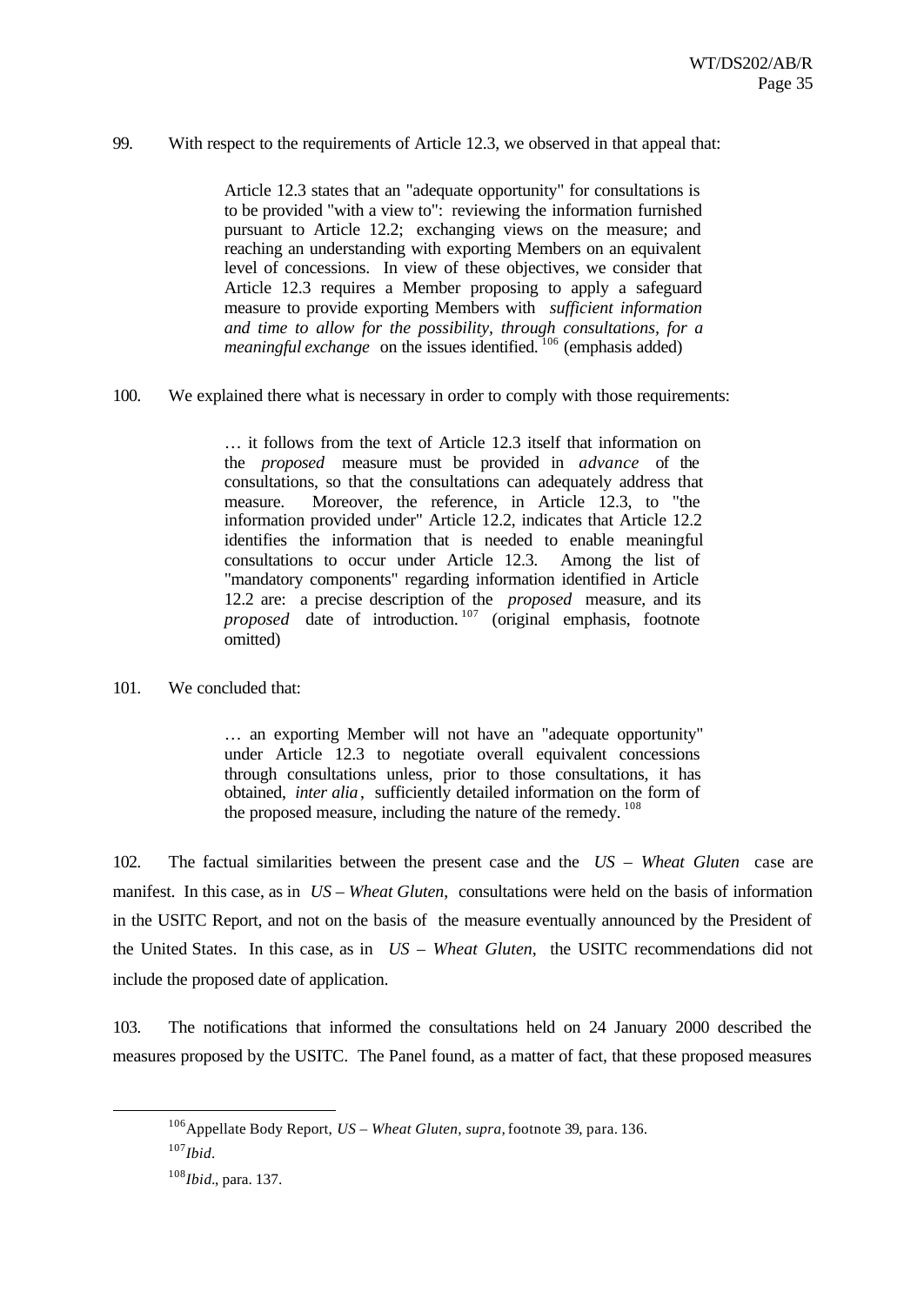"differed substantially"<sup>109</sup> from the one announced by the President on 11 February 2000 and eventually applied by the United States, effective as of 1 March 2000. For this reason, we do not believe that the notifications by the United States under Article 12.1(b) in this case were sufficiently precise to allow Korea to conduct meaningful consultations on the measure at issue.

104. We do not mean by this to imply that the "prior consultations" envisioned by Article 12.3 must be on a proposed measure that is identical, in every respect, to the one that is eventually applied. Presumably, the "prior consultations" will, from time to time, result in some changes in a proposed measure. But where, as here, the proposed measure "differed substantially" from the measure that was later applied, and not as a consequence of "prior consultations", we fail to see how meaningful "prior consultations" could have occurred, as required by Article 12.3. Therefore, to determine whether the United States has fulfilled its obligations under Article 12.3 with respect to the line pipe measure, we must examine whether the issuance on 11 February 2000 of the press release announcing the pending application of the measure—which described the measure as it was actually applied—served the purpose of fulfilling those obligations.

105. As we have noted <sup>110</sup>, the Panel concluded that the United States was in violation of Article 12.3 because "a press release does not ensure that exporting Members obtained the necessary detailed information on the proposed measure."<sup>111</sup>

106. As we stated in *US – Wheat Gluten*, and as we have here reaffirmed <sup>112</sup>, Article 12.3 requires "a Member proposing to apply a safeguard measure to provide exporting Members with *sufficient information and time* to allow for the possibility, through consultations, for a *meaningful* exchange".<sup>113</sup> In this case, Korea has acknowledged that it obtained the information about the measure through the press release issued on 11 February 2000. Therefore, the Panel's inquiry as to whether the United States "*ensure*[ $d$ ]  $^{\text{114}}$  that Korea obtained the information was, in our view, misdirected. The appropriate inquiry here is whether the United States provided Korea with "sufficient time" to allow for a "meaningful exchange" on the information.

107. Article 12.3 does not specify precisely how much time should be made available for consultations. Therefore, a finding on the adequacy of time in any particular case must necessarily be addressed on a case-by-case basis. The facts before us in this case are these: Korea learned of the

<sup>&</sup>lt;sup>109</sup>Panel Report, footnote 243 to para. 7.313.

<sup>110</sup>*Supra*, para. 90.

<sup>111</sup>Panel Report, para. 7.314.

<sup>112</sup>*Supra*, paras. 99–101.

<sup>113</sup>Appellate Body Report, *supra*, footnote 39, para. 136. (emphasis added)

<sup>114</sup>Panel Report, para. 7.314.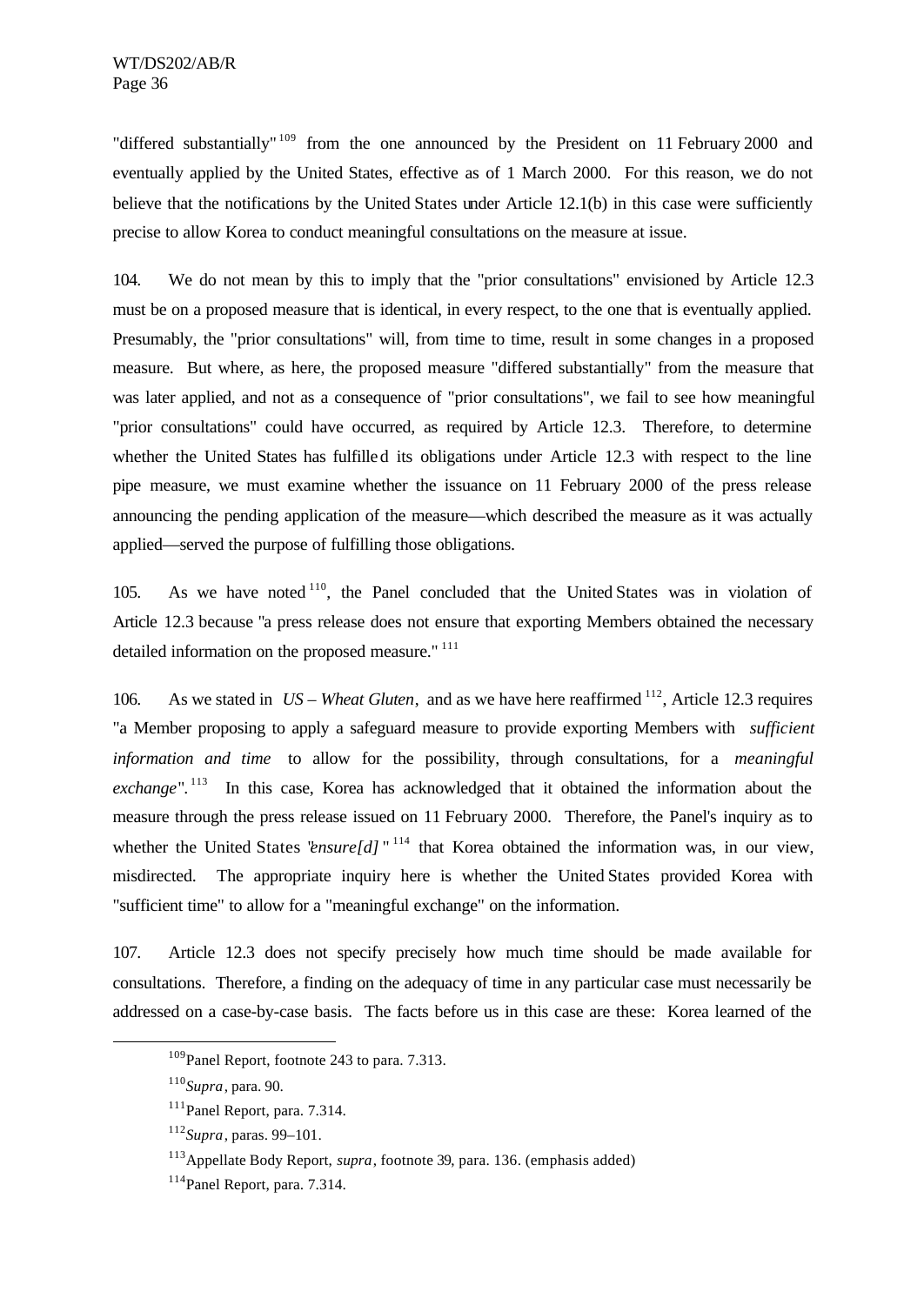actual measure on 11 February 2000—18 days before the measure took effect. Korea learned of the effective date of the measure on 18 February 2000—11 days before the measure took effect. And, lastly, the United States filed a notification of the measure pursuant to Article 12.1(c) of the *Agreement on Safeguards* on 22 February 2000—eight days before the measure took effect.

108. As we stated in *US – Wheat Gluten*, there must be sufficient time "to allow for the possibility  $\ldots$  for a meaningful exchange". <sup>115</sup> This requirement presupposes that exporting Members will obtain the relevant information sufficiently in advance to permit analysis of the measure, and assumes further that exporting Members will have an adequate opportunity to consider the likely consequences of the measure before the measure takes effect. For it is only in such circumstances that an exporting Member will be in a position, as required by Article 12.3, to "reach[] an understanding on ways to achieve the objective set out in paragraph 1 of Article 8" of "maintain[ing] a substantially equivalent level of concessions and other obligations to that existing under GATT 1994". We see this specific textual link between Article 12.3 and paragraph 1 of Article 8 as especially significant.

109. We note that reaching such an "understanding" serves the interests not only of the exporting Members, but also of the importing Member, who will wish to avoid excessive compensatory measures in response to the safeguard action. As we have said, the *Agreement on Safeguards* permits Members to impose measures against "fair trade". As a result, Members against whom such measures are imposed are prevented from enjoying the full benefit of trade concessions. For this reason, Article 8.1 of the *Agreement on Safeguards* provides that "Members concerned may agree on any adequate means of trade compensation for the adverse effects of the measure on their trade." If no agreement on compensation is reached, Article 8.2 provides that "the affected … Members shall be free, not later than 90 days after the measure is applied, to suspend … the application of substantially equivalent concessions or other obligations under GATT 1994, to the trade of the Member applying the safeguard measure". <sup>116</sup> Thus, there is an interest on the part of both the exporting Member and the importing Member applying the safeguard measure to engage in "prior consultations" with a view to reaching an understanding on the import of the measure.

110. Finally, the notion of a *meaningful exchange*, as we see it, assumes that the importing Member will enter into consultations in good faith  $117$  and will take the time appropriate to give due consideration to any comments received from exporting Members before implementing the measure.

<sup>115</sup>Appellate Body Report, *supra*, footnote 39, para. 136.

 $116$ The suspension must be notified to the Council for Trade in Goods and must not be "disapprove[d]" by the Council. See, Article 8.2 of the *Agreement on Safeguards.*

<sup>117</sup>Article 26 of the *Vienna Convention on the Law of Treaties* (the "*Vienna Convention*") provides that "[e]very treaty in force is binding on the parties to it and must be performed by them *in good faith*." (Done at Vienna, 23 May 1969, 1155 U.N.T.S. 331; 8 International Legal Materials 679) (emphasis added)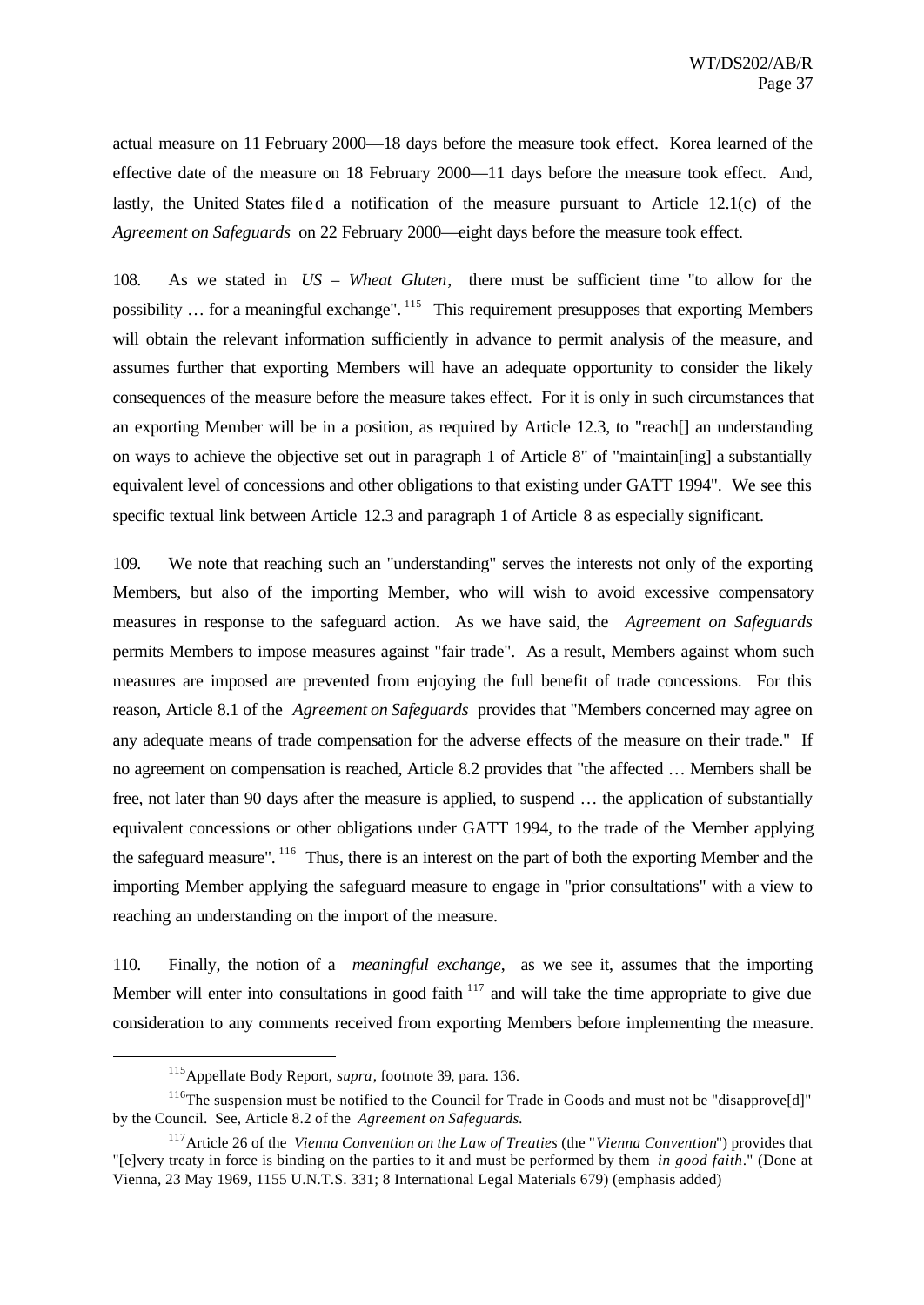As always, we must assume that WTO Members seek to carry out their WTO obligations in good faith.

111. We are mindful of the need for Members to act quickly when applying a safeguard measure. A safeguard measure is, as we have stressed, an extraordinary measure that is applied in extraordinary circumstances. As we have said, the amount of time needed for a meaningful exchange must be judged on a case-by-case basis, depending on the prevailing circumstances. In this case, we do not believe it would have been possible, under the circumstances, to have a meaningful exchange within the period following the proclamation of the effective date of the measure, or even during the period following the issuance of the press release. It would not have been possible, in our view, for Korea to have analyzed the measure, considered its likely consequences, conducted appropriate consultations domestically, and prepared for consultations with the United States in so short a time. Indeed, the United States appears to have recognized the need for adequate time to prepare for the consultations held on 24 January 2000 with respect to the measure recommended by the USITC. Those consultations took place 77 days after the initial notification under Article 12.1(b) and 47 days after the announcement of the USITC recommendations. Korea may not have needed that much time to prepare for consultations, but, in our view, Korea needed more time than it got.

112. The United States also argues that "[s]ince Korea never attempted to hold such consultations, its assertions that they could not be meaningful are pure speculation, and cannot create a *prima facie* case of a breach of the Safeguards Agreement." <sup>118</sup> We are not persuaded by this argument. The obligation of an importing Member under Article 12.3 is to "provide adequate opportunity for *prior* consultations". (emphasis added) That obligation cannot be met if there is insufficient time prior to the application of the measure to have a *meaningful* exchange. The importing Member's failure to provide information about a safeguard measure to an exporting Member sufficiently in advance of that measure taking effect is not excused by the fact that the exporting Member did not request consultations during that inadequate time-period.

113. In the light of these considerations, we uphold, albeit for different reasons, the conclusion of the Panel in paragraph 8.1(7) of the Panel Report that the United States acted inconsistently with its obligations under Article 12.3 of the *Agreement on Safeguards* by failing to provide an adequate opportunity for prior consultations on the line pipe measure with Korea, a Member having a substantial interest as an exporter of line pipe.

<sup>&</sup>lt;sup>118</sup>United States' statement at the oral hearing.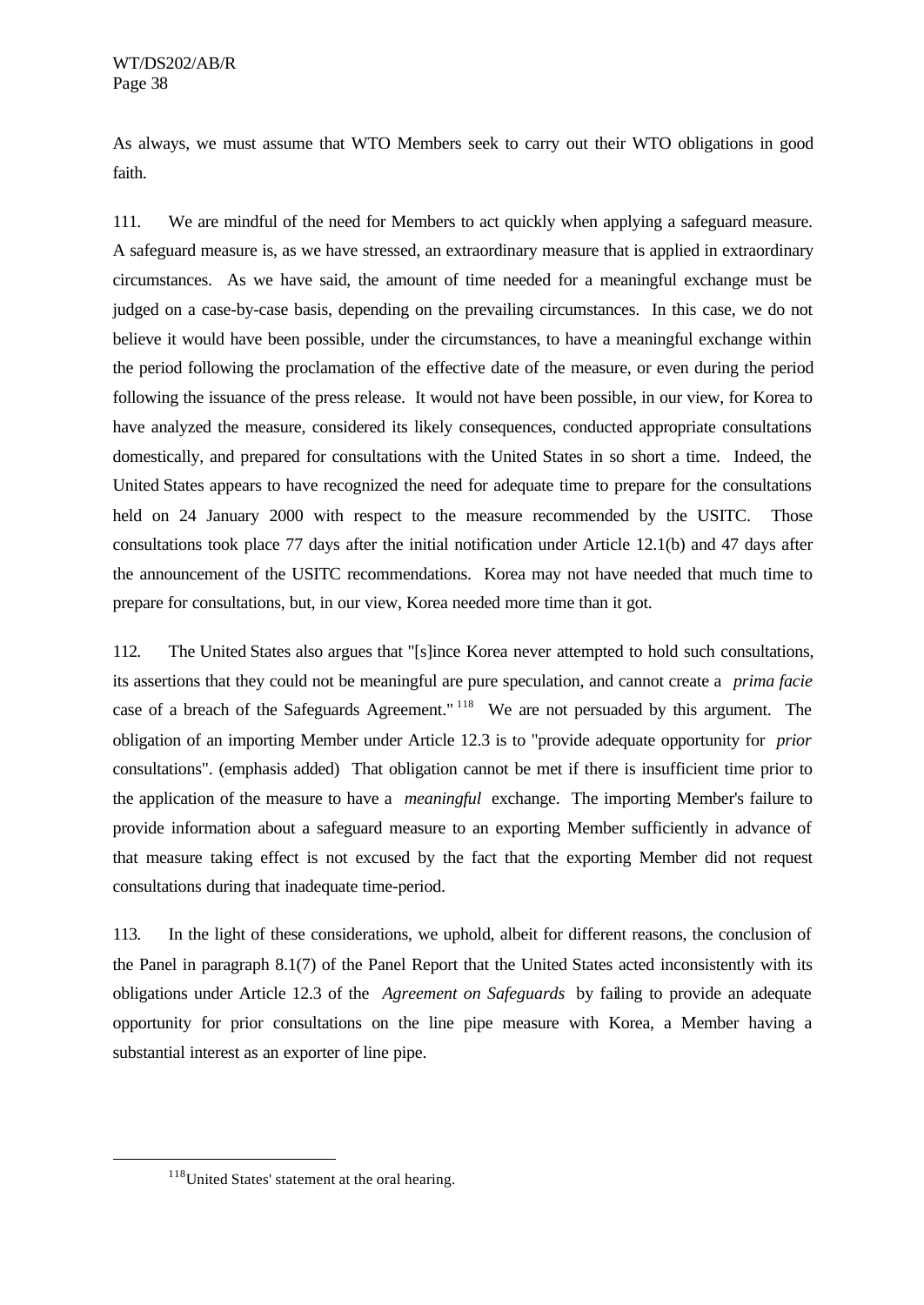# **VI. Obligation to Endeavour to Maintain a Substantially Equivalent Level of Concessions and Other Obligations**

114. We next consider the issue of compliance by the United States with its obligations under Article 8.1 of the *Agreement on Safeguards*. Article 8.1 provides:

# *Level of Concessions and Other Obligations*

A Member proposing to apply a safeguard measure or seeking an extension of a safeguard measure shall endeavour to maintain a substantially equivalent level of concessions and other obligations to that existing under GATT 1994 between it and the exporting Members which would be affected by such a measure, in accordance with the provisions of paragraph 3 of Article 12. To achieve this objective, the Members concerned may agree on any adequate means of trade compensation for the adverse effects of the measure on their trade.

115. Before the Panel, Korea argued that Articles 8.1 and 12.3 of the *Agreement on Safeguards* "are explicitly linked, and require … an opportunity for prior consultation with full knowledge of the proposed measure." <sup>119</sup> In reply, the United States argued that Korea's claim under Article 8.1 was explicitly linked to its claim under Article 12.3 and that, as the United States had complied with Article 12.3, it had also acted in conformity with Article 8.1.<sup>120</sup>

116. The Panel agreed with Korea, and found that:

… the United States, by failing to comply with its obligations under Article 12.3, has also acted inconsistently with its obligations under Article 8.1 to endeavour to maintain a substantially equivalent level of concessions and other obligations. <sup>121</sup>

117. The United States argues on appeal that the sole basis for the Panel's finding of inconsistency with Article 8.1 is its erroneous finding with respect to Article 12.3. Accordingly, the United States asks us to conclude that the Article 8.1 finding is equally flawed, and to reverse the Panel's finding on this ground.

<sup>119</sup>Panel Report, para. 7.315.

<sup>120</sup>*Ibid.*, para. 7.316.

<sup>121</sup>*Ibid.*, para. 7.319.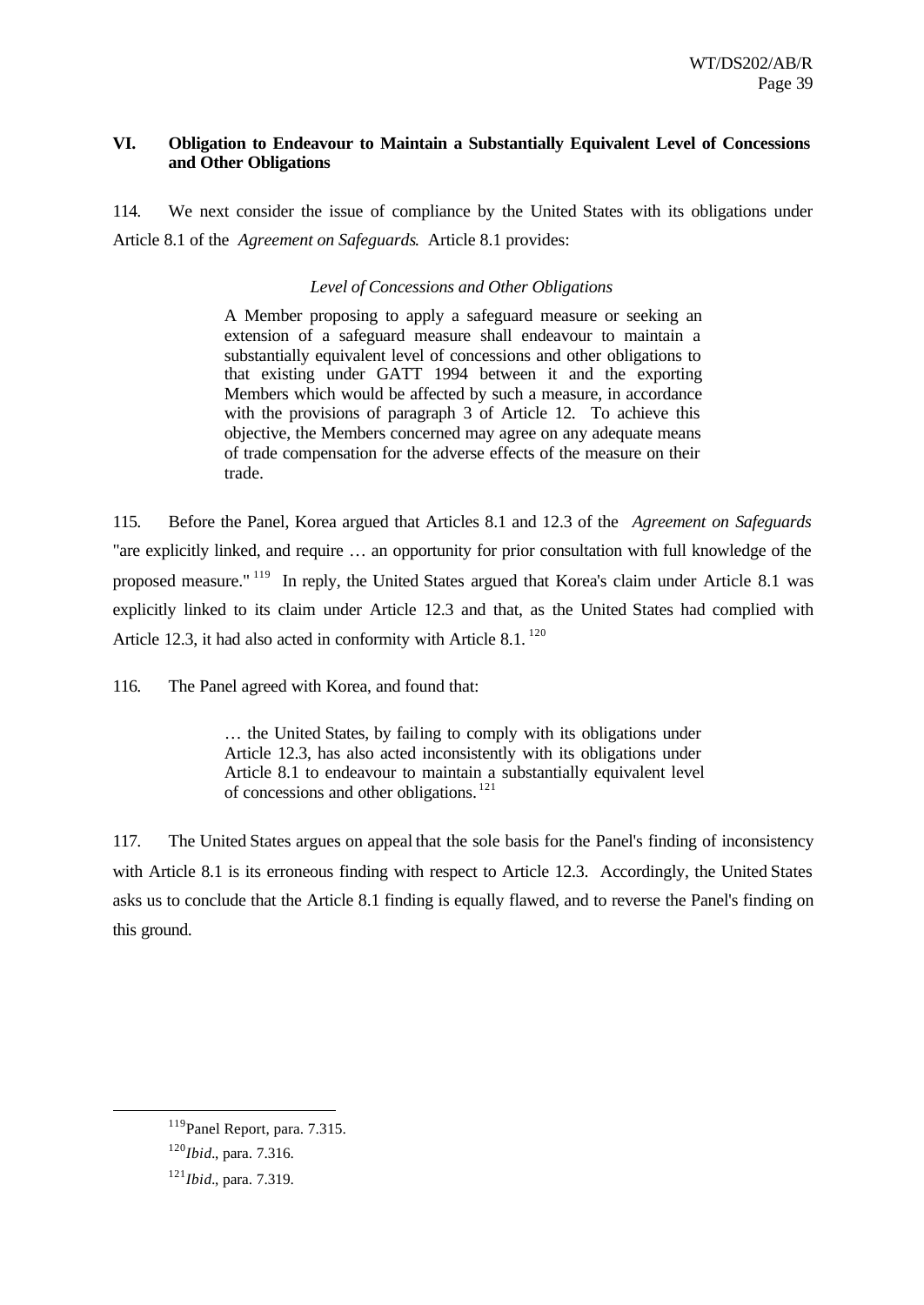118. In coming to its conclusion on this matter, the Panel relied on our Report in *US – Wheat Gluten*, where we said:

> In view of [the] explicit link between Articles 8.1 and 12.3 of the *Agreement on Safeguards*, a Member cannot, in our view, "endeavour to maintain" an adequate balance of concessions unless it has, as a first step, provided an adequate opportunity for prior consultations on a proposed measure.<sup>122</sup>

119. In our view, our reasoning in *US – Wheat Gluten* is also applicable in this case. Therefore, we agree with the Panel that the United States, "by failing to comply with its obligations under Article 12.3, has also acted inconsistently with its obligations under Article 8.1 to endeavour to maintain a substantially equivalent level of concessions … ." <sup>123</sup> We, therefore, uphold the Panel's finding that the United States acted inconsistently with its obligations under Article 8.1 of the *Agreement on Safeguards*.

# **VII. Exclusion of "***de minimis***" Developing Country Exporters from the Line Pipe Measure**

120. Next we turn to Article 9.1 of the *Agreement on Safeguards*, which states:

### *Developing Country Members*

Safeguard measures shall not be applied against a product originating in a developing country Member as long as its share of imports of the product concerned in the importing Member does not exceed 3 per cent, provided that developing country Members with less than 3 per cent import share collectively account for not more than 9 per cent of total imports of the product concerned.  $2$ 

<sup>2</sup> A Member shall immediately notify an action taken under paragraph 1 of Article 9 to the Committee on Safeguards.

121. Korea claimed before the Panel that the line pipe measure is inconsistent with Article 9.1 because it treats developing countries the same as all other suppliers and allocates to each of the developing countries, irrespective of their previous import levels, the same quota of 9,000 short tons that has been allocated to all other exporters. Korea argued before the Panel that Article 9.1 of the *Agreement on Safeguards* requires a Member imposing a safeguard measure to "determine which developing countries were to be exempted from the measure"  $124$ , and that the United States did not fulfill this requirement.

<sup>122</sup>Appellate Body Report, *supra*, footnote 39, para. 146.

<sup>123</sup>Panel Report, para. 7.319.

<sup>124</sup>*Ibid.*, para. 7.172.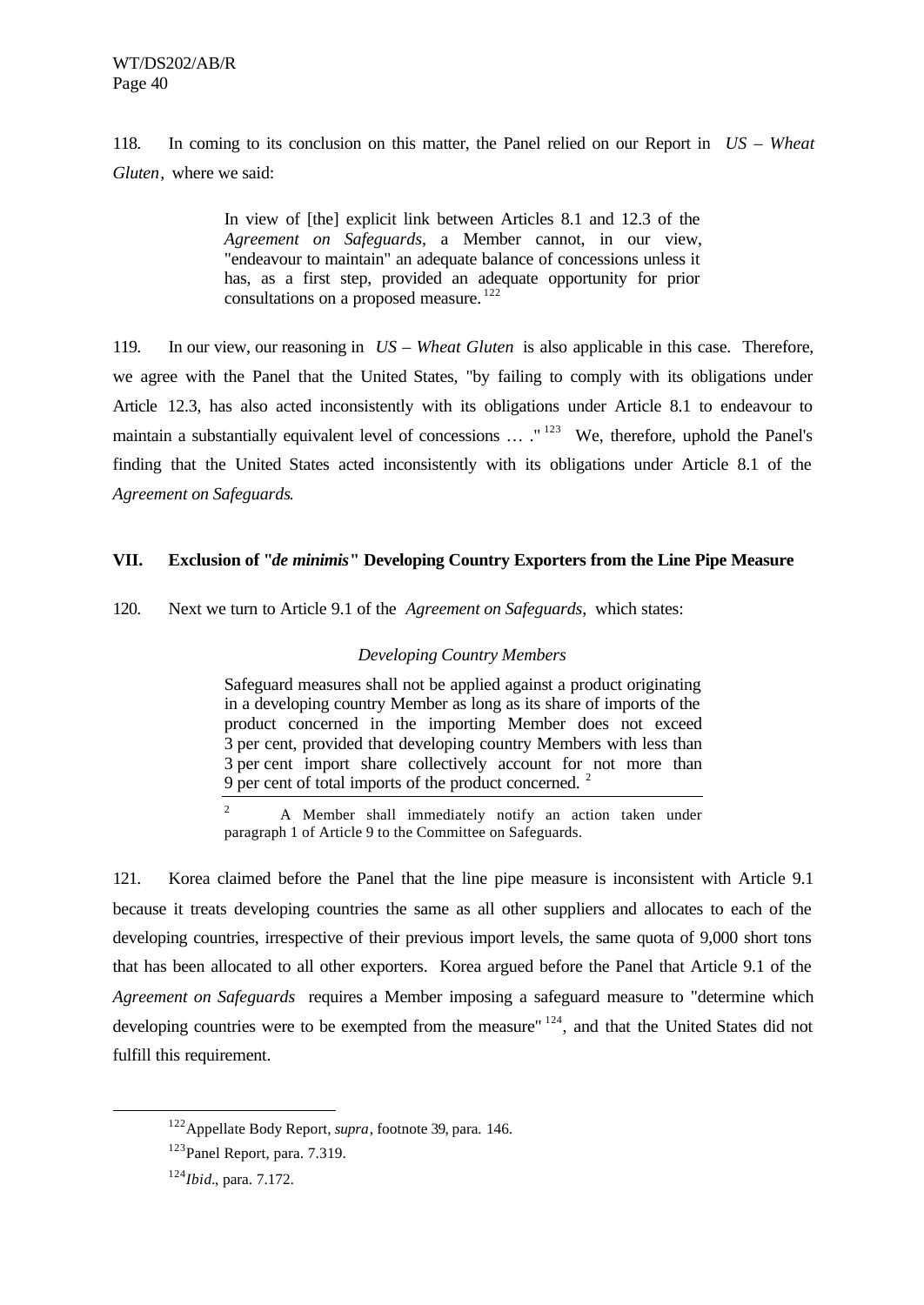122. As we have explained, the line pipe measure took the form of a duty increase for three years, effective as of 1 March 2000. The first 9,000 short tons of imports from each country, irrespective of their origin, were excluded each year from the duty increase, with annual reductions in the rate of duty in the second and third years. In the first year, imports above 9,000 short tons were subject to an additional duty of 19 percent *ad valorem*. The additional duty was reduced to 15 percent in the second year. The additional duty is to be reduced to 11 percent in the third year. Imports from Canada and Mexico have been excluded in their entirety from the measure. The measure has no explicit exclusion for developing countries exporting under the *de minimis* levels set out in Article 9.1 of the *Agreement on Safeguards*. Nor does the measure contain an explicit inclusion of developing countries exporting above those *de minimis* levels.

123. In considering whether this measure complies with Article 9.1, the Panel asked, first, whether it is necessary to make an express exclusion of those developing countries exporting below *de minimis* levels. The Panel's answer to this question was not conclusive. The Panel said: "[i]n our view, if a measure is not to apply to certain countries, it is *reasonable to expect* an express exclusion of those countries from the measure". <sup>125</sup>

124. In an effort to determine whether the line pipe measure contains an express exclusion of those developing countries which fit the description of *de minimis* importers in Article 9.1, the Panel examined the notification by the United States to the WTO Committee on Safeguards pursuant to footnote 2 to Article 9, as well as three internal United States documents relating to the implementation of the measure. The Panel found that the notification by the United States to the Committee on Safeguards did not specify the developing countries excluded from the measure.<sup>126</sup> Likewise, the Panel found also that none of the internal United States documents—namely, the Presidential Proclamation of the measure, dated 18 February 2000; the President's Memorandum to the Secretary of the Treasury and the United States Trade Representative, dated 18 February 2000; and the Memorandum from the Customs Service Director of Trade Programs to all Port Directors, dated 29 February 2000—contained a list of developing countries excluded from the measure, or any other indication of how the measure would comply with the obligation under Article 9.1.<sup>127</sup> The Panel, therefore, found that these documents "do not contain any express exclusion", and, "[i]n the absence of any other relevant documentation", concluded that the line pipe measure "applies to those

<sup>125</sup>Panel Report, para. 7.175. (emphasis added, footnote omitted)

<sup>126</sup>*Ibid*., para. 7.179.

<sup>127</sup>*Ibid*., paras. 7.176–7.178.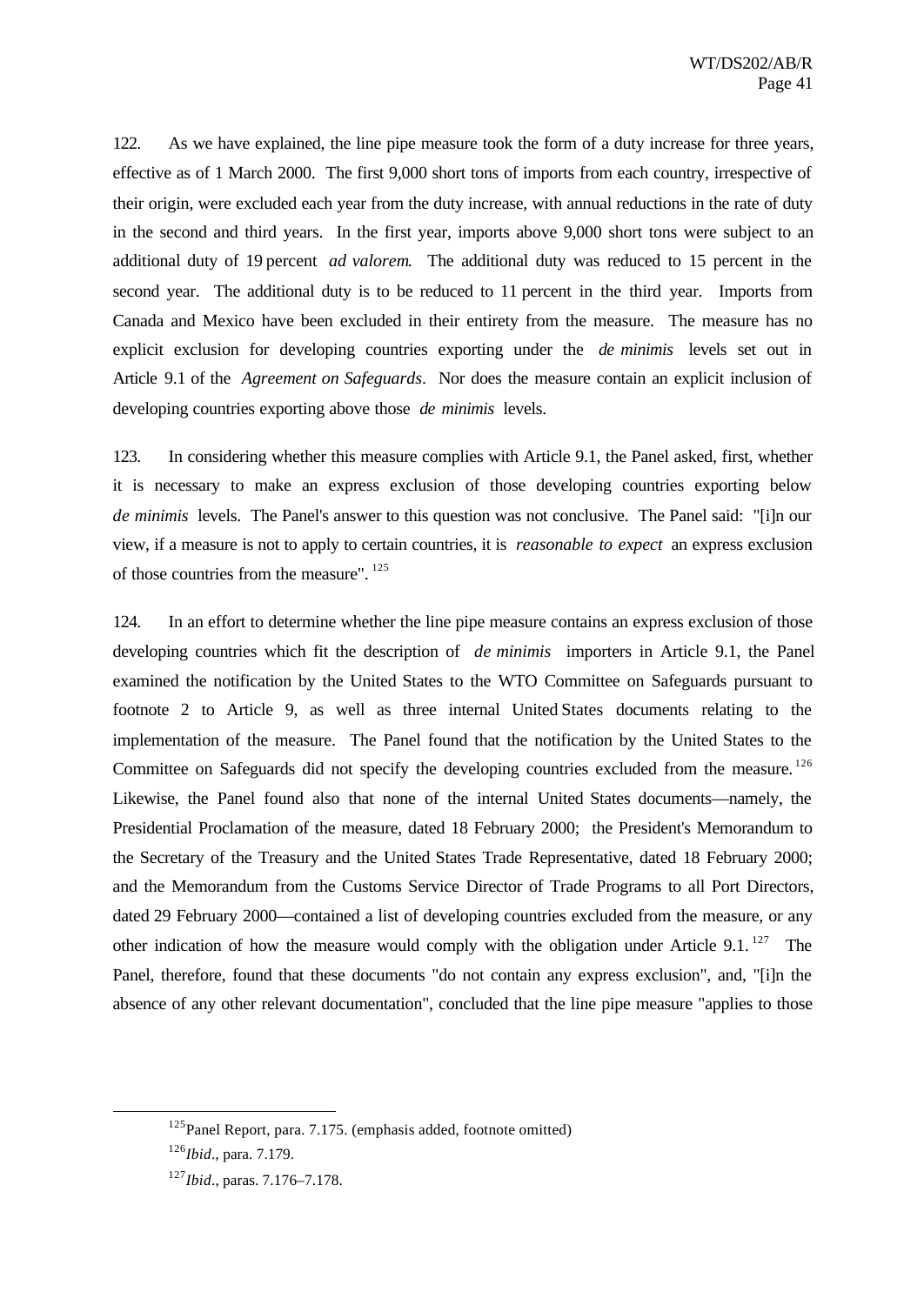developing countries" with *de minimis* imports.<sup>128</sup> Accordingly, the Panel found that "the United States has not complied with its obligations under Article 9.1". <sup>129</sup>

125. The Panel then went on to ask whether, despite the absence of an express exclusion, the measure was crafted, as the United States asserted, in such a way as to ensure that it would not be "applied against a product originating in a developing country Member" whose share of imports is below the *de minimis* levels provided in Article 9.1. The United States acknowledged before the Panel that the 9,000 short-ton exemption from the supplemental duty represented only 2.7 percent of total imports in 1998, but argued that, because the total volume of imports would decrease as a result of the measure, any country reaching the 9,000 ton limit of the exemption would in fact account for *more* than three percent of total imports in 2000 and thereafter. In considering this argument, the Panel noted that the line pipe measure does not set an overall limit on the quantity of imports of line pipe and that, therefore, if importers are willing to pay the duty for over-quota imports, there is no restriction on the total volume of line pipe imports that may enter the United States from any one country. The Panel also noted that, given that Canada and Mexico were completely excluded from the measure, there is no impediment to an increase in imports from those countries. For this reason, the Panel found that there was no assurance in the line pipe measure that the total volume of imports would decrease, or that the three-percent threshold would be exceeded. The Panel concluded that:

> Article 9.1 contains an obligation not to apply a measure, and we find that the line pipe measure "applies" to all developing countries in principle, even though it may not have any impact in practice. Therefore, for the reasons described above we find that the United States has not complied with its obligations under Article 9.1 of the Agreement on Safeguards.<sup>130</sup>

126. The United States appeals this finding. The United States argues on appeal that the "most basic flaw in the Panel's reasoning is that Article 9.1 does not obligate Members to provide specifically for 'non-application' of a safeguard measure", and that the "text requires only that the safeguard measure 'not be applied' against a developing country Member having less than three percent of imports." <sup>131</sup> According to the United States, Article 9.1 "is silent as to *how* a Member may meet this obligation [in Article 9.1], and certainly does not require a list of the developing countries [excluded from the measure]". <sup>132</sup> The United States believes that it met the Article 9.1

<sup>128</sup>Panel Report, para. 7.180.

<sup>129</sup>*Ibid*.

<sup>&</sup>lt;sup>130</sup>*Ibid.*, para. 7.181. The Panel made a similar finding in paragraph 7.180 after examining the relevant United States documents pertaining to the application of the measure. See, *supra*, para. 124.

<sup>131</sup>United States' appellant's submission, para. 89.

<sup>132</sup>*Ibid*., para. 86. (original emphasis)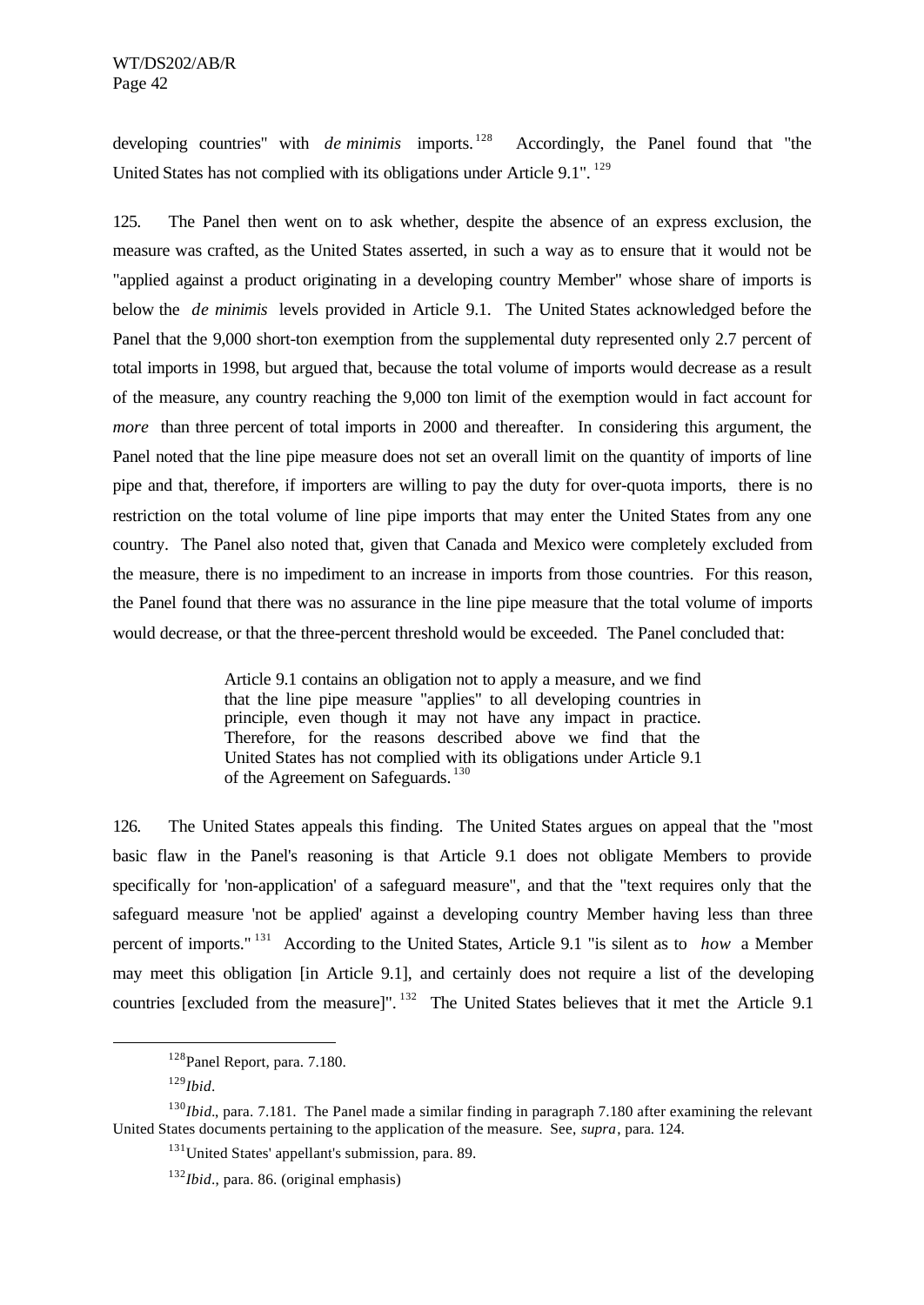requirement by establishing a mechanism—a 9,000 ton exemption for each country—under which the safeguard duty on imports could not possibly apply to any developing country Member accounting for less than three percent of total imports.<sup>133</sup>

127. We agree with the United States that Article 9.1 does not indicate how a Member must comply with this obligation. There is nothing, for example, in the text of Article 9.1 to the effect that countries to which the measure will not apply must be expressly excluded from the measure. Although the Panel may have a point in saying that it is "reasonable to expect" an express exclusion, we see nothing in Article 9.1 that requires one.

128. We agree also with the United States that it is possible to comply with Artic le 9.1 without providing a specific list of the Members that are either included in, or excluded from, the measure. Although such a list could, and would, be both useful and helpful by providing transparency for the benefit of all Members concerned, we see nothing in Article 9.1 that mandates one.

129. The United States argues as well that special attention should be paid to the word "apply" in Article 9.1. On this point, we start by observing that Article 9.1 obliges Members not to *apply* a safeguard measure against *products* originating in developing countries whose individual exports are below a *de minimis* level of three percent of the imports of that product, provided that the collective import share of such developing countries does not account for more than nine percent of the total imports of that product. We believe the United States is correct insofar as it stresses the significance of the word "applied" in Article 9.1. However, we note that Article 9.1 is concerned with the application of a safeguard measure on a *product*. And we note, too, that a duty, such as the supplemental duty imposed by the line pipe measure, does not need actually to be enforced and collected to be "applied" to a product. In our view, duties are "applied against a *product*" when a Member imposes conditions under which that product can enter that Member's market—including when that Member establishes, as the United States did here, a duty to be imposed on over-quota imports. Thus, in our view, duties are "applied" irrespective of whether they result in making imports more expensive, in discouraging imports because they become more expensive, or in preventing imports altogether.

130. The United States argues in its appellant's submission that it has complied with Article 9.1 by structuring the safeguard duty "so that it *automatically* would not apply to developing countries accounting for less than three percent of imports." <sup>134</sup> On this basis, the United States argues that the line pipe measure has not been "applied" to those developing countries with *de minimis* imports in

<sup>&</sup>lt;sup>133</sup>United States' appellant's submission, para. 86.

<sup>134</sup>*Ibid*. (emphasis added)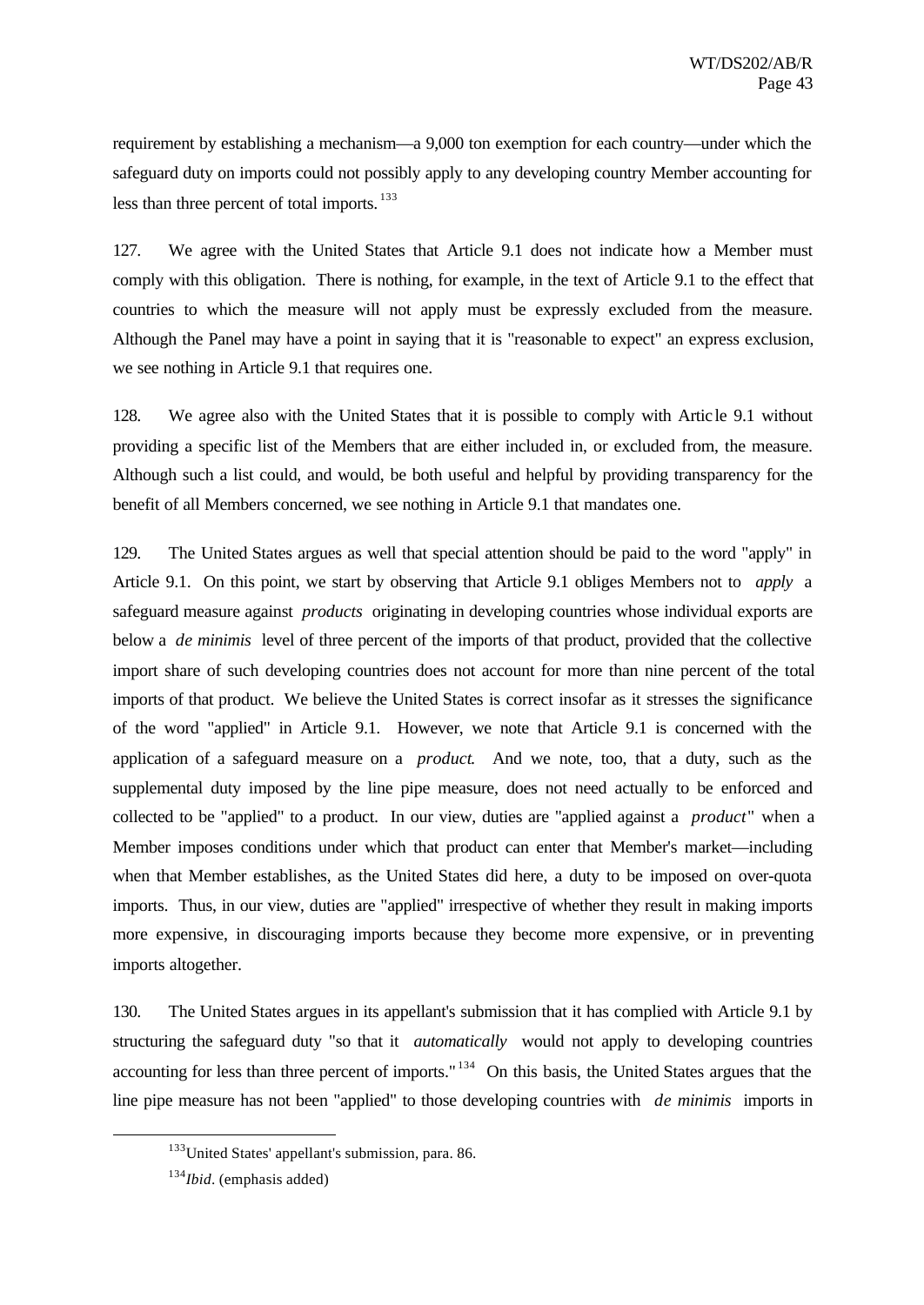the United States. But, according to the latest data available at the time the line pipe measure took effect—data found in the Panel record and not disputed by the United States—the 9,000 short-ton exemption from the over-quota duty imposed by the line pipe measure did *not* represent three percent of the total imports. Rather, the exemption represented only 2.7 percent of total imports. According to the evidence in the Panel record, an exemption of approximately 10,000 short tons would have amounted at the time to a three-percent exclusion. The exemption applied by the United States was, on the evidence, too small.

131. As we have already noted, the United States argued before the Panel that it "expected" the measure would result in a decrease from the total volume of imports in 1998 and that, consequently, the general 9,000 short-ton exemption from the supplemental duty would satisfy the requirements of Article 9.1 because "any country reaching the 9000 ton limit of the exemption would account for more than three per cent of total imports." <sup>135</sup> But expectations are not realized "automatically". The facts indicate that, when the measure was adopted, the 9,000 ton exclusion represented less than three percent of total imports into the United States market. The over-quota duty applied to imports that exceeded the 9,000 short-ton exemption, irrespective of their origin.

132. As the Panel emphasized, too, the available documents reveal no effort whatsoever by the United States—apart from the claimed "automatic" structure of the measure itself—to make certain that *de minimis* imports from developing countries were excluded from the application of the measure. Whatever the "expectations" of the United States, we are not persuaded by the facts before us that the United States took all reasonable steps that it could and, thus, should have taken to exclude developing countries exporting less than the *de minimis* levels in Article 9.1 from the scope and, therefore, the application of the supplemental duty.

133. For these reasons, we find that the line pipe measure has been applied against products originating in those developing countries whose imports into the United States are below the *de minimis* levels set out in Article 9.1. And, consequently, we uphold the Panel's findings in paragraphs 7.180 and 7.181 of its Report, that the United States acted inconsistently with its obligations under Article 9.1 of the *Agreement on Safeguards*.

<sup>135</sup>Panel Report, para. 7.173.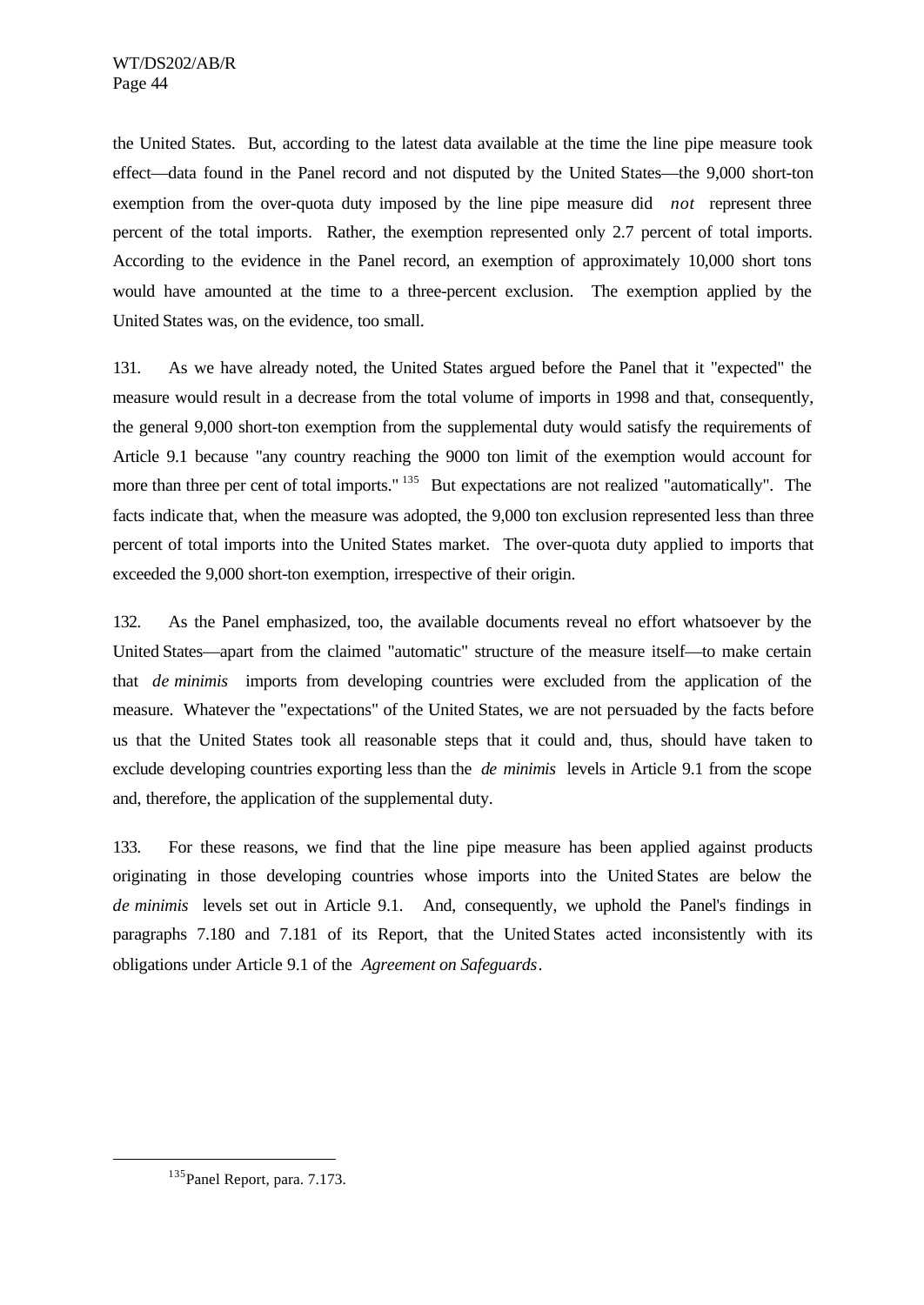# **VIII. Necessity of a Discrete Determination Either of Serious Injury or of Threat of Serious Injury**

134. We turn now to the issue of whether the *Agreement on Safeguards* requires a discrete <sup>136</sup> determination *either* of serious injury *or* of threat of serious injury.

135. In applying the line pipe measure, the USITC determined that "circular welded carbon quality line pipe … is being imported into the United States in such increased quantities as to be a substantial cause of *serious injury or the threat of serious injury*". <sup>137</sup>

136. With respect to this USITC determination, the Panel found:

… that the United States violated Articles 3.1 and 4.2(c) by failing to include in its published report a finding or reasoned conclusion either (1) that increased imports have caused serious injury, or (2) that increased imports are threatening to cause serious injury.<sup>138</sup>

137. The Panel decided that, when applying a safeguard measure, the fulfilment of the basic conditions set out in Article 2.1 of the *Agreement on Safeguards* constitutes a "pertinent issue[] of … law" for which, pursuant to Article 3.1, "findings" or "reasoned conclusions" must be included in the published report of the competent authorities. The Panel added that among those "issues" is the condition that the "product" must be "imported … in such increased quantities, … and under such conditions as *to cause or threaten to cause serious injury* ".<sup>139</sup> Based on this, the Panel reasoned that Article 3.1 requires WTO Members to include in their published reports findings or reasoned conclusions on whether increased imports have caused or threatened to cause serious injury. <sup>140</sup> The Panel concluded that this requirement cannot be met by a finding, such as that by the USITC in this case, of "serious injury or the threat of serious injury". <sup>141</sup>

138. The Panel reached this conclusion in part "as a result of the definitions" <sup>142</sup> of "serious injury" and "threat of serious injury" contained in Articles 4.1(a) and 4.1(b), respectively. Noting the distinctions in these definitions, the Panel concluded that if "serious injury" is present, it cannot "*at*

 $136$ Discrete determination means in this context a determination of serious injury only, or a determination of threat of serious injury only. By "discrete", it is meant, "separate, detached from others; individually distinct". (*The New Shorter Oxford English Dictionary*, L. Brown (ed.) (Clarendon Press, 1993), Vol. I, p. 688)

<sup>137</sup>USITC Report, p. I-3. (emphasis added)

<sup>138</sup>Panel Report, para. 7.271.

<sup>139</sup>*Ibid*., para. 7.263. (emphasis added)

<sup>140</sup>*Ibid*.

<sup>141</sup>*Ibid*., para. 7.264.

<sup>142</sup>*Ibid*.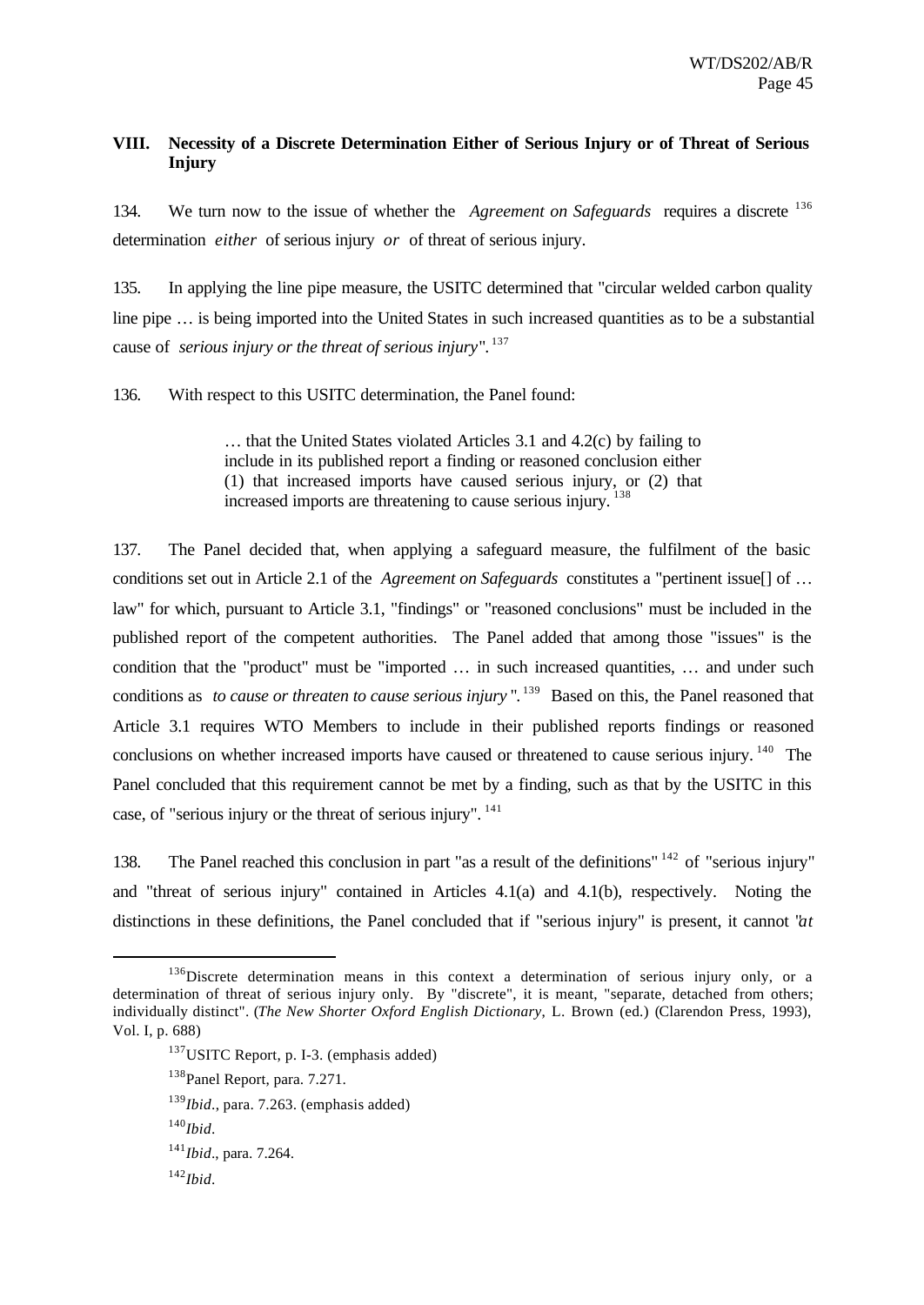*the same time*" be "clearly imminent", as required to meet the definition of "threat of serious injury". <sup>143</sup> Thus, the Panel saw these definitions as "mutually exclusive". <sup>144</sup>

139. The Panel agreed with the United States that "the condition of the … industry is the benchmark for application of a safeguard measure". <sup>145</sup> However, the Panel did not agree with the United States that the definitions of "serious injury" and "threat of serious injury" "do not themselves indicate the condition of the industry". <sup>146</sup> The Panel concluded that the two definitions "do indicate the condition of the industry, as a result of the definitions  $\ldots$  contained in Article 4.1(a) and (b)."  $147$ 

140. The Panel read Article 5.1 of the *Agreement on Safeguards* as reinforcing the conclusion that "serious injury" and "threat of serious injury" are "mutually exclusive". Observing that Article 5.1 allows a Member to apply a safeguard measure "to prevent … serious injury", the Panel reasoned that *preventing* serious injury presupposes a finding of *threat of serious injury*. Observing also that Article 5.1 allows a Member to "remedy serious injury", the Panel reasoned that *remedying* serious injury presupposes a finding of *serious injury*. The Panel reasoned further that, since Article 5.1 does not allow Members to apply safeguard measures to " 'prevent and/or remedy serious injury', … Members must clearly determine in advance whether there is either a threat of serious injury to be prevented, or present serious injury to be remedied." <sup>148</sup>

141. The Panel also saw Article 5.2 of the *Agreement on Safeguards* as supporting this conclusion. The Panel pointed out that Article 5.2(b) precludes quota modulation "in the case of threat of serious injury". Thus, the Panel noted, "important substantive consequences result[] from whether a Member finds 'serious injury' or 'threat of serious injury'."<sup>149</sup>

142. The Panel reasoned as well that the inclusion of the phrase "in accordance with the provisions of Article 3" in Article 4.2(c) implies that Article 4.2(c) should be read in the light of Article 3.1, and, in particular, its last sentence. Accordingly, the Panel concluded that the "detailed analysis" to be published under Article 4.2(c) should include the elements required by Article 3.1, last sentence,

<sup>143</sup>Panel Report, para. 7.264.

<sup>144</sup>*Ibid*.

<sup>145</sup>*Ibid*., para. 7.266.

<sup>146</sup>*Ibid*.

<sup>147</sup>*Ibid*. (original underlining)

<sup>148</sup>*Ibid*., para. 7.267. (original underlining)

<sup>149</sup>*Ibid*., para. 7.268.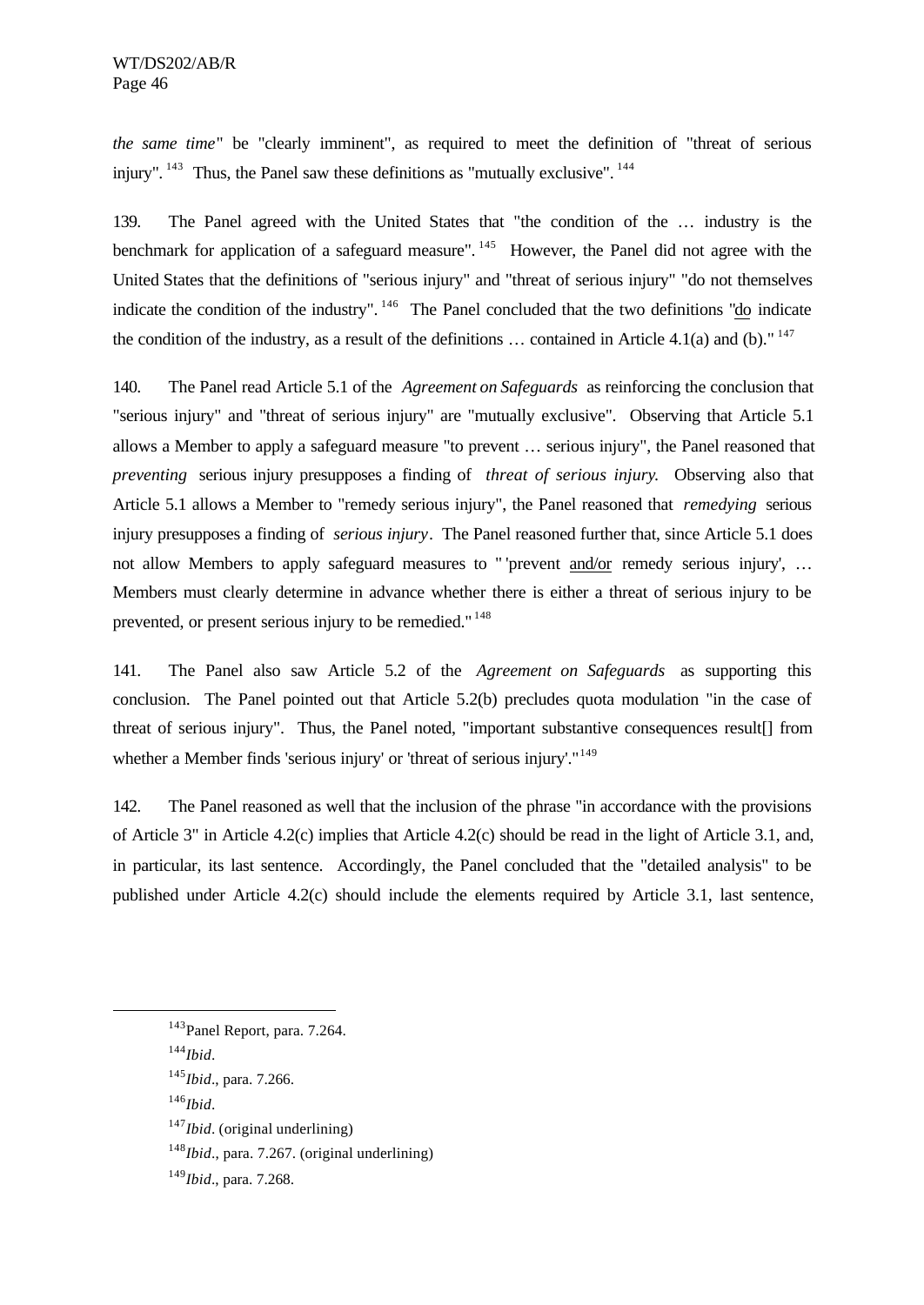namely, "findings and conclusions reached on all pertinent issues of fact and law", including "a finding and conclusion on whether there is *either* serious injury, *or* threat of serious injury." <sup>150</sup>

143. In sum, the Panel concluded that a discrete determination *either* of serious injury *or* of a threat of serious injury is necessary, and found that "the United States violated Articles 3.1 and 4.2(c) by failing to include in its published report a finding or reasoned conclusion either (1) that increased imports have caused serious injury, or (2) that increased imports are threatening to cause serious injury." $151$ 

144. On appeal, the United States claims that the Panel erred by concluding that the *Agreement on Safeguards* requires a discrete—that is, a separate and distinct—finding *either* of serious injury *or* of threat of serious injury. <sup>152</sup>

145. The United States argues that the USITC Report complied fully with the express requirements of Article 3.1 of the *Agreement on Safeguards*. The United States points out that the USITC Commissioners who made a determination of serious injury and the USITC Commissioners who made a determination of threat of serious injury fully explained their findings and conclusions. The United States argues that, by requiring a discrete determination *either* of serious injury *or* of threat of serious injury, the Panel essentially read into Article 2.1 a substantive requirement that does not exist in the *Agreement on Safeguards*. The United States argues further that the Panel's decision is not supported by the ordinary meaning of the terms of the *Agreement on Safeguards*. More specifically, the United States submits that the word "or" connecting the two concepts in Article 2.1 is used in the *inclusive* sense, so that a finding either of serious injury, or of threat of serious injury, or both, will satisfy this basic condition of Article 2.1.<sup>153</sup>

146. The United States further submits that the conditions of serious injury and threat of serious injury are closely interrelated, and that neither Article XIX of the GATT 1994 nor the *Agreement on Safeguards*, except for the particular situation contemplated in Article 5.2(b) relating to quota modulation, distinguishes between the procedural and substantive legal effects of the two conditions. According to the United States, the definitions of "serious injury" and "threat of serious injury" in the *Agreement on Safeguards* describe two variations of the same basic condition. As the United States reads them, those definitions do not require a competent authority consisting of multiple decision-

<sup>&</sup>lt;sup>150</sup>Panel Report, para. 7.270. (emphasis added)

<sup>151</sup>*Ibid*., para. 7.271.

<sup>&</sup>lt;sup>152</sup>United States' appellant's submission, para. 24.

<sup>153</sup>*Ibid*., para. 34.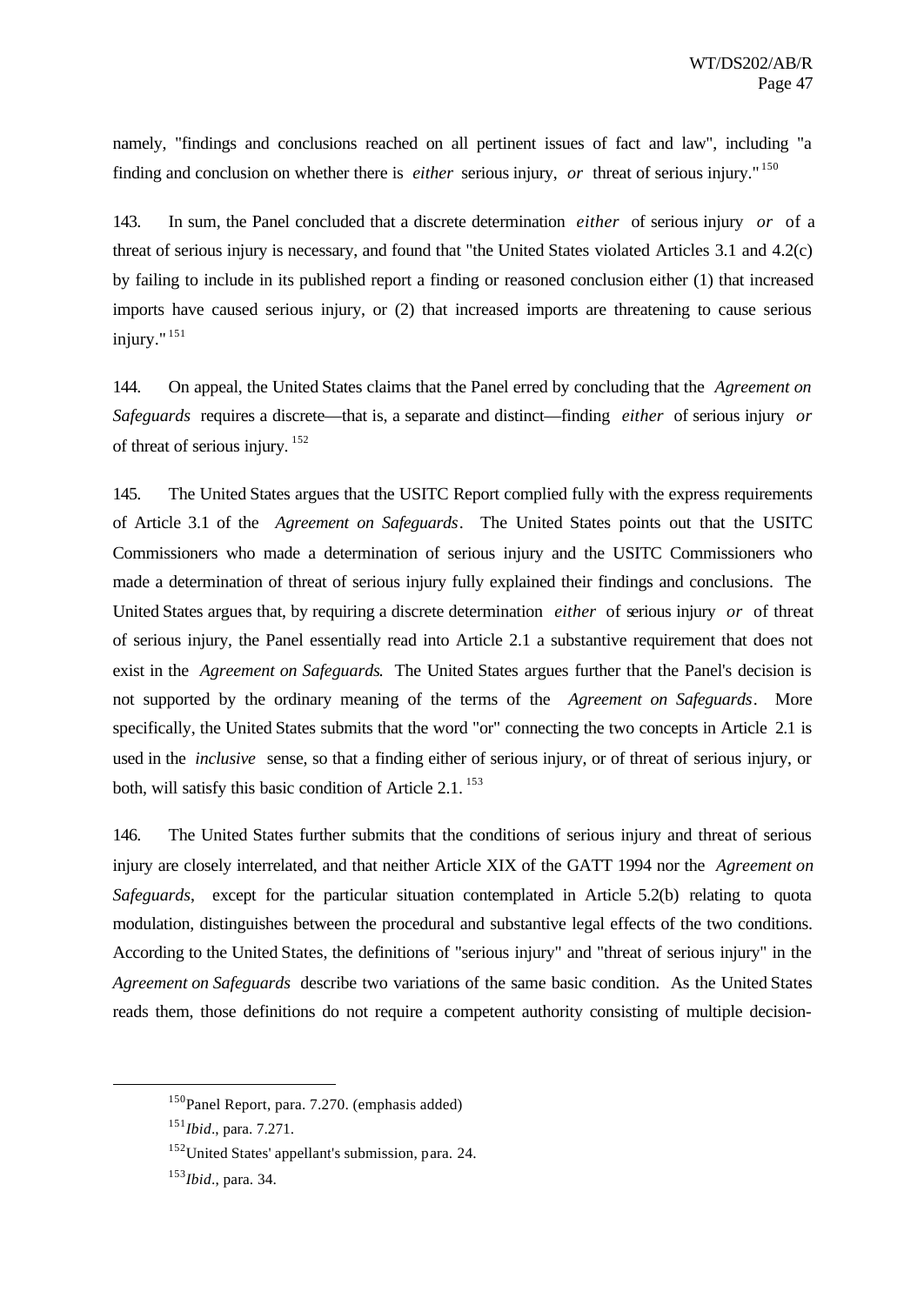makers—such as the USITC—to make a discrete finding *either* of serious injury *or* of threat of serious injury.<sup>154</sup>

147. The United States further stresses that the *Agreement on Safeguards* leaves entirely to Members' discretion how they structure their competent authorities and the decision-making process in safeguard investigations. According to the United States, by construing the *Agreement on Safeguards* to require a discrete finding by a competent authority either of serious injury or of threat of serious injury, the Panel infringed unnecessarily on the manner in which the United States has internally structured the decision-making process of its competent authority. <sup>155</sup>

148. Korea replies that an interpretation of Articles 2.1 and 4.2(a) in accordance with the ordinary meaning of the terms of those provisions, in their context and in the light of their object and purpose, supports the finding of the Panel. In particular, Korea considers that the word "or" connecting the terms "cause" and "threaten to cause" in Article 2.1 has an *exclusive* meaning. <sup>156</sup>

149. Korea also submits that the Panel's finding is supported by the two separate definitions for "serious injury" and "threat of serious injury" provided in Article 4.1. Korea contends further that a discrete finding of serious injury or threat of serious injury is also required because Article 5.2(b) establishes a distinction, be it procedural or substantive in effect, between a determination of serious injury and one premised on a threat of serious injury. Finally, Korea concludes that the argument of the United States to the effect that the Panel's finding infringes on United States sovereignty by interfering with how the United States has structured its internal decision-making process is irrelevant and should be rejected because a party may not invoke provisions of its internal law as a justification for its failure to perform a treaty. <sup>157</sup>

150. In addressing this issue, we begin by setting out the relevant treaty provisions.

<sup>&</sup>lt;sup>154</sup>United States' appellant's submission, para. 40.

<sup>155</sup>*Ibid*., paras. 10 and 47.

<sup>&</sup>lt;sup>156</sup>Korea's appellee's submission, paras. 17 and 19.

<sup>157</sup>*Ibid*., paras. 21–26, 32 and 43.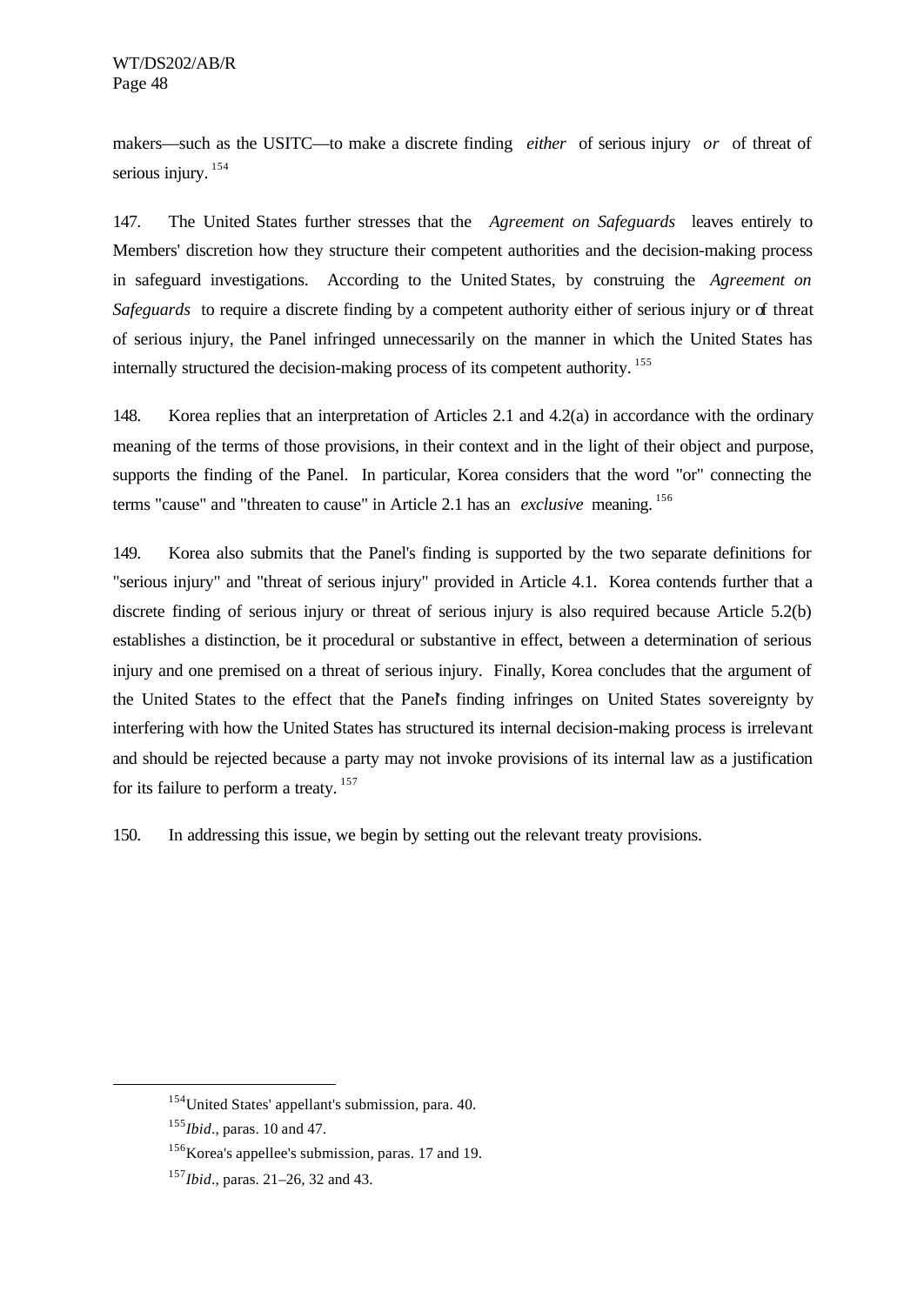151. Article 2.1 of the *Agreement on Safeguards* states:

### *Conditions*

A Member may apply a safeguard measure to a product only if that Member has determined, pursuant to the provisions set out below, that such product is being imported into its territory in such increased quantities, absolute or relative to domestic production, and under such conditions as to cause or threaten to cause serious injury to the domestic industry that produces like or directly competitive products. (footnote omitted)

152. Also, Article 3.1 of the *Agreement on Safeguards* provides:

#### *Investigation*

A Member may apply a safeguard measure only following an investigation by the competent authorities of that Member pursuant to procedures previously established and made public in consonance with Article  $\hat{X}$  of GATT 1994. This investigation shall include reasonable public notice to all interested parties and public hearings or other appropriate means in which importers, exporters and other interested parties could present evidence and their views, including the opportunity to respond to the presentations of other parties and to submit their views, inter alia, as to whether or not the application of a safeguard measure would be in the public interest. The competent authorities shall publish a report setting forth their findings and reasoned conclusions reached on *all pertinent issues of fact and law*. (emphasis added)

153. Further, Article 4.2(c) of the *Agreement on Safeguards* provides that the competent authorities:

> … shall publish promptly, in accordance with the provisions of Article 3, a detailed analysis of the case under investigation as well as a demonstration of the relevance of the factors examined.

154. We note, too, that paragraphs (a) and (b) of Article 4.1 provide definitions of "serious injury" and "threat of serious injury":

#### *Determination of Serious Injury or Threat Thereof*

For the purposes of this Agreement:

- (a) "serious injury" shall be understood to mean a significant overall impairment in the position of a domestic industry;
- (b) "threat of serious injury" shall be understood to mean serious injury that is clearly imminent, in accordance with the provisions of paragraph 2. A determination of the existence of a threat of serious injury shall be based on facts and not merely on allegation, conjecture or remote possibility; []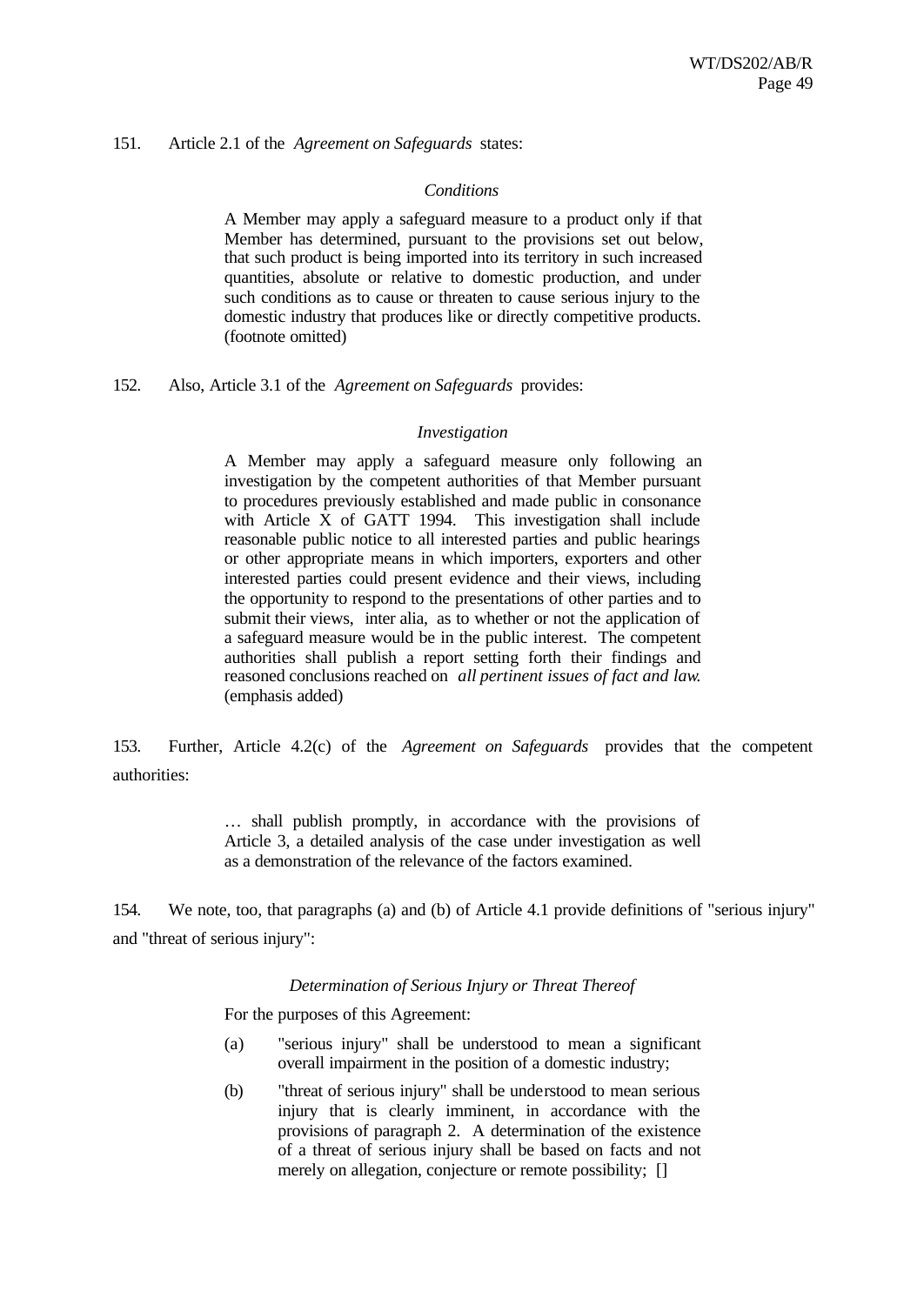155. And we note also that there is a reference to "prevent or remedy serious injury" in Article 5.1, first sentence, which provides:

> A Member shall apply safeguard measures only to the extent necessary to *prevent or remedy serious injury* and to facilitate adjustment. (emphasis added)

156. The issue to be decided is whether, under these provisions of the *Agreement on Safeguards*, the USITC was obliged to make a discrete determination *either* of serious injury *or* of threat of serious injury.

157. We begin by noting that we are dealing here with the first of two basic inquiries that can confront an interpreter of the *Agreement on Safeguards*: whether there is a right in a particular case for a WTO Member to apply a safeguard measure. Under the *Agreement on Safeguards*, that right exists only if certain conditions are met, and among those conditions is that, in the words of Article 2.1, a product must be "imported … in such increased quantities, absolute or relative to domestic production, and under such conditions as to *cause or threaten to cause serious injury* to the domestic industry that produces like or directly competitive products." (emphasis added) The crux of this particular issue is: what do the words "cause or threaten to cause serious injury" mean with respect to the determination that must be made by the competent authorities of a WTO Member as a necessary prerequisite *to establishing a right to apply a safeguard measure*?

158. We note also that we are not concerned with how the competent authorities of WTO Members reach their determinations in applying safeguard measures. The *Agreement on Safeguards* does not prescribe the internal decision-making process for making such a determination. That is entirely up to WTO Members in the exercise of their sovereignty. We are concerned only with the determination itself, which is a singular act for which a WTO Member may be accountable in WTO dispute settlement. It is of no matter to us whether that singular act results from a decision by one, one hundred, or—as here—six individual decision-makers under the municipal law of that WTO Member. What matters to us is whether the determination, however it is decided domestically, meets the requirements of the *Agreement on Safeguards*.

159. With these considerations in mind, we turn to the Panel's reasoning and conclusions on this issue. As always in our treaty interpretation, we take the approach of the *Vienna Convention on the Law of Treaties* (the "*Vienna Convention*") and, thus, look first to the text of the treaty. The principal treaty provision at issue here is Article 2.1 of the *Agreement on Safeguards*, which establishes the "conditions" for applying a safeguard measure. Those conditions include the requirement that a "product is being imported" into the "territory" of the Member that wishes to apply the safeguard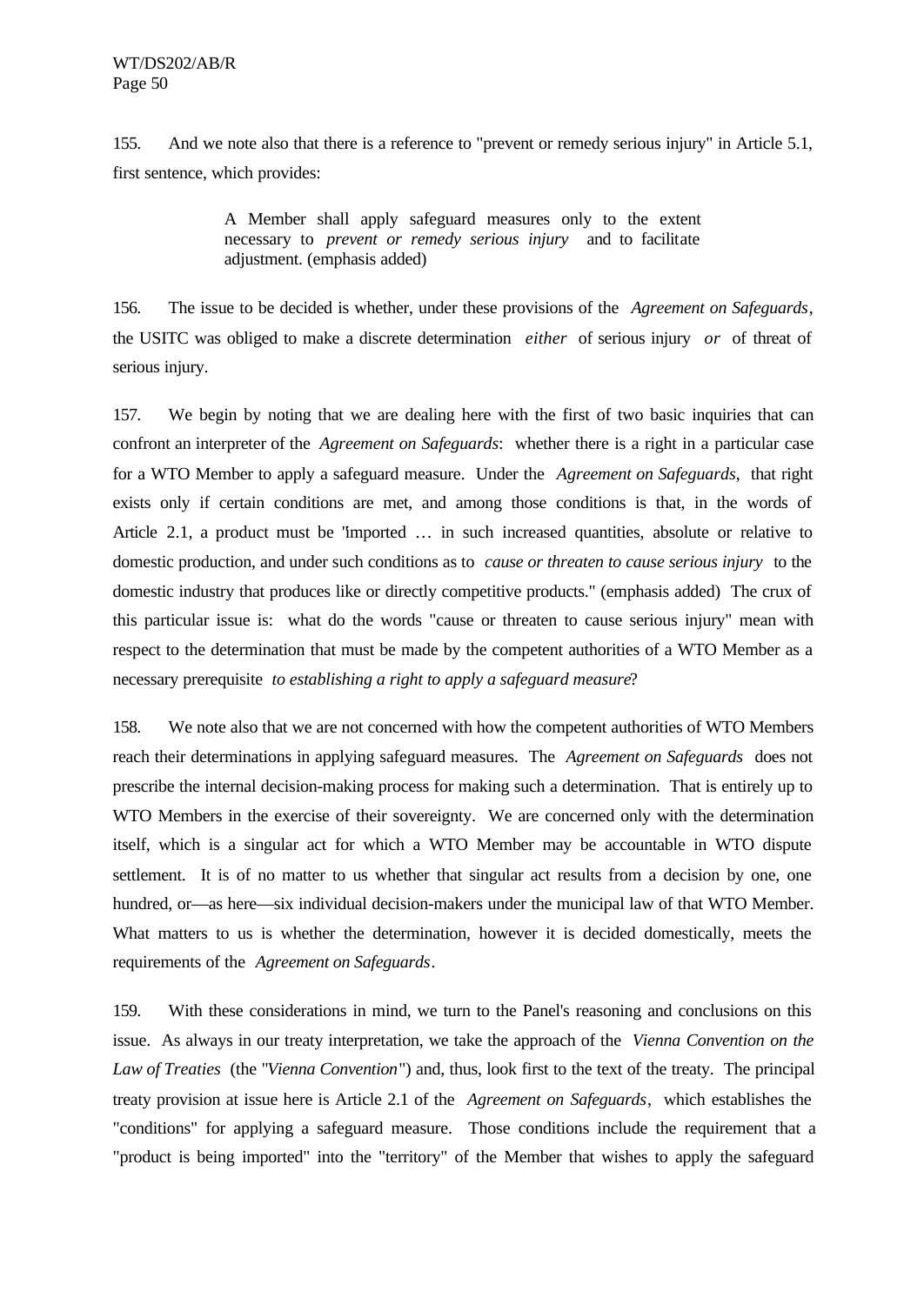measure "in such increased quantities, absolute or relative to domestic production, and under such conditions as to *cause or threaten to cause* serious injury to the domestic industry that produces like or directly competitive products." (emphasis added)

160. We agree with the Panel that the fulfilment of the basic conditions set out in Article 2.1 is a "pertinent issue[] of law" for which "finding[s]" or "reasoned conclusion[s]" must be included in the published report of the competent authorities, as required by Article 3.1. <sup>158</sup> We agree with the Panel also that among those "issues" is the condition that the "product" must be "imported … in such increased quantities, ... and under such conditions as *to cause or threaten to cause serious injury*". <sup>159</sup>

161. But precisely what kind of "finding" on this "pertinent issue of law" must appear in the published report of the competent authorities? The question is: should the phrase "*cause or threaten to cause*" in Article 2.1 be read as "cause or threaten to cause" in the sense of either *one* ("cause") *or the other* ("threaten to cause"), *but not both* ? Or should this phrase be read rather as "cause or threaten to cause" in the sense of *either one or the other, or both in combination* ("cause or threaten to cause") ?

162. The crucial word in the text of this treaty provision is, thus, "or". The Panel did not dwell, in its reasoning, on the word "or". Rather, pointing to the different definitions of "serious injury" and "threat of serious injury", the Panel found that "serious injury" and "threat of serious injury" are "mutually exclusive".  $160$  As we previously explained, the Panel reached this conclusion by reasoning that:

> [s]ince "threat of serious injury" is defined as "serious injury that is clearly imminent", necessarily "threat of serious injury" can only arise if serious injury is not present. If serious injury is present, it cannot at the same time be "clearly imminent". <sup>161</sup>

From this reasoning, and from the conclusion the Panel reached about what it saw as a requirement for a discrete determination, it seems clear to us that the Panel considered that the phrase "cause or threaten to cause" means *one or the other, but not both*. Korea submits that the Panel was right to do so. The United States submits that the Panel erred because, in the view of the United States, the word "or" connecting the terms "to cause" and "threaten to cause" in Article 2.1 is used in the inclusive

<sup>158</sup>Panel Report, para. 7.271.

<sup>159</sup>*Ibid*., para. 7.263.

<sup>160</sup>*Ibid*., para. 7.264.

<sup>161</sup>*Ibid*.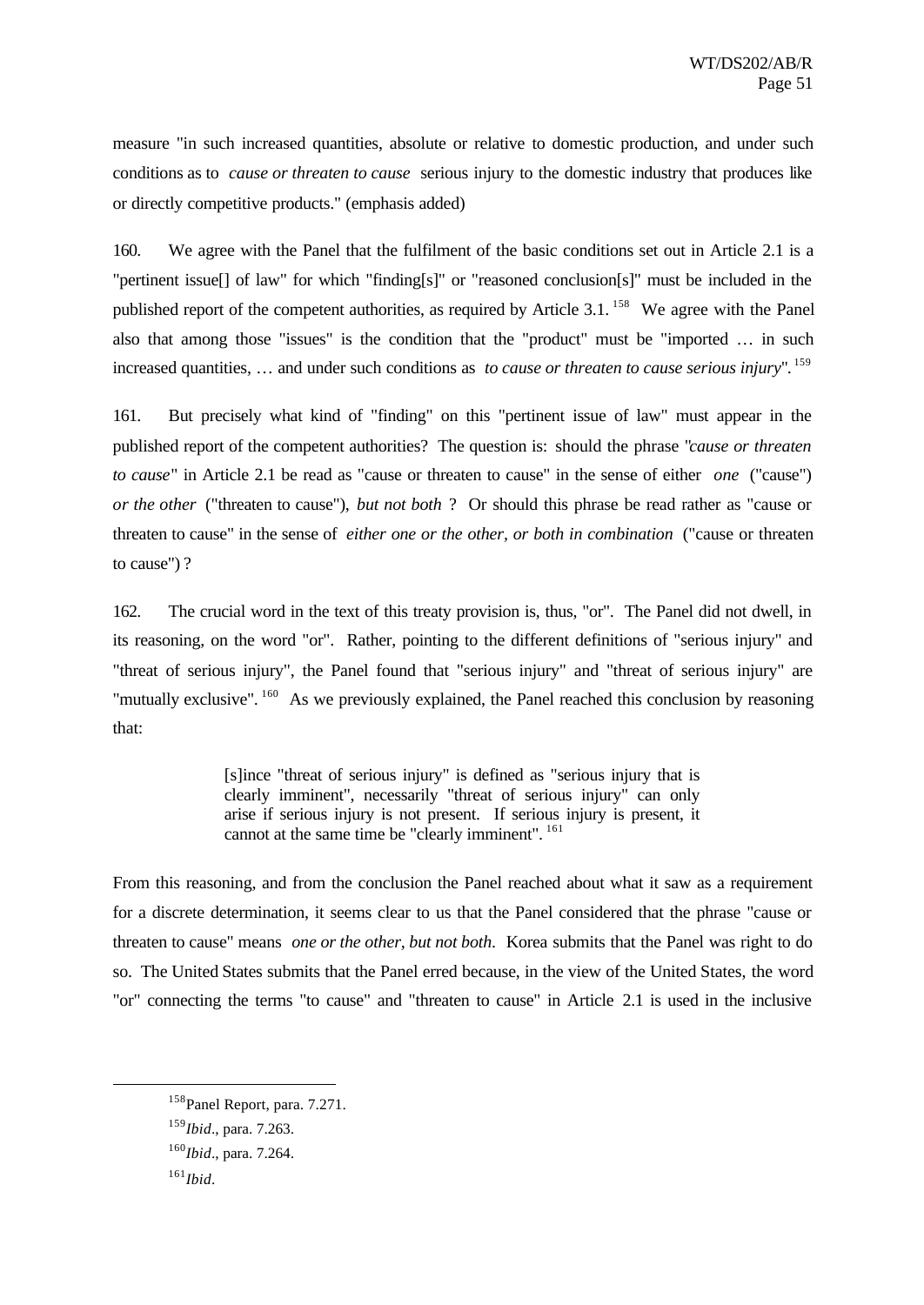l

sense. If so, this would imply that the phrase "cause or threaten to cause" in Article 2.1, should be read instead as *either one or the other*, *or both in combination*.

163. Our view is that the phrase "cause or threaten to cause" can be read either way. As we read it, the dictionary definition of "or" supports either conclusion. *The New Shorter Oxford English Dictionary* provides several definitions of the word "or". The dictionary definitions accommodate both usages.<sup>162</sup> The New Shorter Oxford English Dictionary recognizes that the word "or" can have an inclusive meaning as well as an exclusive meaning.

164. Thus, "or" can be exclusive, and "or" can also be inclusive. The text of Article 2.1 does not provide decisive interpretative guidance in this respect. This is not to say that we believe that "serious injury" and "threat of serious injury" are the same thing, or that competent authorities may make a finding that both exist at the same time. Rather, we believe that the text of Article 2.1 lends itself to either interpretation.

165. As with every word of the Agreement, we must identify a proper meaning for this word. Having found that the text of Article 2.1 is not determinative of the meaning of the word "or", we must look to the context of this treaty provision for guidance in interpreting it. In doing so, we must consider the provisions of the *Agreement on Safeguards* as a whole.

**B** *n*. (Usu. **OR**.) *Computing*. A Boolean operator which gives the value unity if at least one of the operands is unity, and is otherwise zero. Usu. *attrib*. M20.

…

<sup>162</sup>*Supra*, footnote 136, Vol. II, p. 2012, provides the following definition of "or":

**or** / **A** *conj.* **1** Introducing the second of two, or all but the first or only the last of several, alternatives. ME. **b** Introducing an emphatic repetition of a rhetorical question. *colloq*. M20 **2** Introducing the only remaining possibility or choice of two or more quite different or mutually exclusive alternatives. Freq. following *either*, \**other*, (in neg. contexts, *colloq*.) *neither*. ME. **3** Followed by or, as an alternative; either. Formerly also, introducing alternative questions. Now *arch*. & *poet*. ME. **4** Introducing, after a primary statement, a secondary alternative, or consequence of setting aside the primary statement; otherwise, else; if not. ME **5** Connecting two words denoting the same thing, or introducing an explanation of a preceding word etc.; otherwise called, that is. ME. **6** Introducing a significant afterthought, usu. in the form of a question, which casts doubt on a preceding assertion or assumption. E20.

**inclusive OR** = sense B. above. **exclusive OR** a function that has the value unity if at least one, but not all, of the variables are unity.

**C** *v.t*. (Usu. **OR**.) *Computing*. Combine using a Boolean OR operator. Chiefly ass *ORed* ppl a. L20.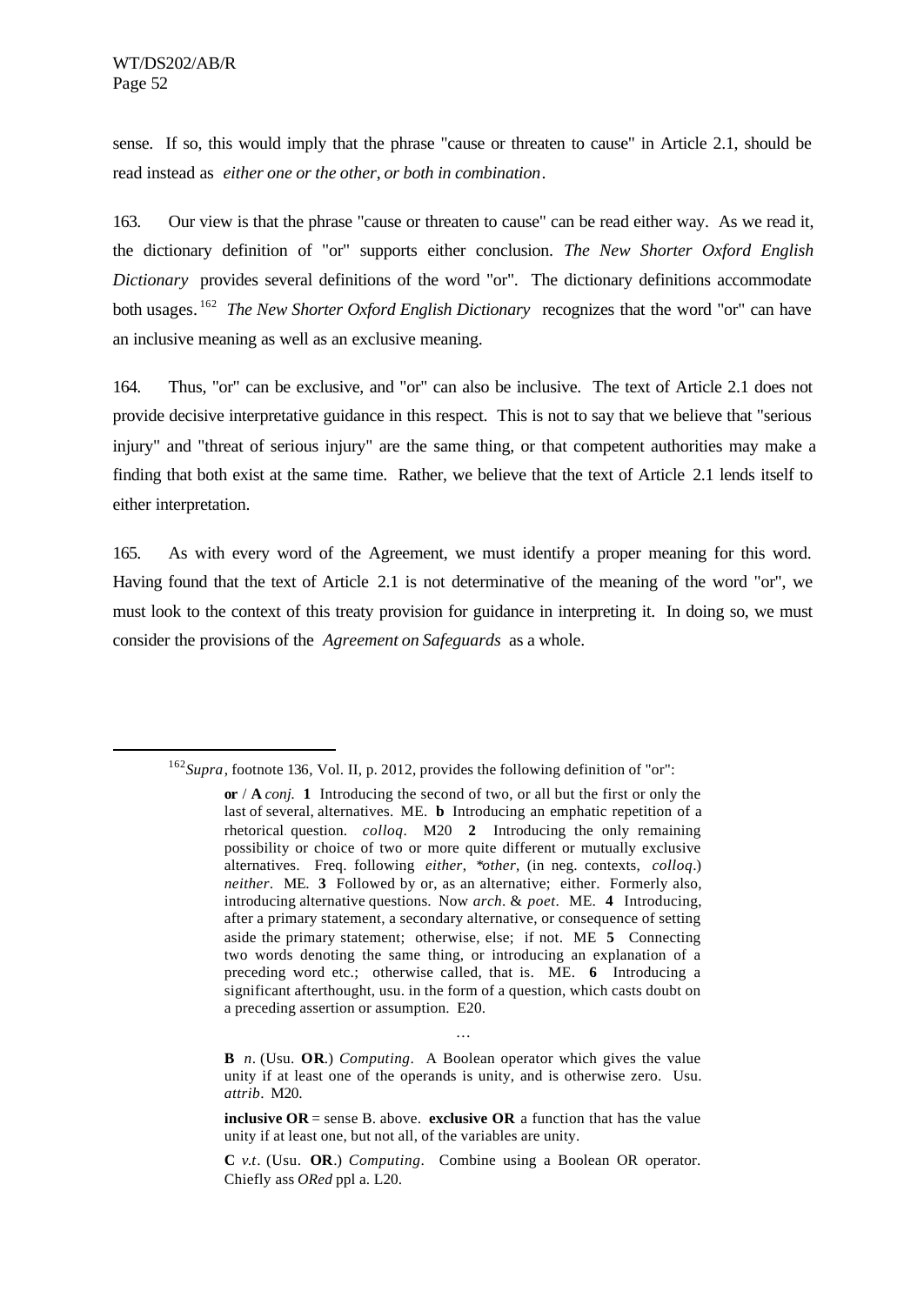166. As the Panel rightly observes, Article 4.1 is part of the context of Article 2.1. Indeed, we see Article 4.1 as the most relevant context to the phrase "cause or threaten to cause" in Article 2.1, because Article 4.1 provides two different definitions of terms that are crucial to the interpretation of that phrase in Article 2.1—"serious injury" and "threat of serious injury". Paragraph (a) of Article 4.1 defines "serious injury" as "a significant overall impairment in the position of a domestic industry". Paragraph (b) of Article 4.1 defines "threat of serious injury" as "serious injury that is clearly imminent ...". In *US – Lamb*, we clarified the meaning of the term "threat of serious injury". We recognized there that "serious injury" and "threat of serious injury" are different and distinct, as they refer to different moments in time. We explained:

> Returning now to the term "*threat* of serious injury", we note that this term is concerned with "serious injury" which has *not* yet occurred, but remains a future event whose actual materialization cannot, in fact, be assured with certainty. We note, too, that Article 4.1(b) builds on the definition of "serious injury" by providing that, in order to constitute a "threat", the serious injury must be "*clearly imminent* ". The word "imminent" relates to the moment in time when the "threat" is likely to materialize. The use of this word implies that the anticipated "serious injury" must be on the very verge of occurring. Moreover, we see the word "clearly", which qualifies the word "imminent", as an indication that there must be a high degree of likelihood that the anticipated serious injury will materialize in the very near future. We also note that Article 4.1(b) provides that any determination of a threat of serious injury "shall be based on facts and not merely on allegation, conjecture or *remote possibility* ." (emphasis added) To us, the word "clearly" relates also to the *factual* demonstration of the existence of the "threat". Thus, the phrase "clearly imminent" indicates that, as a matter of fact, it must be manifest that the domestic industry is on the brink of suffering serious injury.  $163$  (original emphasis)

167. For these reasons, we agree with the Panel that the respective definitions of "serious injury" and "threat of serious injury" are two distinct concepts that must be given distinctive meanings in interpreting the *Agreement on Safeguards*. Yet, although we agree with the Panel that the *Agreement on Safeguards* establishes a distinction between "serious injury" and "threat of serious injury", we do not agree with the Panel that a requirement follows from such a distinction to make a discrete finding either of "serious injury" or of "threat of serious injury" when making a determination relating to the application of a safeguard measure.

168. As we see it, these two definitions reflect the reality of how injury occurs to a domestic industry. In the sequence of events facing a domestic industry, it is fair to assume that, often, there is a continuous progression of injurious effects eventually rising and culminating in what can be

<sup>163</sup>Appellate Body Report, *supra*, footnote 38, para. 125.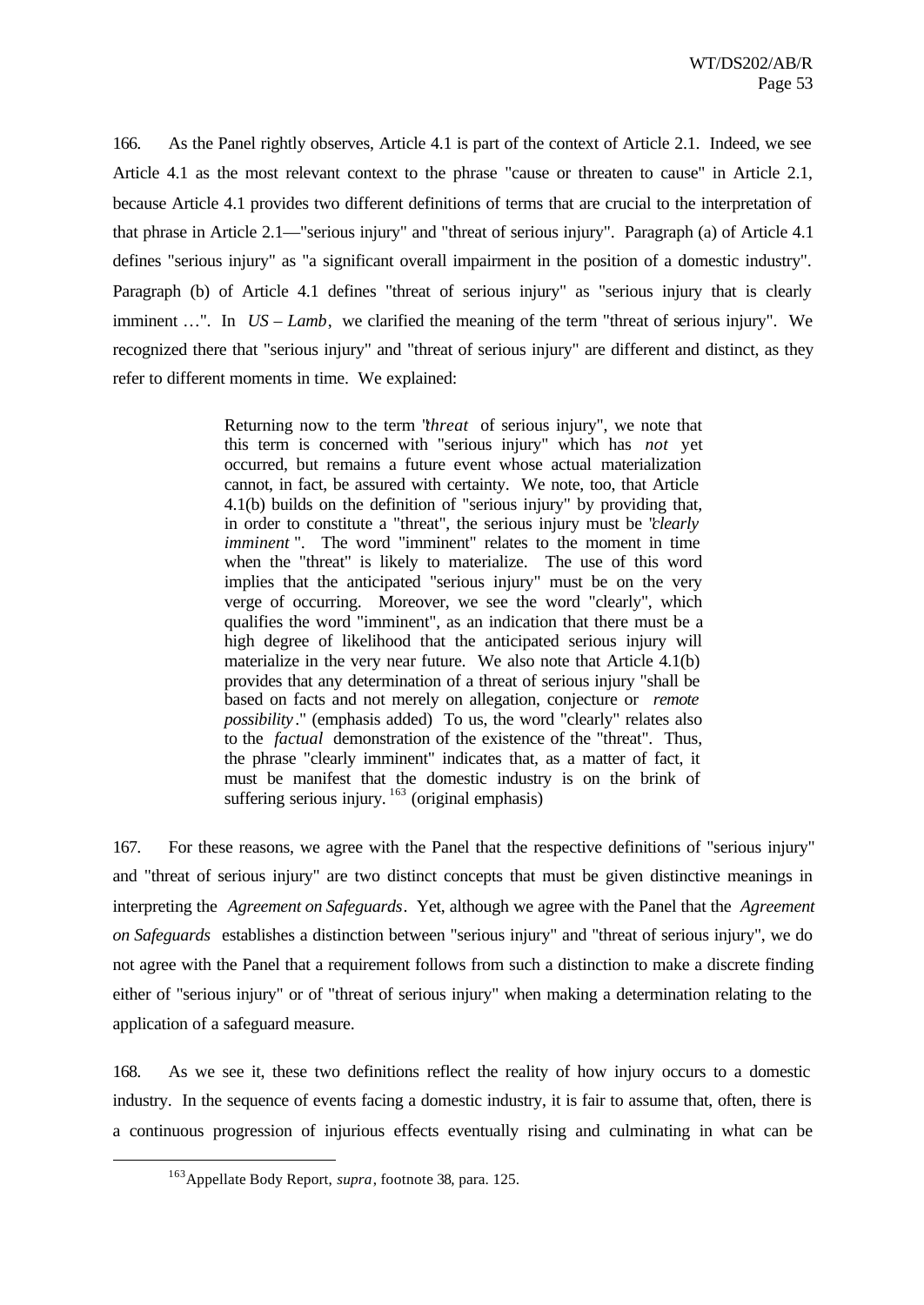determined to be "serious injury". Serious injury does not generally occur suddenly. Present serious injury is often preceded in time by an injury that threatens clearly and imminently to become serious injury, as we indicated in *US – Lamb*. <sup>164</sup> Serious injury is, in other words, often the realization of a threat of serious injury. Although, in each case, the investigating authority will come to the conclusion that follows from the investigation carried out in compliance with Article 3 of the *Agreement on Safeguards*, the precise point where a "threat of serious injury" becomes "serious injury" may sometimes be difficult to discern. But, clearly, "serious injury" is something *beyond* a "threat of serious injury".

169. In our view, defining "threat of serious injury" separately from "serious injury" serves the purpose of setting a *lower threshold* for establishing the *right* to apply a safeguard measure. Our reading of the balance struck in the *Agreement on Safeguards* leads us to conclude that this was done by the Members in concluding the Agreement so that an importing Member may act sooner to take preventive action when increased imports pose a "threat" of "serious injury" to a domestic industry, but have not yet caused "serious injury". <sup>165</sup> And, since a "threat" of "serious injury" is defined as "serious injury" that is "clearly imminent", it logically follows, to us, that "serious injury" is a condition that is above that *lower threshold* of a "threat". A "serious injury" is *beyond* a "threat", and, therefore, is *above* the threshold of a "threat" that is required to establish a right to apply a safeguard measure.

170. We emphasize that we are dealing here with the first of two inquiries we have previously mentioned that must be conducted by an interpreter of the *Agreement on Safeguards*: <sup>166</sup> whether there is a right in a particular case to apply a safeguard measure. The question at issue is whether the right exists in this particular case. And, as the right exists if there is a finding by the competent authorities of a "threat of serious injury" or—something *beyond*—"serious injury", then it seems to us that it is irrelevant, *in determining whether the right exists*, if there is "serious injury" or only "threat of serious injury"—so long as there is a determination that there is *at least* a "threat". In terms of the rising continuum of an injurious condition of a domestic industry that ascends from a "threat of serious injury" up to "serious injury", we see "serious injury"—because it is something *beyond* a "threat"—as necessarily *including* the concept of a "threat" and *exceeding* the presence of a "threat" for purposes of answering the relevant inquiry: is there a right to apply a safeguard measure?

<sup>164</sup>Appellate Body Report, *supra*, footnote 38, para. 125.

<sup>165</sup>During the negotiations on the *Agreement on Safeguards*, a delegation participating in the Negotiating Group on Safeguards commented that "if a threat of injury could no longer be a justification for action under Article XIX, the result would probably be an expansion of the scope and trade effect of safeguard actions." (Negotiating Group on Safeguards, MTN.GNG/NG9/3/Add.1, 17 November 1987, p. 2)

<sup>166</sup>*Supra*, para. 84.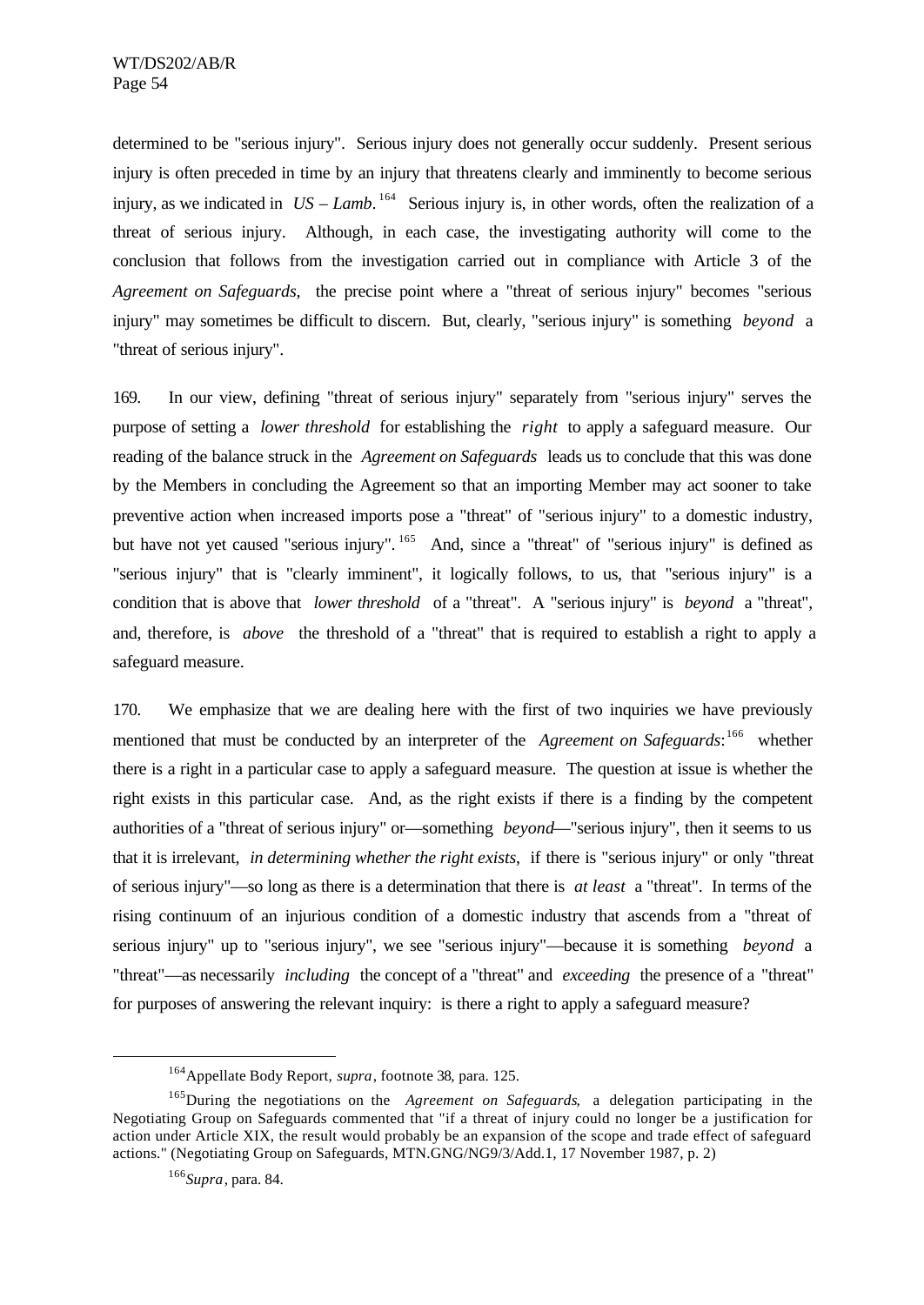171. Based on this analysis of the most relevant context of the phrase "cause or threaten to cause" in Article 2.1, we do not see that phrase as necessarily meaning *one or the other, but not both* . Rather, that clause could also mean *either one or the other, or both in combination*. Therefore, for the reasons we have set out, we do not see that it matters—for the purpose of determining whether there is a right to apply a safeguard measure under the *Agreement on Safeguards—*whether a domestic authority finds that there is "serious injury", "threat of serious injury", or, as the USITC found here, "serious injury or threat of serious injury". In any of those events, the right to apply a safeguard is, in our view, established.

172. We disagree with the Panel that a requirement of a discrete determination of serious injury or threat of serious injury results from the language of Article 5.1.  $167$  The Panel's finding is based on the assumption that the permissible extent of the measure depends upon one of two objectives: either of preventing the threat of future injury, or of remedying present injury. As we explain later in this Report, the permissible extent of a safeguard measure is defined by the share of serious injury that is attributed to increased imports, not by the characterization the competent authority ascribes to the situation of the industry. For this reason, we believe the Panel's reasoning on Article 5.1 does not resolve or, in fact, pertain to the issue raised in this appeal relating to the textual interpretation of Article 2.1.

173. Further, we disagree with the support the Panel finds for its conclusions on this issue in the context of Article 5.2(b) of the *Agreement on Safeguards*. Article 5.2(b) excludes quota modulation in the case of threat of serious injury. It is, in our view, the only provision in the *Agreement on Safeguards* that establishes a difference in the legal effects of "serious injury" and "threat of serious injury". Under Article 5.2(b), in order for an importing Member to adopt a safeguard measure in the form of a quota to be allocated in a manner departing from the general rule contained in Article 5.2(a), that Member must have determined that there is "serious injury". A Member cannot engage in quota modulations if there is only a "threat of serious injury". This is an exception that must be respected. But we do not think it appropriate to generalize from such a limited exception to justify a general rule. In any event, this exceptional circumstance is not relevant to the line pipe measure. We find nothing in Article 5.2(b), viewed as part of the context of Article 2.1, that would support a finding that, in this case, the USITC acted inconsistently with the *Agreement on Safeguards* by making a non-discrete determination in this case.

<sup>167</sup>Panel Report, para. 7.267.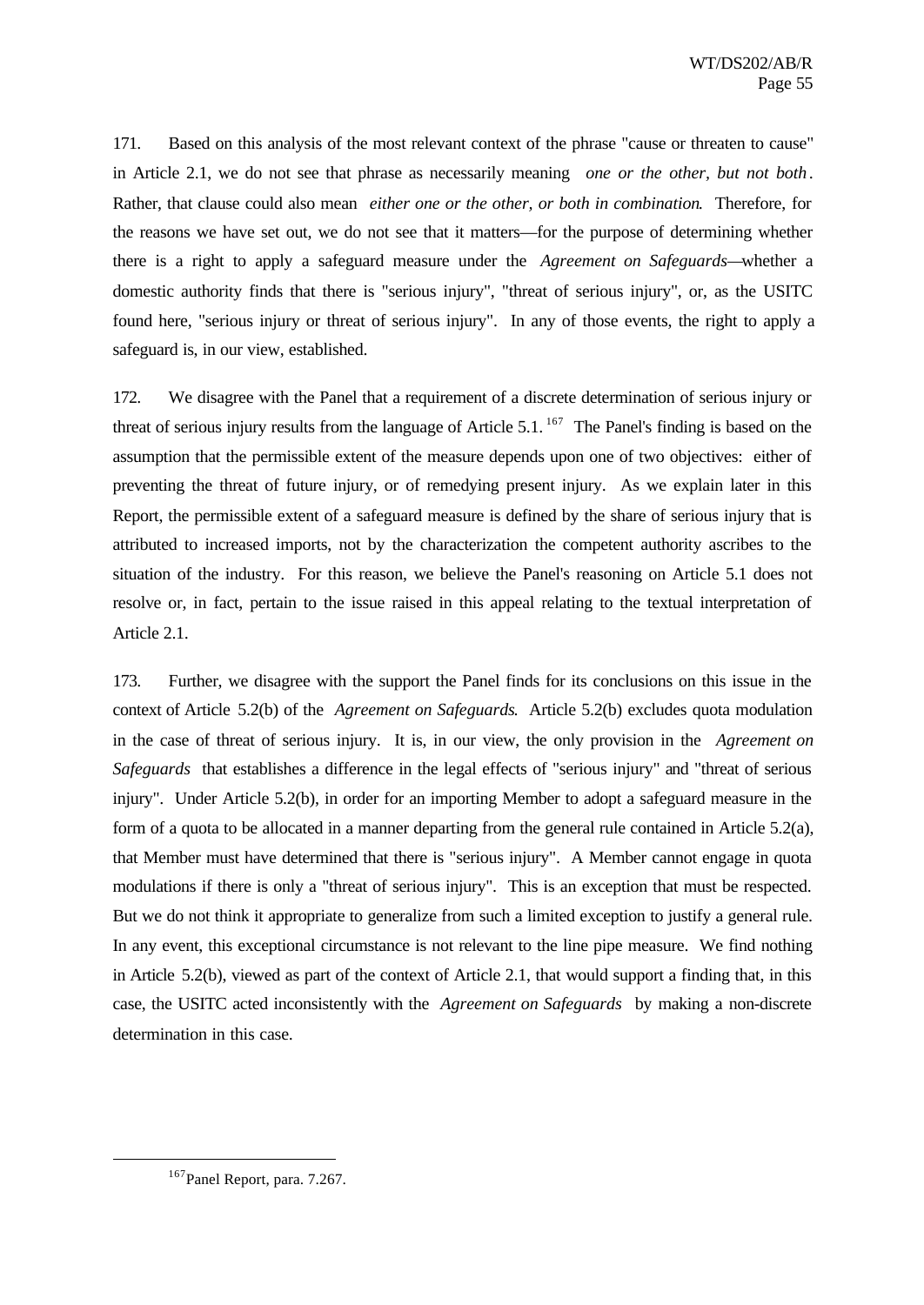174. Following the *Vienna Convention* approach, we have also looked to the GATT *acquis* and to the relevant negotiating history of the pertinent treaty provisions. We have concluded that our view is reinforced by the jurisprudence under the GATT 1947. In the only relevant GATT 1947 case, *Report on the Withdrawal by the United States of a Tariff Concession under Article XIX of the General Agreement on Tariffs and Trade* ("*US – Fur Felt Hats* ")<sup>168</sup>, the Working Party established under the GATT 1947 was required to assess the consistency of a safeguard measure with Article XIX of the GATT 1947. The Working Party concluded that the available data presented supported the view "that increased imports had caused or threatened some adverse effect to United States producers." <sup>169</sup> We note that the Working Party conducted a single analysis based on the presence of serious injury or threat of serious injury, and that it did not consider it necessary to make a discrete determination of serious injury or of threat of serious injury. <sup>170</sup> The question of a discrete determination apparently was not an issue in that case.

175. We also note that the negotiating history of Article XIX of the GATT 1947 and of the *Agreement on Safeguards* does not provide guidance as to whether the Members intended to establish a requirement of a discrete determination of serious injury or of threat of serious injury.<sup>171</sup>

<sup>168</sup>Working Party Report, GATT/CP/106, adopted 22 October 1951.

<sup>169</sup>*Ibid*., para. 30.

<sup>170</sup>*Ibid*., paras. 13–30.

 $171$ As regards Article XIX of the GATT 1947, this provision was discussed during the four negotiation rounds that took place between 1946 and 1948 and which formed the basis of the Havana Charter. First, at the London 1946 negotiations, a Committee was set up specifically to deal with issues of general commercial policy (Committee II). At the end of these negotiations, the Committee produced a draft provision on Emergency Action on Imports of Particular Products (United Nations Economic and Social Council, Preparatory Committee of the International Conference on Trade and Employment, "General Commercial Policy (Restrictions, Regulations and Discriminations)", Report of Committee II, E/PC/T/30, 24 November 1946, Appendix); second, negotiations on safeguard rules continued during the course of the Lake Success meetings in early 1947 (see, *inter alia*, United Nations Economic and Social Council, Drafting Committee of the Preparatory Committee of the United Nations Conference on Trade and Employment, Summary Record of the Tenth Meeting held on 31 January 1947, E/PC/T/C.6/29); third, safeguard rules were addressed at the Geneva negotiations in 1947 (see, *inter alia*, United Nations Economic and Social Council, Second Session of the Preparatory Committee of the United Nations Conference on Trade and Employment, Commission A, Summary Record of the Eleventh Meeting held on 11 June 1947, E/PC/T/A/SR/11; United Nations Economic and Social Council, Second Session of the Preparatory Committee of the United Nations Conference on Trade and Employment, Commission A, Summary Record of the 35th Meeting held on 11 August 1947, E/PC/T/A/SR/35; United Nations Economic and Social Council, Second Session of the Preparatory Committee of the United Nations Conference on Trade and Employment, (Draft) General Agreement on Tariffs and Trade, E/PC/T/189, 30 August 1947; and United Nations Economic and Social Council, Second Session of the Preparatory Committee of the United Nations Conference on Trade and Employment, Verbatim Report, Twenty-eighth Meeting of the Tariff Agreement Committee held on 24 September 1947, E/PC/T/TAC/PV/28); and finally, the Havana negotiations addressed emergency action such as safeguard rules between November 1947 and March 1948 (see, *inter alia*, United Nations Conference on Trade and Employment, Third Committee : Commercial Policy, Summary Record of the Seventeenth Meeting (III.a) held on 22 December 1947, E/CONF.2/C.3/SR.17; United Nations Conference on Trade and Employment, Third Committee : Commercial Policy, Report of Sub-Committee D on Articles 40, 41 and 43, E/CONF.2/C.3/37, 28 January 1948; and United Nations Conference on Trade and Employment, Third Committee : Commercial Policy, Summary Record of the Thirty-second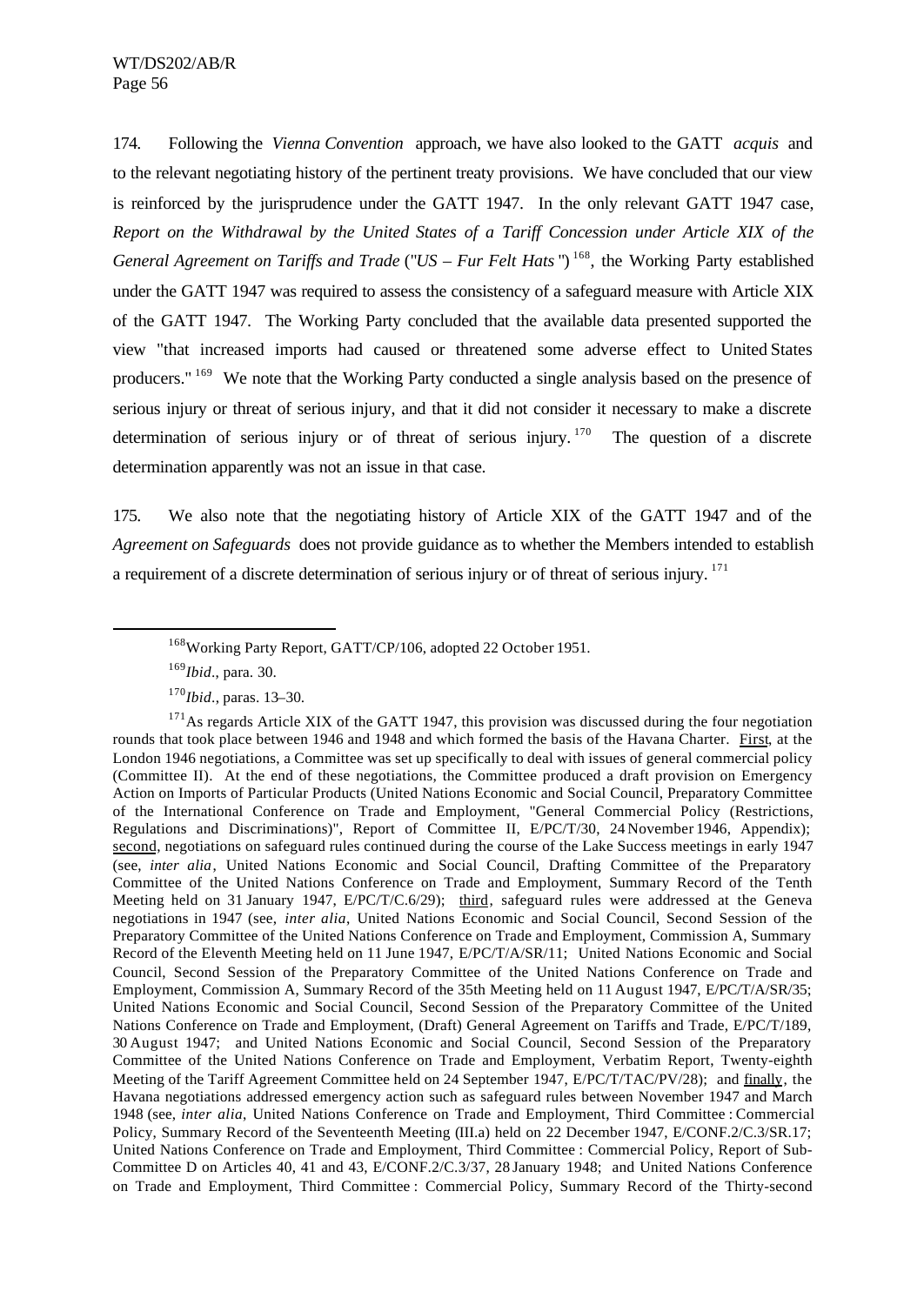176. However, we wish to emphasize that every safeguard measure must comply with Article 5.1, first sentence, of the *Agreement on Safeguards*. A safeguard measure must be applied "only to the extent necessary to prevent or remedy serious injury and to facilitate adjustment." As we explain later in this Report, the extent of the remedy permitted by Article 5.1, first sentence, is not determined by the characterization in the determination of the situation of the industry as "serious injury" or "threat of serious injury", but by the extent to which that "serious injury" or "threat of serious injury" has been caused by increased imports. This will be so regardless of the characterization used in the determination of the competent authorities of the WTO Member when applying a measure—whether it be "serious injury", "threat of serious injury", or, as here, "serious injury or the threat of serious injury".

177. Thus, on this issue, we reverse the finding of the Panel in paragraph 7.271 of the Panel Report that there is a requirement of a discrete determination either of serious injury or of threat of serious injury under the *Agreement on Safeguards*.

Meeting held on 5 February 1948, E/CONF.2/C.3/SR.32). The reference to the term "cause or threaten [to cause] serious injury" appeared as early as in the draft produced by Committee II. (United Nations Economic and Social Council, Preparatory Committee of the International Conference on Trade and Employment, "General Commercial Policy (Restrictions, Regulations and Discriminations)", Report of Committee II, E/PC/T/30, 24 November 1946, Appendix) However, the record of those four negotiations does not indicate that the issue of the requirement of a discrete determination was expressly raised.

During the Uruguay Round, the negotiations on safeguards took place within the framework of the Negotiating Group on Safeguards. The early documents prepared by the Negotiating Group on Safeguards suggest that the participants wanted the terms "serious injury" and "threat of serious injury" to be clarified in the course of the Uruguay Round. (Negotiating Group on Safeguards, "Work Already Undertaken in the GATT on Safeguards", Note by the Secretariat, MTN.GNG/NG9/W/1, 7 April 1987, which describes some of the main points raised in past negotiations and discussions, both formal and informal, on elements enumerated in the Ministerial Declaration on the Uruguay Round) At an early stage of the negotiations, a proposal supported by Brazil and Egypt to allow for safeguard measures only in case of "serious injury" was set aside. (Negotiating Group on Safeguards, MTN.GNG/NG9/W/3, 25 May 1987; Negotiating Group on Safeguards, MTN.GNG/NG9/W/9, 5 October 1987; Negotiating Group on Safeguards, MTN.GNG/NG9/3/Add.1, 17 November 1987) In June 1989, the Chairman of the Negotiating Group on Safeguards presented a first draft text where "serious injury" was defined as "a severe or critical overall deterioration in the position of domestic producers responsible for at least a major proportion of the domestic production of like products or directly competitive products" whereas "threat of serious injury" was defined as "serious injury that is clearly imminent and is demonstrated to be a virtual certainty." (Negotiating Group on Safeguards, MTN.GNG/NG9/W/25, 27 June 1989)

After several discussions and revisions a final revised draft was submitted in October 1990. This draft further defined "serious injury" as "a significant overall impairment in the position of a domestic industry", whereas "threat of serious injury" was defined as "serious injury that is clearly imminent ...". (Negotiating Group on Safeguards, MTN.GNG/NG9/W/25/Rev.3, 31 October 1990) This proposal evolved into the definitions of "serious injury" and "threat of serious injury" contained in Article 4 of the *Agreement on Safeguards*. Although the Negotiating Group on Safeguards spent much effort on the clarification of the terms "serious injury" and "threat of serious injury", its deliberations do not provide guidance as to whether the distinct definitions of "serious injury" and "threat of serious injury" imply a requirement of a discrete finding.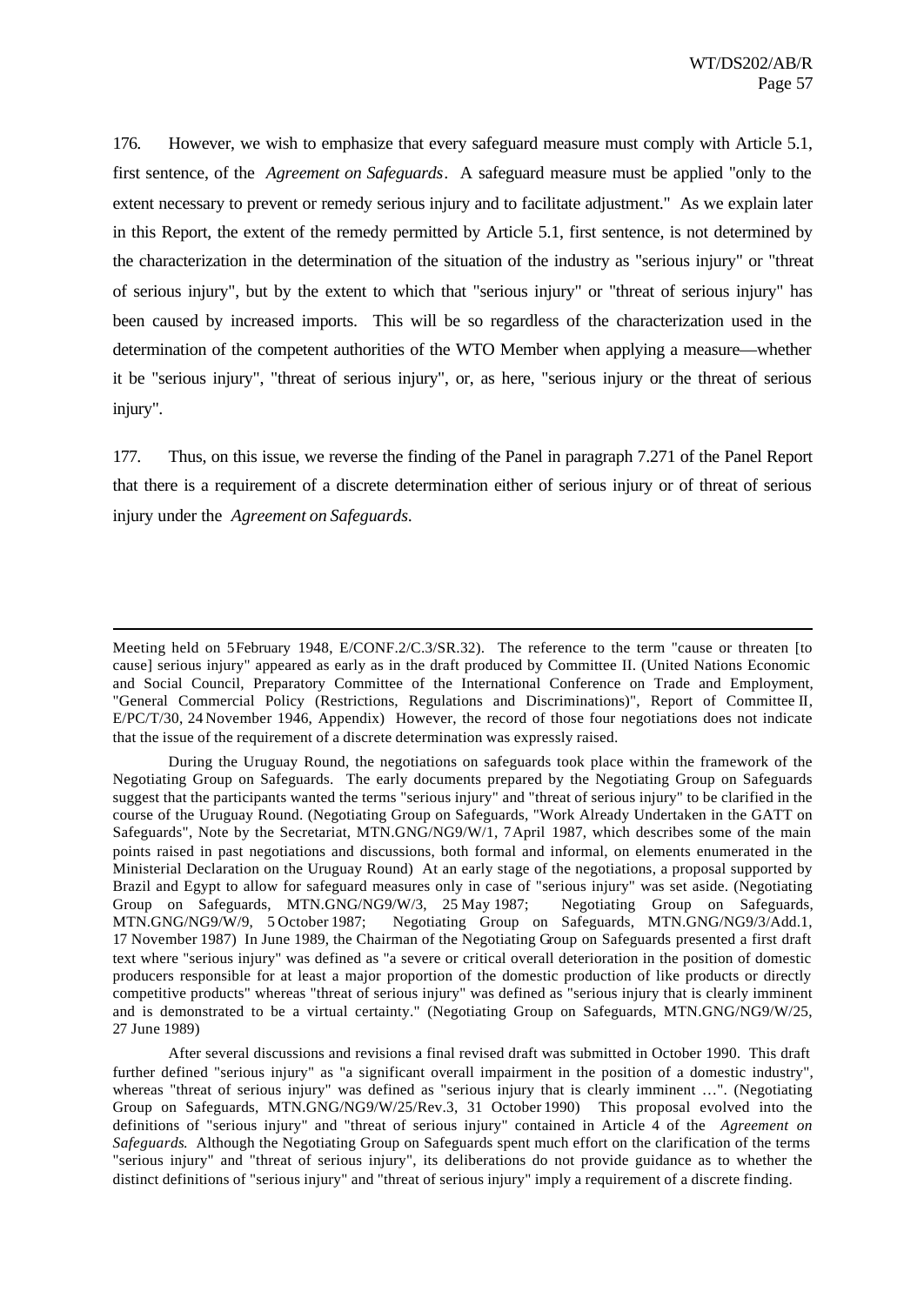# **IX. "Parallelism" Between the Investigation and the Application of the Line Pipe Measure**

178. We turn now to the issue of parallelism between the investigation and the application of the line pipe measure.

179. The concept of parallelism is derived from the parallel language used in the first and second paragraphs of Article 2 of the *Agreement on Safeguards*. Article 2 provides as follows:

# *Conditions*

1. A Member<sup>1</sup> may apply a safeguard measure to a product only if that Member has determined, pursuant to the provisions set out below, that such product is being imported into its territory in such increased quantities, absolute or relative to domestic production, and under such conditions as to cause or threaten to cause serious injury to the domestic industry that produces like or directly competitive products.

2. Safeguard measures shall be applied to a product being imported irrespective of its source.

The same phrase – "product … being imported" – appears in *both* … paragraphs of Article 2. In view of the identity of the language in the two provisions, and in the absence of any contrary indication in the context, we believe that it is appropriate to ascribe the *same* meaning to this phrase in both Articles 2.1 and 2.2. To include imports from all sources in the determination that increased imports are causing serious injury, and then to exclude imports from one source from the application of the measure, would be to give the phrase "product being imported" a *different* meaning in Articles 2.1 and 2.2 of the *Agreement on Safeguards*. In Article 2.1, the phrase would embrace imports from *all* sources whereas, in Article 2.2, it would exclude imports from certain sources. This would be incongruous and unwarranted.  $\frac{172}{2}$  (original emphasis)

<sup>&</sup>lt;sup>1</sup> A customs union may apply a safeguard measure as a single unit or on behalf of a member State. When a customs union applies a safeguard measure as a single unit, all the requirements for the determination of serious injury or threat thereof under this Agreement shall be based on the conditions existing in the customs union as a whole. When a safeguard measure is applied on behalf of a member State, all the requirements for the determination of serious injury or threat thereof shall be based on the conditions existing in that member State and the measure shall be limited to that member State. Nothing in this Agreement prejudges the interpretation of the relationship between Article XIX and paragraph 8 of Article XXIV of GATT 1994.

<sup>180.</sup> In *US – Wheat Gluten*, we explained:

<sup>172</sup>Appellate Body Report, *supra*, footnote 39, para. 96*.*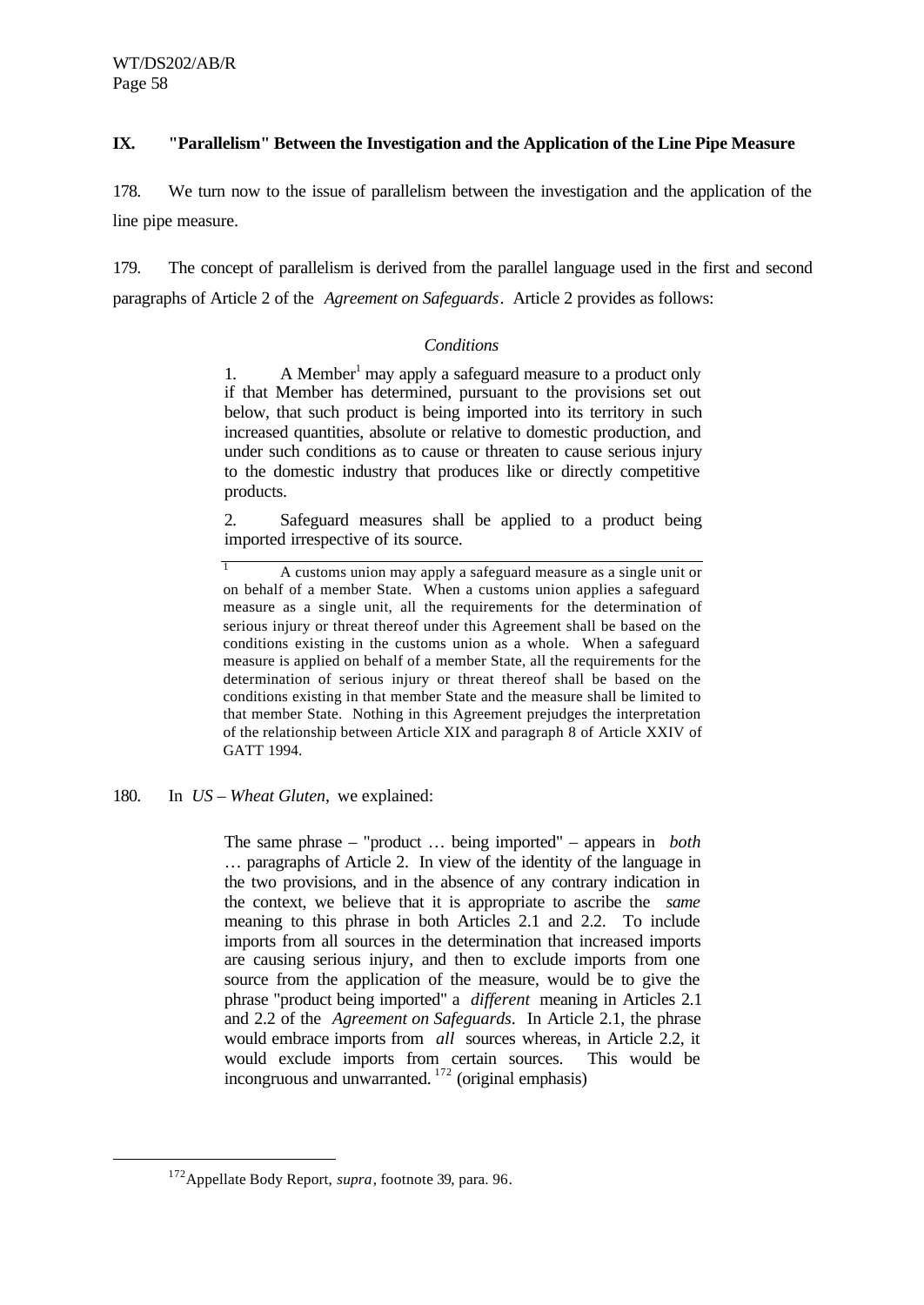181. As we then stated in *US – Wheat Gluten*, "the imports included in the determinations made under Articles 2.1 and 4.2 should correspond to the imports included in the application of the measure, under Article 2.2." <sup>173</sup> We added that a gap between imports covered under the investigation and imports falling within the scope of the measure can be justified only if the competent authorities "establish explicitly" that imports from sources covered by the measure "satisf[y] the conditions for the application of a safeguard measure, as set out in Article 2.1 and elaborated in Article 4.2 of the *Agreement on Safeguards*." <sup>174</sup> And, as we explained further in *US – Lamb*, in the context of a claim under Article 4.2(a) of the *Agreement on Safeguards*, "establish[ing] explicitly" implies that the competent authorities must provide a "*reasoned and adequate explanation* of how the facts support their determination". <sup>175</sup>

182. Before the Panel, Korea claimed that the United States violated Article s 2 and 4 of the *Agreement on Safeguards* by including Canada and Mexico in the USITC analysis of serious injury but by excluding Canada and Mexico from the application of the safeguard measure.

183. In response to this claim by Korea, the Panel stated:

… we would only be in a position to uphold Korea's Claim 7 if it had established a prima facie case that the United States had excluded imports from Canada and Mexico from the line pipe measure, without establishing explicitly that imports from sources other than Canada and Mexico satisfied the conditions for the application of a safeguard measure. To do so, at a minimum Korea would have had to specifically address, and rebut, the contents of note 168. We recall that Korea has made no attempt to do this. Instead, Korea limited itself to arguing that note 168 has no legal significance, without making any attempt to substantiate that argument. On balance, therefore, and particularly in light of the contents of note 168, we are unable to find that Korea has established a prima facie case that the United States "also violated Articles 2 and 4 of the Agreement on Safeguards by including Mexico and Canada in the analysis of injurious imports but by excluding Mexico and Canada from the application of the safeguard measure." We therefore reject Korea's Claim 7. <sup>149</sup>

<sup>149</sup> In doing so, we do not find that note 168 is sufficient for the purposes of Articles 2.1 and 4.1. We merely find that Korea has failed to establish a prima facie case that the United States violated those provisions.<sup>176</sup>

<sup>173</sup>Appellate Body Report, *supra*, footnote 39, para. 96.

<sup>174</sup>*Ibid*., para. 98.

<sup>175</sup>Appellate Body Report, *supra*, footnote 38, para. 103. (original emphasis)

<sup>&</sup>lt;sup>176</sup>Panel Report, para. 7.171 and footnote 149 thereto.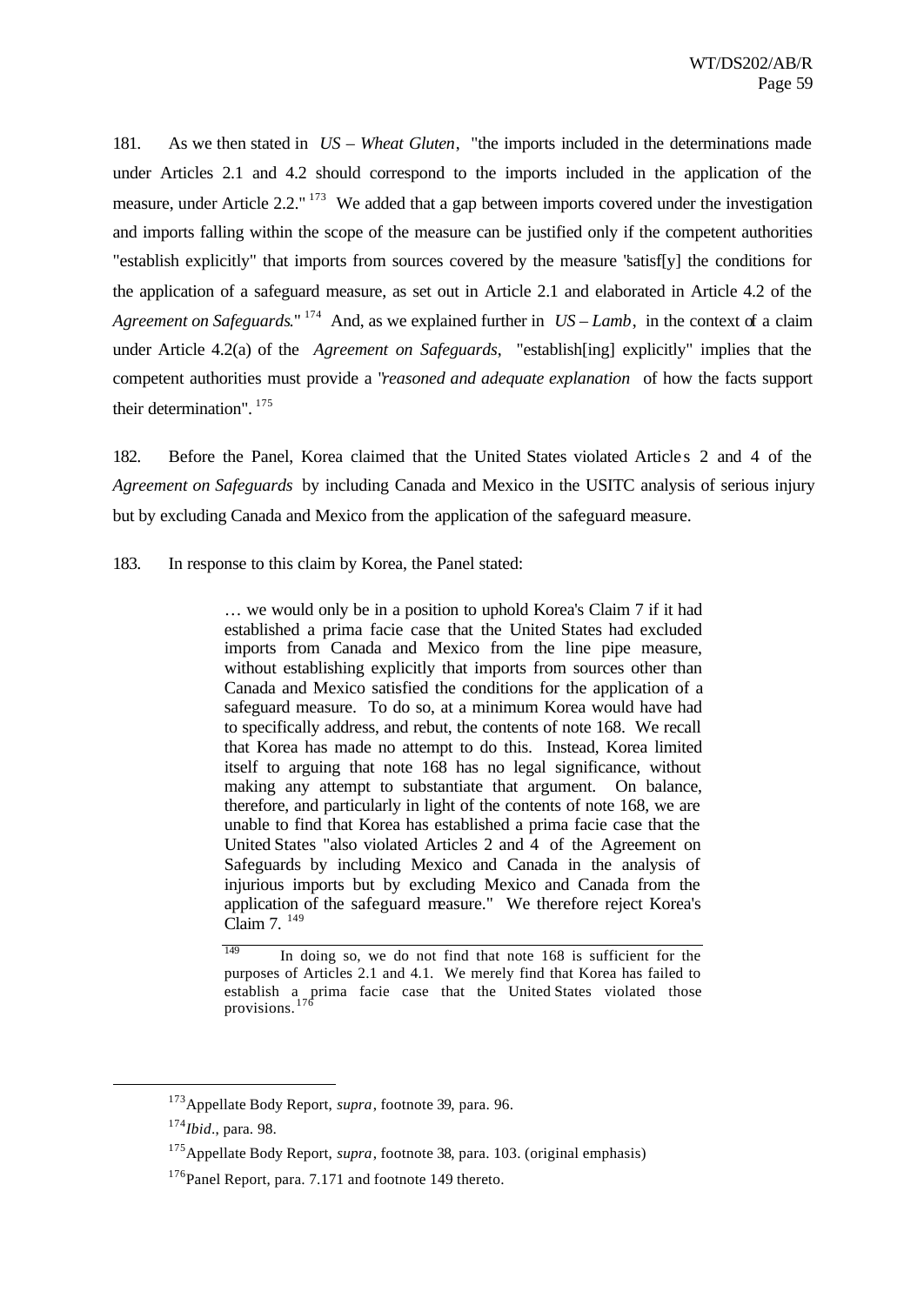184. Korea appeals this finding. Korea submits that the Panel imposed a "flawed standard" <sup>177</sup> for the establishment of a *prima facie* case, committed a "serious error" <sup>178</sup> in its treatment of arguments and evidence submitted by the parties, and introduced an "arbitrary and flawed" <sup>179</sup> minimum condition for Korea to establish a *prima facie* case.

185. The United States replies that the Panel correctly found that Korea failed to establish a *prima facie* case of inconsistency with the obligation that the imports included in the determination made under Articles 2.1 and 4.2 should correspond to the imports included in the application of the measure under Article 2.2. The United States submits that Korea did not demonstrate that the USITC failed to perform an injury analysis specific to imports from non-NAFTA sources. According to the United States, despite the undisputed existence of an exhaustive discussion of the relevant data on imports from sources other than Canada and Mexico in footnote 168 of the USITC Report, Korea's claim rests on the bare assertion that the USITC non-NAFTA analysis has "no legal significance." <sup>180</sup> The United States contends that the Panel was correct in rejecting this assertion, and in finding that footnote 168 clearly formed part of the USITC's published determination and contained findings by the USITC.

186. We observe that the USITC described the scope of its investigation by identifying the product according to its tariff heading and commercial characteristics  $181$ , with no reference to product origin. The USITC considered "imports from *all sources* in determining whether imports have increased" <sup>182</sup> and relied on data corresponding to total imports.<sup>183</sup> In considering the injurious effects of increased imports on the United States domestic industry, the USITC examined the share of the domestic market held by United States producers compared to the market share held by imports from all sources.<sup>184</sup> When performing its causation analysis, the USITC assessed increased imports<sup>185</sup> and found that "the surge in imports and consequent shift in market share from the domestic industry to imports occurred at the same time that the domestic industry went from healthy performance to poor performance." <sup>186</sup> This conclusion and the preceding analysis of increased imports were based on data

l

<sup>181</sup>USITC Report, p. I-3, footnote 1.

<sup>&</sup>lt;sup>177</sup>Korea's other appellant's submission, para. 70.

<sup>178</sup>*Ibid*., para. 9.

<sup>179</sup>*Ibid*., para. 101.

<sup>&</sup>lt;sup>180</sup>United States' appellee's submission, para. 70.

<sup>182</sup>*Ibid*., p. I-14. (emphasis added)

<sup>183</sup>*Ibid*., footnote 62, referring to data contained in Table C-1.

<sup>184</sup>*Ibid*., p. I-18, footnotes 98–100.

<sup>185</sup>*Ibid*., pp. I-23 ff.

<sup>186</sup>*Ibid*., p. I-24, third para. and footnotes 145–147.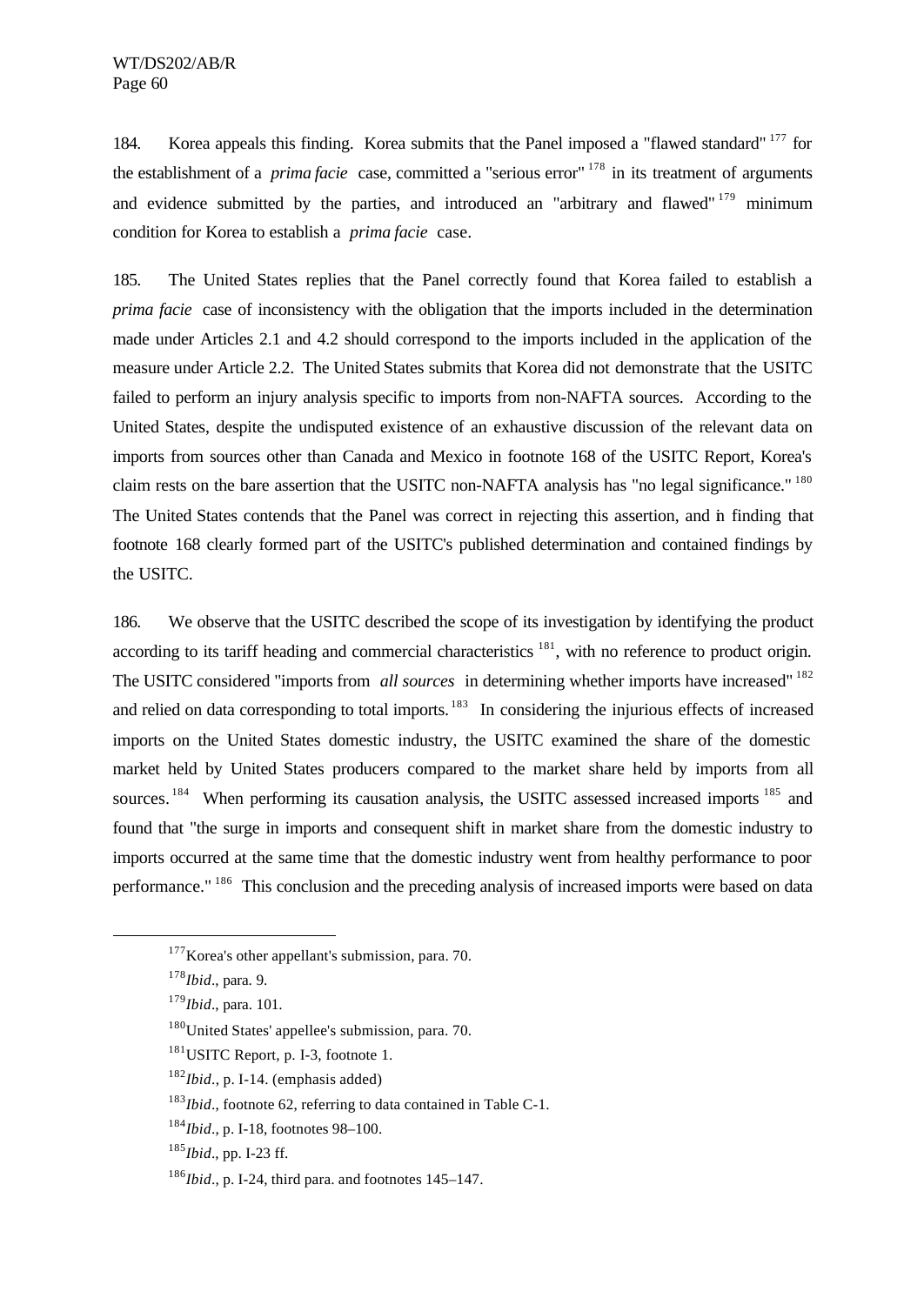contained in Table C-1 of the USITC Report, which includes imports from all sources. It is clear, therefore, that, in its investigation, the USITC considered imports from *all sources*, including imports from Canada and Mexico. Nevertheless, exports from Canada and Mexico were excluded from the safeguard measure at issue. Therefore, there is a gap between imports covered under the investigation performed by the USITC and imports falling within the scope of the measure.

187. In our view, Korea has demonstrated that the USITC considered imports from all sources in its investigation. Korea has also shown that exports from Canada and Mexico were excluded from the safeguard measure at issue. And, in our view, this *is* enough to have made a *prima facie* case of the absence of parallelism in the line pipe measure. Contrary to what the Panel stated  $187$ , we do not consider that it was necessary for Korea to address the information set out in the USITC Report, or in particular, in footnote 168 in order to establish a *prima facie* case of violation of parallelism. Moreover, to require Korea to rebut the information in the USITC Report, and in particular, in footnote 168, would impose an impossible burden on Korea because, as the exporting country, Korea would not have had any of the relevant data to conduct its own analysis of the imports.

188. Having determined that Korea did establish a *prima facie* case of violation of parallelism of the line pipe measure, we now examine whether the United States rebutted Korea's argument. To do so, it would be necessary for the United States to demonstrate, consistent with our ruling in *US – Wheat Gluten*, that the USITC provided a *reasoned and adequate explanation* that *establishes explicitly* that imports from non-NAFTA sources "satisfied the conditions for the application of a safeguard measure, as set out in Article 2.1 and elaborated in Article 4.2 of the *Agreement on Safeguards*." <sup>188</sup>

189. Before the panel and on appeal, the United States has relied on footnote 168 of the USITC Report. In the oral hearing in this appeal, the United States stressed footnote 168, which reads, in its entirety, as follows:

<sup>187</sup>Panel Report, para. 7.171.

<sup>188</sup>Appellate Body Report, *US – Wheat Gluten*, *supra*, footnote 39, para. 98.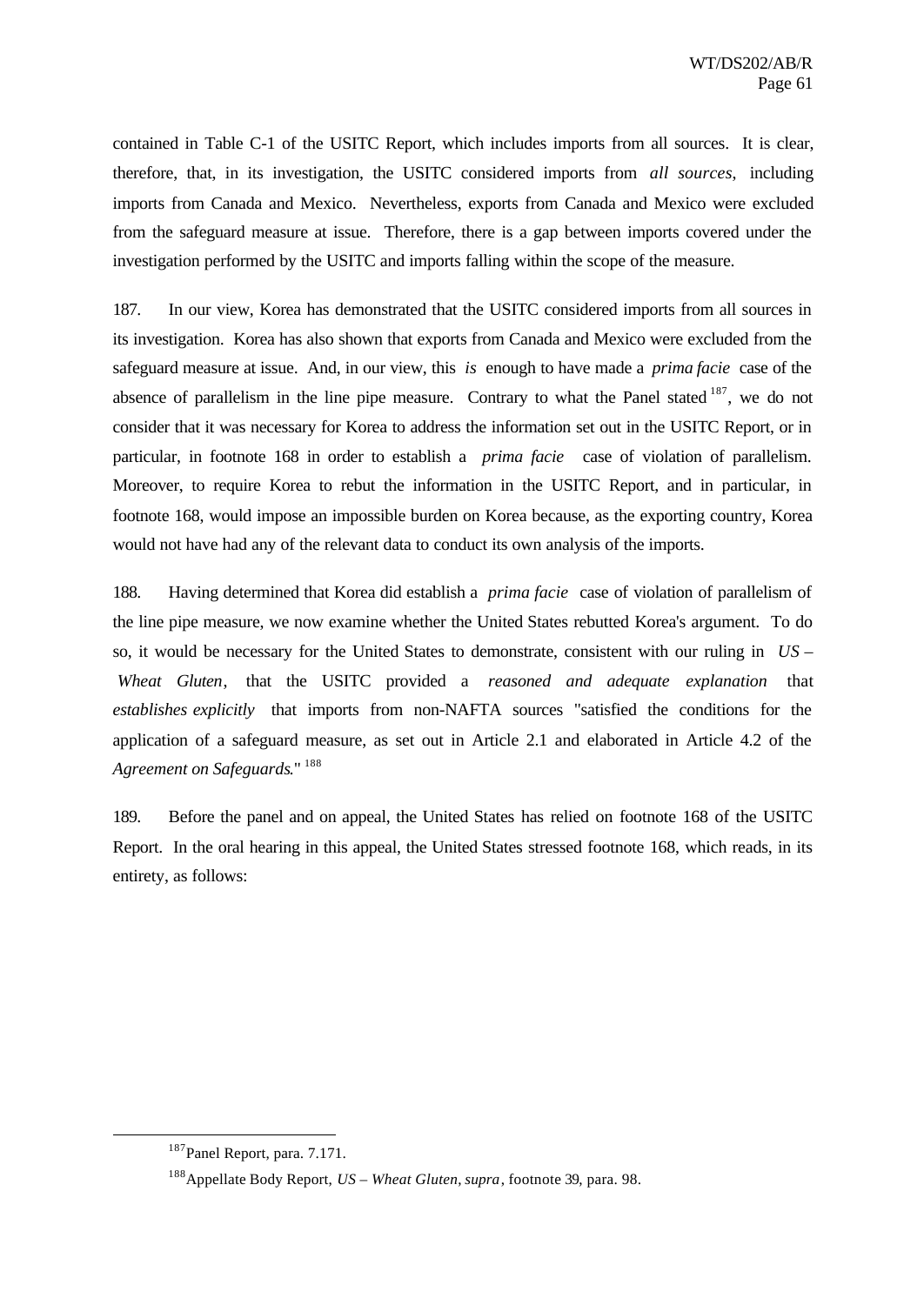We note that we would have reached the same result had we excluded imports from Canada and Mexico from our analysis. Imports from non-NAFTA sources increased significantly over the period of investigation, in absolute terms and as a percentage of domestic production. Non-NAFTA imports fell from \*\*\* tons in 1994 to \*\*\* tons in 1996, but then rose sharply to \*\*\* tons in 1997 and \*\*\* tons in 1998. While non-NAFTA imports fell from \*\*\* tons in interim 1998 to \*\*\* tons in interim 1999, they remained at a very high level in interim 1999, exceeding in just 6 months the level of full year 1995 and 1996 imports. These imports also increased significantly in terms of market share at the end of the period of investigation, rising from \*\*\* percent in 1996 to \*\*\* percent in 1998, and from \*\*\* percent in interim 1998 to \*\*\* percent in interim 1999. Moreover, the non-NAFTA imports were among the lowest-priced imports. Except for 1994, the average unit value of imports from Canada exceeded the average import unit value throughout the period of investigation, and the volume of imports was relatively small. The average unit value of imports from Mexico exceeded the average for all imports in 1998 and interim 1999, the period in which the serious injury occurred, and the volume of imports from Mexico declined during this period. Moreover, in the 244 possible product-specific price comparisons, non-NAFTA imports undersold domestic line pipe in 194 instances (about 80 percent), and Korean product accounted for by far the largest number of instances of underselling (95 of the 194). Data are based on those in Table C-1 adjusted to exclude certain imports of Arctic-grade and alloy line pipe.<sup>189</sup>

190. The Panel examined footnote 168 and concluded that:

… note 168 contains *a finding* by the ITC that imports from non-NAFTA sources increased significantly over the period of investigation, in absolute terms and as a per centage of domestic production. Note 168 also contains *the basis for a finding* that non-NAFTA [imports] caused serious injury to the relevant domestic  $industry.$ <sup>190</sup> (emphasis added)

191. On appeal, Korea argues that the first sentence of footnote 168 indicates that the USITC was not in a position to *assert* that the result of its investigation would remain "the same" if imports from Canada and Mexico were excluded. In Korea's view, the USITC Report is drafted in conditional terms: "we *would* have reached the same result *had* we excluded imports from Canada and Mexico from our analysis."<sup>191</sup> As a consequence, according to Korea, "the footnote has no legal significance."<sup>192</sup>

<sup>&</sup>lt;sup>189</sup>USITC Report, pp. I-26 and I-27.

<sup>&</sup>lt;sup>190</sup>Panel Report, para. 7.170.

 $191$ USITC Report, p. I-26, footnote 168. (emphasis added)

<sup>&</sup>lt;sup>192</sup>Korea's other appellant's submission, paras. 102 and 108.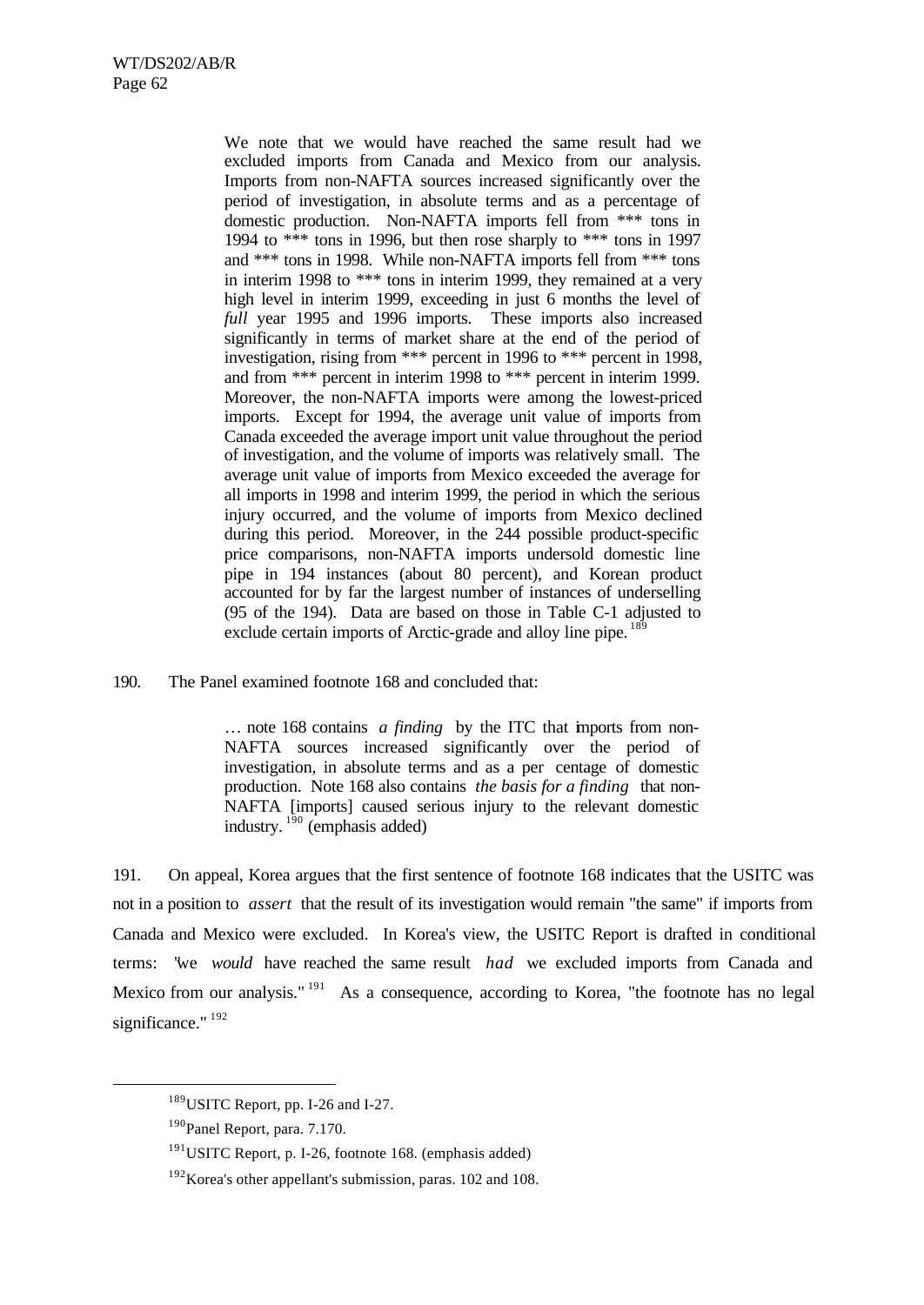192. The flaw in Korea's argument is that the first sentence of footnote 168 is followed by language indicating that the USITC did, in fact, as the Panel found, consider whether "[i]mports from non-NAFTA sources increased significantly over the period of investigation". Consequently, we do not agree with Korea that the conditional nature of the first sentence of footnote 168 invalidates the whole footnote and, thus, renders it void of "legal significance". What we must determine, then, is whether, as the United States submits, footnote 168 satisfies the requirement of parallelism.

193. As the Panel put it, footnote 168 has two elements: a "*finding* " that imports from non-NAFTA sources increased significantly over the period of investigation, and the "*basis for a finding* " that imports from non-NAFTA sources caused serious injury <sup>193</sup> to the relevant domestic industry.

194. Although footnote 168 contains a determination that imports from non-NAFTA sources increased significantly, footnote 168 does not, as we read it, establish *explicitly* that increased imports from non-NAFTA sources alone caused serious injury or threat of serious injury. Nor does footnote 168, as we read it, provide a *reasoned and adequate explanation* of how the facts would support such a finding. To be explicit, a statement must express distinctly all that is meant; it must leave nothing merely implied or suggested; it must be clear and unambiguous.

195. Footnote 168 does not express distinctly or state clearly and unambiguously how the facts would support a finding by the USITC that imports from non-NAFTA sources alone caused serious injury or threat of serious injury. Footnote 168 may, as the Panel found, provide a basis for a finding that imports from non-NAFTA sources, alone, caused serious injury, but this is not enough. Footnote 168 does not establish explicitly that imports from sources covered by the measure "satisf[y] the conditions for the application of a safeguard measure, as set out in Article 2.1 and elaborated in Article 4.2 of the *Agreement on Safeguards*." Footnote 168 does not amount to a "*reasoned and adequate explanation* of how the facts support [the] determination." Therefore, by referring to footnote 168, the United States did not rebut the *prima facie* case made by Korea.

196. During the oral hearing, in response to our questioning, the United States referred also to other parts of the USITC Report addressing the imports from NAFTA countries <sup>194</sup>, and contended that those parts established explicitly that imports from sources covered by the line pipe measure satisfied the conditions for the application of the measure. We have read those pages of the USITC Report with this contention of the United States in mind. We find that those pages of the USITC Report likewise do not establish explicitly, through a reasoned and adequate explanation, that

<sup>193</sup>Panel Report, para. 7.170.

<sup>&</sup>lt;sup>194</sup>United States' response to questioning at the oral hearing. See, USITC Report, pp. I-32–I-35 and I-51–I-54.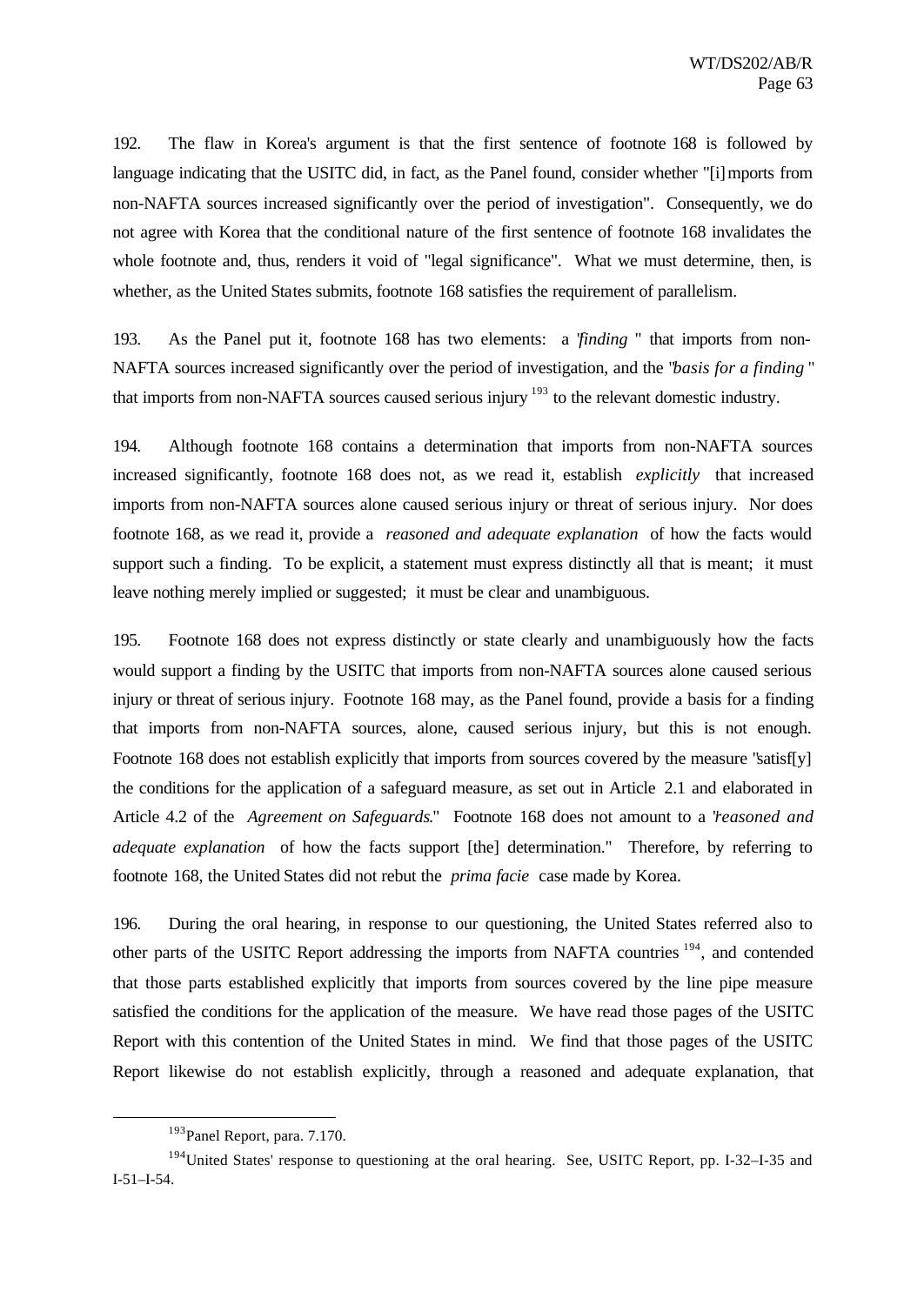l

increased imports from non-NAFTA sources by themselves caused serious injury or threat of serious injury. Therefore, those pages of the USITC Report do not rebut the *prima facie* case made by Korea.

197. Therefore, we reverse the Panel's finding in paragraph 7.171 of the Panel Report, that Korea has not established a *prima facie* case of the absence of parallelism in the line pipe measure. And, we find that the United States has violated Articles 2 and 4 of the *Agreement on Safeguards* by including Canada and Mexico in the analysis of whether increased imports caused or threatened to cause serious injury, but excluding Canada and Mexico from the application of the safeguard measure, without providing a reasoned and adequate explanation that establishes explicitly that imports from non-NAFTA sources by themselves satisfied the conditions for the application of a safeguard measure.

198. In doing so, we do not prejudge whether Article 2.2 of the *Agreement on Safeguards* permits a Member to exclude imports originating in member states of a free-trade area from the scope of a safeguard measure. We need not, and so do not, rule on the question whether Article XXIV of the GATT 1994 permits exempting imports originating in a partner of a free-trade area from a measure in departure from Article 2.2 of the *Agreement on Safeguards*. <sup>195</sup> The question of whether Article XXIV of the GATT 1994 serves as an exception to Article 2.2 of the *Agreement on Safeguards* becomes relevant in only two possible circumstances. One is when, in the investigation by the competent authorities of a WTO Member, the imports that are exempted from the safeguard measure *are not considered* in the determination of serious injury. The other is when, in such an investigation, the imports that are exempted from the safeguard measure *are considered* in the determination of serious injury, *and* the competent authorities have *also* established explicitly, through a reasoned and adequate explanation, that imports from sources outside the free-trade area, alone, satisfied the conditions for the application of a safeguard measure, as set out in Article 2.1 and elaborated in Article 4.2. The first of these two possible circumstances does not apply in this case; it is *not* the case here that the imports that were exempted from the line pipe measure—those from Canada and Mexico—were *not* considered in the determination of serious injury. It is undisputed that they were so considered. The second of these two possible circumstances also does not apply in this case. The competent authority—in this case, the USITC—has not provided in its determination a *reasoned and adequate explanation* that "establish[es] explicitly" that imports from non-NAFTA sources satisfied the conditions for the application of a safeguard measure, as set out in Article 2.1 and elaborated in Article 4.2 of the *Agreement on Safeguards*.

<sup>&</sup>lt;sup>195</sup>In this respect, we recall that Korea appeals several of the Panel's findings referring to the relationship between Article XXIV of the GATT 1994 and the *Agreement on Safeguards*.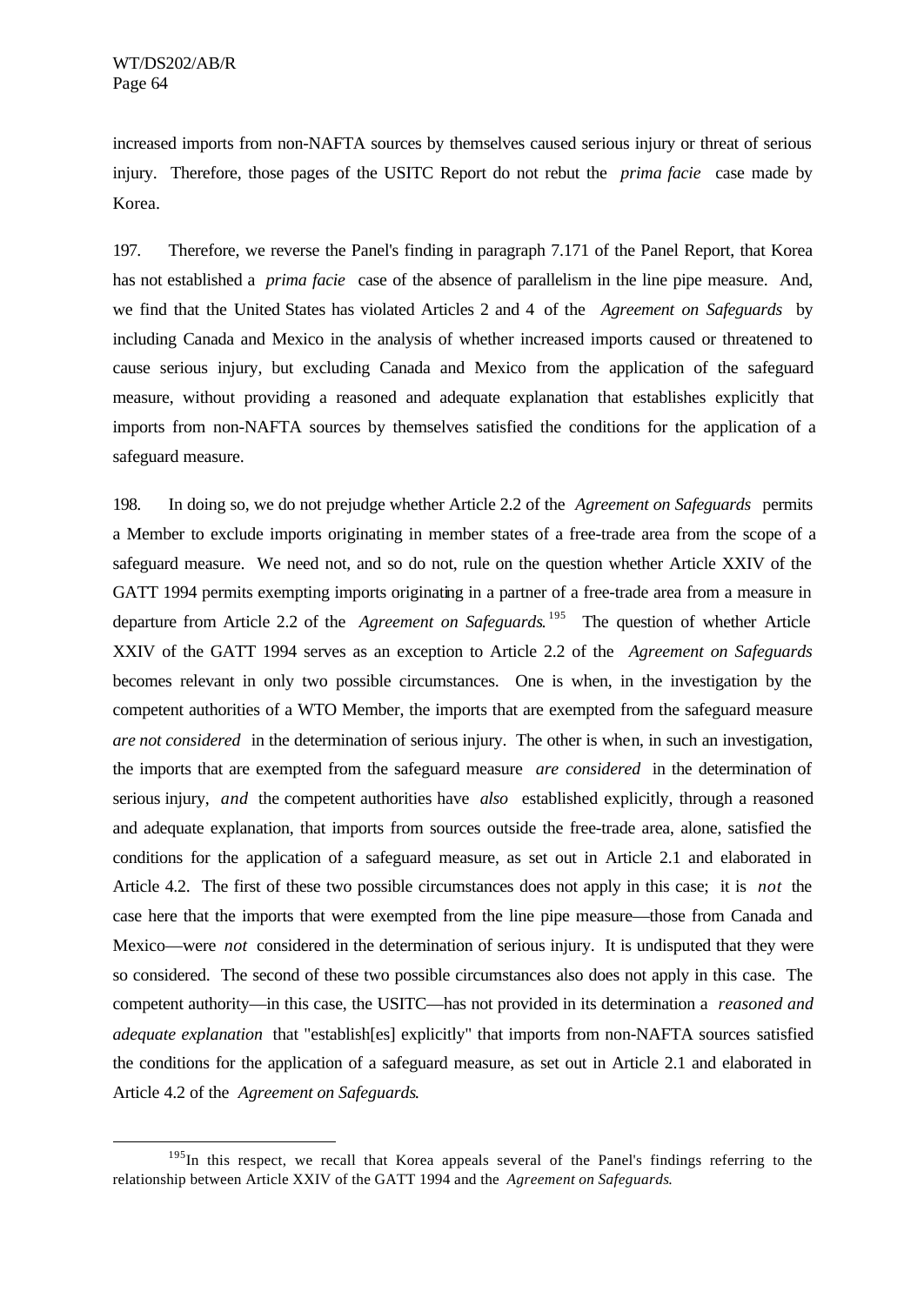199. Given these conclusions, we need not address the question whether an Article XXIV defence is available to the United States. Nor are we required to make a determination on the question of the relationship between Article 2.2 of the *Agreement on Safeguards* and Article XXIV of the GATT 1994. We, therefore, modify the findings and conclusions of the Panel relating to these two questions contained in paragraphs 7.135 to 7.163 and in paragraph 8.2(10) of the Panel Report by declaring them moot and as having no legal effect.

### **X. Non-Attribution of the Injurious Effects of Other Factors to Increased Imports**

200. We turn now to the issue of whether the United States met the non-attribution requirement of Article 4.2(b) of the *Agreement on Safeguards*.

201. Article 4.2(b) of the *Agreement on Safeguards* provides as follows:

# *Determination of Serious Injury or Threat Thereof*

The determination referred to in subparagraph (a) shall not be made unless this investigation demonstrates, on the basis of objective evidence, the existence of the causal link between increased imports of the product concerned and serious injury or threat thereof. When factors other than increased imports are causing injury to the domestic industry at the same time, such injury shall not be attributed to increased imports.

202. Before the Panel, Korea argued that the USITC violated Article 4.2(b) by failing to demonstrate properly that injury <sup>196</sup> caused by other factors had not been attributed to increased imports. Korea asserted that the USITC did not properly distinguish the injurious effects caused by the other factors from the injurious effects of increased imports, with the result that the USITC was not able to assure that it did not attribute injury caused by other factors to increased imports.

203. The United States replied that the USITC properly distinguished the effects of other factors from the effects of increased imports. In particular, the USITC examined six factors other than increased imports, as the possible contributing causes of serious injury. Although the USITC found that one other causal factor, declining demand in the oil and gas sector, contributed to the serious injury experienced by the domestic industry, the USITC also found that the impact of increased imports was as great or greater than the effect of the downturn in oil and gas sector demand.

<sup>&</sup>lt;sup>196</sup>In this section, in order to facilitate reading, we mean "serious injury or threat of serious injury" even where we refer only to "serious injury" or "injury". Despite the absence of the notion of threat in the second sentence of Article 4.2(b), the non-attribution requirement also applies to the causes of threat of serious injury. See, Appellate Body Report, *US – Lamb*, *supra*, footnote 38, para. 179.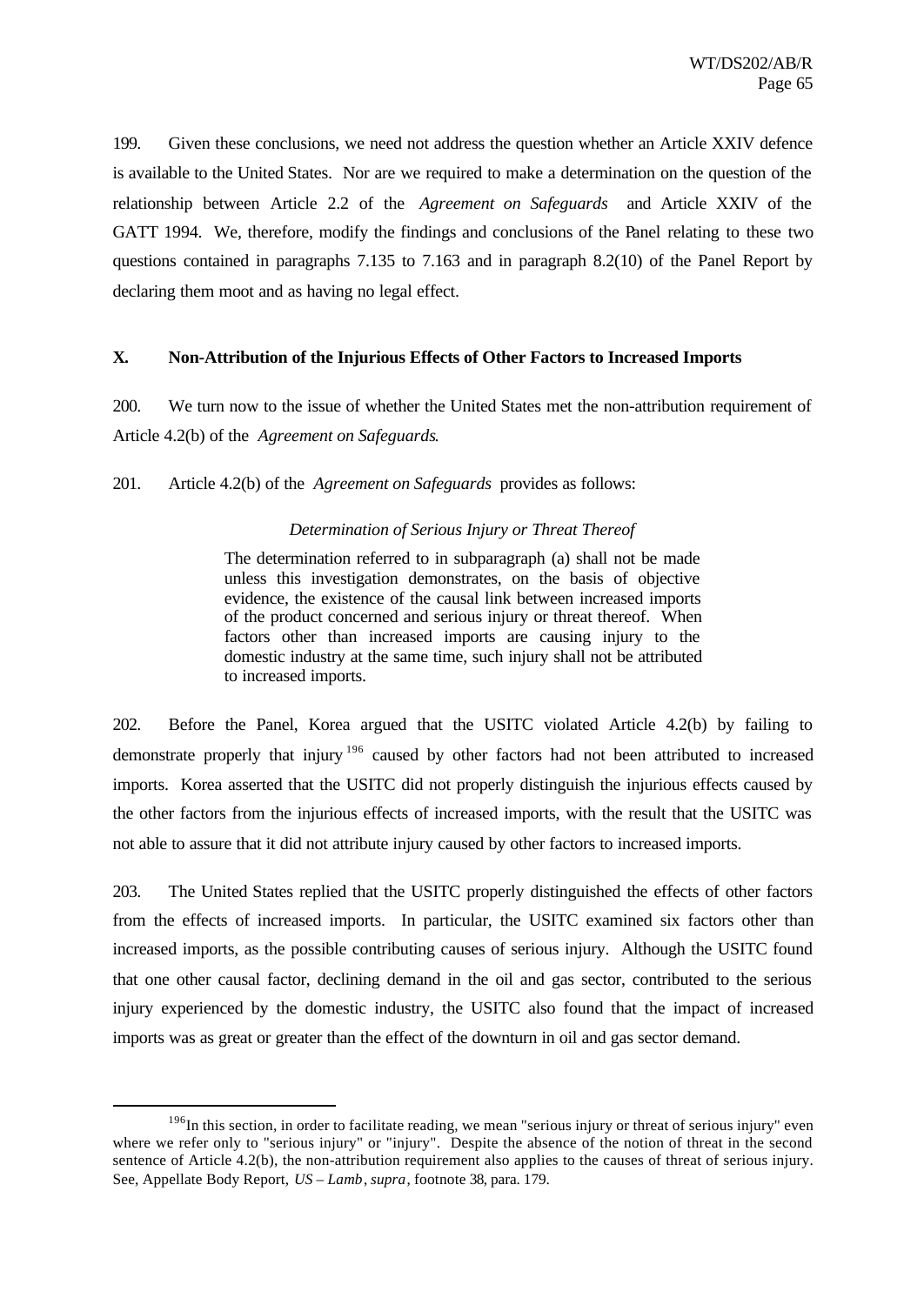### 204. The Panel found that:

… the ITC in its report did not adequately explain how it ensured that injury caused to the domestic industry by factors other than increased imports was not attributed to increased imports. For this reason, we find that the United States acted inconsistently with Article 4.2(b) of the Safeguards Agreement.<sup>197</sup>

205. The United States appeals the Panel's finding on Article 4.2(b). The United States submits that the Panel's finding is flawed because it rests on the theory that the USITC, by determining whether injury caused by any other factor is not greater than the injury caused by the increased imports, was performing a causation analysis which the Panel ruled "was inherently inconsistent with Article 4.2(b)."<sup>198</sup> In addition, the United States argues that, in the course of its analysis, the USITC expressly explained how it ensured that it did not attribute injury caused by other factors to the increased imports. <sup>199</sup>

206. On this issue, we begin by recalling that, in its causation analysis, the USITC applied a standard established by United States law that consists of determining whether the subject product is being imported in such increased quantities as to be a "substantial cause" of serious injury or threat of serious injury. The United States Trade Act of 1974 defines the term "substantial cause" as "a cause which is important and not less than any other cause". <sup>200</sup> Pursuant to statute, the USITC employed this "substantial cause" standard in the investigation and determination that led to the line pipe measure. As we emphasized previously, we are examining the measure as defined in this appeal; we are not reviewing the "substantial cause" standard in the United States law *per se*, but rather only its application in this case.  $201$ 

207. In this investigation, the USITC identified a number of factors, apart from increased imports, which caused injury or threat of injury to the line pipe industry. Those factors were: a decline in line pipe demand resulting from reduced oil and natural gas drilling and production activities; competition among domestic producers; a decline in export markets in 1998 and interim 1999<sup>202</sup>; a shift from oil country tubular goods production to line pipe production; and a decline in raw material costs.  $203$ Applying the "substantial cause" standard, the USITC analyzed the relative causal importance of these

<sup>197</sup>Panel Report, para. 7.290.

<sup>&</sup>lt;sup>198</sup>United States' appellant's submission, para. 52.

<sup>199</sup>*Ibid*., para. 56.

<sup>&</sup>lt;sup>200</sup>Section 202(b)(1)(B) of the United States Trade Act of 1974, as amended.

<sup>201</sup>See, *supra*, paras. 76 and 77.

 $202$ January–June 1999.

<sup>203</sup>Panel Report, para. 7.283.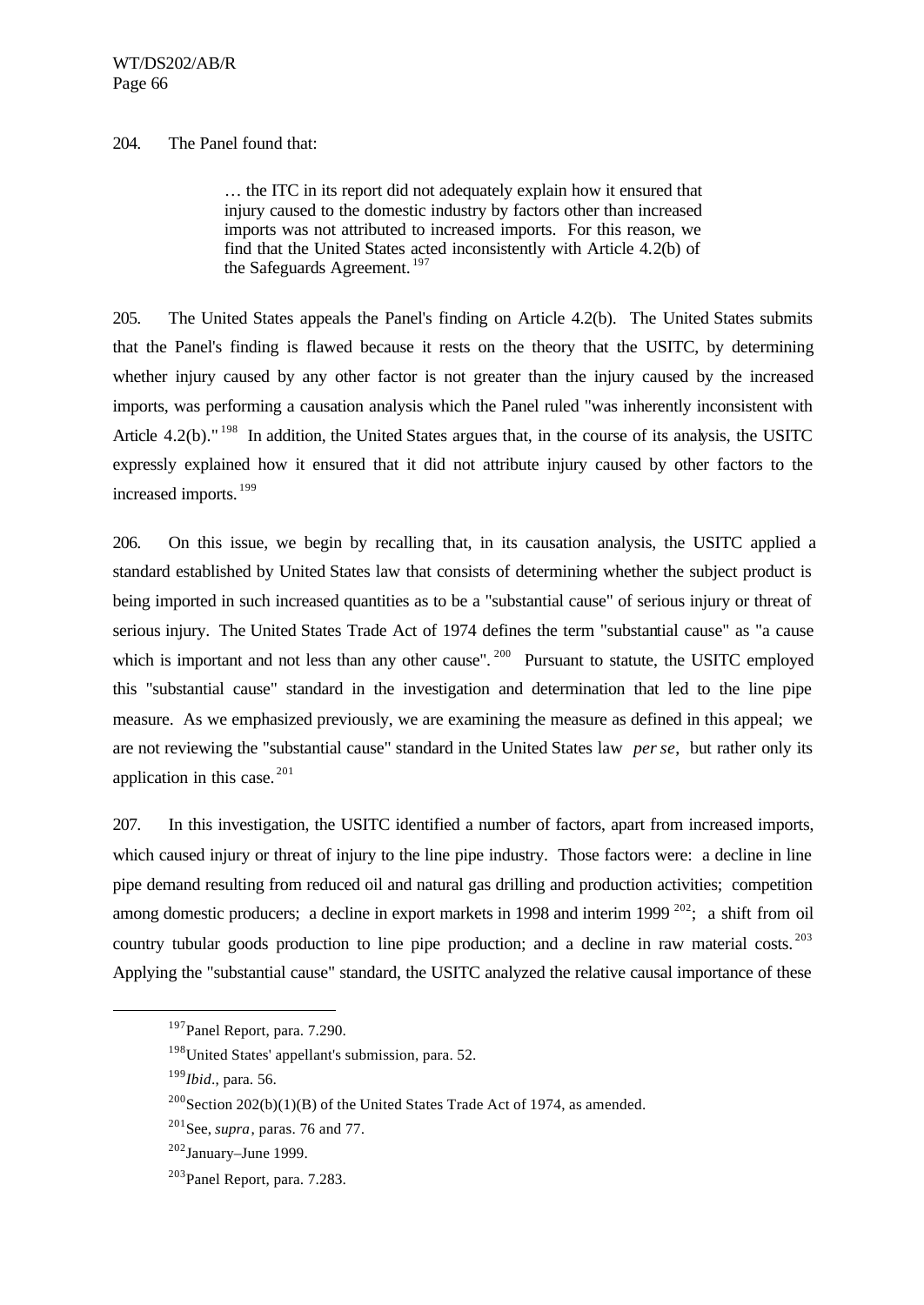factors by determining whether any other factor was a more important cause of injury than increased imports. The USITC paid particular attention to the decline in line pipe demand resulting from reduced oil and natural gas drilling and production activities. Although recognizing that this decline contributed to the serious injury sustained by the domestic industry in 1998–1999, the USITC nevertheless found that the decline in activities related to oil and natural gas was not a greater contributing factor to the industry's serious injury than the increased imports.  $204$  Accordingly, the USITC concluded that the "substantial cause" standard was met and that a causal link existed between increased imports and serious injury.

208. Article 4.2(b) of the *Agreement on Safeguards* establishes two distinct legal requirements for competent authorities in the application of a safeguard measure. First, there must be a demonstration of the "existence of the causal link between increased imports of the product concerned and serious injury or threat thereof ". Second, the injury caused by factors other than the increased imports must not be attributed to increased imports.

209. We have explained, in *US – Wheat Gluten*, that the causal link required by Article 4.2(b), first sentence, of the *Agreement on Safeguards* is "a relationship of cause and effect such that increased imports contribute to 'bringing about', 'producing' or 'inducing' the serious injury."<sup>205</sup> More specifically, we said there that "[t]he word 'causal' means 'relating to a cause or causes', while the word 'cause', in turn, denotes a relationship between, at least, two elements, whereby the first element has, in some way, 'brought about', 'produced' or 'induced' the existence of the second element." <sup>206</sup> We also explained that the word "link" indicates "that increased imports have played a part in, or contributed to, bringing about serious injury so that there is a causal 'connection' or 'nexus' between these two elements."  $207$  Article 4.2(b) does not require that increased imports be the sole cause of serious injury. In addition, we determined in *US – Wheat Gluten* that the causation requirement of Article 4.2(b) can be met where the serious injury is caused by the interplay of increased imports and other factors. <sup>208</sup> In other words, to meet the causation requirement in Article 4.2(b), it is not necessary to show that increased imports alone—on their own—must be capable of causing serious injury.<sup>209</sup>

<sup>204</sup>USITC Report, p. I-28.

<sup>205</sup>Appellate Body Report, *supra*, footnote 39, para. 67.

<sup>206</sup>*Ibid*. (footnote omitted)

<sup>207</sup>*Ibid*.

<sup>208</sup>*Ibid*., paras. 67 and 68.

<sup>209</sup>*Ibid*., para. 70.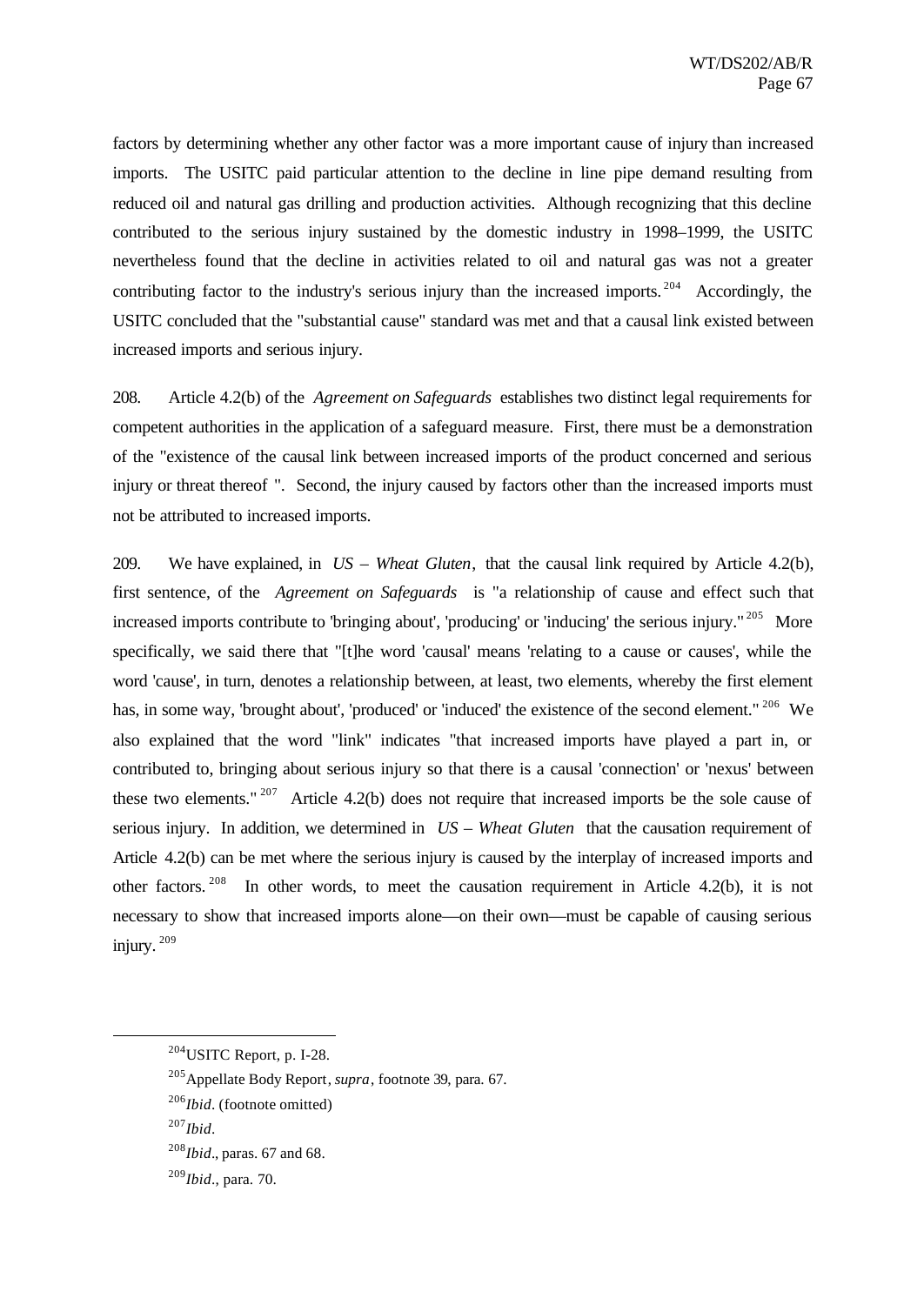210. We have also had occasion to construe the second sentence of Article 4.2(b), which requires that the competent authorities not attribute to increased imports injury caused by factors other than increased imports. In *US – Wheat Gluten*, we stated:

> The need to ensure a proper attribution of "injury" under Article 4.2(b) indicates that competent authorities must take account, in their determination, of the effects of increased imports *as distinguished from* the effects of other factors.<sup>210</sup> (original emphasis)

211. In *US – Lamb*, we reiterated and elaborated on this requirement:

The primary objective of the process we described in *United States – Wheat Gluten Safeguard* is, of course, to determine whether there is "a genuine and substantial relationship of cause and effect" between increased imports and serious injury or threat thereof. As part of that determination, Article 4.2(b) states expressly that injury caused to the domestic industry by factors other than increased imports "shall not be attributed to increased imports." In a situation where *several factors* are causing injury "at the same time", a final determination about the injurious effects caused by *increased imports* can only be made if the injurious effects caused by all the different causal factors are distinguished and separated. Otherwise, any conclusion based exclusively on an assessment of only one of the causal factors – increased imports – rests on an uncertain foundation, because it *assumes* that the other causal factors are *not* causing the injury which has been ascribed to increased imports. The non-attribution language in Article 4.2(b) precludes such an assumption and, instead, requires that the competent authorities assess appropriately the injurious effects of the other factors, so that those effects may be disentangled from the injurious effects of the increased imports. In this way, the final determination rests, properly, on the genuine and substantial relationship of cause and effect between increased imports and serious injury.  $2^{11}$  (original emphasis)

212. Article 3.5 of the *Agreement on Implementation of Article VI of the General Agreement on Tariffs and Trade 1994* (the "*Anti-Dumping Agreement*") provides, in language similar to that of the last sentence of Article 4.2(b) of the *Agreement on Safeguards*, that, with respect to a determination of injury: "[t]he authorities shall also examine any known factors other than the dumped imports which at the same time are injuring the domestic industry, and the injuries caused by these other factors must not be attributed to the dumped imports." In *United States – Anti-Dumping Measures on Certain Hot-Rolled Steel Products from Japan* ("*US – Hot-Rolled Steel*"), we construed this similar language in Article 3.5 of the *Anti-Dumping Agreement* when we stated:

<sup>210</sup>Appellate Body Report, *supra*, footnote 39, para. 70.

<sup>211</sup>Appellate Body Report, *supra*, footnote 38, para. 179.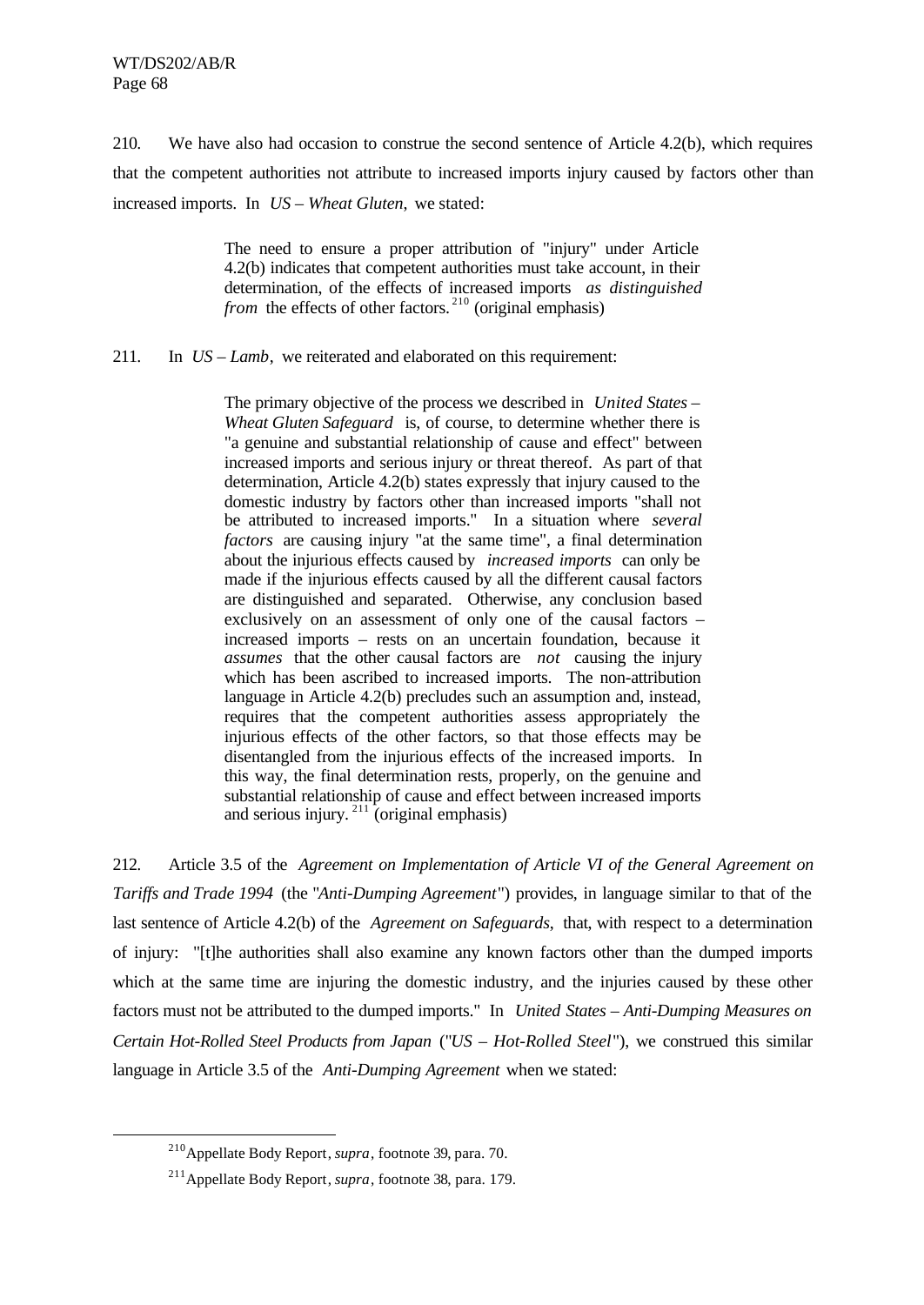… investigating authorities must ensure that injuries which are caused to the domestic industry by known factors, other than dumped imports, are not "*attributed* to the dumped imports." …

The non-attribution language in Article 3.5 of the *Anti-Dumping Agreement* applies solely in situations where dumped imports and other known factors are causing injury to the domestic industry *at the same time*. In order that investigating authorities, applying Article 3.5, are able to ensure that the injurious effects of the other known factors are not "attributed" to dumped imports, they must appropriately assess the injurious effects of those other factors. Logically, such an assessment must involve separating and distinguishing the injurious effects of the other factors from the injurious effects of the dumped imports. If the injurious effects of the dumped imports are not appropriately separated and distinguished from the injurious effects of the other factors, the authorities will be unable to conclude that the injury they ascribe to dumped imports is actually caused by those imports, rather than by the other factors. Thus, in the absence of such separation and distinction of the different injurious effects, the investigating authorities would have no rational basis to conclude that the dumped imports are indeed causing the injury which, under the *Anti-Dumping Agreement*, justifies the imposition of anti-dumping duties.<sup>212</sup> (original emphasis)

213. We specified in that same appeal that Article 3.5 of the *Anti-Dumping Agreement* requires an identification of "the nature and extent of the injurious effects of the other known factors" <sup>213</sup> as well as "a satisfactory explanation of the nature and extent of the injurious effects of the other factors, as distinguished from the injurious effects of the dumped imports."<sup>214</sup>

214. These statements in *US – Hot-Rolled Steel* provide guidance for us here. As we noted in that appeal: "[a]lthough the text of the *Agreement on Safeguards* on causation is by no means identical to that of the *Anti-Dumping Agreement*, there are considerable similarities between the two Agreements as regards the non-attribution language." <sup>215</sup> We then went on to say that "adopted panel and Appellate Body reports relating to the non-attribution language in the *Agreement on Safeguards* can provide guidance in interpreting the non-attribution language in Article 3.5 of the *Anti-Dumping Agreement*." <sup>216</sup> We are of the view that this reasoning applies both ways. Our statements in *US – Hot-Rolled Steel* on Article 3.5 of the *Anti-Dumping Agreement* likewise provide guidance in interpreting the similar language in Article 4.2(b) of the *Agreement on Safeguards*.

<sup>212</sup>Appellate Body Report, WT/DS184/AB/R, adopted 23 August 2001, paras. 222 and 223.

<sup>213</sup>*Ibid*., para. 227.

<sup>214</sup>*Ibid*., para. 226.

<sup>215</sup>*Ibid*., para. 230.

<sup>216</sup>*Ibid*.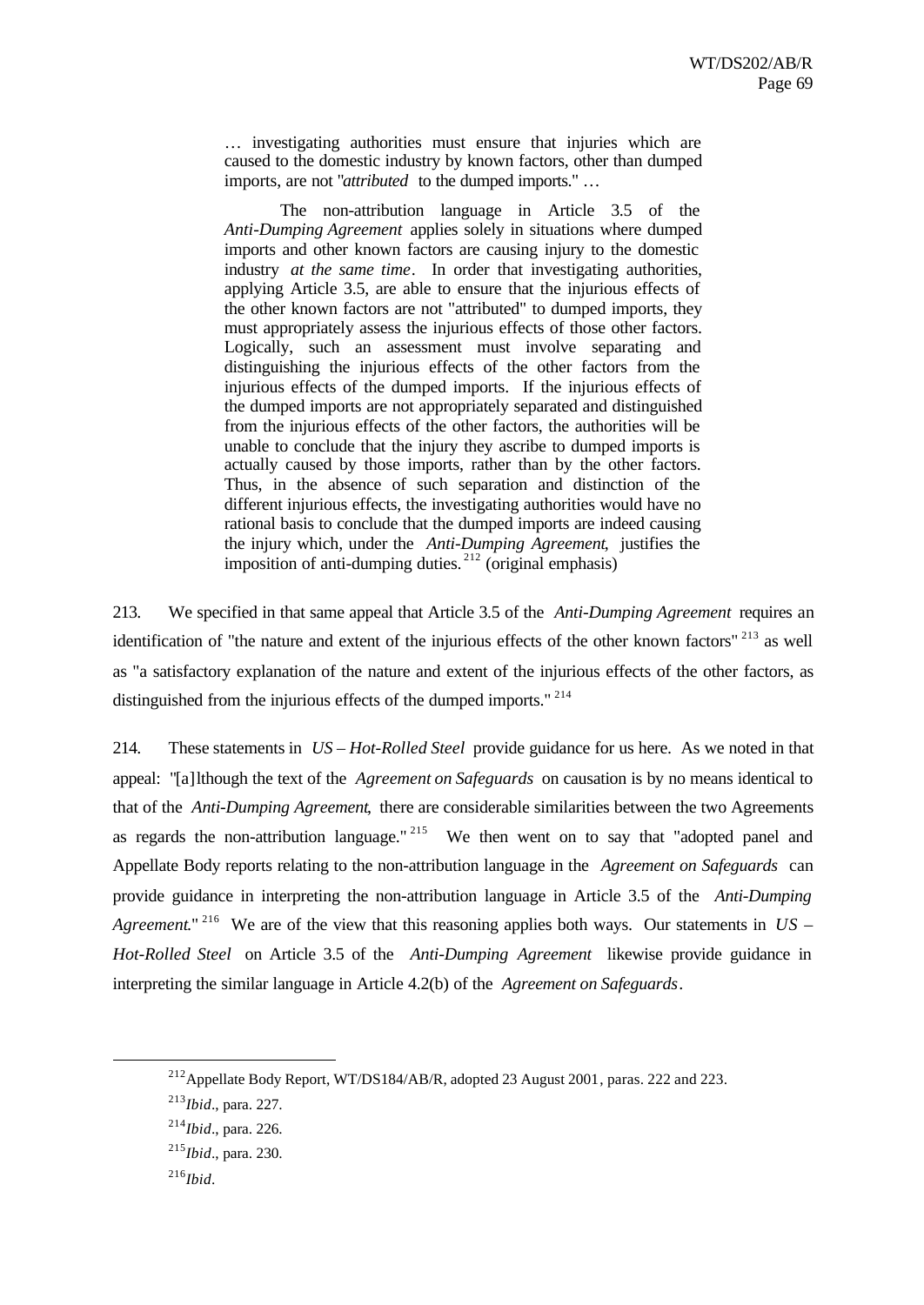215. Article 4.2(b), last sentence, requires that, when factors other than increased imports are causing injury at the same time as increased imports, competent authorities must ensure that injury caused to the domestic industry by other factors is not attributed to the increased imports. We have previously ruled, and we reaffirm now, that, to fulfill this requirement, competent authorities must separate and distinguish the injurious effects of the increased imports from the injurious effects of the other factors. <sup>217</sup> As we ruled in *US – Hot-Rolled Steel* with respect to the similar requirement in Article 3.5 of the *Anti-Dumping Agreement*, so, too, we are of the view that, with respect to Article 4.2(b), last sentence, competent authorities are required to identify the nature and extent of the injurious effects of the known factors other than increased imports, as well as explain satisfactorily the nature and extent of the injurious effects of those other factors as distinguished from the injurious effects of the increased imports.

216. In addition, in *US – Wheat Gluten*, we stated in the context of parallelism that the competent authorities must "establish explicitly" that imports from sources covered by the measure "satisf[y] the conditions for the application of a safeguard measure, as set out in Article 2.1 and elaborated in Article 4.2 of the *Agreement on Safeguards*." <sup>218</sup> We explained further in *US – Lamb*, in the context of a claim under Article 4.2(a) of the *Agreement on Safeguards*, that the competent authorities must provide a "*reasoned and adequate explanation* of how the facts support their determination". <sup>219</sup> We are of the view that, by analogy, the requirements elaborated in *US – Wheat Gluten* and in *US – Lamb*, also apply to the exercise contemplated in Article 4.2(b), last sentence, since in all those cases, the competent authorities are under a procedural obligation to provide an explanation as regards a determination.

217. Thus, to fulfill the requirement of Article 4.2(b), last sentence, the competent authorities must establish explicitly, through a reasoned and adequate explanation, that injury caused by factors other than increased imports is not attributed to increased imports. This explanation must be clear and unambiguous. It must not merely imply or suggest an explanation. It must be a straightforward explanation in express terms.

218. Therefore, the question before us is whether the USITC performed such an analysis and provided such a reasoned and adequate explanation. The United States submits that the USITC did so. In support of this submission, the United States refers to footnote 56 of its appellant's

<sup>217</sup>Appellate Body Report, *US – Wheat Gluten*, *supra*, footnote 39, para. 70; Appellate Body Report, *US – Lamb*, *supra*, footnote 38, para. 179. In the context of the *Anti-Dumping Agreement*, see, Appellate Body Report, *US – Hot-Rolled Steel*, *supra* , footnote 212, para. 222.

<sup>218</sup>Appellate Body Report, *supra*, footnote 39, para. 98.

<sup>219</sup>Appellate Body Report, *supra*, footnote 38, para. 103.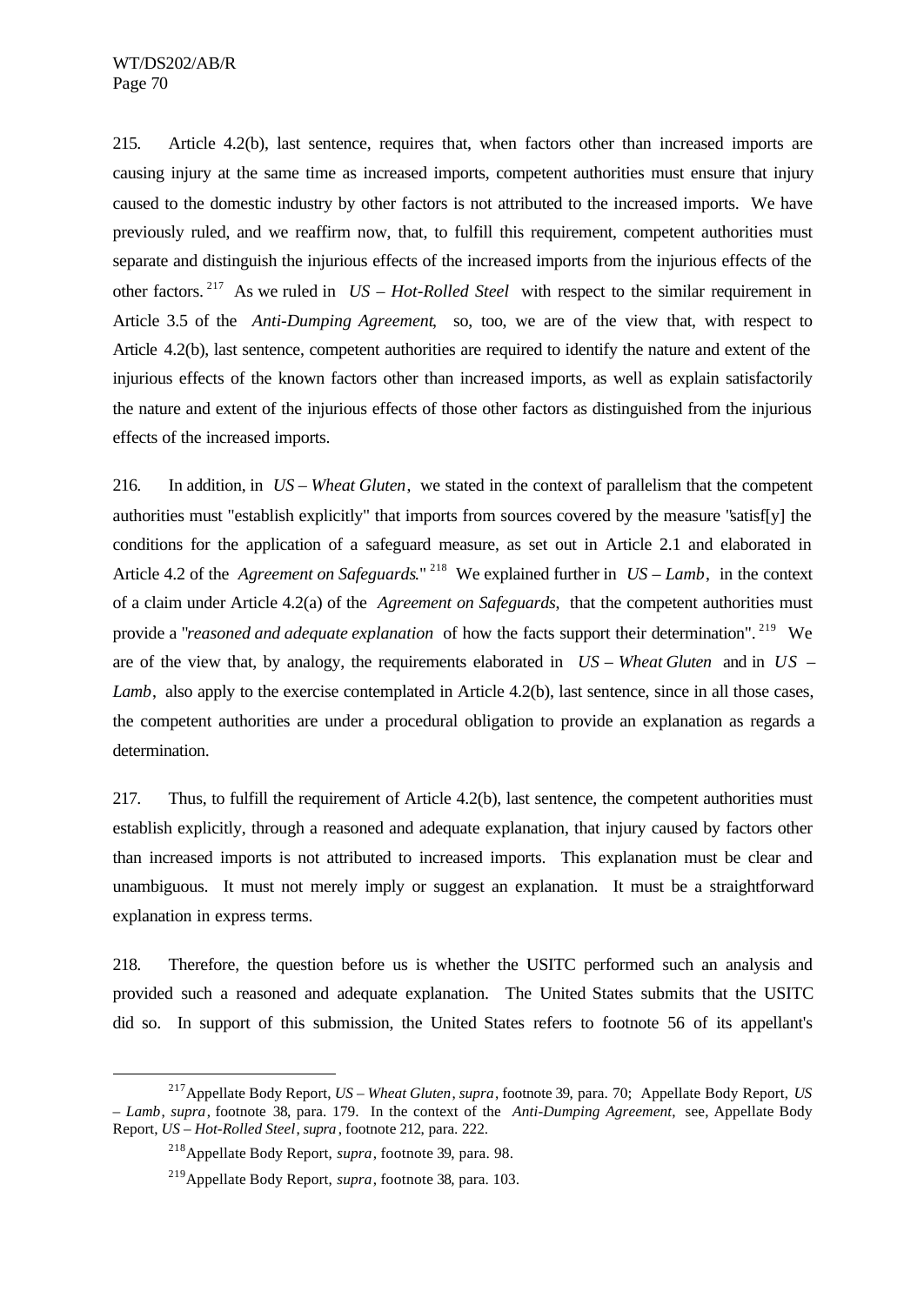submission, which cites paragraphs 112 to 159 of the United States' first written submission to the Panel; paragraphs 55 to 79 of the United States' oral statement at the first Panel meeting; paragraphs 53 to 59 and 92 to 106 of the United States' response to questions posed by the Panel and Korea (7 May 2001); and paragraphs 47 to 56 of the United States' oral statement at the second Panel meeting. The United States also refers to Appendix A to the United States' appellant's submission and to page I-30 of the USITC Report  $^{220}$ , more specifically to the following passage:

> … Respondents also argued that we may not attribute injury caused by these factors to the imports.  $187$  We have not done so. As required by the statute, after evaluating all possible causes of injury, we have determined that the imports are an important cause of serious injury and are not less than any other cause.

<sup>187</sup> Japanese and Korean Respondents' Prehearing Brief on Injury at 46-49.

219. Korea argues that, although the USITC recognized that the decline in oil and gas drilling and production caused injury  $^{221}$ , the USITC did not explain the nature and extent of the injurious effects attributable to decreased oil and gas drilling and did not properly separate and distinguish these injurious effects from those of the increased imports. Korea adds that the USITC did not provide "a reasoned and adequate explanation as to how the facts support such a determination."<sup>222</sup> As for the various citations in footnote 56 and Appendix A to the United States' appellant's submission, Korea argues that they are based only on certain limited portions of the USITC Report.<sup>223</sup> In particular. Korea maintains that page I-30 of the USITC Report does not meet the non-attribution requirements of Article 4.2(b) of the *Agreement on Safeguards*, because the focus of the passage is not nonattribution, but the reaffirmation of the substantial cause methodology.  $224$ 

220. We have examined thoroughly Appendix A to the United States' appellant's submission as well as the citations contained in footnote 56. Appendix A and the citations in footnote 56 refer to certain parts of the USITC Report, which we have likewise examined thoroughly. Our examination leads us to conclude that those cited parts of the USITC Report do not *establish explicitly* , with a *reasoned and adequate explanation*, that injury caused by factors other than the increased imports was not attributed to increased imports. The passage on page I-30 of the USITC Report highlighted by the United States is but a mere assertion that injury caused by other factors is not attributed to increased imports. A mere assertion such as this does not *establish explicitly*, with a *reasoned and*

<sup>&</sup>lt;sup>220</sup>United States' appellant's submission, footnote 36 to para. 56 and footnote 3 to para. 2 of AppendixA.

 $^{221}$ Korea's response to questioning at the oral hearing.

 $222$ Korea's appellee's submission, para. 64.

<sup>&</sup>lt;sup>223</sup>*Ibid.*, para. 62; Korea's response to questioning at the oral hearing.

 $224$ Korea's appellee's submission, para. 68.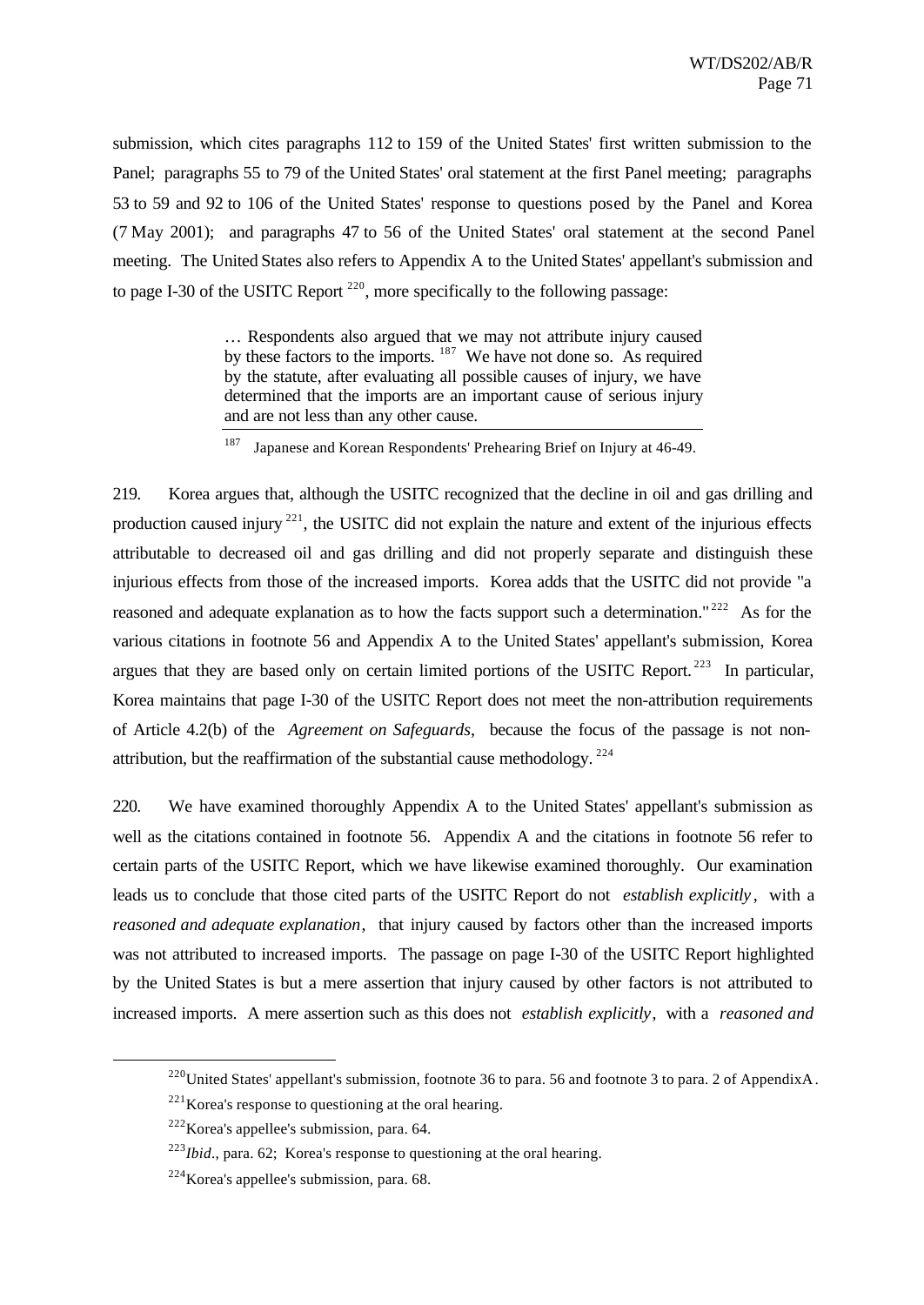*adequate explanation*, that injury caused by factors other than the increased imports was not attributed to increased imports. This brief assertion in the USITC Report offers no reasoning and no explanation at all, and therefore falls short of what we have earlier described as a reasoned and adequate explanation.

221. Finally, we do not agree with the United States' contention that the Panel "essentially found that the U.S. causation methodology was inherently inconsistent with Article 4.2(b)." <sup>225</sup> The Panel did not make such a finding, either explicitly or implicitly.

222. Therefore, we uphold the Panel's finding, in paragraph 7.290 of the Panel Report, that the USITC did not adequately explain how it ensured that injury caused to the domestic industry by factors other than increased imports was not attributed to increased imports, and that, consequently, the United States acted inconsistently with Article 4.2(b) of the *Agreement on Safeguards*.

# **XI. The Application of the Line Pipe Measure: Express Justification and Permissible Extent**

223. We turn now to the issue of the consistency of the application of the line pipe measure with Article 5.1 of the *Agreement on Safeguards*, which states:

## *Application of Safeguard Measures*

A Member shall apply safeguard measures only to the extent necessary to prevent or remedy serious injury and to facilitate adjustment. If a quantitative restriction is used, such a measure shall not reduce the quantity of imports below the level of a recent period which shall be the average of imports in the last three representative years for which statistics are available, unless clear justification is given that a different level is necessary to prevent or remedy serious injury. Members should choose measures most suitable for the achievement of these objectives.

224. Korea appeals two findings of the Panel relating to Article 5.1, first sentence, and the line pipe measure. Korea sees in Article 5.1, first sentence, two obligations for the Member applying a safeguard measure: a procedural obligation and a substantive obligation. Korea believes that the two obligations are different in nature. According to Korea, the United States violated both of these obligations, and the Panel erred in not finding that the United States did so. Korea's two claims are interrelated, so we deal with them together.

 $225$ United States' appellant's submission, para. 52. (footnote omitted)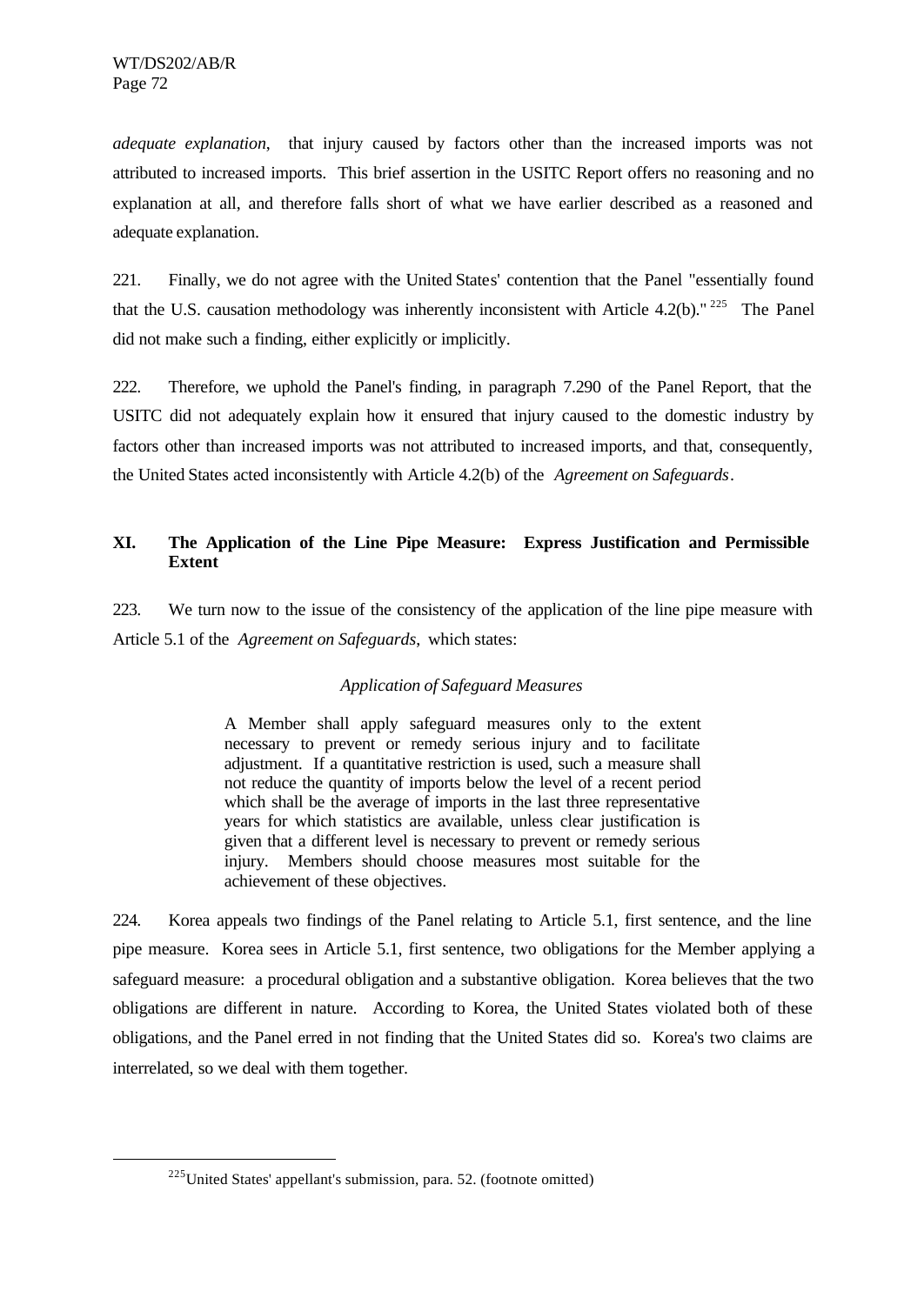225. Before taking up the claims relating to this provision, we note that, here, we are dealing with the second of two basic inquiries that face an interpreter of the *Agreement on Safeguards*. Having inquired and established, first, that, in a particular case, there is a right to apply a safeguard measure, an interpreter must inquire and establish, second, that the safeguard measure, in that particular case, has been applied, in the words of Article 5.1, first sentence, "only to the extent necessary to prevent or remedy serious injury and to facilitate adjustment." It is this inquiry that is addressed in Article 5.1, first sentence.

### A. *The Express Justification of the Line Pipe Measure at the Time of Application*

226. We start with Korea's first claim, which relates to the procedural obligation Korea discerns in Article 5.1, first sentence. The Panel found that the United States was not required to demonstrate, at the time of its application, that the line pipe measure was "necessary to prevent or remedy serious injury and to facilitate adjustment". <sup>226</sup> Korea appeals this Panel finding and claims that the Member applying a safeguard measure must, as a procedural obligation, "demonstrate its compliance with the first sentence of Article 5.1"  $^{227}$  at the time of its application. Korea argues that upholding the Panel's findings would "seriously undermine the fundamental discipline"<sup>228</sup> on safeguard measures contained in the first sentence of Article 5.1 of the *Agreement on Safeguards*. According to Korea, this "would lead to abuse" and "prejudice the rights of WTO Members". <sup>229</sup>

227. In reply, the United States argues that there is no such procedural obligation in Article 5.1, first sentence. The United States submits that the text of the Agreement confirms the Panel's view that while Article 5.1 requires a "justification" for certain types of quantitative restrictions, it does not require a "justification" for safeguard measures in general. The United States contends that we have already endorsed this interpretation in *Korea – Dairy*. 230

<sup>&</sup>lt;sup>226</sup>Panel Report, para. 7.81.

 $227$ Korea's other appellant's submission, para. 114.

<sup>228</sup>*Ibid*., para. 111.

<sup>229</sup>*Ibid*.

<sup>230</sup>United States' appellee's submission, para. 86.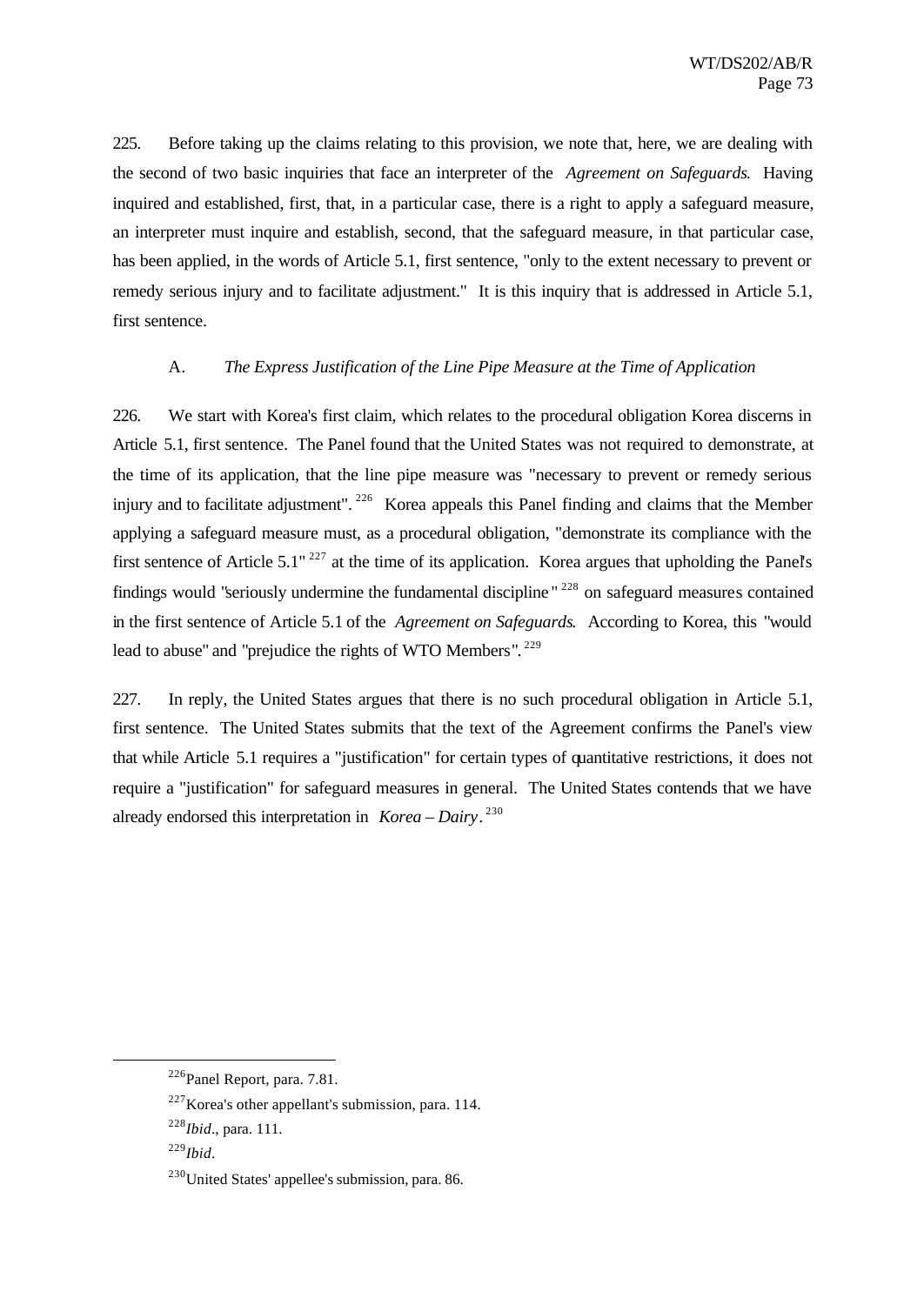228. We discussed Article 5.1 of the *Agreement on Safeguards* extensively in *Korea – Dairy*. In that case, the panel had found that:

> … Members are required, in their recommendations or determinations on the application of a safeguard measure, to explain how they considered the facts before them and why they concluded, at the time of the decision, that the measure to be applied was necessary to remedy the serious injury and facilitate the adjustment of the industry. <sup>231</sup>

229. According to the panel in *Korea – Dairy*, this requirement is applied irrespective of whether or not the safeguard measure is a quantitative restriction reducing the quantity of imports below the average of imports in the last three representative years. On the basis of this interpretation of Article 5.1, the panel concluded that Korea, the respondent there, had not met the requirements of Article 5.1.

230. We reversed this finding on appeal<sup>232</sup>, stating with respect to the first sentence of Article 5.1 that:

> … the wording of this provision leaves no room for doubt that it imposes an *obligation* on a Member applying a safeguard measure to ensure that the measure applied is commensurate with the goals of preventing or remedying serious injury and of facilitating adjustment. … [T]his obligation applies regardless of the particular form that a safeguard measure might take. Whether it takes the form of a quantitative restriction, a tariff or a tariff rate quota, the measure in question must be applied "only to the extent necessary" to achieve question must be applied only to the extent necessary to achieve<br>the goals set forth in the first sentence of Article 5.1.<sup>233</sup> (original emphasis, footnotes omitted)

231. We then addressed the second sentence of Article 5.1:

This sentence requires a "clear justification" if a Member takes a safeguard measure in the form of a quantitative restriction which reduces the quantity of imports below the average of imports in the last three representative years for which statistics are available. We agree with the Panel that this "clear justification" has to be given by a Member applying a safeguard measure *at the time of the decision*, *in its recommendations or determinations on the application of the safeguard measure*. <sup>234</sup> (original emphasis)

<sup>231</sup>Panel Report, *Korea – Dairy*, WT/DS98/R and Corr.1, adopted 12 January 2000, as modified by the Appellate Body Report, *supra*, footnote 52, para. 7.109.

<sup>232</sup>Appellate Body Report, *Korea – Dairy*, *supra*, footnote 52, para. 103.

<sup>233</sup>*Ibid*., para. 96.

<sup>234</sup>*Ibid*., para. 98.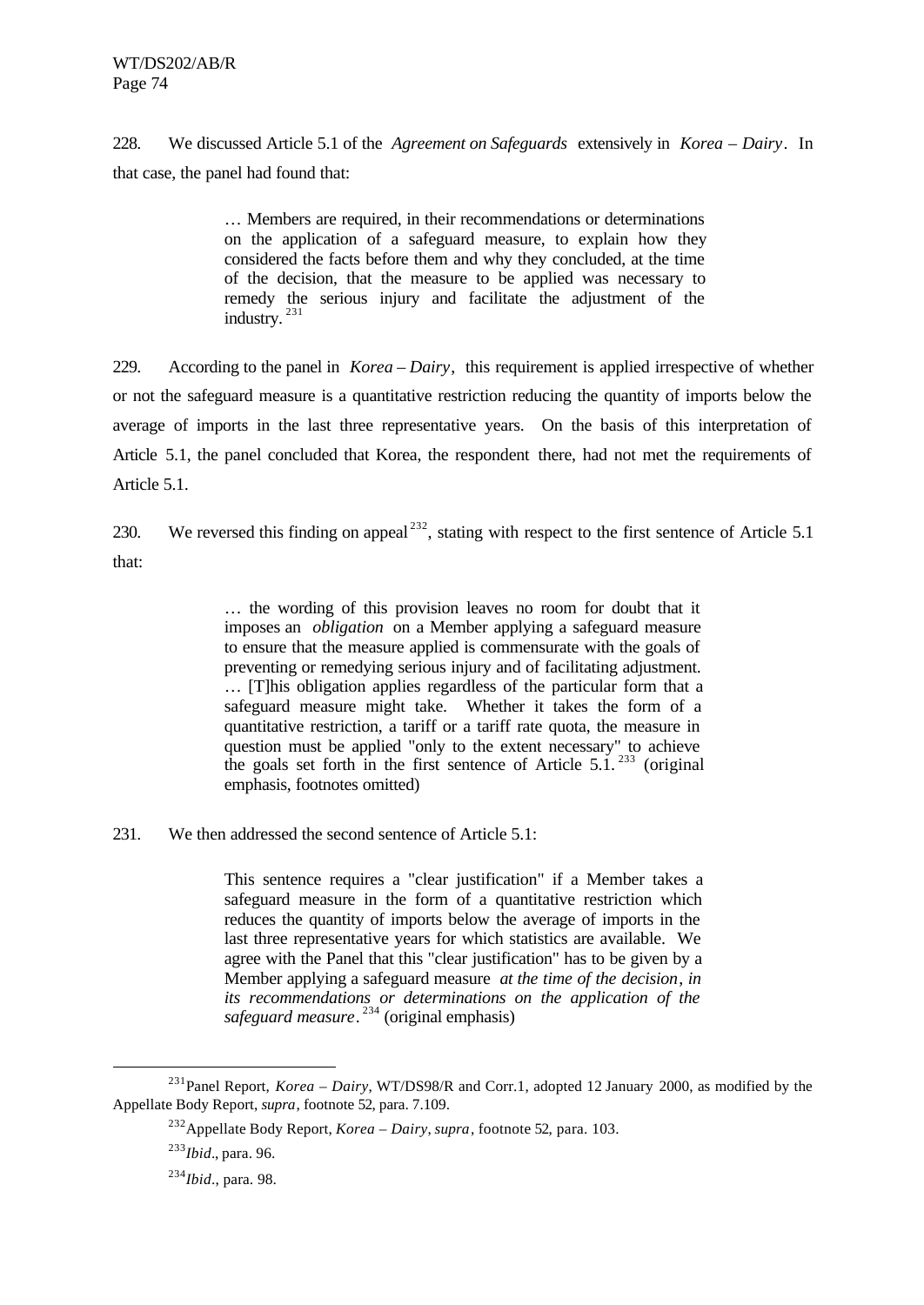232. With respect to the need to provide a "clear justification" for measures other than those specifically described in that second sentence, we stated in the same appeal that:

> … we do not see anything in Article 5.1 that establishes such an obligation for a safeguard measure *other* than a quantitative restriction which reduces the quantity of imports below the average of imports in the last three representative years. In particular, a Member is *not* obliged to justify in its recommendations or determinations a measure in the form of a quantitative restriction which is consistent with "the average of imports in the last three representative years for which statistics are available". <sup>235</sup> (original emphasis)

233. It is clear, therefore, that, apart from one exception, Article 5.1, including the first sentence, does not oblige a Member to justify, at the time of application, that the safeguard measure at issue is applied "only to the extent necessary". The exception we identified in *Korea – Dairy* lies in the second sentence of Article 5.1. That exception concerns safeguard measures in the form of quantitative restrictions, which reduce the quantity of imports below the average of imports in the last three representative years. That exception does not apply to the line pipe measure.

234. Thus, our findings in *Korea – Dairy* establish that Article 5.1 imposes a general substantive obligation, namely, to apply safeguard measures only to the permissible extent, and also a particular procedural obligation, namely, to provide a clear justification in the specific case of quantitative restrictions reducing the volume of imports below the average of imports in the last three representative years. Article 5.1 does not establish a general procedural obligation to demonstrate compliance with Article 5.1, first sentence, at the time a measure is applied.

235. Accordingly, since the line pipe safeguard measure is not a quantitative restriction, we uphold the Panel's finding in paragraph 7.81 of its Report that "the United States was not required to demonstrate, at the time of imposition, that the line pipe measure was 'necessary to prevent or remedy serious injury and to facilitate adjustment'."

236. This does not imply, as Korea seems to assert, that the measure may be devoid of justification or that the multilateral verification of the consistency of the measure with the *Agreement on Safeguards* is impeded. The Member imposing a safeguard measure must, in any event, meet several obligations under the *Agreement on Safeguards*. And, meeting those obligations should have the effect of clearly explaining and "justifying" the extent of the application of the measure. By separating and distinguishing the injurious effects of factors other than increased imports from those caused by increased imports, as required by Article 4.2(b), and by including this detailed analysis in

<sup>235</sup>Appellate Body Report, *Korea – Dairy*, *supra*, footnote 52, para. 99.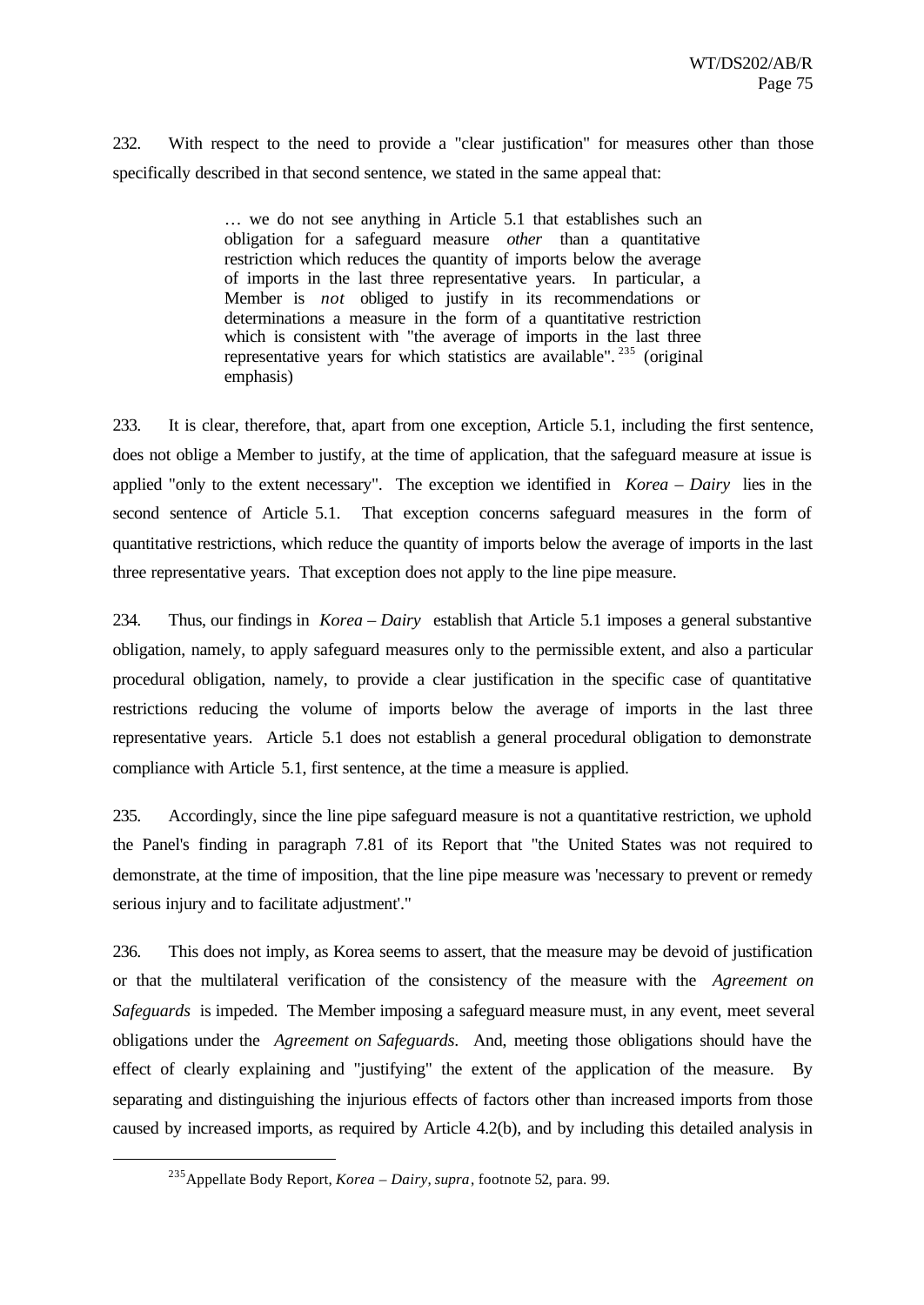the report that sets forth the findings and reasoned conclusions, as required by Articles 3.1 and 4.2(c), a Member proposing to apply a safeguard measure should provide sufficient motivation for that measure. Compliance with Articles 3.1, 4.2(b) and 4.2(c) of the *Agreement on Safeguards* should have the incidental effect of providing sufficient "justification" for a measure and, as we will explain, should also provide a benchmark against which the permissible extent of the measure should be determined.

### B. *The Permissible Extent of the Line Pipe Measure*

237. We turn next to Korea's second claim, which relates to the general substantive obligation contained in Article 5.1, first sentence, to apply a safeguard measure "only to the extent necessary to prevent or remedy serious injury and to facilitate adjustment". The Panel found that Korea failed to make a *prima facie* case demonstrating that the United States violated Article 5.1, first sentence, by applying a measure that exceeds what is "necessary to prevent or remedy serious injury and to facilitate adjustment".<sup>236</sup> On appeal, Korea claims that the Panel erred, and puts forward three arguments to sustain the claim. However, we find it necessary to consider only one of Korea's arguments to come to a conclusion on this claim.

238. Korea argues that there is a link between the causation analysis that resulted in the determination to apply the line pipe measure and the permissible extent of the line pipe measure.  $237$ Korea contends that the extent of the measure should be confined to the amount of the "serious injury" that can be attributed to increased imports.<sup>238</sup> Korea maintains that the USITC failed to ensure that injury caused to the domestic industry by factors other than increased imports was not attributed to increased imports, and that, as a consequence, the United States could not ensure that the measure was applied only to the extent of the injury that can be attributed to increased imports. Korea argues that the burden of establishing a *prima facie* case on this claim was satisfied by Korea's identification of this inconsistency.  $239$ 

239. In reply, the United States asserts that the line pipe measure did not attempt to address the injurious effects caused by factors other than increased imports. The United States argues further that, in any event, a safeguard measure need not be limited to addressing the injury that can be attributed to

<sup>236</sup>Panel Report, para. 7.111.

 $^{237}$ Korea's other appellant's submission, paras. 155 and 158–160.

<sup>238</sup>Panel Report, para. 7.107.

 $239$ Korea's other appellant's submission, para. 155.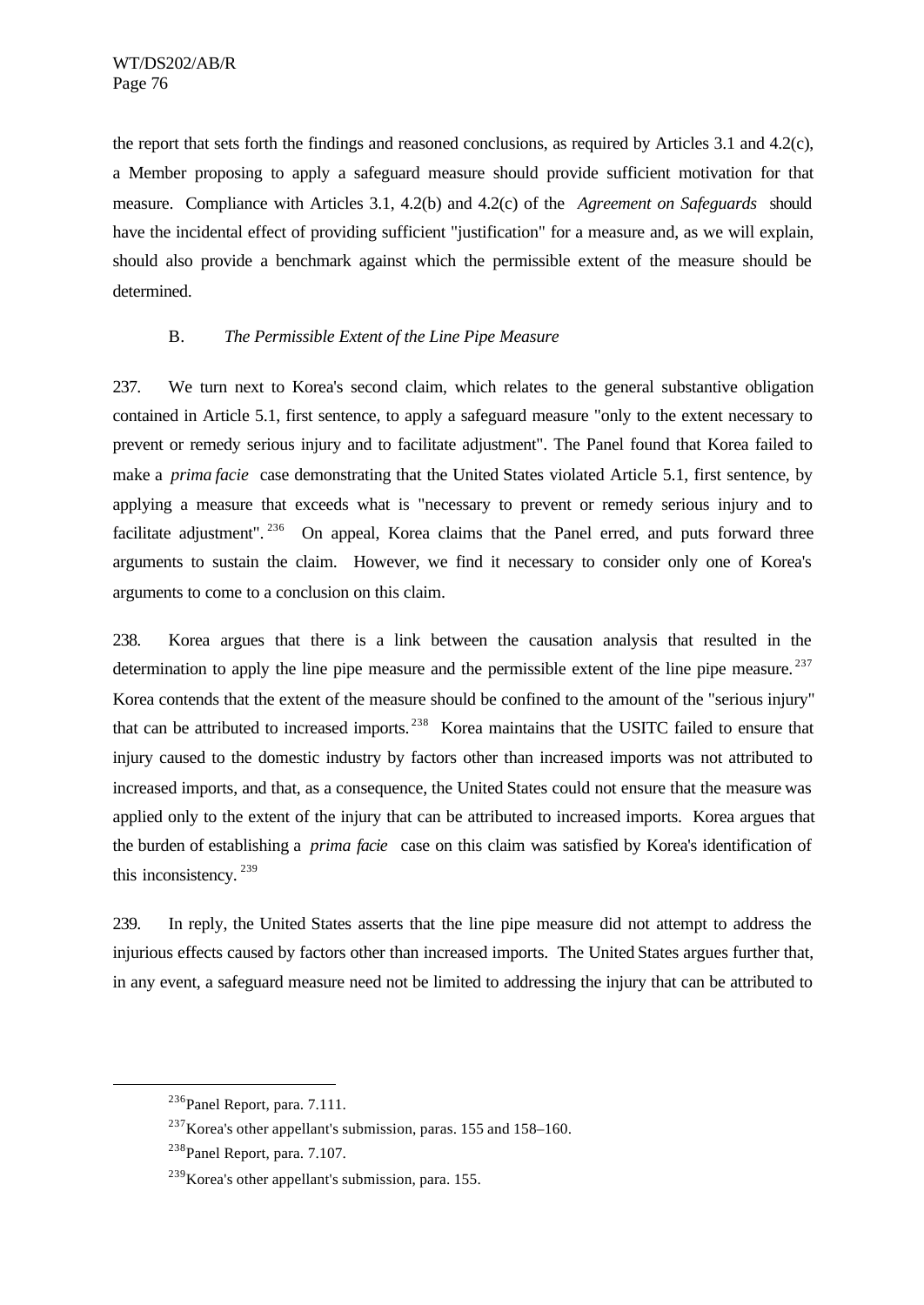increased imports  $240$ , but can cover also the injury caused by other factors.  $241$  The United States seeks support for this argument in our Report in  $US - Wheat Gluten^{242}$ , where we stated:

> The need to ensure a proper attribution of "injury" under Article 4.2(b) indicates that competent authorities must take account, in their determination, of the effects of increased imports *as distinguished from* the effects of other factors. However, the need to distinguish between the effects caused by increased imports and the effects caused by other factors does *not* necessarily imply, as the Panel said, that increased imports *on their own* must be capable of causing serious injury, nor that injury caused by other factors must be excluded from the determination of serious injury.<sup>243</sup> (original emphasis)

240. The Panel did not make a finding on the merits of this argument by Korea. The Panel noted that "Korea has failed to identify any aspect of the line pipe measure which would suggest that it was intended to address the injurious effects of the decline in the oil and gas industry." <sup>244</sup> Moreover, the Panel added, "even assuming for the sake of argument" that the remedy recommended by the USITC was intended to so do, this did not mean that the line pipe measure that was eventually applied by the United States, and that "differed substantially"<sup>245</sup> from the remedy recommended by the USITC, was intended to do so. The Panel said, furthermore, that there was "certainly no evidence before us that might prompt us to assume that this was the case." On this basis, the Panel concluded that "[s]ince Korea has failed to establish any factual basis for its argument, it is not necessary for us to consider the substantive issue of whether or not safeguard measures should be confined to addressing the injurious effects of imports."<sup>246</sup>

241. The Panel, thus, did not reach the crucial legal question raised by Korea's claim, which is *whether the permissible extent of a safeguard measure is limited to the injury that can be attributed to increased imports, or whether a safeguard measure may also address the injurious effects caused by other factors*.

242. We begin our analysis of this issue by observing that the United States is mistaken in its characterization of our finding in paragraph 70 of our Report in *US – Wheat Gluten*. As we have

<sup>240</sup>United States' appellee's submission, para. 120.

 $241$ Panel Report, para. 7.108.

 $^{242}$ United States' appellee's submission, para. 120 and footnote 100 thereto; United States' response to questioning at the oral hearing.

<sup>243</sup>Appellate Body Report, *supra*, footnote 39, para. 70.

 $244$ Panel Report, para. 7.110.

<sup>245</sup>*Ibid*., footnote 243 to para. 7.313.

<sup>246</sup>*Ibid*., para. 7.110.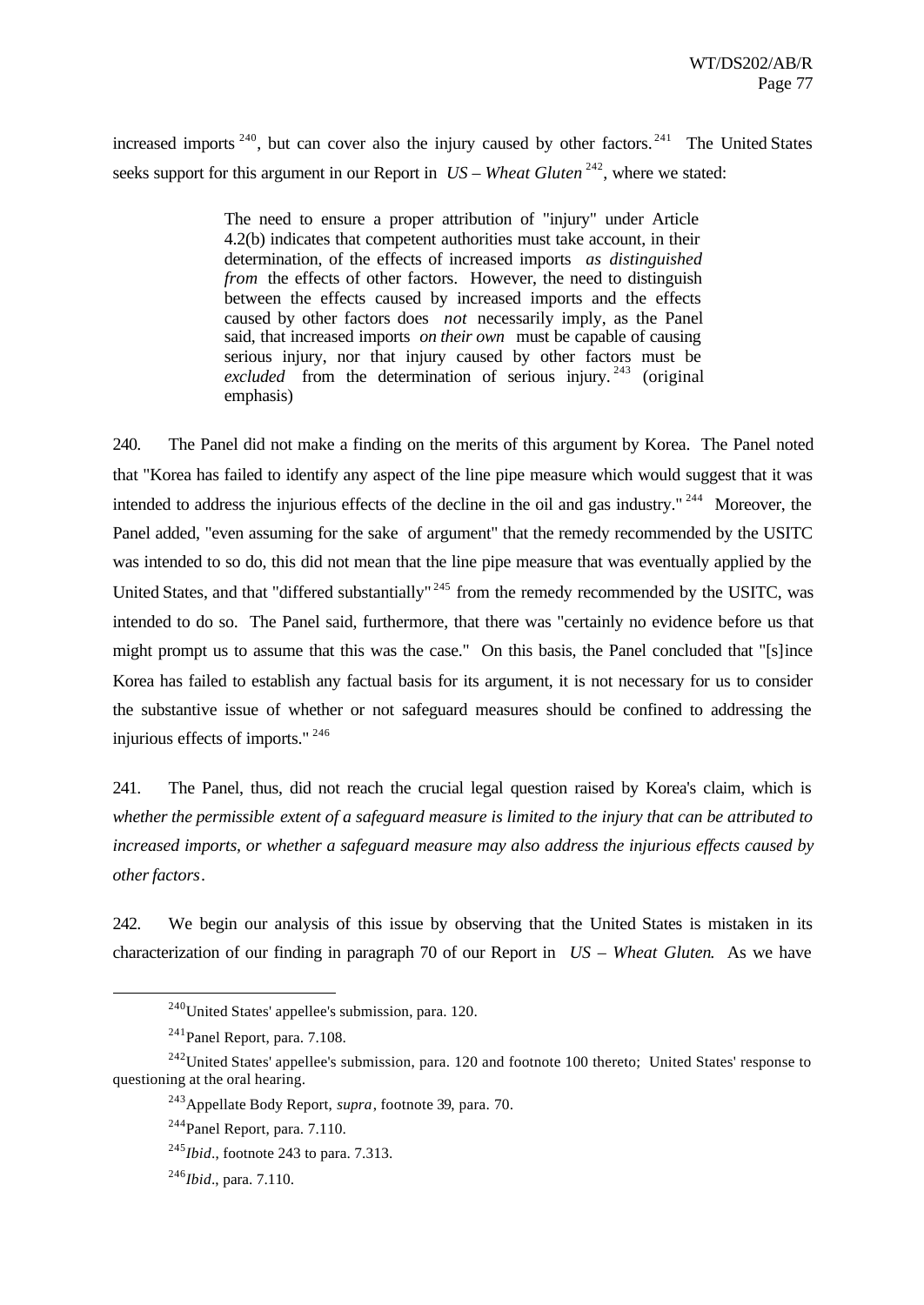said, two basic inquiries are relevant to the process of determining whether, in the circumstances of a particular case, a safeguard measure is consistent with the rules set out in the *Agreement on Safeguards*: first, it must be determined that the conditions have been met for applying a safeguard measure; second, if it is established that such a right exists, then it must be determined whether the measure has been applied "only to the extent necessary to prevent or remedy serious injury and to facilitate adjustment." <sup>247</sup> Paragraph 70 of our Report in *US – Wheat Gluten* addressed the first of these two inquiries. In stating that Article 4.2(b) should not be read as necessarily implying that increased imports, *on their own*, must be capable of causing serious injury, or that injury caused by other factors must be *excluded* from the determination of serious injury, we were addressing the question of whether there is a right to apply a safeguard measure; we were not addressing the permissible extent of the application of a safeguard measure.

243. The United States is, therefore, mistaken in maintaining that our ruling in *US – Wheat Gluten* supports the proposition that Article 5.1, first sentence, permits a Member to apply a safeguard measure to prevent or remedy "the *entirety* of the serious injury experienced by the domestic industry".<sup>248</sup> The United States submits that because we "decided that in accordance with Article 4.2(a) serious injury was the entirety of the condition of the industry"  $^{249}$ , it follows that the serious injury to which Article 5.1, first sentence, refers must be the "entirety" of the serious injury. But, our ruling in *US – Wheat Gluten* makes no mention of the permissible extent to which a safeguard measure may be applied, nor of the "entirety" of serious injury as it relates to that permissible extent. The permissible extent of a safeguard measure is the subject of Article 5.1, first sentence. The meaning of Article 5.1, first sentence, was not at issue in *US – Wheat Gluten*; it is at issue here.

244. With this in mind, we look now at the text of Article 5.1, first sentence. We are, as always, guided by Article 31(1) of the *Vienna Convention*, which codifies the fundamental rule of treaty interpretation, and which provides that a treaty shall be interpreted in good faith in accordance with the ordinary meaning of its terms, in their context and in the light of the object and purpose of the treaty.

245. We observe, first of all, that the words of Article 5.1, first sentence, state that a safeguard measure may be applied "*only to the extent necessary to prevent or remedy serious injury and to facilitate adjustment*". (emphasis added) This phrase sets the maximum permissible extent for the

<sup>247</sup>*Supra*, para. 84.

 $248$ United States' appellee's submission, para. 120. (emphasis added)

<sup>&</sup>lt;sup>249</sup>United States' response to questioning at the oral hearing.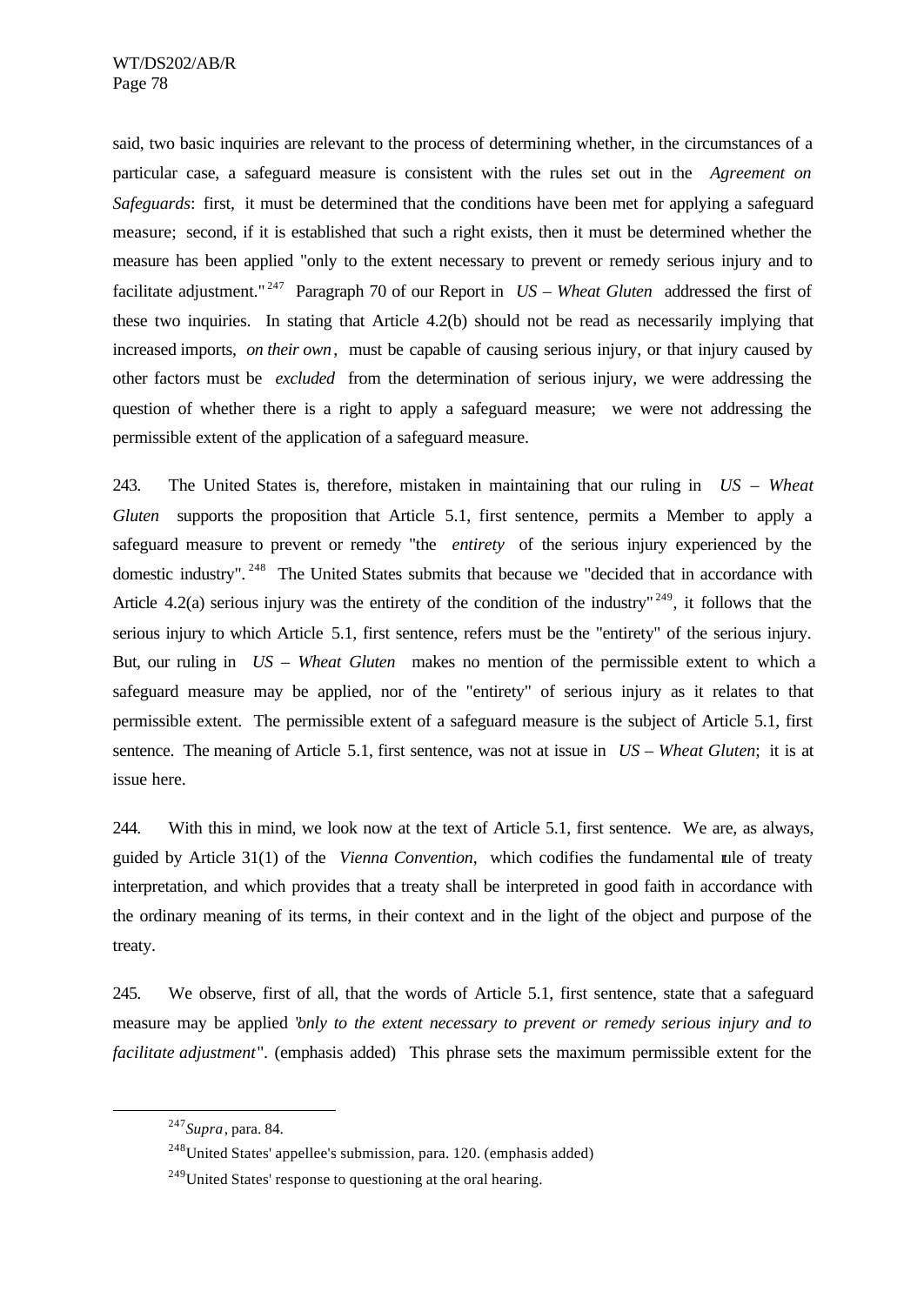application of a safeguard measure under the *Agreement on Safeguards*. To address this claim by Korea, we must discern the meaning of certain terms found in this phrase.

246. We note the presence of the words "only to the extent necessary". We see these words as indicating that this provision has a limited objective. We see them also as drawing the outer boundary of that limited objective—the maximum permissible "*extent*" to which a safeguard measure may be applied. These words instruct WTO Members to focus on what is "*necessary*" to fulfill that limited objective, which is "to prevent or remedy serious injury and to facilitate adjustment."

247. The limited objective of this provision is founded in the determination of "serious injury" that justifies the application of a safeguard measure. For this reason, a key to understanding the nature of the objective, and thus to determining whether a measure has been applied "only to the extent necessary" to achieve that objective, is the "serious injury" to which this phrase in the first sentence of Article 5.1 refers.

248. To what "serious injury" does this phrase refer? The Panel did not answer this question because the Panel did not reach the substantive issue of the meaning of Article 5.1, first sentence. For the reasons we will set out, we believe that we must do so in order to address the issue raised in this appeal.

249. In our view, the "serious injury" to which Article 5.1, first sentence, refers is, in any particular case, necessarily the same "serious injury" that has been determined to exist by competent authorities of a WTO Member pursuant to Article 4.2. We think it reasonable to assume that, as the Agreement provides only one definition of "serious injury", and as the Agreement does not distinguish the "serious injury" to which Article 5.1 refers from the "serious injury" to which Article 4.2 refers, the "serious injury" in Article 5.1 and the "serious injury" in Article 4.2 must be considered as one and the same. On this, we agree with the United States. But, contrary to what the United States argues, the fact that these two provisions refer to the same "serious injury" does not necessarily lead to the conclusion that a safeguard measure may address the "entirety" of the "serious injury", including the part of the "serious injury" that is attributable to factors other than increased imports.

250. This is because Article 5.1, first sentence, sets out the maximum permissible extent to which a safeguard measure may be applied. With its emphasis on the "entirety" of the "serious injury", the United States seems to read the word "all" as if it were between the word "remedy" and the words "serious injury" in this provision, so that the phrase would be "remedy *all* serious injury". But the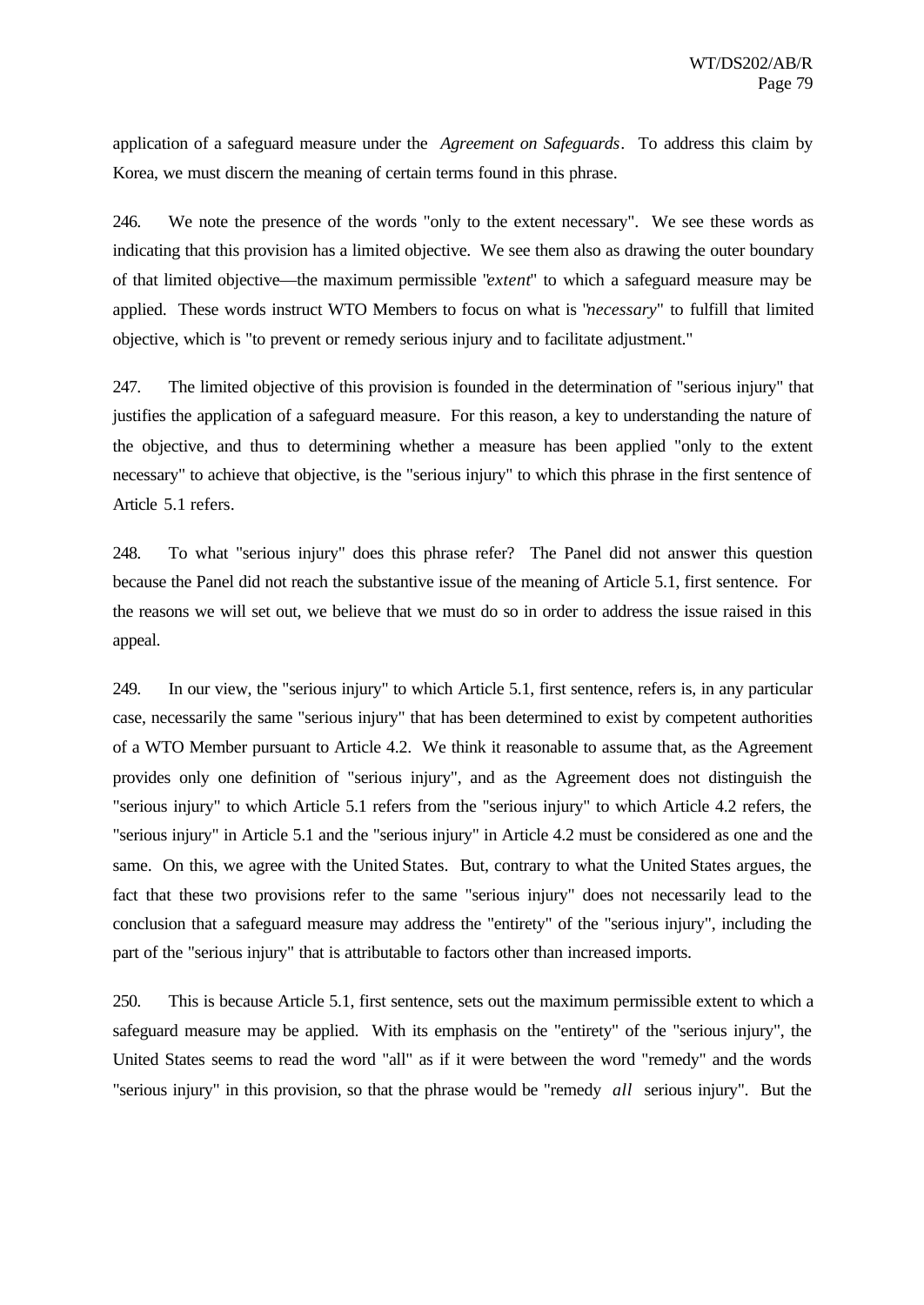l

word "all" is not there. And, as we have said more than once, words must not be read into the Agreement that are not there.<sup>250</sup>

251. We do not see the text of Article 5.1, first sentence, alone, as indicating one certain meaning. Therefore, in keeping with our customary approach, we must seek the meaning of the terms of this provision in their context and in the light of the object and purpose of the Agreement.

252. We observe here that the non-attribution language of the second sentence of Article 4.2(b) is an important part of the architecture of the *Agreement on Safeguards* and thus serves as necessary context in which Article 5.1, first sentence, must be interpreted. In our view, the non-attribution language of the second sentence of Article 4.2(b) has two objectives. First, it seeks, in situations where several factors cause injury at the same time, to prevent investigating authorities from inferring the required "causal link" between increased imports and serious injury or threat thereof on the basis of the injurious effects caused by factors other than increased imports. Second, it is a benchmark for ensuring that only an appropriate share of the overall injury is attributed to increased imports. As we read the Agreement, this latter objective, in turn, informs the permissible extent to which the safeguard measure may be applied pursuant to Article 5.1, first sentence. Indeed, as we see it, this is the only possible interpretation of the obligation set out in Article 4.2(b), last sentence, that ensures its consistency with Article 5.1, first sentence. It would be illogical to require an investigating authority to ensure that the "causal link" between increased imports and serious injury not be based on the share of injury attributed to factors other than increased imports while, at the same time, permitting a Member to apply a safeguard measure addressing injury caused by all factors.

253. This interpretation of this important context of Article 5.1 is further reinforced if we look at Article 5.1 from an overall perspective of the *WTO Agreement*. We found, in *United States – Transitional Safeguard Measure on Combed Cotton Yarn from Pakistan* ("*US – Cotton Yarn* "), with respect to Article 6.4, second sentence, of the *Agreement on Textiles and Clothing* (the "*ATC*"), that

<sup>250</sup>Appellate Body Report, *India – Patent Protection for Pharmaceutical and Agricultural Chemical Products*, WT/DS50/AB/R, adopted 16 January 1998, DSR 1998:I, 9, para. 45; Appellate Body Report, *India – Quantitative Restrictions on Imports of Agricultural, Textile and Industrial Products*, WT/DS90/AB/R, adopted 22 September 1999, para. 94; Appellate Body Report, *EC Measures Concerning Meat and Meat Products (Hormones)*, WT/DS26/AB/R, WT/DS48/AB/R, adopted 13 February 1998, DSR 1998:I, 135, para. 181. See also, Appellate Body Report, *European Communities – Anti-Dumping Duties on Imports of Cotton-Type Bed Linen from India*, WT/DS141/AB/R, adopted 12 March 2001, para. 83; Appellate Body Report, *European Communities – Customs Classification of Certain Computer Equipment*, WT/DS62/AB/R, WT/DS67/AB/R, WT/DS68/AB/R, adopted 22 June 1998, para. 83; and Appellate Body Report, *European Communities – Measures Affecting the Importation of Certain Poultry Products*, WT/DS69/AB/R, adopted 23 July 1998, para. 146.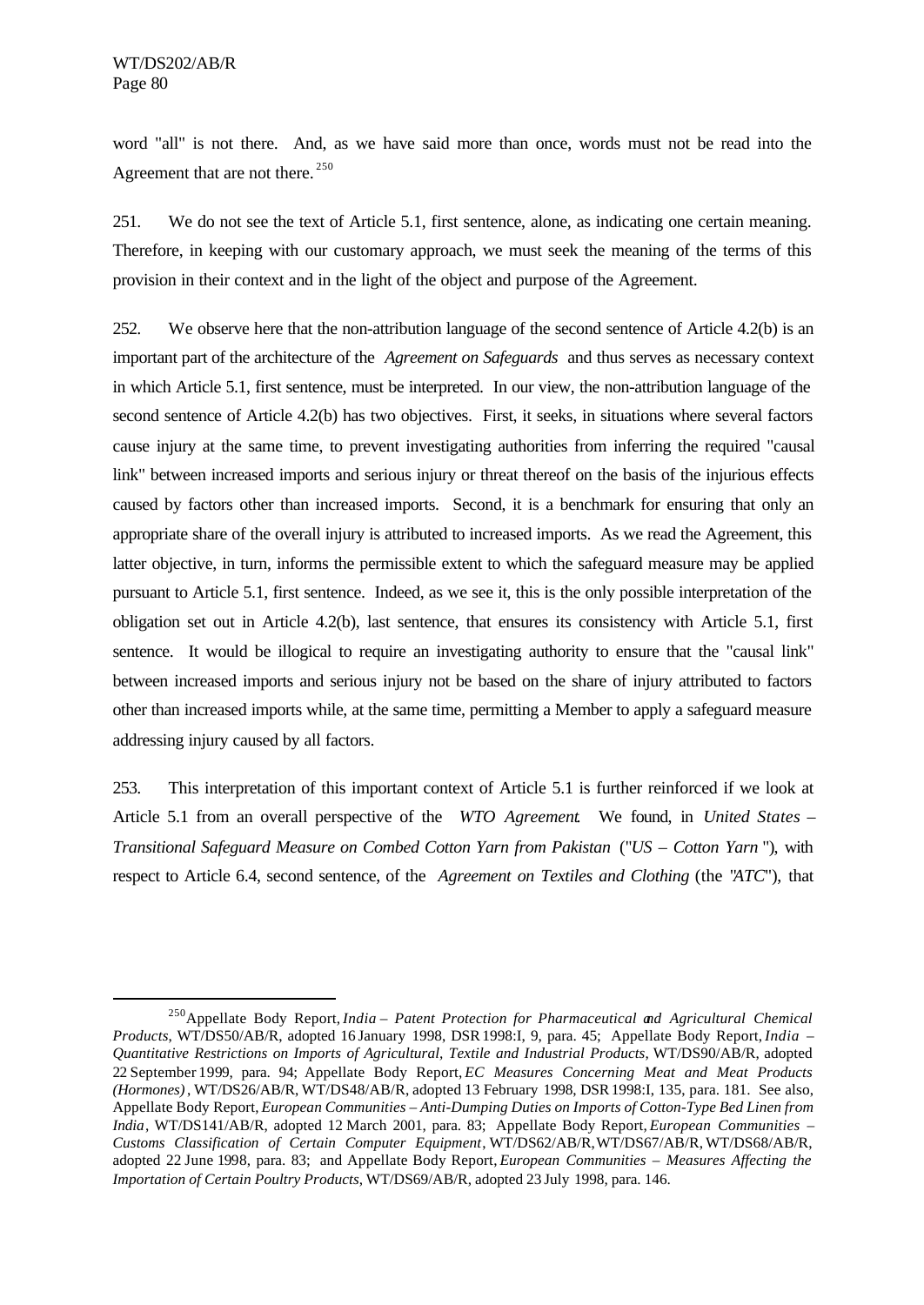"the part of the total serious damage attributed to an exporting Member must be proportionate to the damage caused by the imports from that Member."<sup>251</sup>

254. In support of this conclusion, we pointed there to Article 22.4 of the DSU, which provides:

The level of the suspension of concessions or other obligations authorized by the DSB shall be equivalent to the level of the nullification or impairment.

#### 255. We noted there that:

… Article 22.4 of the DSU stipulates that the suspension of concessions shall be equivalent to the level of nullification or impairment. This provision of the DSU has been interpreted consistently as not justifying punitive damages. <sup>252</sup> (footnotes omitted)

#### 256. We concluded:

l

*It would be absurd if the breach of an international obligation were sanctioned by proportionate countermeasures, while, in the absence of such breach, a WTO Member would be subject to a disproportionate and, hence, "punitive", attribution of serious damage not wholly caused by its exports.* In our view, such an exorbitant derogation from the principle of proportionality in respect of the attribution of serious damage could be justified only if the drafters of the *ATC* had expressly provided for it, which is not the case. <sup>253</sup> (emphasis added)

257. We think the same reasoning applies here. If the pain inflicted on exporters by a safeguard measure were permitted to have effects beyond the share of injury caused by increased imports, this would imply that an exceptional remedy, which is not meant to protect the industry of the importing country from unfair or illegal trade practices, could be applied in a more trade-restrictive manner than countervailing and anti-dumping duties. On what basis should the *WTO Agreement* be interpreted to limit a countermeasure to the extent of the injury caused by unfair practices or a violation of the treaty but not so limit a countermeasure when there has not even been an allegation of a violation or an unfair practice?

<sup>251</sup>Appellate Body Report, WT/DS192/AB/R, adopted 5 November 2001, para. 119.

<sup>252</sup>*Ibid*., para. 120. See also, Decision by the Arbitrators, *European Communities – Regime for the Importation, Sale and Distribution of Bananas – Recourse to Arbitration by the European Communities under Article 22.6 of the DSU*, where the Arbitrators stated that "there is nothing in Article 22.1 of the DSU, let alone in paragraphs 4 and 7 of Article 22, that could be read as a justification for counter-measures of a *punitive* nature" (WT/DS27/ARB, 9 April 1999, para. 6.3) (original emphasis); and, Decision by the Arbitrators, *Brazil – Export Financing Programme for Aircraft – Recourse to Arbitration by Brazil under Article 22.6 of the DSU and Article 4.11 of the SCM Agreement*, WT/DS46/ARB, 20 August 2000, para. 3.55.

<sup>253</sup>Appellate Body Report, *US – Cotton Yarn, supra*, footnote 251, para. 120.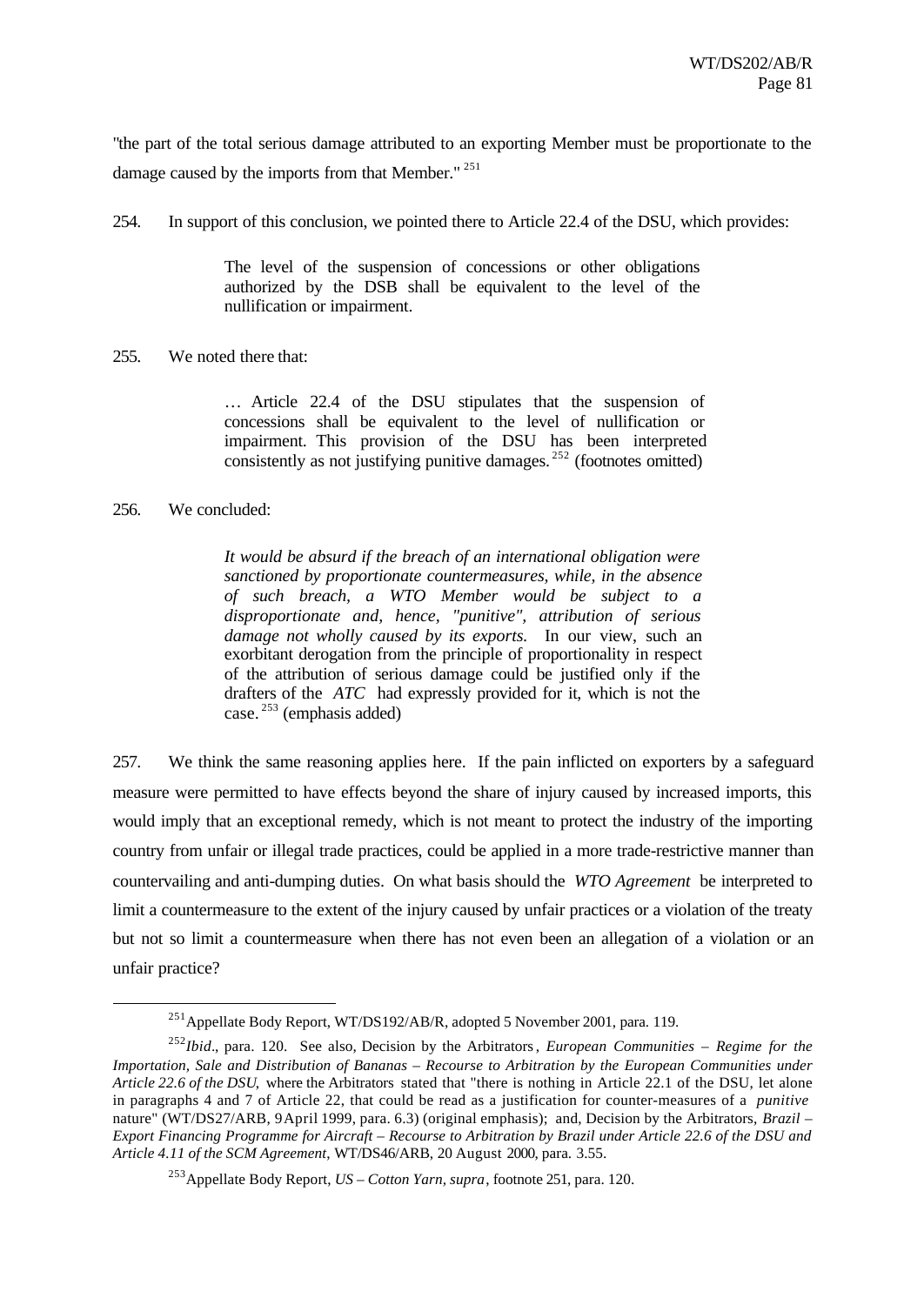l

258. The object and purpose of the *Agreement on Safeguards* support this reading of the context of Article 5.1, first sentence. The *Agreement on Safeguards* deals only with *imports*. It deals only with measures that, under certain conditions, can be applied to *imports*. The title of Article XIX of the GATT 1994 is "Emergency Action on *Imports* of Particular Products". (emphasis added) It seems apparent to us that the object and purpose of both Article XIX of the GATT 1994 and the *Agreement on Safeguards* support the conclusion that safeguard measures should be applied so as to address only the consequences of *imports*. And, therefore, it seems apparent to us as well that the limited objective of Article 5.1, first sentence, is limited by the consequences of *imports*.

259. We note as well the customary international law rules on state responsibility, to which we also referred in *US – Cotton Yarn*. <sup>254</sup> We recalled there that the rules of general international law on state responsibility require that countermeasures in response to breaches by States of their international obligations be proportionate to such breaches. Article 51 of the International Law Commission's Draft Articles on Responsibility of States for Internationally Wrongful Acts provides that "countermeasures must be commensurate with the injury suffered, taking into account the gravity of the internationally wrongful act and the rights in question". <sup>255</sup> Although Article 51 is part of the International Law Commission's Draft Articles, which do not constitute a binding legal instrument as such, this provision sets out a recognized principle of customary international law. <sup>256</sup> We observe also that the United States has acknowledged this principle elsewhere. In its comments on the International Law Commission's Draft Articles, the United States stated that "under customary international law a rule of proportionality applies to the exercise of countermeasures".  $257$ 

<sup>254</sup>Appellate Body Report, *supra*, footnote 251, para. 120.

 $^{255}$ Draft articles on Responsibility of States for internationally wrongful acts adopted by the International Law Commission at its fifty-third session (2001). (United Nations International Law Commission, Report on the work of its fifty-third session (23 April–1 June and 2 July–10 August 2001), General Assembly, Official Records, Fifty-fifth Session, Supplement No. 10 (A/56/10), chapter IV.E.1).

<sup>256</sup>See, *Case Concerning Military and Paramilitary Activities in and against Nicaragua* (Nicaragua v. United States of America), Merits, Judgment of 27 June 1986, (1986) I.C.J. Rep., p. 14, at p. 127, para. 249; and, *Case Concerning the Gabcikovo-Nagymaros Project* (Hungary v. Slovakia), (1997) I.C.J. Rep., p. 7, at p. 220.

<sup>257</sup>See, *Draft Articles on State Responsibility: Comments of the Government of the United States of America*, dated 22 October 1997, in response to the United Nations Secretary General's request of 12 February 1997 for comments and observations on the draft articles on State responsibility adopted provisionally on first reading by the International Law Commission, reprinted in, M. Nash, "Contemporary Practice of the United States Relating to International Law", *American Journal of International Law*, Vol. 92, No. 2 (1998), p. 251, at pp. 252 and 254.

The United States has also acknowledged this principle before the Arbitral Tribunal established by the Compromis of 11 July 1978 in the *Case Concerning the Air Services Agreement of 27 March 1946 (United States vs. France)*. See, *Reply of the United States to the Memorial Submitted by France,* excerpted in M. Nash, *Digest of United States Practice in International Law 1978* (Office of the Legal Adviser, Department of State, 1980), at p. 776.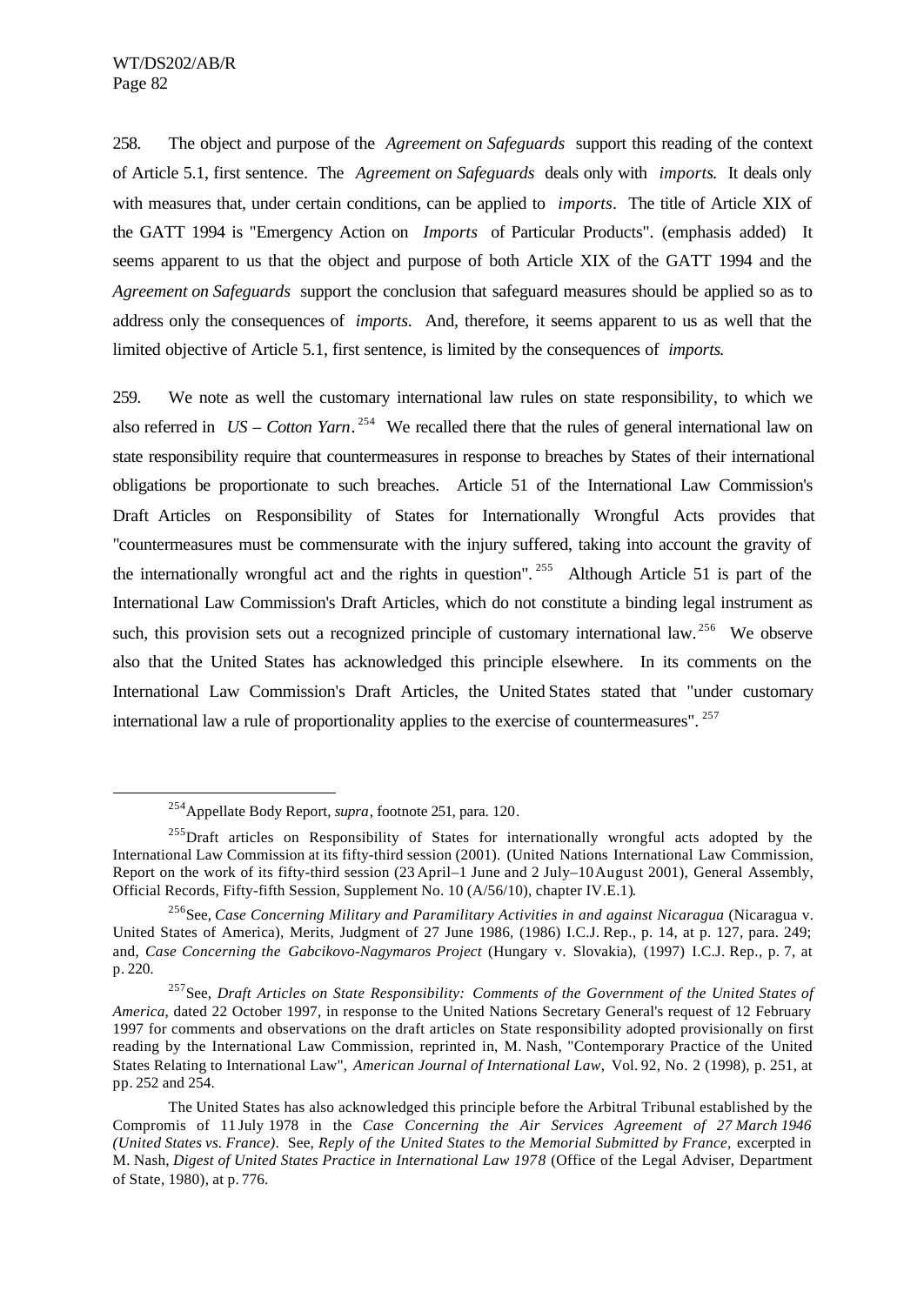260. For all these reasons, we conclude that the phrase "only to the extent necessary to prevent or remedy serious injury and to facilitate adjustment" in Article 5.1, first sentence, must be read as requiring that safeguard measures may be applied only to the extent that they address serious injury attributed to increased imports.

261. Having reached this conclusion, we must consider now whether the Panel erred in concluding that Korea did not make a *prima facie* case that the United States had not fulfilled this substantive obligation in Article 5.1, first sentence. On this, we conclude that, by establishing that the United States violated Article 4.2(b) of the *Agreement on Safeguards*, Korea has made a *prima facie* case that the application of the line pipe measure was not limited to the extent permissible under Article 5.1. In the absence of a rebuttal by the United States of this *prima facie* case by Korea, we find that the United States applied the line pipe measure beyond the "extent necessary to prevent or remedy serious injury and to facilitate adjustment". Therefore, we reverse the Panel's finding in paragraph 7.111 of its Report that Korea failed to make a *prima facie* case that the United States violated Article 5.1, first sentence, by imposing a measure that exceeds what is "necessary to prevent or remedy serious injury and to facilitate adjustment".

262. We note that, had the Panel found differently, the United States might have attempted to rebut the presumption raised by Korea in successfully establishing a violation of Article 4.2(b) of the *Agreement on Safeguards*, that the United States had also violated Article 5.1. For even if the USITC failed to separate and distinguish the injurious effects of the increased imports from the injurious effects of the other factors, it is still possible that the safeguard measure may have been applied in such a manner that it addressed only a portion of the identified injurious effects, namely, the portion that is equal to or less than the injurious effects of increased imports. The United States did not rebut Korea's *prima facie* case by showing that this was so. We offer this observation only to emphasize that we are not stating that a violation of the last sentence of Article 4.2(b) implies an *automatic* violation of the first sentence of Article 5.1 of the *Agreement on Safeguards*.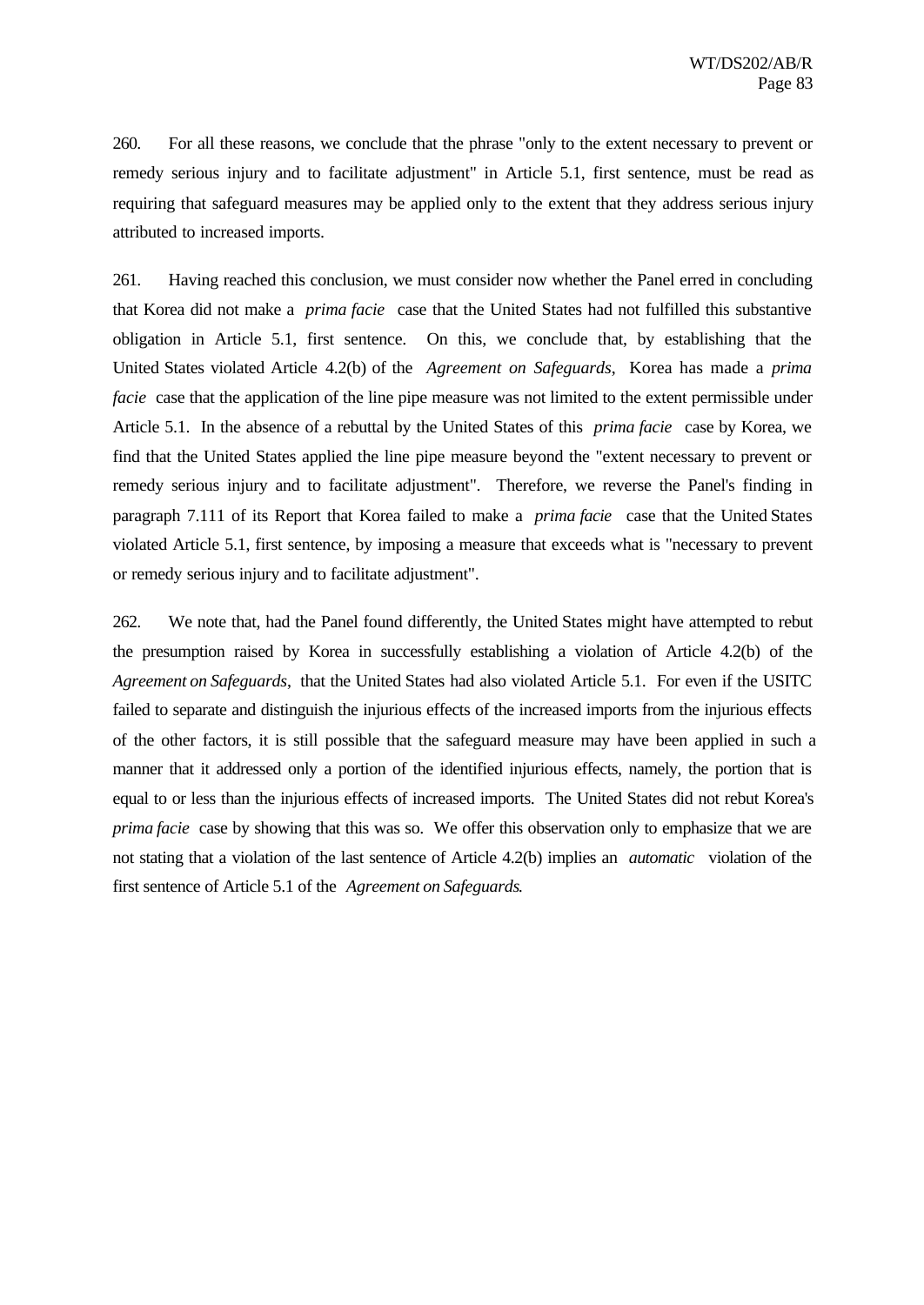#### **XII. Findings and Conclusions**

263. For the reasons set out in this Report, the Appellate Body:

- (a) upholds, albeit for different reasons, the Panel's finding, in paragraph 8.1(7) of the Panel Report, that the United States acted inconsistently with its obligation under Article 12.3 of the *Agreement on Safeguards* by failing to provide an adequate opportunity for prior consultations with Korea, a Member having a substantial interest in exports of line pipe;
- (b) upholds the Panel's finding, in paragraph 8.1(8) of the Panel Report, that the United States acted inconsistently with its obligation under Article 8.1 of the *Agreement on Safeguards* to endeavour to maintain a substantially equivalent level of concessions and other obligations;
- (c) upholds the Panel's finding, in paragraph 8.1(5) of the Panel Report, that the United States did not comply with its obligation under Article 9.1 of the *Agreement on Safeguards* that safeguard measures shall not be applied against a product originating in a developing country Member as long as its imports do not exceed the individual and collective thresholds in that provision;
- (d) reverses the Panel's finding, in paragraph 8.1(3) of the Panel Report, that the United States acted inconsistently with its obligations under Articles 3.1 and 4.2(c) of the *Agreement on Safeguards* by failing to include in its published report a finding or reasoned conclusion either (1) that increased imports have caused serious injury, or (2) that increased imports are threatening to cause serious injury;
- (e) reverses the Panel's finding, in paragraph 8.2(9) of the Panel Report, that the United States did not violate its obligations under Articles 2 and 4 of the *Agreement on Safeguards* by exempting Canada and Mexico from the line pipe measure;
- (f) modifies the Panel's finding, in paragraph 8.2(10) of the Panel Report, that the United States did not violate its obligations under Articles I, XIII:1 and XIX of GATT 1994 by exempting Canada and Mexico from the line pipe measure, declaring it moot and as having no legal effect;
- (g) upholds the Panel's finding, in paragraph 8.1(4) of the Panel Report, that the United States acted inconsistently with its obligation under Article 4.2(b) of the